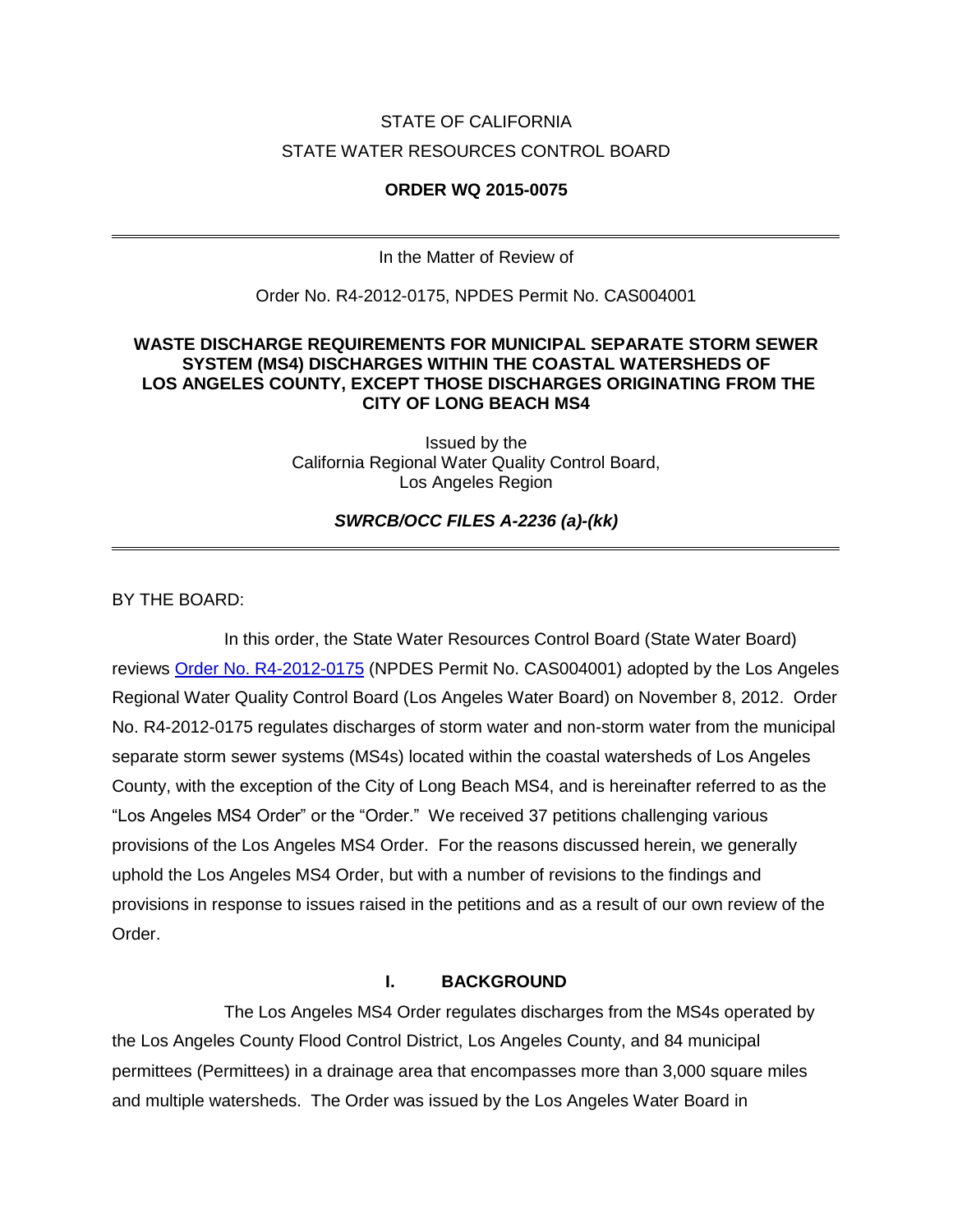accordance with section  $402(p)(3)(B)$  of the Clean Water Act<sup>1</sup> and sections 13263 and 13377 of the Porter-Cologne Water Quality Control Act (Porter-Cologne Act),<sup>2</sup> as a National Pollutant Discharge Elimination System (NPDES) permit to control storm water and non-storm water discharges that enter the area's water bodies from the storm sewer systems owned or operated by the multiple governmental entities named in the Order. The Los Angeles MS4 Order superseded Los Angeles Water Board [Order No. 01-182](http://63.199.216.6/permits/docs/6948_01-182_WDR.pdf) (2001 Los Angeles MS4 Order), and is the fourth iteration of the NPDES permit for MS4 discharges in the relevant area.

The Los Angeles MS4 Order incorporates most of the pre-existing requirements of the 2001 Los Angeles MS4 Order, including the water quality-based requirement to not cause or contribute to exceedances of water quality standards in the receiving water. The Los Angeles MS4 Order also requires Permittees to comply with new water quality-based requirements to implement 33 watershed-based total maximum daily loads (TMDLs) for the region. The Order links both of these water quality-based requirements to the programmatic elements of the Order by allowing Permittees to comply with the water quality-based requirements, in part, by developing and implementing a watershed management program (WMP) or enhanced watershed management program (EWMP), as more specifically defined in the Order.

Following adoption of the Los Angeles MS4 Order, we received 37 timely petitions challenging various provisions of the Order and, in particular, the provisions implementing TMDLs and integrating water quality-based requirements and watershed-based program implementation. Several petitioners asked that their petitions be held in abeyance;<sup>3</sup> however, due to the number of active petitions also seeking review, we declined to hold those petitions in abeyance at that time.<sup>4</sup> Five petitioners additionally requested that we partially stay the Los Angeles MS4 Order. Following review, the Executive Director of the State Water Board denied the stay requests for failure to comply with the prerequisites for a stay as specified in California Code of Regulations, title 23, section 2053.

 $1$  33 U.S.C. § 1342(p)(3)(B).

<sup>2</sup> Wat. Code, §§ 13263, 13377.

 $^3$  See Cal. Code Regs., tit. 23, § 2050.5, subd. (d).

 $4$  By letter dated January 30, 2013, we provided an opportunity for petitioners to submit an explanation for why a petition should be held in abeyance notwithstanding the existence of the active petitions. In response, two petitioners, City of Signal Hill and the City of Claremont, argued that their petitions raised unique issues not common to the remaining petitions and therefor appropriate for abeyance. We thereafter denied their requests on July 29, 2013, finding that the unique issues could nevertheless be resolved concurrently with the issues in the other petitions. On October 9, 2013, the City of Claremont withdrew two of the claims in its petition.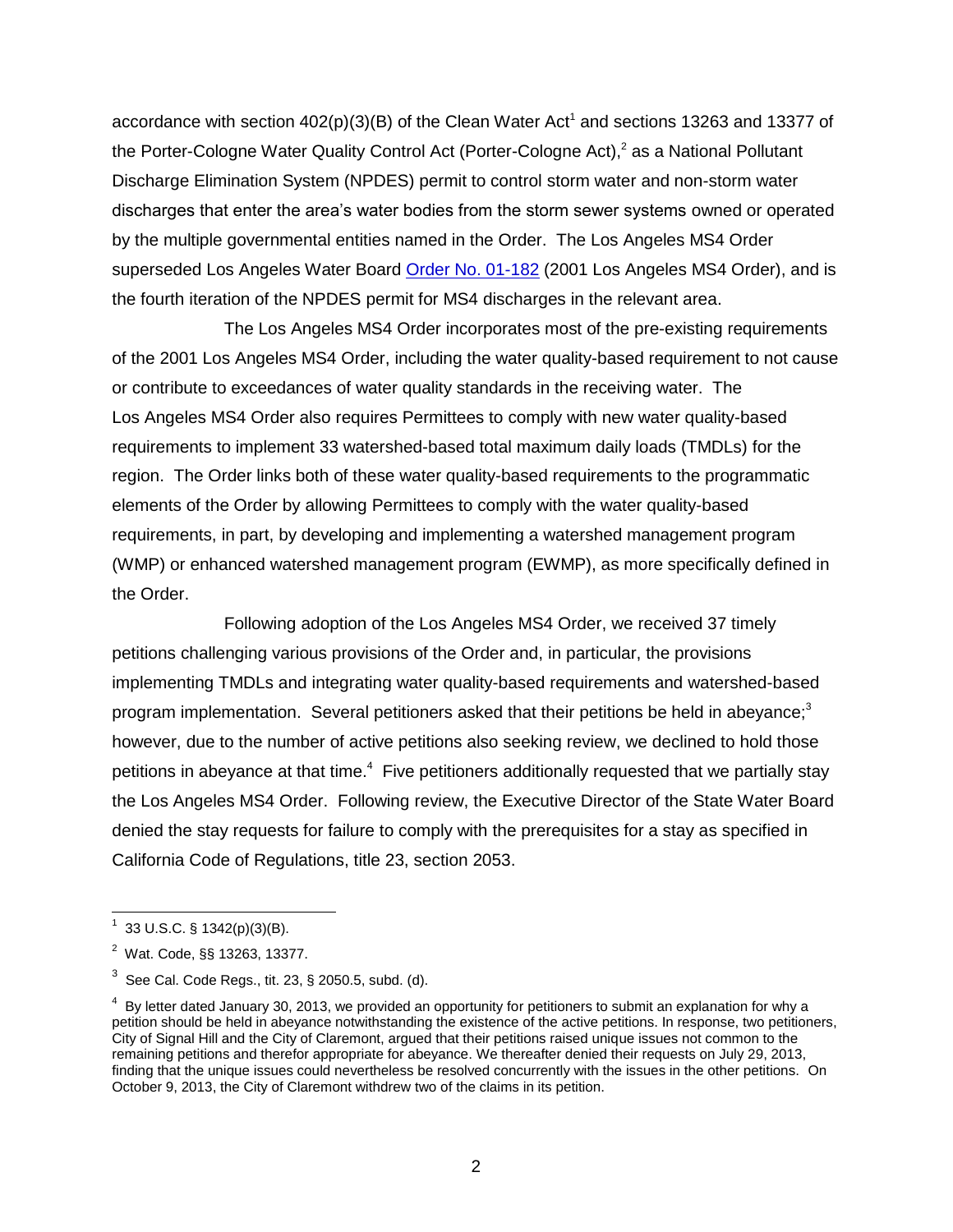We deemed the petitions complete by letter dated July 8, 2013, and, as permitted under our regulations,<sup>5</sup> consolidated the petitions for review.

An issue front and center in the petitions is the appropriateness of the approach of the Los Angeles MS4 Order in addressing what we generally refer to as "receiving water limitations." Receiving water limitations in MS4 permits are requirements that specify that storm water and non-storm water discharges must not cause or contribute to exceedances of water quality standards in the waters of the United States that receive those discharges. In precedential State Water Board [Order WQ 99-05](http://www.waterboards.ca.gov/board_decisions/adopted_orders/water_quality/1999/wq1999_05.pdf) (*Environmental Health Coalition*), we directed that all MS4 permits contain specific language that explains how the receiving water limitations will be implemented. (For clarity, we refer to MS4 permit language that relates to implementation of the permit's receiving water limitations as "receiving water limitations provisions.") We held a workshop on November 20, 2012, concerning receiving water limitations in MS4 permits. The purpose of the workshop was to receive public comment on an issue paper discussing several alternatives to the receiving water limitations provisions currently included in MS4 permits as directed by Order WQ 99-05 (Receiving Water Limitations Issue Paper).<sup>6</sup>

Because the Los Angeles MS4 Order contains new provisions that authorize the Permittees to develop and implement WMP/EWMPs in lieu of requiring compliance with the receiving water limitations provisions, we view our review of the Order as an appropriate avenue for resolving some of the issues raised in our November 20, 2012 workshop. Through notice to all interested persons, we bifurcated the responses to the petitions and solicited two separate sets of responses: (1) Responses to address issues related to whether the WMP/EWMP alternatives contained in the Los Angeles MS4 Order are an appropriate approach to revising the receiving water limitations provisions in MS4 permits (August 15, 2013 Receiving Water Limitations Submissions); and (2) Responses to address all other issues raised in the petitions (October 15, 2013 Responses).<sup>7</sup> We held a workshop on October 8, 2013, to hear public comment on the first set of responses.

 $5$  Cal. Code Regs., tit. 23, § 2054.

 $^6$  Information on that workshop is available at

[<sup>&</sup>lt;http://www.waterboards.ca.gov/water\\_issues/programs/stormwater/rwl.shtml>](http://www.waterboards.ca.gov/water_issues/programs/stormwater/rwl.shtml) (as of Nov 18, 2014).

 $^7$  We requested the bifurcated responses initially by letter dated July 15, 2013. Subsequent letters on July 29, 2013, and September 18, 2013, clarified the nature of the submissions and extended the submission deadline for the second response.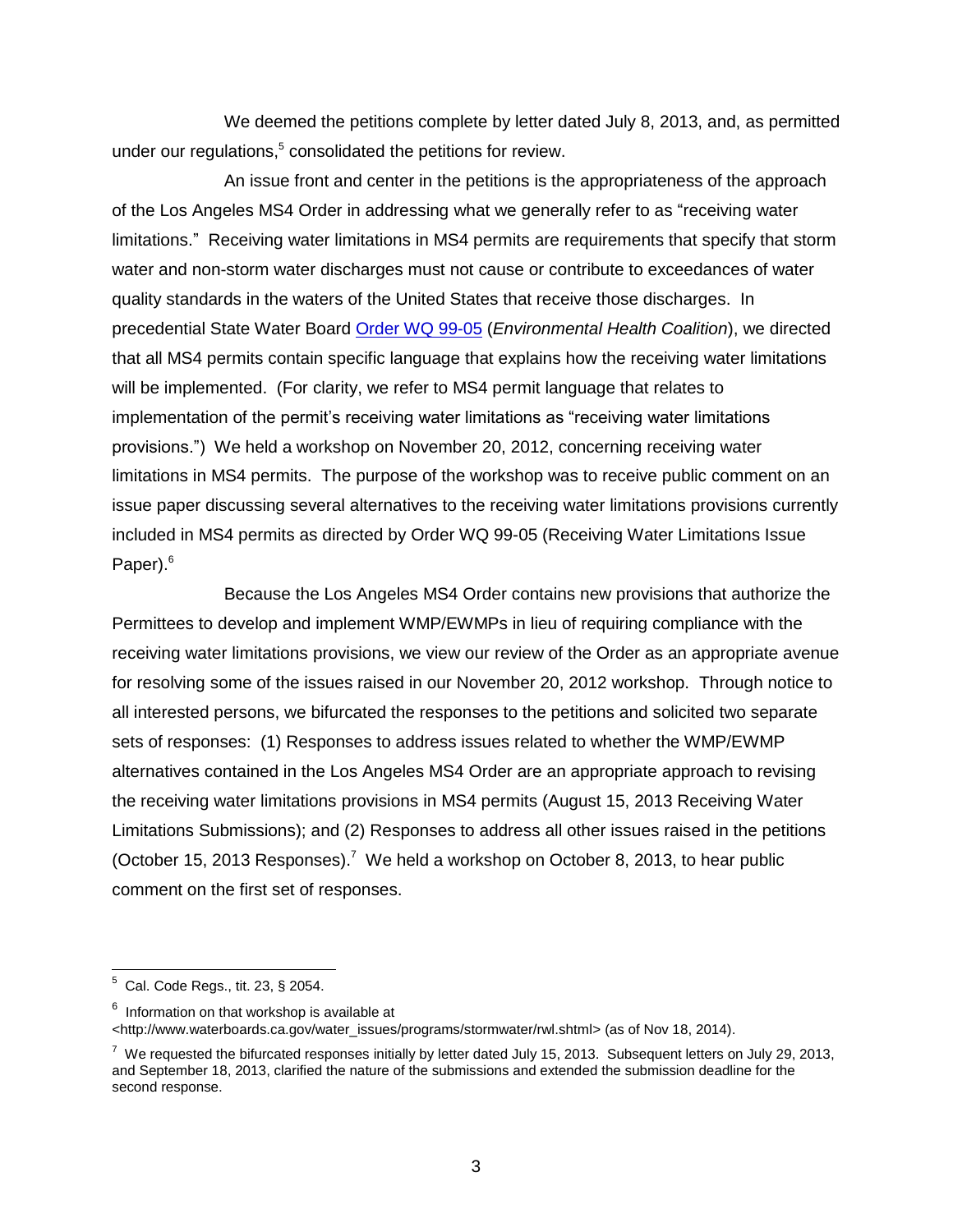State Water Board regulations generally require final disposition on petitions within 270 days of the date a petition is deemed complete. $8$  However, in this case, we required additional time to review the large number of issues raised in the petitions. When the State Water Board anticipates addressing a petition on the merits after the review period passes, it may indicate that it will review the matter on its own motion.<sup>9</sup> On April 1, 2014, we adopted [Order WQ 2014-0056](http://www.waterboards.ca.gov/board_decisions/adopted_orders/water_quality/2014/wqo2014_0056.pdf) taking up review of the issues in the petitions on our own motion.<sup>10</sup>

We now resolve the issues in the petitions with this order.

## **II. ISSUES AND FINDINGS**

The 37 petitions raise over sixty contentions claiming deficiencies in the Los Angeles MS4 Order. This Order addresses the most significant contentions. To the extent petitioners raised issues that are not discussed in this Order, such issues are dismissed as not raising substantial issues appropriate for State Water Board review.<sup>11</sup>

Before proceeding to the merits of the petitions, we will resolve several procedural issues.

### *Requests to Take Official Notice or Supplement the Record with Additional Evidence*

We received a number of requests to take official notice of documents not in the administrative record of the adoption of the Los Angeles MS4 Order by the Los Angeles Water Board (hereinafter Administrative Record)<sup>12</sup> and a number of requests to admit supplemental evidence not considered by the Los Angeles Water Board.<sup>13</sup> We reviewed the requests with

 $8^8$  Cal. Code Regs., tit. 23, § 2050.5, subd. (b).

<sup>&</sup>lt;sup>9</sup> See Wat. Code, § 13320, subd. (a); Cal. Code Regs., tit. 23, § 2050.5, subd. (c).

 $10$  To avoid premature litigation on the petition issues as a result of our review extending past the 270 day-regulatory review period, at our suggestion most of the petitioners asked that their petitions be placed in abeyance until adoption by the State Water Board of a final order. We granted those requests. Simultaneously with adopting this order, we are removing the petitions from abeyance and acting upon them.

<sup>&</sup>lt;sup>11</sup> People v. Barry (1987) 194 Cal.App.3d 158, 175-177; Johnson v. State Water Resources Control Bd. (2004) 123 Cal.App.4th 1107, 1114; Cal. Code Regs., tit. 23, § 2052, subd. (a)(1).

 $12$  The Administrative Record was prepared by the Los Angeles Water Board and is available at [<http://www.waterboards.ca.gov/losangeles/water\\_issues/programs/stormwater/municipal/AdminRecordOrderNoR4\\_](http://www.waterboards.ca.gov/losangeles/water_issues/programs/stormwater/municipal/AdminRecordOrderNoR4_2012_0175/index.shtml) [2012\\_0175/index.shtml>](http://www.waterboards.ca.gov/losangeles/water_issues/programs/stormwater/municipal/AdminRecordOrderNoR4_2012_0175/index.shtml) (as of Nov. 18, 2014).

<sup>&</sup>lt;sup>13</sup> Several requests for official notice or to admit supplemental evidence were received concurrently with submission of the petitions, with the August 15, 2013 Receiving Water Limitations Submissions, and with the October 15, 2013 Responses. Additional requests for official notice were submitted concurrently with comments on first and revised public drafts of this order and were opposed by several parties. (Request for Official Notice, Natural Resources Defense Council, Los Angeles Waterkeeper, and Heal the Bay, Jan. 21, 2015; Request for Official Notice, Natural Resources Defense Council, Los Angeles Waterkeeper and Heal the Bay, June 2, 2015.) Although we have reviewed these additional requests for official notice, we have not granted the requests for the various reasons articulated in this section, in Section II.B.8, and in footnote 74.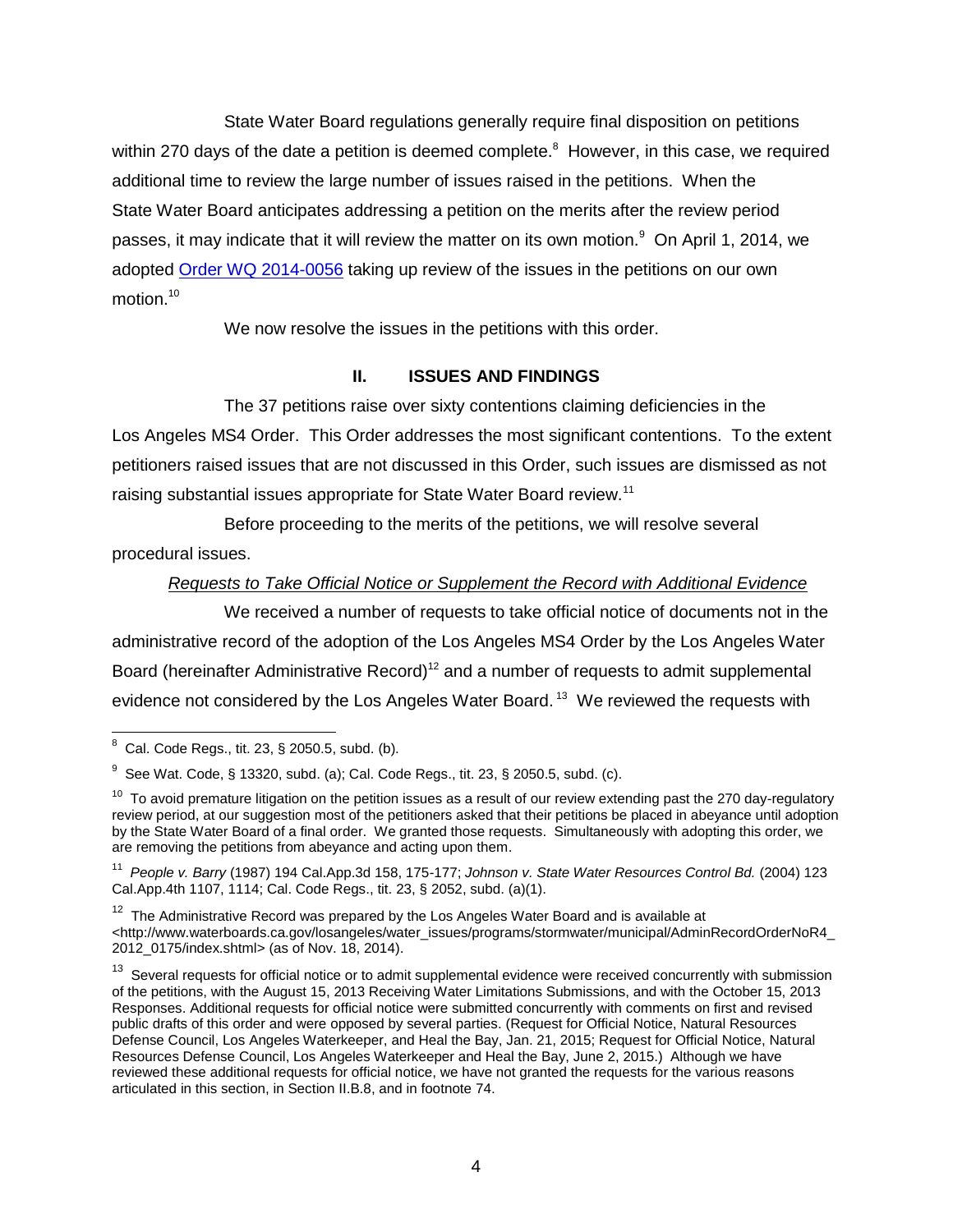consideration of whether they were appropriate for notice or admission based on the legal standards governing our proceedings<sup>14</sup> and whether the documents would materially aid in our review of the issues in the proceedings. We grant the requests with regard to documents 1-7 below, and additionally take official notice on our own motion of documents 8, 9, and 10:<sup>15</sup>

- 1. Order [No. 2013-0001-DWQ,](http://www.waterboards.ca.gov/board_decisions/adopted_orders/water_quality/2013/wqo2013_0001dwq.pdf) NPDES Permit for Storm Water Discharges from Small MS4s, adopted by State Water Board, February 5, 2013;<sup>16</sup>
- 2. Modified NPDES Permit No. DC0000022 for the MS4 for the District of Columbia issued by the United States Environmental Protection Agency (USEPA), November 9, 2012, and a responsiveness summary issued in support of its original adoption of the permit, October 7, 2011; $^{17}$
- 3. Administrative Procedures Update Number 90-004 on Antidegradation Policy Implementation for NPDES Permitting, issued by the State Water Board, July 2, 1990;<sup>18</sup>
- 4. Chapter 7 of the NPDES Permit Writers' Manual, updated by USEPA, September 2010:<sup>19</sup>
- 5. Letter to the Water Management Administration, Maryland Department of the Environment, issued by USEPA, August 8,  $2012$ ; $^{20}$

 <sup>14</sup> For official notice see Cal. Code Regs., tit. 23, § 648.2; Gov. Code, § 11515; Evid. Code, § 452. For admission of supplemental evidence see Cal. Code Regs., tit. 23, § 2050.6.

<sup>&</sup>lt;sup>15</sup> We note that two documents for which we received requests for official notice are already in the administrative record: USEPA, Memorandum Setting Forth Revisions to the November 22, 2002 Memorandum Establishing Total Maximum Daily Load Wasteload Allocations (WLAs) for Storm Water Sources and NPDES Permit Requirements Based on Those WLAs (Nov. 12, 2010) (Administrative Record, section 10.II, RB-AR23962-23968); USEPA, Chapter 6 of the NPDES Permit Writers' Manual (updated Sept. 2010) (Administrative Record, section 10.IV, RB-AR24905- 24932).

<sup>16</sup> County of Los Angeles October 15, 2013 Response, Att. C; also available at

[<sup>&</sup>lt;http://www.waterboards.ca.gov/water\\_issues/programs/stormwater/docs/phsii2012\\_5th/order\\_final.pdf>](http://www.waterboards.ca.gov/water_issues/programs/stormwater/docs/phsii2012_5th/order_final.pdf) (as of Nov. 18, 2014).

<sup>&</sup>lt;sup>17</sup> Los Angeles Water Board Request for State Water Board to Take Official Notice of Or Accept as Supplemental Evidence Exhibit A through SS (Oct. 15, 2013) (Los Angeles Water Board Request for Official Notice), Exh.'s A, B; also available at

<sup>&</sup>lt;http://www.epa.gov/reg3wapd/pdf/pdf\_npdes/stormwater/DCMS4/MS4FinalLimitedModDocument/FinalModifiedPer mit\_10-25-12.pdf> and

<sup>&</sup>lt;http://www.epa.gov/reg3wapd/pdf/pdf\_npdes/stormwater/DCMS4/FinalPermit2011/DCMS4FINALResponsivenessS ummary093011.pdf> (as of Nov. 18, 2014).

<sup>&</sup>lt;sup>18</sup> Los Angeles Water Board Request for Official Notice, Exh.C; also available at

[<sup>&</sup>lt;http://www.swrcb.ca.gov/water\\_issues/programs/npdes/docs/apu\\_90\\_004.pdf>](http://www.swrcb.ca.gov/water_issues/programs/npdes/docs/apu_90_004.pdf) (as of Nov.18, 2014).

<sup>&</sup>lt;sup>19</sup> Chapter 7 of USEPA's NPDES Permit Writers' Manual, EPA-833-K-10-001, September 2010 (NPDES Permit Writers' Manual) was submitted as Exhibit C to Natural Resources Defense Council, Los Angeles Waterkeeper and Heal the Bay Request for Official Notice (Dec. 10, 2012) (Environmental Petitioners' Request for Official Notice). The chapter may additionally be accessed through links at [<http://water.epa.gov/polwaste/npdes/basics/NPDES-](http://water.epa.gov/polwaste/npdes/basics/NPDES-Permit-Writers-Manual.cfm)[Permit-Writers-Manual.cfm>](http://water.epa.gov/polwaste/npdes/basics/NPDES-Permit-Writers-Manual.cfm) (as of Nov.18, 2014).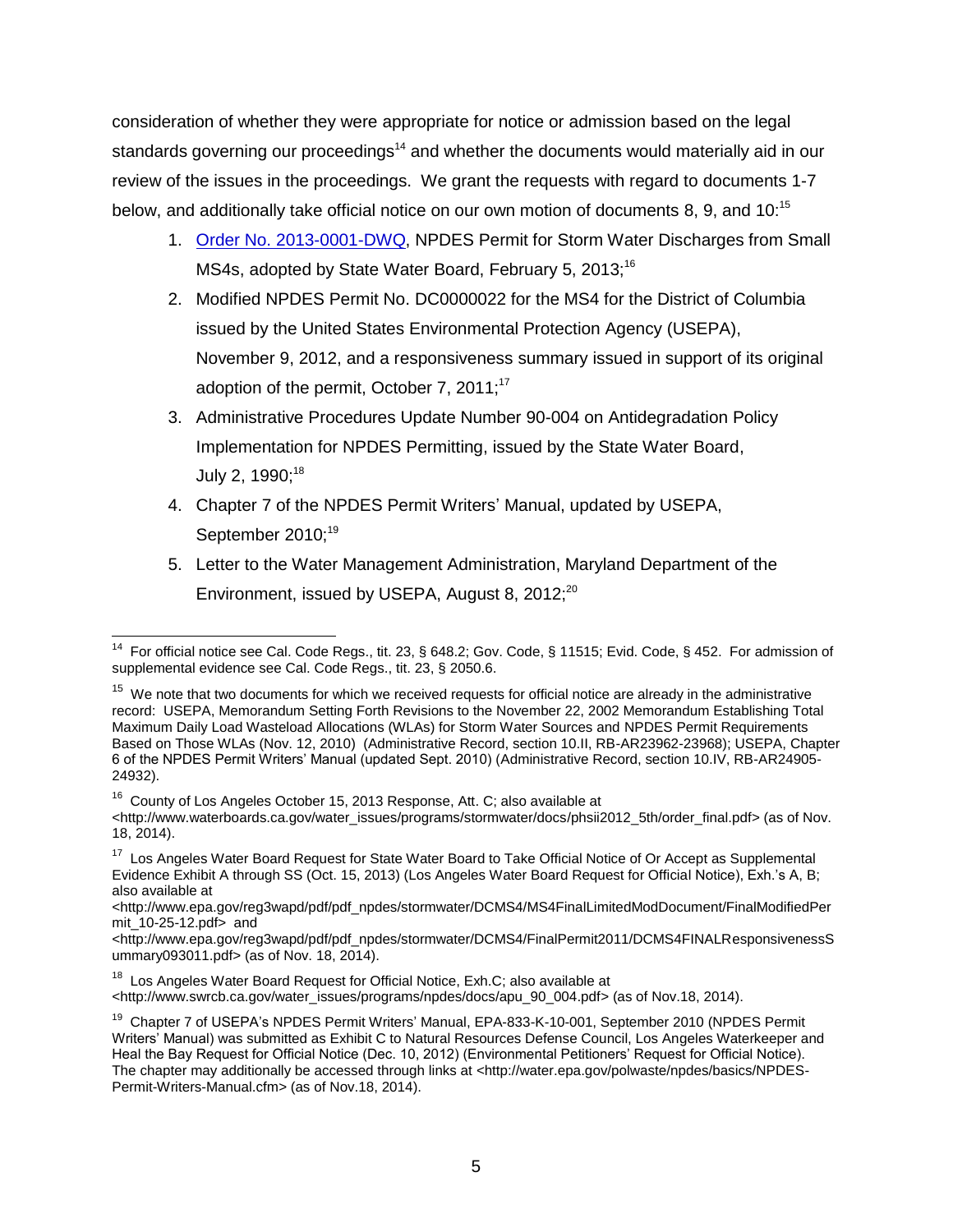- 6. Memorandum to the Water Management Division Directors, Regions I-X, and NPDES State Directors, issued by USEPA, 1989:<sup>21</sup>
- 7. "Guidance on Implementing the Antidegradation Provisions of 40 C.F.R. 131.12," issued by USEPA, Region 9, June 3, 1987; $^{22}$
- 8. [Order WQ 2014-0077-DWQ,](http://www.waterboards.ca.gov/board_decisions/adopted_orders/water_quality/2014/wqo2014_0077_dwq.pdf) amending NPDES Statewide Storm Water Permit for State of California Department of Transportation, [Order 2012-0011-DWQ,](http://www.waterboards.ca.gov/board_decisions/adopted_orders/water_quality/2012/wqo2012_0011_dwq.pdf) adopted by State Water Board, May 20, 2014;<sup>23</sup>
- 9. Statement from USEPA soliciting comments on the USEPA Memorandum Setting forth Revisions to the November 22, 2002 Memorandum Establishing Total Maximum Daily Load Wasteload Allocations (WLAs) for Storm Water Sources and NPDES Permit Requirements Based on Those WLAs (November 12, 2010), issued March 17, 2011.<sup>24</sup>
- 10. Memorandum, "Revisions to the November 22, 2002 Memorandum 'Establishing Total Maximum Daily Load (TMDL) Wasteload Allocations (WLAs) for Storm Water Sources and NPDES Permit Requirements Based on Those WLAs,'" issued by USEPA, November 26, 2014.<sup>25</sup>

In addition, we are incorporating the administrative record of the

November 20, 2012 workshop on receiving water limitations, including the Receiving Water Limitations Issue Paper and comments by interested persons, into our record for the petitions on the Los Angeles MS4 Order.<sup>26</sup>

<sup>23</sup> Available at

*<sup>(</sup>continued from previous page)*

<sup>&</sup>lt;sup>20</sup> Environmental Petitioners' Request for Official Notice, Exh.B, available at

<sup>&</sup>lt;http://www.waterboards.ca.gov/public\_notices/petitions/water\_quality/docs/a2236/a2236m\_rfon.pdf> (as of Nov. 18, 2014).

 $21$  Environmental Petitioners' Request for Official Notice, Exh.D; also available at [<http://www.epa.gov/npdes/pubs/owm0231.pdf>](http://www.epa.gov/npdes/pubs/owm0231.pdf) (as of Nov. 18, 2014).

<sup>&</sup>lt;sup>22</sup> Environmental Petitioners' Request for Official Notice, Exh.E; available at

[<sup>&</sup>lt;http://www.waterboards.ca.gov/public\\_notices/petitions/water\\_quality/docs/a2236/a2236m\\_rfon.pdf>](http://www.waterboards.ca.gov/public_notices/petitions/water_quality/docs/a2236/a2236m_rfon.pdf) (as of Nov. 18, 2014).

[<sup>&</sup>lt;http://www.waterboards.ca.gov/board\\_decisions/adopted\\_orders/water\\_quality/2014/wqo2014\\_0077\\_dwq.pdf>](http://www.waterboards.ca.gov/board_decisions/adopted_orders/water_quality/2014/wqo2014_0077_dwq.pdf) (as of Nov. 18, 2014).

<sup>&</sup>lt;sup>24</sup> Available at [<http://water.epa.gov/polwaste/npdes/stormwater/upload/sw\\_tmdlwla\\_comments.pdf>](http://water.epa.gov/polwaste/npdes/stormwater/upload/sw_tmdlwla_comments.pdf) (as of Nov. 18, 2014).

<sup>&</sup>lt;sup>25</sup> Available at <http://water.epa.gov/polwaste/npdes/stormwater/upload/EPA\_SW\_TMDL\_Memo.pdf> (as of March 30, 2015).

<sup>&</sup>lt;sup>26</sup> The Receiving Water Limitations Issue Paper and comments and workshop presentations by interested person are available at [<http://www.waterboards.ca.gov/water\\_issues/programs/stormwater/rwl.shtml>](http://www.waterboards.ca.gov/water_issues/programs/stormwater/rwl.shtml).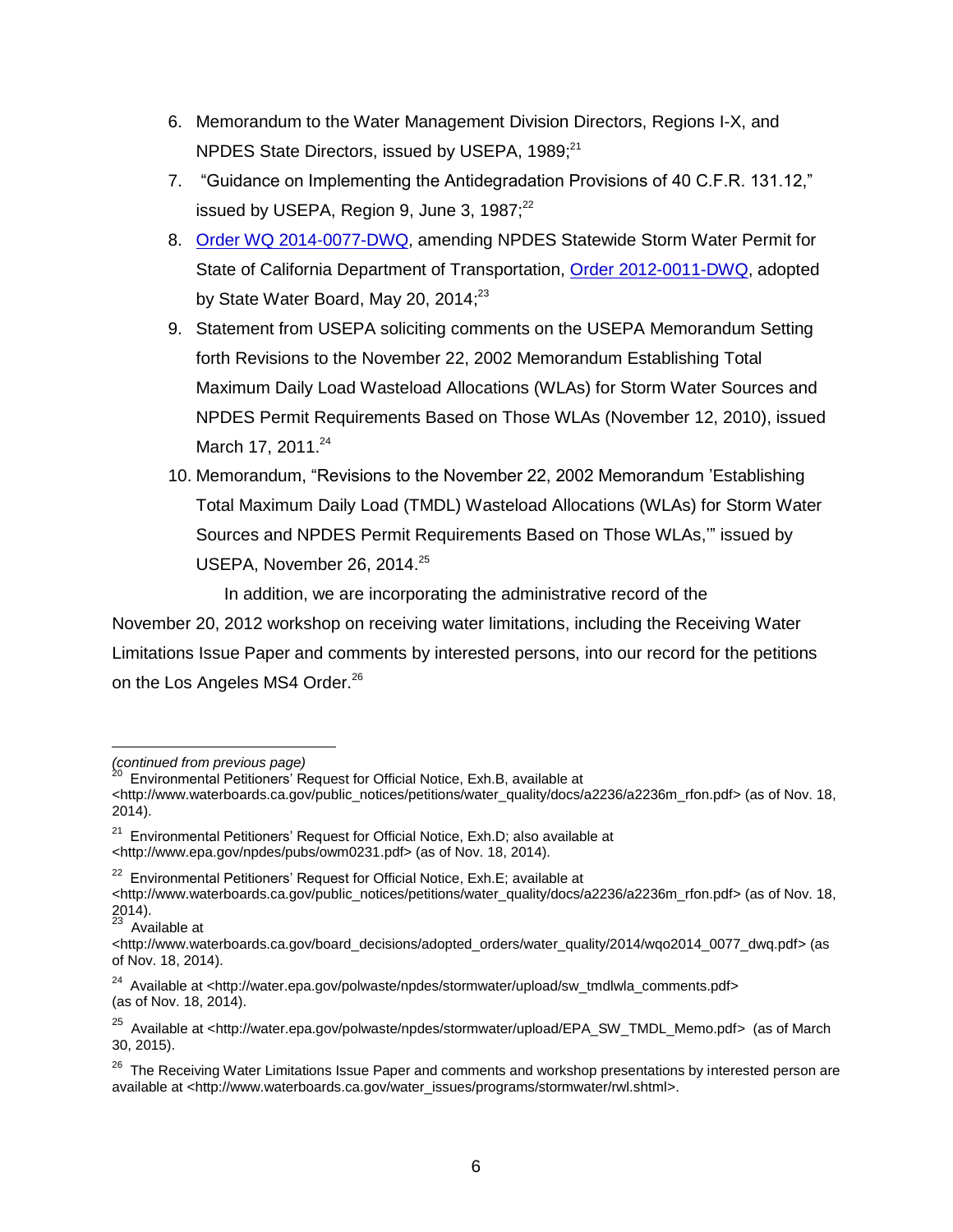Among other requests, we are not granting the requests to take official notice of or supplement the Administrative Record with the notices of intent, workplans, draft programs, and other documents filed by Permittees toward development of WMPs/EWMPs and associated monitoring programs following adoption of the Los Angeles MS4 Order or comments submitted on those documents, or the conditional approvals of several of the programs. With regard to factual evidence regarding actions taken by Permittees to comply with the Los Angeles MS4 Order after it was adopted, we believe it appropriate to close the record with the adoption of the Los Angeles MS4 Order. However, we are keenly aware that the success of the Los Angeles MS4 Order in addressing water quality issues depends primarily on the careful and effective development and implementation of programs consistent with the requirements of the Order; we speak to that issue later in our discussion.

#### *City of El Monte's Amended Petition*

Petitioner City of El Monte (El Monte) timely filed a petition on December 10, 2012, challenging a number of provisions of the Los Angeles MS4 Order. Thereafter, on February 19, 2013, El Monte filed an amended petition, based on information it asserted was not available prior to the deadline for submission of the petition.

Water Code section 13320, subdivision (a) provides that a petition for review of a regional water quality control board (regional water board) action must be filed within 30 days of the regional water board's action.<sup>27</sup> The State Water Board interprets that requirement strictly and petitions filed more than 30 days from regional water board action are rejected as untimely. El Monte asserted that the two additional arguments raised in the amended petition were based on information that was not available prior to the deadline for submitting the petition and were therefore appropriate for State Water Board consideration.

Even if we were required by statute or regulation to accept amended petitions based on new information, here, El Monte's new arguments are not supported by information previously unavailable. First, El Monte argues that the Supreme Court's decision in Los Angeles County Flood Control District v. Natural Resources Defense Council (2013) 133 S.Ct. 710 invalidated certain provisions of the Los Angeles MS4 Order that require compliance with water quality standards and total maximum daily load requirements through receiving water monitoring. Contrary to El Monte's assertion, the decision by the Supreme Court did not invalidate any requirements of the Los Angeles MS4 Order and did not result in any changes to

 $\overline{\phantom{a}}$  $27$  See also Cal. Code Regs., tit. 23, § 2050.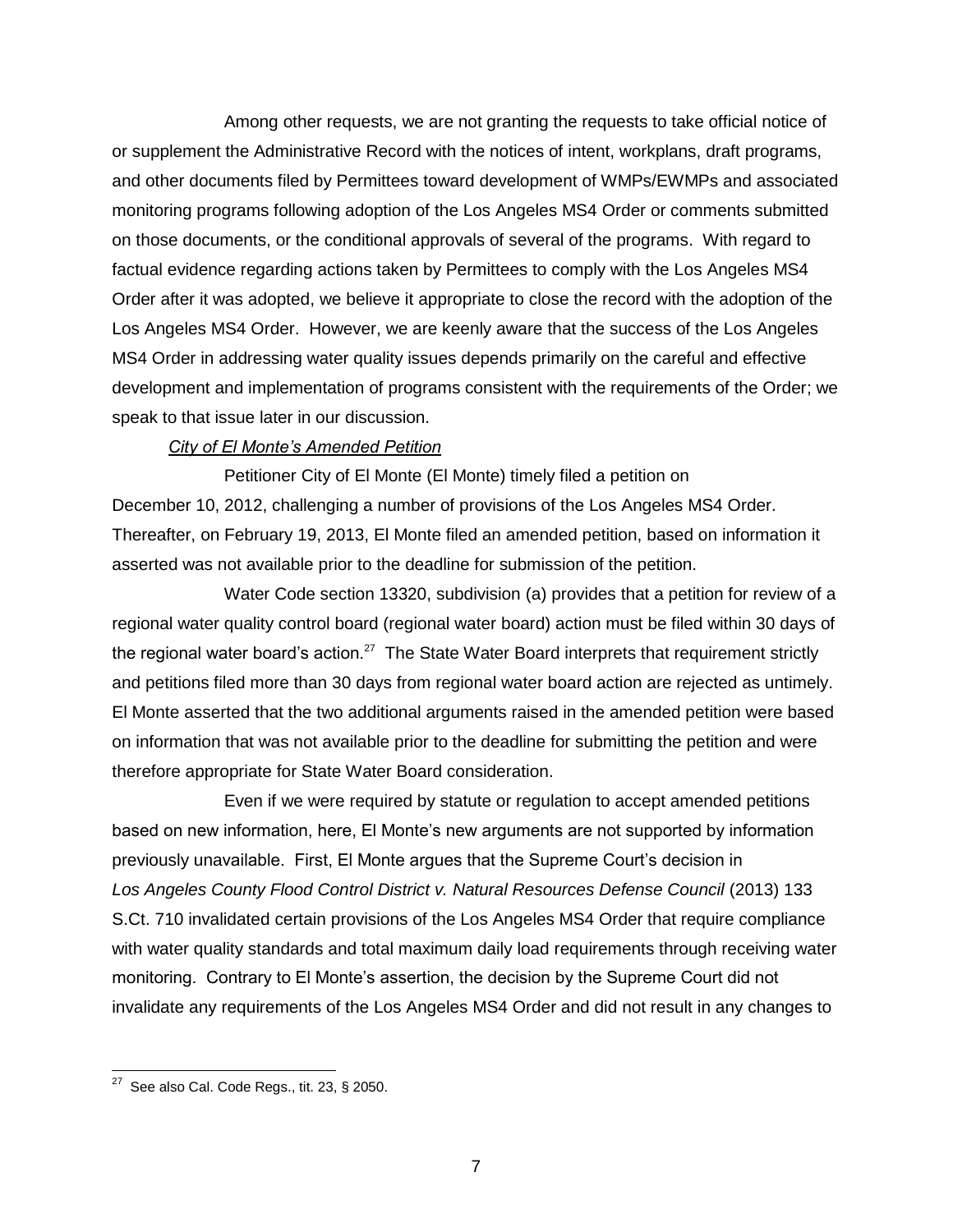the Order. The Supreme Court decision, to the extent it applies to the legal issues before us in this matter, constitutes precedential case law and must be considered in our review of the Los Angeles MS4 Order, but it does not constitute new information that supports an amended petition.<sup>28</sup>

Second, El Monte argues that the Los Angeles Water Board failed to consider various provisions of the California Watershed Improvement Act of 2009<sup>29</sup> when it adopted the Los Angeles MS4 Order. To the extent El Monte believed that the California Watershed Improvement Act was relevant to adoption of the Los Angeles MS4 Order, El Monte had the opportunity to raise that issue in comments before the Los Angeles Water Board and in its timely petition to the State Water Board. Having failed to raise the issue before the Los Angeles Water Board and in its timely petition, El Monte cannot raise the issue in an amended petition.<sup>30</sup>

We reject El Monte's amended petition as untimely.

## *Environmental Petitioners' Motion to Strike*

Petitioners Natural Resources Defense Council, Los Angeles Waterkeeper, and Heal the Bay (Environmental Petitioners), submitted a motion on November 11, 2013, requesting that the State Water Board strike sections of the October 15, 2013 Responses by six petitioners (Motion to Strike). The relevant sections respond to a collateral estoppel argument made by the Environmental Petitioners in their August 15, 2013 Receiving Water Limitations Submission to the State Water Board. Several parties asserted in their petitions that requiring compliance with water quality standards in MS4 permits violates federal law or conflicts with prior State Water Board precedent. The Environmental Petitioners responded in their August 15, 2013 Receiving Water Limitations Submission that these arguments were barred by collateral estoppel because the claims were settled in prior court cases challenging the 2001 Los Angeles MS4 Order. Six of the October 15, 2013 Responses, namely those by the Cities of

 28 We note that the State Water Board has the option of allowing additional briefing when there are material legal developments concerning issues raised in a petition, but we did not find such briefing would aid review of the petitions in this case.

 $29$  Wat. Code, § 16100 et seq.

 $30$  In addition to being untimely, El Monte's argument lacks merit. The California Watershed Improvement Act of 2009 grants authority to local government permittees regulated by an MS4 permit to develop and implement watershed improvement plans, but does not limit the authority of a regional water board to impose terms related to watershed management in an MS4 permit. Further, the terms of the WMPs/EWMPs are largely consistent with the watershed improvement plans authorized by the Act, so a permittee can comply with the Los Angeles MS4 Order while also using the authority provided by the California Watershed Improvement Act of 2009 if it so chooses.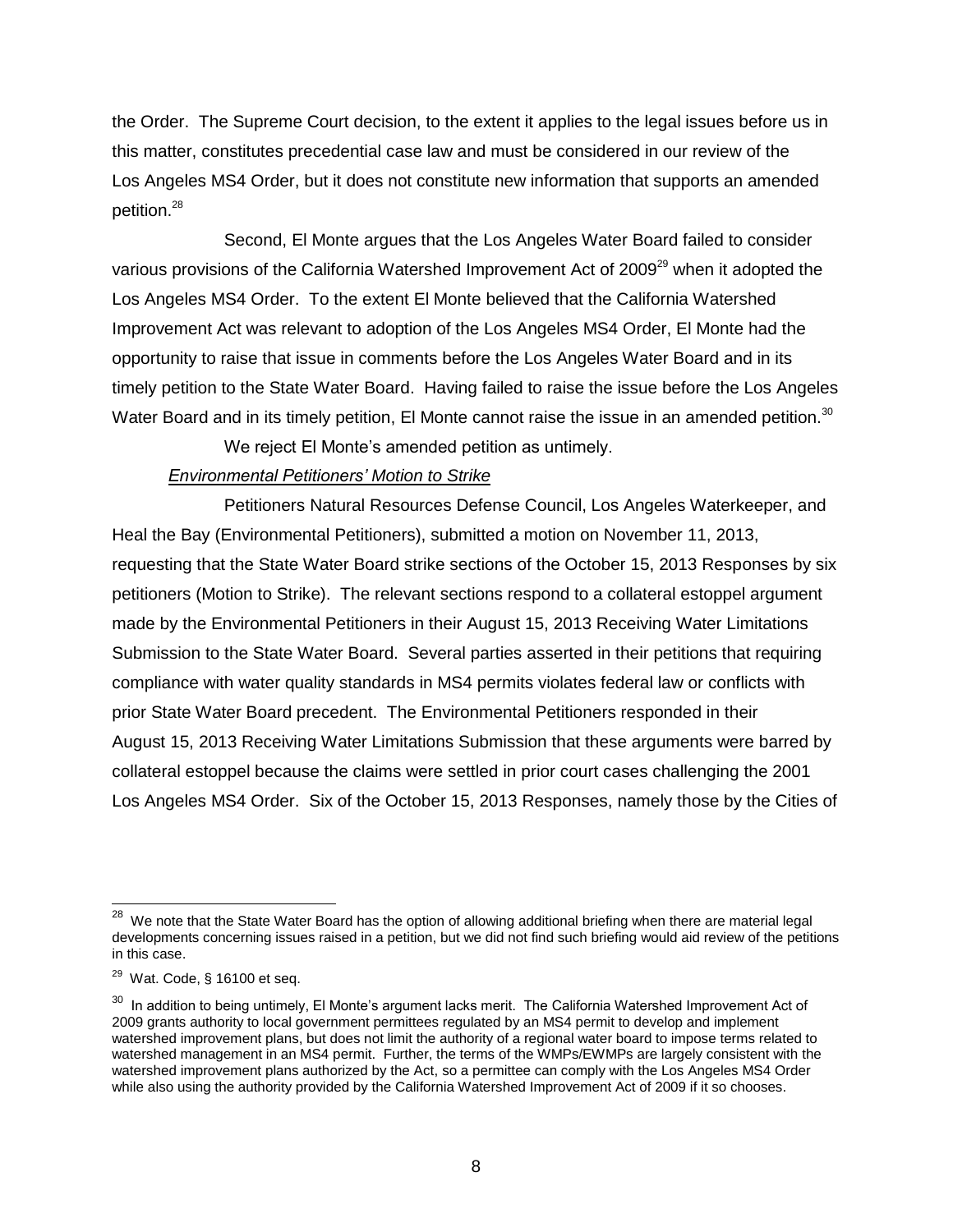Arcadia, Claremont, Covina, Duarte and Huntington Park, San Marino et al.,<sup>31</sup> and Sierra Madre, incorporated a response to the collateral estoppel argument.

We stated in a July 15, 2013 letter that"[i]nterested persons may not use the [October 15]  $32$  deadline for responses on the remaining petition issues as an opportunity to respond to comments filed on the receiving water limitations approach." We clarified further in a July 29, 2013 letter: "[W]hen submitting subsequent responses to the petitions in accordance with the [October 15] deadline, petitioners and interested persons should not raise new issues related to the specific questions regarding the watershed management program/enhanced watershed management program or respond to any August 15, 2013, submissions; however petitioners and interested persons will not be precluded from responding to specific issues raised in the original petitions on grounds that the issues are related to the receiving water limitations language."

We find that the collateral estoppel responses by the six petitioners are disallowed by the direction we provided in our July 15 and July 29, 2013 letters. However, as will be apparent in our discussion in section II.A, we do not rely on the Environmental Petitioners' collateral estoppel argument in resolving the petitions. Our determination that portions of the October 15, 2013 Responses are disallowed is, therefore, immaterial to the resolution of the issues.<sup>33</sup>

Having resolved the procedural issues, we turn to the merits of the Petitions.

### **A. Implementation of the Iterative Process as Compliance with Receiving Water Limitations**

The Los Angeles MS4 Order includes receiving water limitations provisions that are consistent with our direction in Order WQ 99-05 in Part V.A of the Los Angeles MS4 Order. Part V.A. provides, in part, as follows:

1**.** Discharges from the MS4 that cause or contribute to the violation of receiving water limitations are prohibited.

 <sup>31</sup> The cities of San Marino, Rancho Palos Verdes, South El Monte, Norwalk, Artesia, Torrance, Beverly Hills, Hidden Hills, Westlake Village, La Mirada, Vernon, Monrovia, Agoura Hills, Commerce, Downey, Inglewood, Culver City, and Redondo Beach submitted a joint October 15, 2013 Response.

 $32$  The July 15, 2013 letter set a deadline of September 20, 2013, which was subsequently extended to October 15, 2013.

 $33$  In a November 21, 2013 letter, we indicated that we would consider the Motion to Strike concurrently with drafting of this Order, but that we would not accept any additional submissions in this matter, including any responses to the Motion to Strike. City of San Marino objected to the letter and submitted an opposition to the Motion to Strike. Several petitioners submitted joinders in City of San Marino's motion. For the same reasons articulated above, we are not accepting these submissions; they would not affect our resolution of the issues.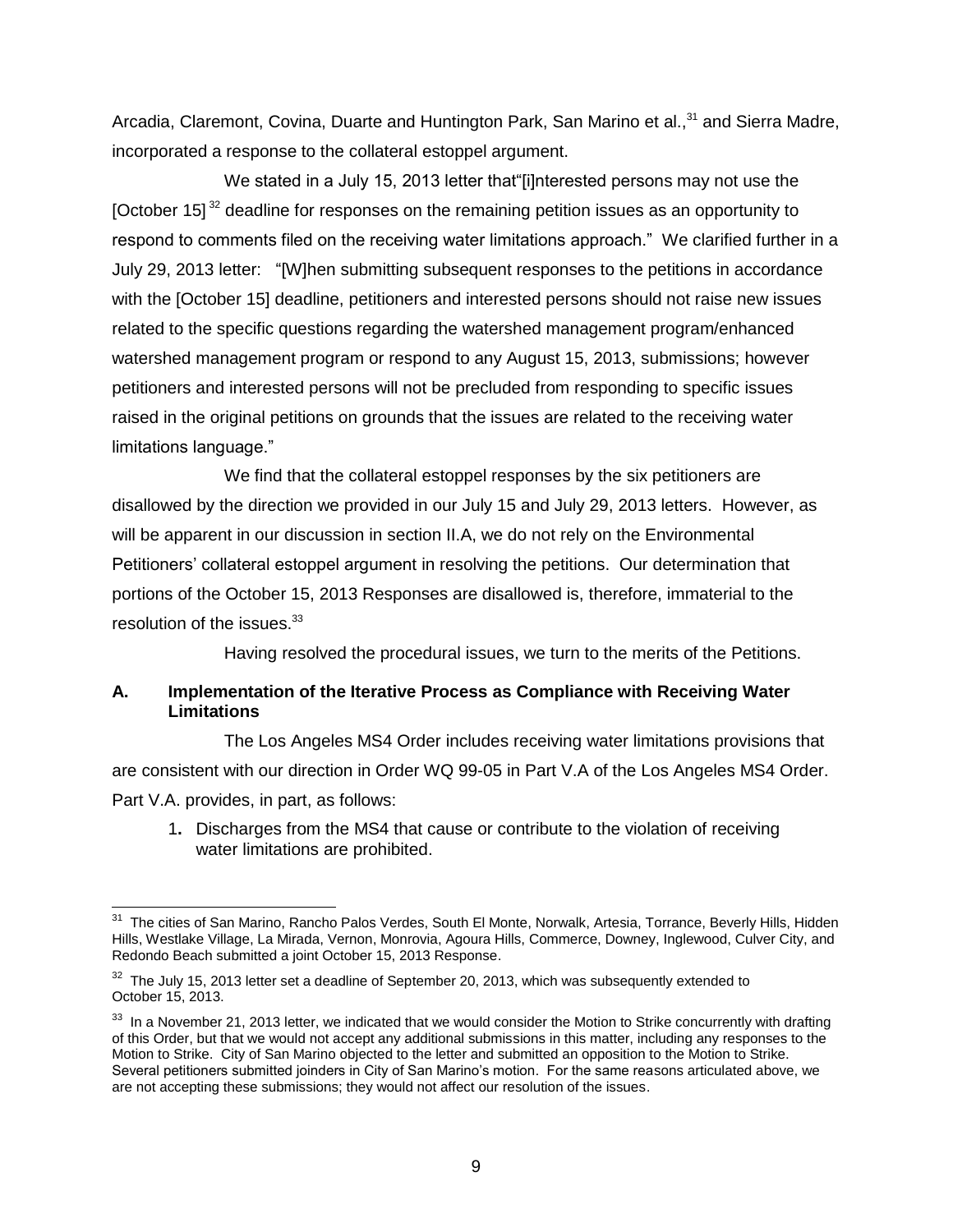- 2**.** Discharges from the MS4 of storm water, or non-storm water, for which a Permittee is responsible [footnote omitted], shall not cause or contribute to a condition of nuisance.
- 3**.** The Permittees shall comply with Parts V.A.1 and V.A.2 through timely implementation of control measures and other actions to reduce pollutants in the discharges in accordance with the storm water management program and its components and other requirements of this Order including any modifications. . . . <sup>34</sup>

The petitioners that are permittees (hereinafter referred to as "Permittee Petitioners")<sup>35</sup> argue that the above language either means, or should be read and/or clarified to mean, that good faith engagement in the requirements of Part V.A.3, traditionally referred to as the "iterative process," constitutes compliance with Parts V.A.1. and V.A.2. The position put forth by Permittee Petitioners is one we took up when we initiated a process to re-examine the receiving water limitations and iterative process in MS4 permits statewide with our Receiving Water Limitations Issue Paper and the November 20, 2012 workshop. We summarize the law and policy regarding Permittee Petitioners' position again here and ultimately disagree with Permittee Petitioners that implementation of the iterative process does or should constitute compliance with receiving water limitations.

The Clean Water Act generally requires NPDES permits to include technologybased effluent limitations and any more stringent limitations necessary to meet water quality standards.<sup>36</sup> In the context of NPDES permits for MS4s, however, the Clean Water Act does not explicitly reference the requirement to meet water quality standards. MS4 discharges must meet a technology-based standard of prohibiting non-storm water discharges and reducing pollutants in the discharge to the Maximum Extent Practicable (MEP) in all cases, but requiring strict compliance with water quality standards (e.g., by imposing numeric effluent limitations) is at the discretion of the permitting agency.<sup>37</sup> Specifically the Clean Water Act states as follows:

Permits for discharges from municipal storm sewers –

(ii) shall include a requirement to effectively prohibit nonstormwater discharges into the storm sewers; and

. . .

 34 Los Angeles MS4 Order, Part V.A, pp. 38-39.

 $35$  For ease of reference, where an argument is made by multiple Permittee Petitioners, even if not by all, we attribute that argument to Permittee Petitioners generally, and do not list which of the 37 Permittee Petitioners in fact make the argument. Where only one or two Permittee Petitioners make a particular argument, we have identified the specific Permittee Petitioner(s).

<sup>36</sup> 33 U.S.C. §§ 1311, 1342(a).

<sup>37</sup> 33 U.S.C. § 1342(p)(3)(B); *Defenders of Wildlife v. Browner* (9th Cir. 1999) 191 F.3d 1159.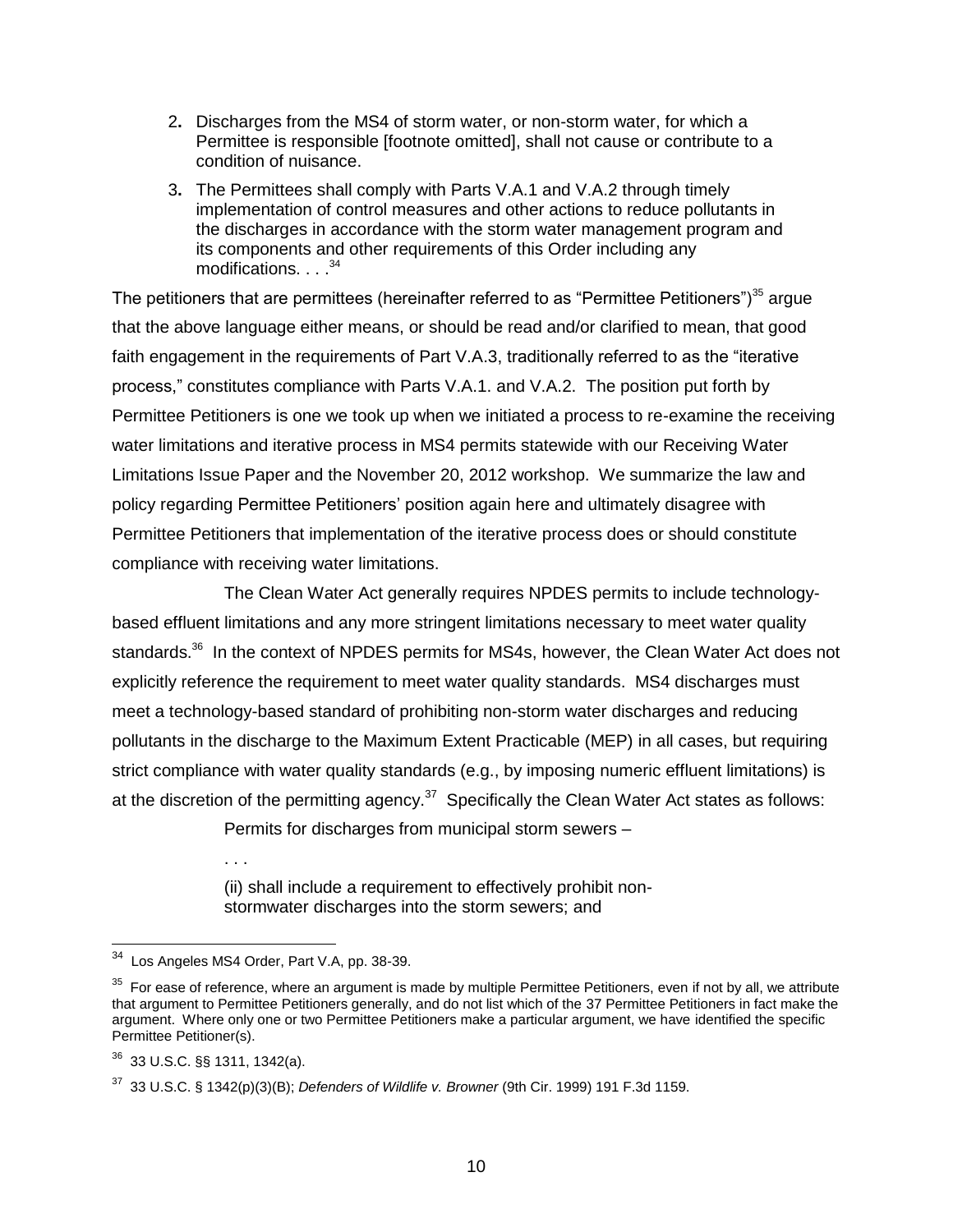(iii) shall require controls to reduce the discharge of pollutants to the maximum extent practicable, including management practices, control techniques and system, design and engineering methods, and such other provisions as . . . the State determines appropriate for the control of such pollutants.<sup>38</sup>

Thus, a permitting agency imposes requirements related to attainment of water quality standards where it determines that those provisions are "appropriate for the control of [relevant] pollutants" pursuant to the Clean Water Act municipal storm water provisions.

Under the Porter-Cologne Act, waste discharge requirements must implement applicable water quality control plans, which include the beneficial uses to be protected for a given water body and the water quality objectives reasonably required for that protection.<sup>39</sup> In this respect, the Porter-Cologne Act treats MS4 dischargers and other dischargers evenhandedly and anticipates that all waste discharge requirements will implement the water quality control plans. However, when implementing requirements under the Porter-Cologne Act that are not compelled by federal law, the State Water Board and regional water boards (collectively, "water boards") have some flexibility to consider other factors, such as economics, when establishing the appropriate requirements.<sup>40</sup> Accordingly, since the State Water Board has discretion under federal law to determine whether to require strict compliance with the water quality standards of the water quality control plans for MS4 discharges, the State Water Board may also utilize the flexibility under the Porter-Cologne Act to decline to require strict compliance with water quality standards for MS4 discharges.

We have previously exercised the discretion we have under federal law in favor of requiring compliance with water quality standards, but have required less than strict compliance. We have directed, in precedential orders, that MS4 permits require discharges to be controlled so as not to cause or contribute to exceedances of water quality standards in receiving waters,<sup>41</sup> but have prescribed an iterative process whereby an exceedance of a water quality standard triggers a process of BMP improvements. That iterative process involves reporting of the violation, submission of a report describing proposed improvements to BMPs

  $38$  33 U.S.C. § 1342(p)(3)(B).

 $39$  Wat. Code, § 13263. The term "water quality standards" encompasses the beneficial uses of the water body and the water quality objectives (or "water quality criteria" under federal terminology) that must be met in the waters of the United States to protect beneficial uses. Water quality standards also include the federal and state antidegradation policy.

<sup>40</sup> Wat. Code, §§ 13241, 13263; *City of Burbank v. State Water Resources Control Bd.* (2005) 35 Cal.4th 613.

<sup>41</sup> State Water Board Orders WQ 98-01 (*Environmental Health Coalition*), WQ 99-05 (*Environmental Health Coalition)*, WQ 2001-15 (*Building Industry Association of San Diego*).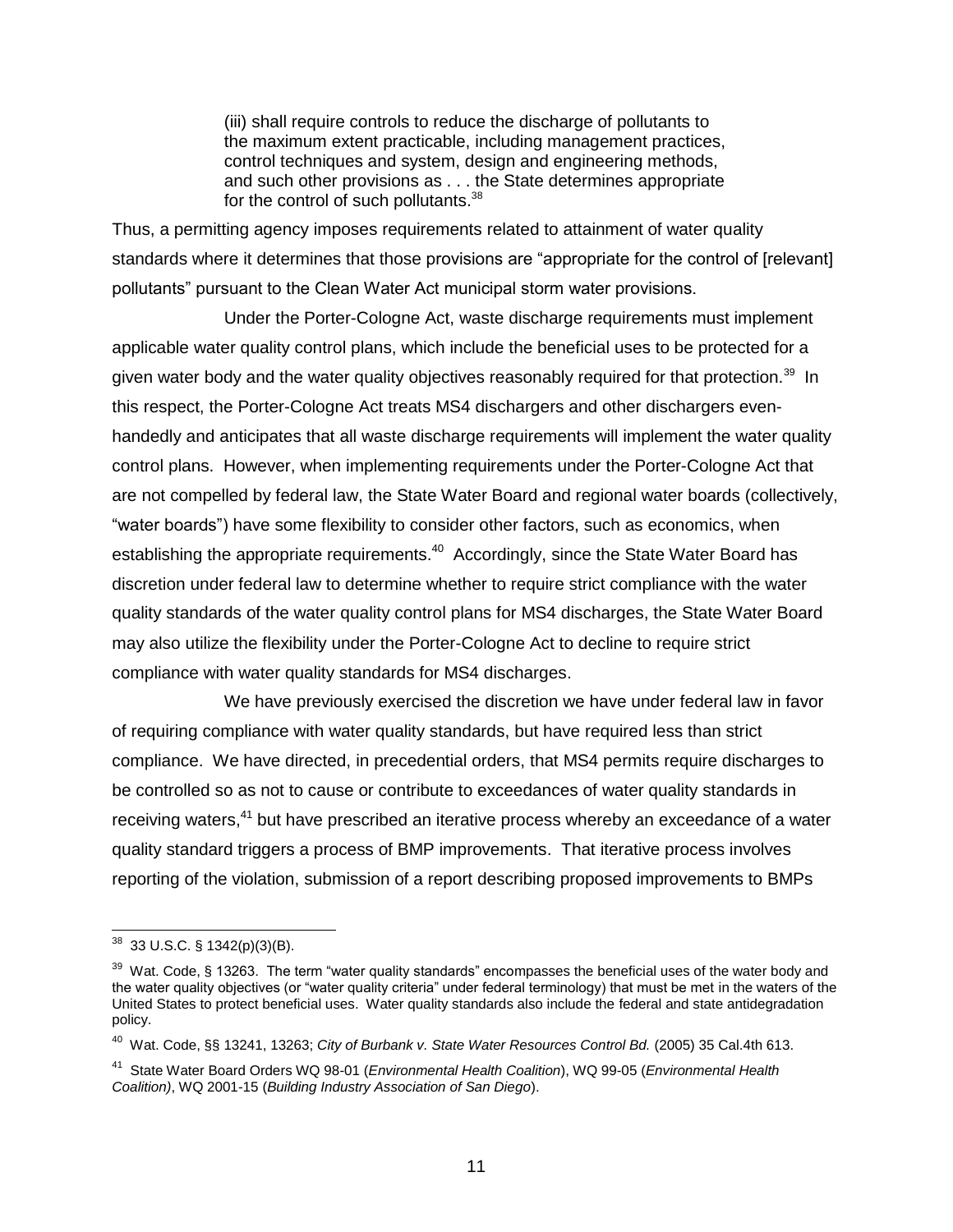expected to better meet water quality standards, and implementation of these new BMPs.<sup>42</sup> The current language of the existing receiving waters limitations provisions was actually developed by USEPA when it vetoed two regional water board MS4 permits that utilized a prior version of the State Water Board's receiving water limitations provisions.<sup>43</sup> In State Water Board Order WQ 99-05, we directed that all regional boards use USEPA's receiving water limitations provisions.

There has been significant confusion within the regulated MS4 community regarding the relationship between the receiving water limitations and the iterative process, in part because the water boards have commonly directed dischargers to achieve compliance with water quality standards by improving control measures through the iterative process. But the iterative process, as established in our precedential orders and as generally written into MS4 permits adopted by the water boards, does not provide a "safe harbor" to MS4 dischargers. When a discharger is shown to be causing or contributing to an exceedance of water quality standards, that discharger is in violation of the permit's receiving water limitations and potentially subject to enforcement by the water boards or through a citizen suit, regardless of whether or not the discharger is actively engaged in the iterative process.<sup>44</sup>

The position that the receiving water limitations are independent from the provisions that establish the iterative process has been judicially upheld on several occasions. The receiving water limitations provisions of the 2001 Los Angeles MS4 Order specifically have been litigated twice, and in both cases, the courts upheld the provisions and the Los Angeles Water Board's interpretation of the provisions. In a decision resolving a challenge to the 2001 Los Angeles MS4 Order, the Los Angeles County Superior Court stated: "[T]he Regional [Water] Board acted within its authority when it included [water quality standards compliance] in

<sup>&</sup>lt;sup>42</sup> State Water Board Order WQ 99-05, pp. 2-3; see also State Water Board Order WQ 2001-15, pp. 7-9. Additionally, consistent with federal law, we found it appropriate to require implementation of BMPs in lieu of numeric water quality-based effluent limitations to meet water quality standards. *See* State Water Board Orders WQ 91-03 (*Citizens for a Better Environment)*, WQ 91-04 (*Natural Resources Defense Council*), WQ 98-01, WQ 2001-15. This issue is discussed in greater detail in Section II.C. of this order.

 $^{43}$  See State Water Board Orders WQ 99-05, WQ 2001-15.

<sup>&</sup>lt;sup>44</sup> Several Permittee Petitioners have argued that the State Water Board's opinion in State Water Board Order WQ 2001-15 must be read to endorse a safe harbor in the iterative process. We disagree. Regardless, the State Water Board's position that the iterative process of the subject permit did not create a "safe harbor" from compliance with receiving water limitations was clearly established in subsequent litigation on that order. (See *Building Industry Ass'n of San Diego County v. State Water Resources Control Bd.* (Super. Ct. 2003, No. GIC780263), affd. *Building Industry Assn. of San Diego County v. State Water Resources Control Bd.* (2004) 124 Cal.App.4<sup>th</sup> 866.)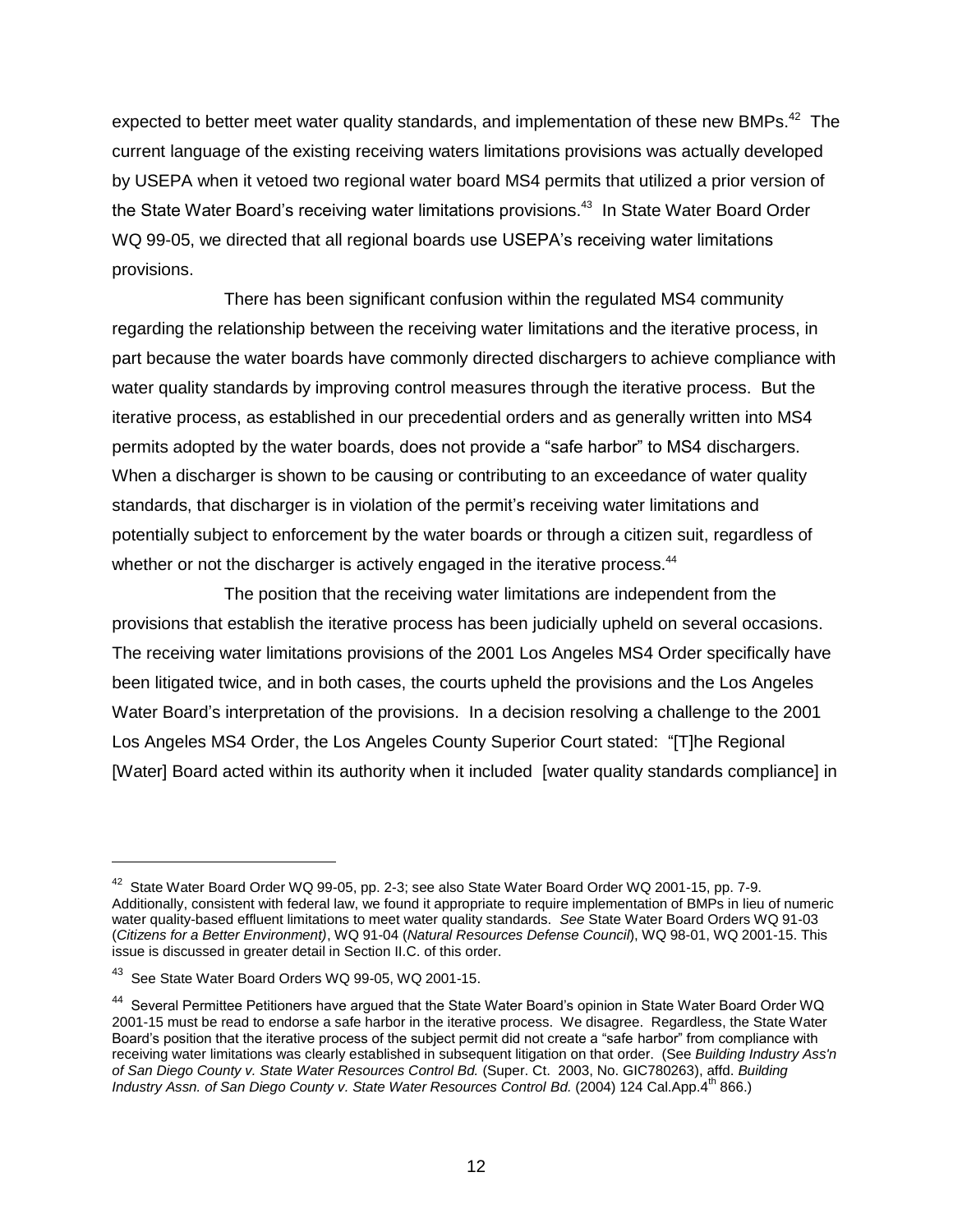the Permit without a 'safe harbor,' whether or not compliance therewith requires efforts that exceed the 'MEP' standard."<sup>45</sup> The lack of a safe harbor in the iterative process of the 2001 Los Angeles MS4 Order was again acknowledged in 2011 and 2013, this time by the Ninth Circuit Court of Appeal. In these instances, the Ninth Circuit was considering a citizen suit brought by the Natural Resources Defense Council against the County of Los Angeles and the Los Angeles County Flood Control District for alleged violations of the receiving water limitations of that order. The Ninth Circuit held that, as the receiving water limitations of the 2001 Los Angeles MS4 Order (and accordingly as the precedential language in State Water Board Order WQ 99-05) was drafted, engagement in the iterative process does not excuse liability for violations of water quality standards.<sup>46</sup> The California Court of Appeal has come to the same conclusion in interpreting similar receiving water limitations provisions in MS4 Orders issued by the San Diego Regional Water Quality Control Board in 2001 and the Santa Ana Regional Water Quality Control Board in 2002.<sup>47</sup>

While we reiterate that the judicial rulings have been consistent with the water boards' intention and position regarding the relationship between the receiving water limitations and the iterative process, we acknowledge that some in the regulated community perceived the 2011 Ninth Circuit opinion in particular as a re-interpretation of that relationship. Our Receiving Water Limitations Issue Paper and subsequent workshop reflected our desire to re-examine the issue in response to concerns expressed by the regulated community in the aftermath of that ruling.

As stated above, both the Clean Water Act and the Porter-Cologne Act afford some discretion to not require strict compliance with water quality standards for MS4 discharges. In each of the discussed court cases above, the court's decision is based on the specific permit language; thus the cases do not address our authority with regard to requiring compliance with water quality standards in an MS4 permit as a threshold matter, and they do not require us to continue to exercise our discretion as we decided in State Water Board Order

 45 *In re Los Angeles County Municipal Storm Water Permit Litigation* (L.A. Super. Ct., No. BS 080548, Mar. 24, 2005) Statement of Decision from Phase I Trial on Petitions for Writ of Mandate, pp. 4-5, 7. The decision was affirmed on appeal (*County of Los Angeles v. State Water Resources Control Board* (2006) 143 Cal.App.4<sup>th</sup> 985); however, this particular issue was not discussed in the court of appeal's decision.

<sup>&</sup>lt;sup>46</sup> Natural Resources Defense Council v. County of Los Angeles (9<sup>th</sup> Cir. 2011) 673 F.3d. 880, rev'd on other grounds sub nom. Los Angeles County Flood Control Dist. v. Natural Resources Defense Council (2013) 133 S.Ct. 710, mod. by *Natural Resources Defense Council v. County of Los Angeles* (9<sup>th</sup> Cir. 2013) 725 F.3d 1194, cert. den. Los *Angeles County Flood Control Dist. v. Natural Resources Defense Council* (2014) 134 S.Ct. 2135.

<sup>47</sup> *Building Industry Assn. of San Diego County, supra*,124 Cal.App.4th 866; *City of Rancho Cucamonga v. Regional Water Quality Control Bd.* (2006) 135 Cal.App.4th 1377.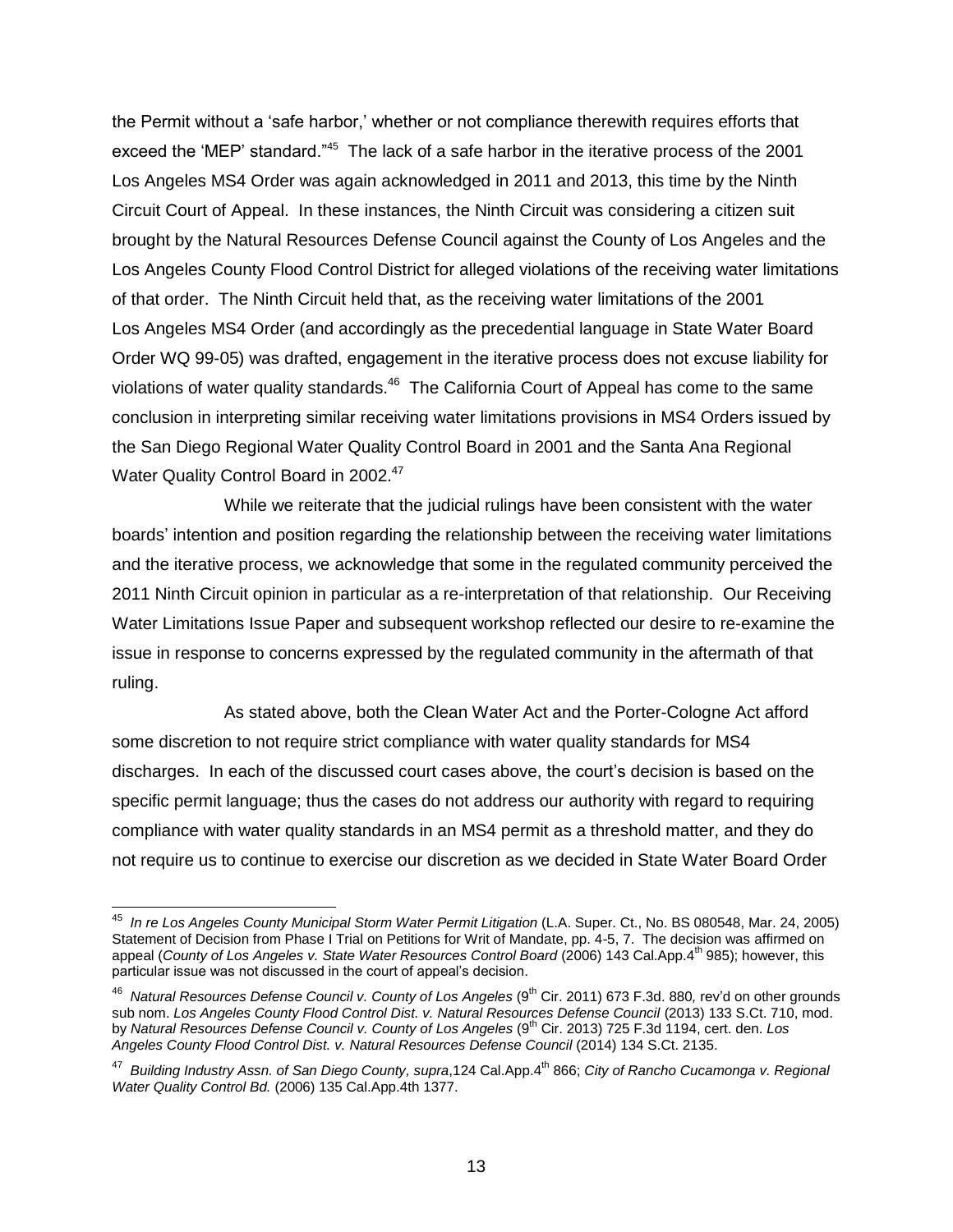WQ 99-05. Although it would be inconsistent with USEPA's general practice of requiring compliance with water quality standards over time through an iterative process,<sup>48</sup> we may even have the flexibility to reverse<sup>49</sup> our own precedent regarding receiving water limitations and receiving water limitations provisions and make a policy determination that, going forward, we will either no longer require compliance with water quality standards in MS4 permits, or will deem good faith engagement in the iterative process to constitute such compliance.<sup>50</sup>

However, with this Order, we now decline to do either. As the storm water management programs of municipalities have matured, an increasing body of monitoring data indicates that many water quality standards are in fact not being met by many MS4s. The iterative process has been underutilized and ineffective to date in bringing MS4 discharges into compliance with water quality standards. Compliance with water quality standards is and should remain the ultimate goal of any MS4 permit. We reiterate and confirm our determination that provisions requiring compliance with receiving water limitations are "appropriate for the control of . . . pollutants" addressed in MS4 permits and that therefore, consistent with our authority under the Clean Water Act, we will continue to require compliance with receiving water limitations.<sup>51</sup>

 $\overline{\phantom{a}}$ 

<sup>48</sup> See, e.g. Modified NPDES Permit No. DC0000022 for the MS4 for the District of Columbia, *supra*, fn. 17.

<sup>&</sup>lt;sup>49</sup> Of course any change of direction would be subject to ordinary principles of administrative law. (See Code Civ. Proc., § 1094.5, subd. (b).)

 $50$  As such, it is not necessary to address the collateral estoppel arguments raised by the Environmental Petitioners and opposed by Permittee Petitioners. We agree that it is settled law that we have the discretion to require compliance with water quality standards in an MS4 permit under federal and state law. We also agree that it is settled law that the receiving water limitations provisions currently spelled out in our MS4 permits do not carve out a safe harbor in the iterative process. But the question for us is whether we should continue to exercise our discretion to utilize the same approach to receiving water limitations established under our prior precedent, or proceed in a new direction.

<sup>&</sup>lt;sup>51</sup> Several Permittee Petitioners argued in comments submitted on the first draft of this order that, because we find that we have some discretion under Clean Water Act section 402(p)(3) to not require compliance with receiving water limitations, the Los Angeles Water Board's action in requiring such compliance -- and our action in affirming it -- is pursuant to state authority. (See, e.g., Cities of Arcadia, Claremont, and Covina, Comment Letter, Jan. 21, 2015.) The Permittee Petitioners argue that the action is therefore subject to evaluation in light of the factors set out in Water Code section 13263 and 13241 pursuant to *City of Burbank, supra,* 35 Cal.4th 613. Under *City of Burbank,* a regional water board must consider the factors specified in section 13241 when issuing waste discharge requirements under section 13263, subdivision (a), but only to the extent those waste discharge requirements exceed the requirements of the federal Clean Water Act. (35 Cal.4th at 627.) Nowhere in our discussion in this section do we mean to disavow either that the Los Angeles Water Board acted under federal authority to impose "such other provisions as . . .determine[d] appropriate for the control of . . . pollutants" in adopting the receiving water limitations provisions of the Los Angeles MS4 Order in the first instance or that we are acting under federal authority in upholding those provisions. (33 U.S.C. § 1342(p)(3)(B)(iii).) The receiving water limitations provisions do not exceed the requirements of federal law. We nevertheless also point out that the Los Angeles Water Board engaged in an analysis of the factors under section 13241 when adopting the Order. (See Los Angeles MS4 Order, Att. F, Fact Sheet, pp. F-139 to F-155.)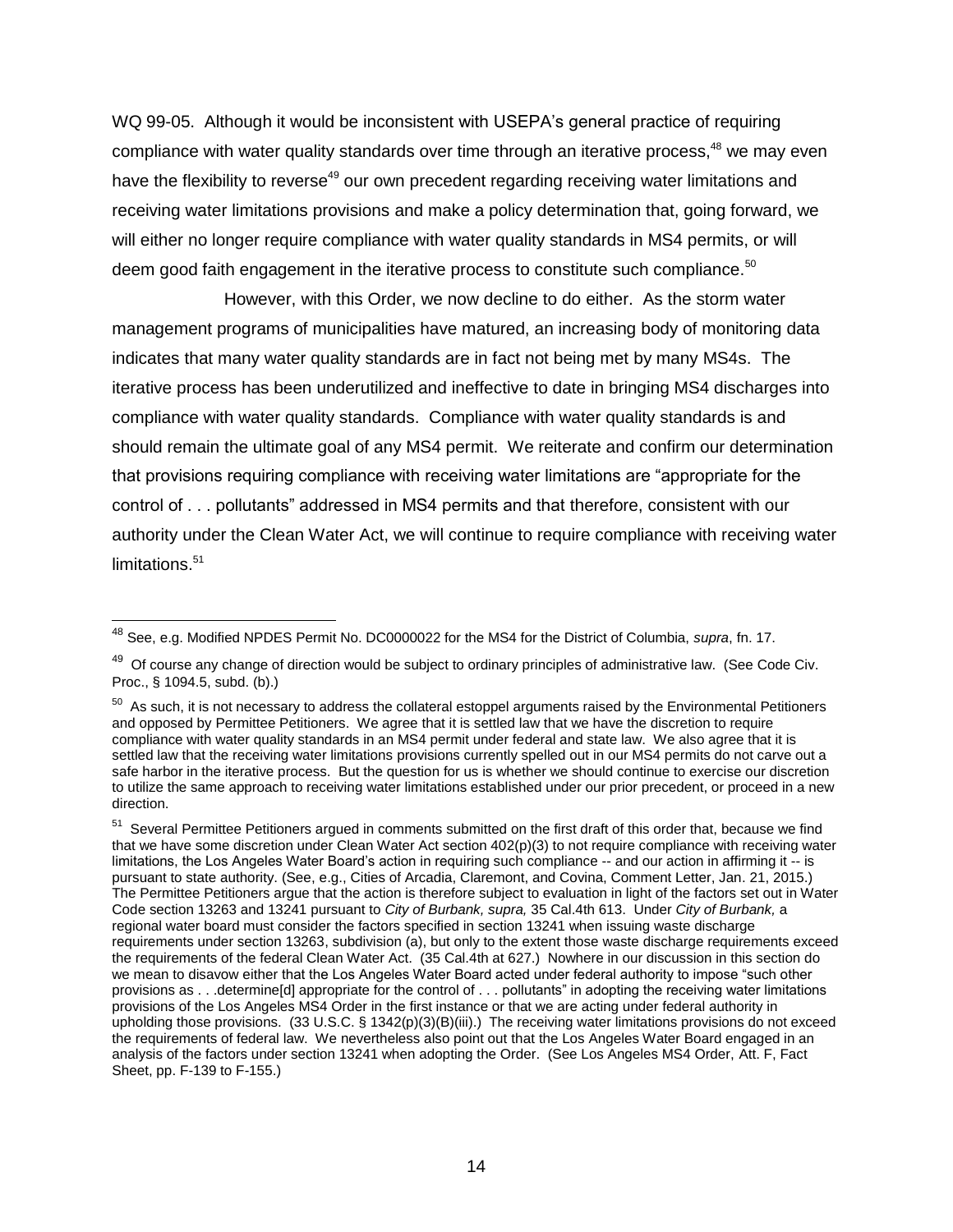As we explained in 2001, "[u]rban runoff is causing and contributing to impacts on receiving waters throughout the state and impairing their beneficial uses."<sup>52</sup> More than a decade later, this is still true. By definition, many of our urban waterways will never attain water quality standards and fully realize their beneficial uses if municipal runoff is allowed to continue to cause or contribute to exceedances of water quality standards. Further, the efforts of other dischargers who are required to not cause or contribute to exceedances of water quality standards would be largely in vain if we did not regulate MS4 dischargers with a somewhat even hand.

Such an approach is additionally consistent with the Porter-Cologne Act's emphasis on water quality control plans as the cornerstone of water quality planning and regulation and the act's expectation that all waste discharge requirements will implement the water quality control plans. We believe that direct enforcement of water quality standards is necessary to protect water quality, at a minimum as a back-stop where dischargers fail to meet requirements of the Order designed to achieve progress toward meeting the standards. We will not reverse our precedential determination in State Water Board Order WQ 99-05 that established the receiving water limitations provisions for MS4 permits statewide and reiterate that we will continue to read those provisions consistent with how the courts have: engagement in the iterative process does not excuse exceedances of water quality standards. We accordingly also decline to direct any revisions to the receiving water limitations provisions of the Los Angeles MS4 Order, which are consistent with our precedential language.<sup>53</sup>

Yet, we are sympathetic to the assertions made by MS4 dischargers that the receiving water limitations provisions mandated by our Order WQ 99-05 may result in many years of permit noncompliance, because it may take years of technical efforts to achieve compliance with the receiving water limitations, especially for wet weather discharges.

 $52$  State Water Board Order WQ 2001-15, p. 7.

 $53$  We disagree with Permittee Petitioners' argument that the receiving water limitations in Part V.A of the Los Angeles MS4 Order are confusing, unclear, or overbroad, because they prohibit causing or contributing to a violation of a receiving water limitation rather than a violation of water quality standards. The Los Angeles Water Board defines "receiving water" as "[a] 'water of the United States' in to which waste and/or pollutants are or may be discharged." (Los Angeles MS4 Order, Att. A., p. A-16.) The Los Angeles Water Board further defines "receiving water limitations" as "[a]ny applicable numeric or narrative water quality objective or criterion, or limitation to implement the applicable water quality objective or criterion, for the receiving water as contained in Chapter 3 or 7 of the Water Quality Control Plan for the Los Angeles Region (Basin Plan), water quality control plans or policies adopted by the State Water Board, or federal regulations, including but not limited to, 40 CFR §131.38." (*Ibid.*) Receiving water limitations are therefore the water quality standards, including water quality objectives and criteria, that apply to the receiving water as expressed in the water quality control plan for the region, statewide water quality control plans that specify objectives for water bodies in the region, State Water Board policies for water quality control, and federal regulations.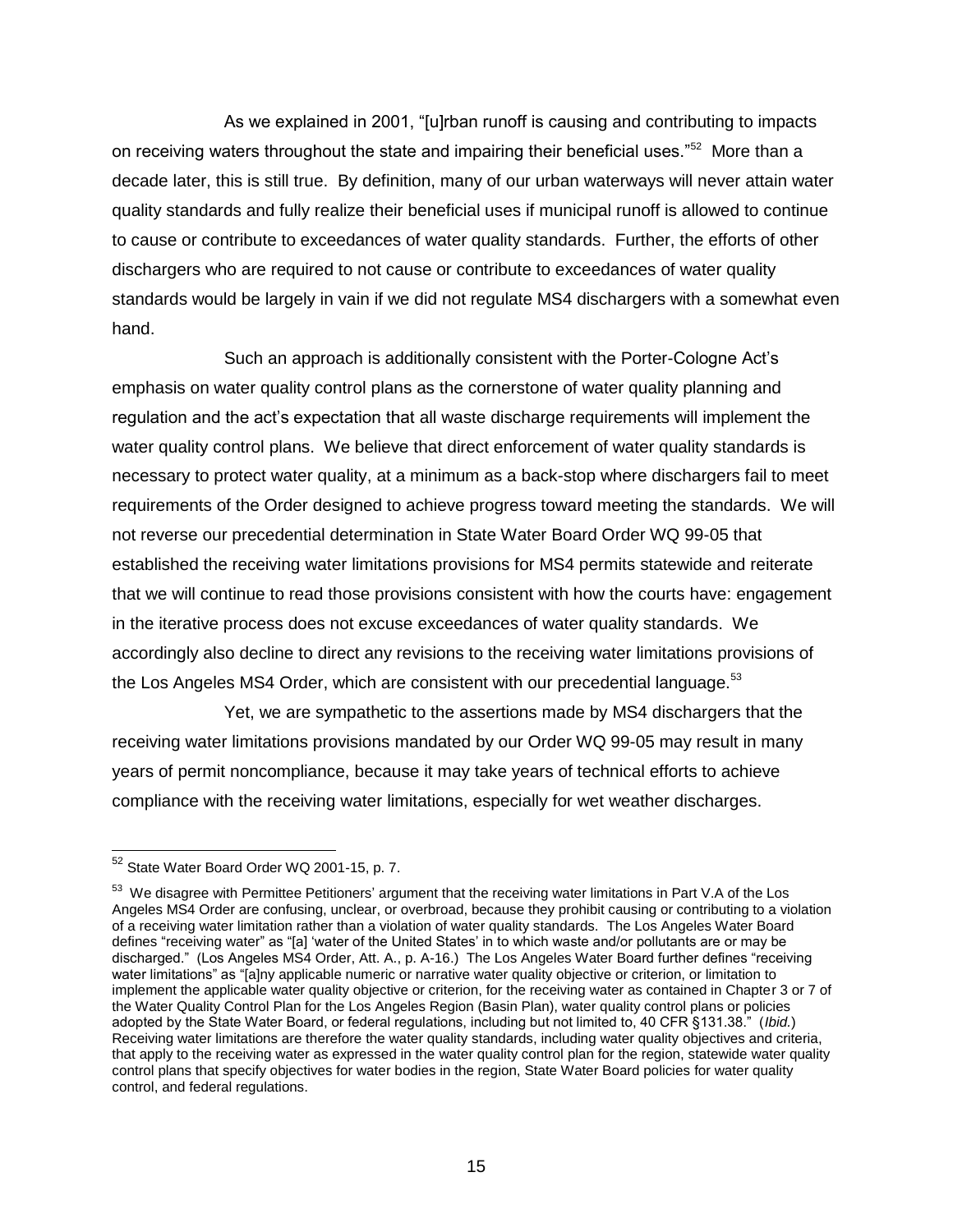Accordingly, we believe that the MS4 permits should incorporate a well-defined, transparent, and finite alternative path to permit compliance that allows MS4 dischargers that are willing to pursue significant undertakings beyond the iterative process to be deemed in compliance with the receiving water limitations.

With the WMP/EWMP provisions of the Los Angeles MS4 Order, the Los Angeles Water Board is striving to allow one such alternative compliance path. As such, the fundamental issue for review before us in this matter is whether the Los Angeles MS4 Order's WMP/EWMP provisions constitute a legal and technically sound compliance alternative for achieving receiving water limitations. We discuss and resolve this issue in the next section.

# **B. WMP/EWMP as Alternative Compliance Options for Complying with Receiving Water Limitations**

The WMP/EWMP provisions allow Permittees to choose an integrated and collaborative watershed-based approach to meeting the requirements of the Los Angeles MS4 Order, including the receiving water limitations. Permittees develop a plan, either collaboratively or individually, that addresses water quality priorities within a watershed. Permittees first prioritize water quality issues within each watershed. Permittees may use the WMP/EWMP to address water body-pollutant combinations for which a TMDL has been developed, giving highest priority to those with interim and final compliance deadlines within the permit term. Permittees may also address water body-pollutant combinations for which no TMDL has been developed, but where the water body is impaired or shows exceedances of the standards for the relevant pollutant from an MS4 source. Once prioritization is completed, Permittees assess the sources of the pollutants and select watershed strategies that are designed to eliminate nonstorm water discharges to the MS4 that are a source of pollutants, that meet all applicable TMDL-derived interim and final water quality-based effluent limitations (WQBELs) and/or limitations to be met in the receiving water (referred to herein as "other TMDL-specific limitations" $154$  pursuant to corresponding compliance schedules, and that ensure that discharges from the MS4 do not cause or contribute to exceedances of receiving water limitations. Except as described below for storm water retention projects, Permittees conduct a "reasonable assurance analysis" for each water body-pollutant combination incorporated into the

 $54$  Some of the TMDL limitations of the Los Angeles MS4 Order are expressed not as WQBELs but as standards to be met in the receiving water. The Los Angeles MS4 Order refers to these limitations as "receiving water limitations;" however, in order to avoid confusion with the general receiving water limitations in Part V.A., we will use the term "other TMDL-specific limitations." Accordingly, while the Los Angeles MS4 Order uses the term "receiving water limitations" to refer to both the receiving water limitations in part V.A and some of the TMDL-based requirements in Attachments L-R, when we use the term we refer only to the receiving water limitations in part V.A.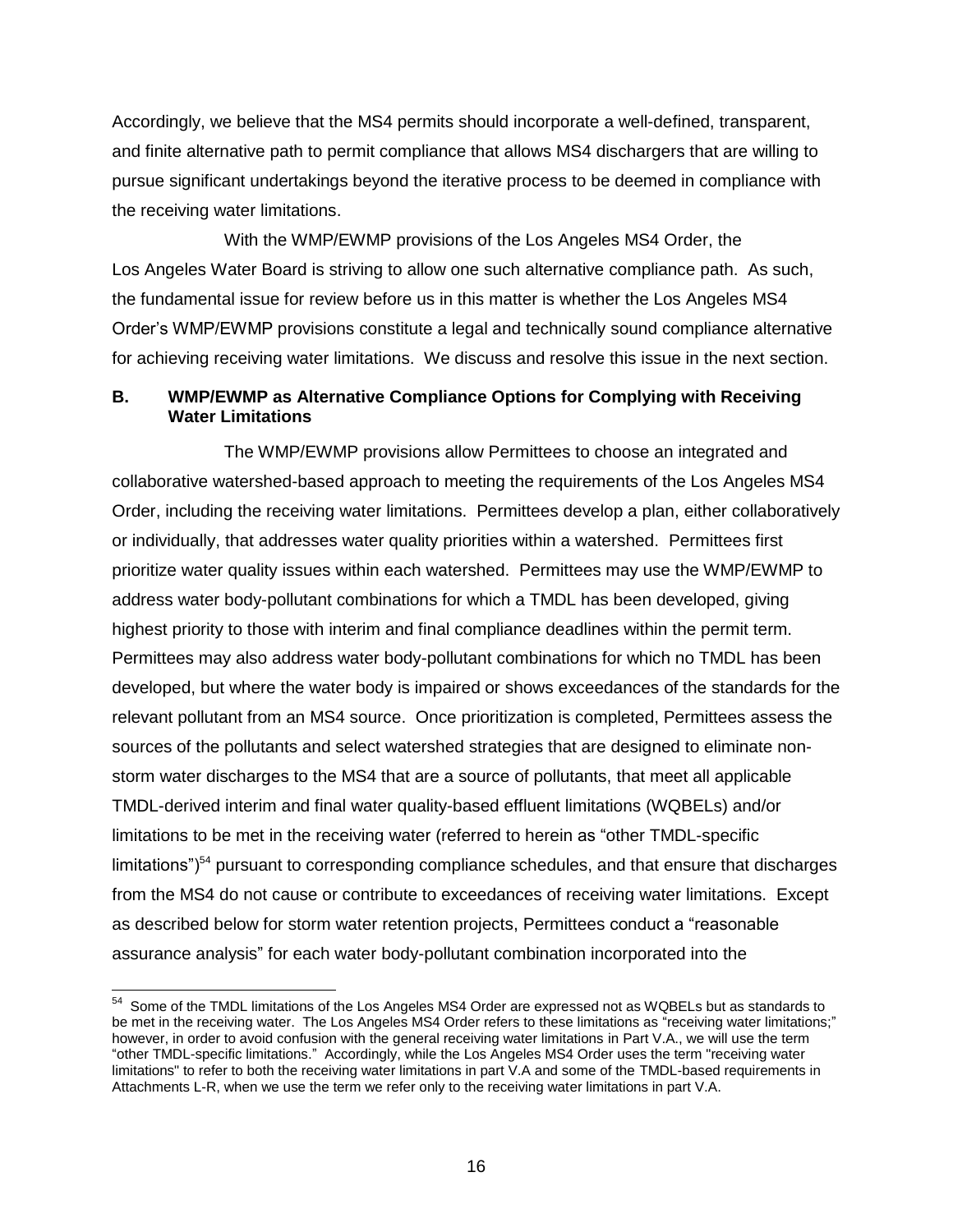WMP/EWMP to demonstrate the ability of the program to meet those objectives. Permittees additionally implement an integrated monitoring and assessment program to determine progress, adapting strategies and measures as necessary.<sup>55</sup>

In addition to all the requirements above, for those Permittees that choose to develop and implement an EWMP, the EWMP provisions also require that Permittees collaborate on multi-benefit regional projects and, wherever feasible, retain all non-storm runoff, as well as all storm water runoff from the  $85<sup>th</sup>$  percentile 24-hour storm event (hereinafter "storm water retention approach") for the drainage areas tributary to the projects. $56$ 

The primary controversy concerning the WMP/EWMP provisions of the Los Angeles MS4 Order is the manner in which they interact with the receiving water limitations and the WQBELs and other TMDL-specific limitations. Under certain conditions detailed in the Order, Permittees may be deemed in compliance with the receiving water limitations and the WQBELs and other TMDL-specific limitations by fully implementing the WMP/EWMP, rather than by demonstrating that the receiving water limitations and the WQBELs and other TMDLspecific limitations have actually been achieved. Specifically:

1. Permittees that develop and implement a WMP/EWMP and fully comply with all requirements and dates of achievement for the WMP/ EWMP as established in the Los Angeles MS4 Order, are deemed to be in compliance with the receiving water limitations in Part V.A for the water body-pollutant combinations addressed by the WMP/EWMP.<sup>57</sup>

2. Permittees fully in compliance with the requirements and dates of achievement of the WMP/EWMP are deemed in compliance with the *interim* WQBELs and other TMDL-specific limitations in Attachments L-R for the water body-pollutant combinations addressed by the WMP/EWMP.<sup>58</sup>

3. Permittees implementing an EWMP and utilizing the storm water retention approach in a drainage area tributary to the applicable water body are deemed in compliance with the *final* WQBELs and other TMDL-specific limitations in Attachments L-R for the water body-pollutant combinations addressed by the storm water retention approach.<sup>59</sup>

<sup>&</sup>lt;sup>55</sup> Los Angeles MS4 Order, Part VI.C., pp. 49-67.

<sup>56</sup> *Id.*, Part VI.C.1.g., pp. 48-49.

<sup>57</sup> *Id.*, Part VI.C.2.b., p. 52.

<sup>58</sup> *Id.*, Parts VI.C.3.a., p. 53, VI.E.2.d.i.4., pp. 143-44. The Los Angeles MS4 Order establishes separate requirements for Trash TMDLs and the WMP/EWMP are not a means of achieving compliance with the Trash TMDL provisions. (See Part VI.E.5, pp. 147-154.) References to TMDLs in this section exclude the Trash TMDLs.

<sup>59</sup> *Id.*, Part VI.E.2.e.i.(4), p. 145. As with Part VI.E.2.d.i.4, this Part does not apply to Trash TMDLs.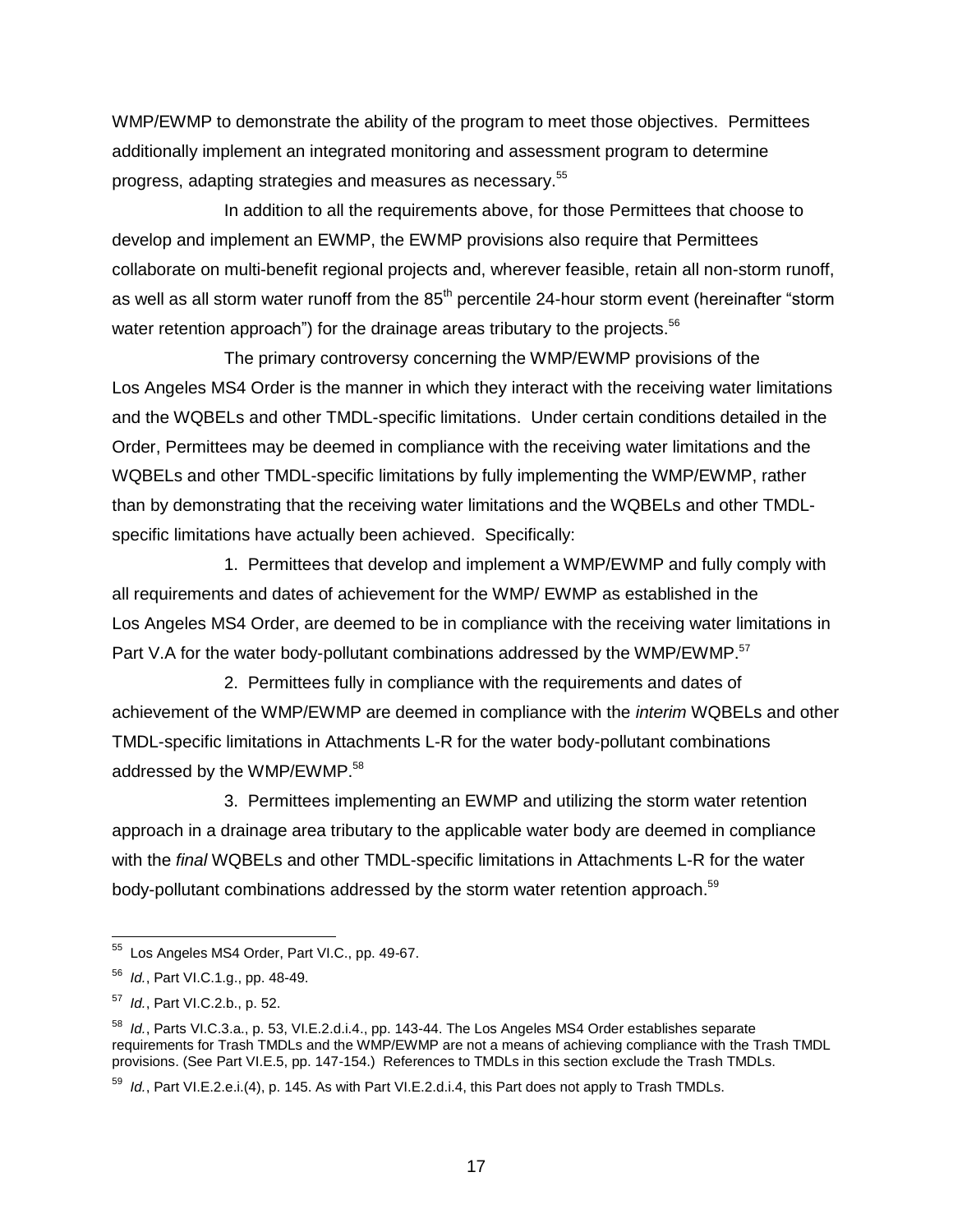4. Because the Order additionally provides that full compliance with the general TMDL requirements in Part VI.E and the WQBELs and other TMDL-specific limitations in Attachments L through R constitutes compliance with the receiving water limitations in V.A for the specific pollutants addressed by the relevant  $TMDL$ ,  $60$  provisions 2 and 3 above also constitute compliance with the receiving water limitations for the particular water body-pollutant combinations.

5. Finally, Permittees that have declared their intention to develop a WMP/EWMP may be deemed in compliance with receiving water limitations and with interim WQBELs with compliance deadlines occurring prior to approval of the WMP/EWMP if they meet certain conditions during the development phase.<sup>61</sup>

Both Environmental Petitioners and Permittee Petitioners put forth a number of arguments to the effect that the WMP/EWMP provisions of the Los Angeles MS4 Order are contrary to federal and state law or reflect poor policy. We discuss each argument below.

## **1. Anti-backsliding**

The Environmental Petitioners argue that the inclusion of the WMP/EWMP in the Los Angeles MS4 Order violates the anti-backsliding provisions of the Clean Water Act and of the federal regulations.<sup>62</sup> The Clean Water Act generally prohibits the relaxation of an effluent limitation established in an NPDES permit when that permit is renewed; the federal regulations include similar provisions. The Environmental Petitioners argue that the WMP/EWMP of the Los Angeles MS4 Order, by allowing a discharger to be deemed in compliance with receiving water limitations, even where a discharger may in fact be causing or contributing to an exceedance of a water quality standard, represent a relaxation of the receiving water limitations provisions contained in the 2001 Los Angeles MS4 Order.<sup>63</sup>

We do not agree with the Environmental Petitioners that the WMP/EWMP provisions of the Los Angeles MS4 Order violate the anti-backsliding provisions of either the Clean Water Act or the federal regulations. Anti-backsliding provisions are an important aspect

 <sup>60</sup> *Id.*, Part VI.E.2.c.ii., p. 143. Although this provision reflects a departure from provisions in previous MS4 permits, the provision has not generated controversy and has not been contested in the petitions. The State Water Board supports this provision in MS4 permits, as discussed at section II.B.5.b. of this order.

<sup>61</sup> *Id.*, Parts VI.C. 2.d., pp. 52-53, VI.E.2.d.i.(4)(d), p. 144.

<sup>62</sup> 33 U.S.C. § 1342(o); 40 C.F.R. §122.44(*l*).

<sup>&</sup>lt;sup>63</sup> The receiving water limitations of the 2001 Los Angeles MS4 Order (like the receiving water limitations in Section V.A. of the Los Angeles MS4 Order) were modeled on the precedential language in State Water Board Order WQ 99- 05.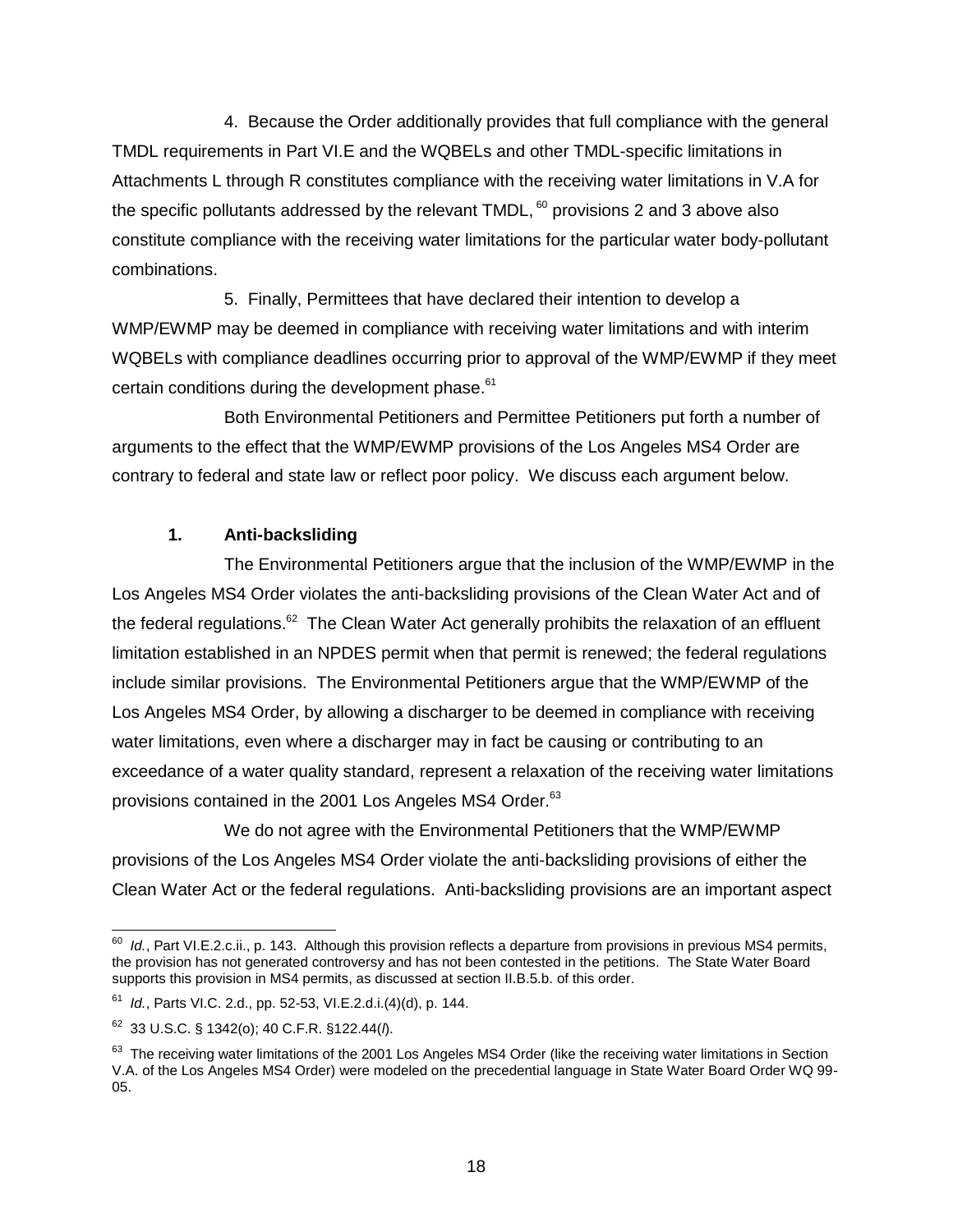of the Clean Water Act that generally promote continued progress toward clean water, but the provisions do not apply in all circumstances and are subject to certain exceptions. The 2001 Los Angeles MS4 Order required compliance with receiving water limitations, directed Permittees to achieve those limitations through the iterative process, but retained the Los Angeles Water Board's discretion to enforce compliance with the receiving water limitations at any time. The Los Angeles MS4 Order requires compliance with receiving water limitations, but allows implementation of control measures through the WMPs/EWMPs to constitute such compliance, and reserves direct enforcement of the receiving water limitations to situations where a permittee fails to comply with the WMP/EWMP provisions. The approaches under the prior and current orders are designed to achieve the same results – compliance with receiving water limitations – but through distinct paths that are not easily comparable for purposes of the specific, technical anti-backsliding requirements laid out in federal law. <sup>64</sup> We nevertheless discuss the provisions below.

The Clean Water Act contains both statutory anti-backsliding provisions in section 402(o) and regulatory anti-backsliding provisions in 40 C.F.R. section 122.44(*l*). The Clean Water Act's statutory prohibition against backsliding applies under a narrow set of criteria specified in Clean Water Act section 402(o). First, section 402(o) prohibits relaxing effluent limitations originally established based on best professional judgment, when there is a newly revised effluent limitation guideline.<sup>65</sup> The WMP/EWMP is not derived from an effluent limitation guideline, so this first prohibition is inapplicable. Second, section 402(o) prohibits relaxing effluent limitations imposed pursuant to Clean Water Act sections 301(b)(1)(C) or 303(d) or (e).<sup>66</sup> The receiving water limitations provisions in the 2001 Los Angeles MS4 Order were not

 64 Responding to an argument that NPDES Permit No. DC00000221 for MS4 discharges to the District of Columbia violated anti-backsliding requirements by removing certain numeric limitations in the prior permit, USEPA stated: "The Commenter implies that a Permit that replaces a numeric effluent limit with a non-numeric one is somehow automatically less stringent on that parameter. However, the narrative requirement only violates the anti-backsliding prohibition if the two provisions are comparable. . . . In this case, the two provisions are not comparable: EPA has determined that compliance with the performance standards in the Final Permit will result in more water quality protections for the DC MS4's receiving streams than did the previous aggregate numeric limit." (Responsiveness Summary, p. 84, *supra,* fn.17, citing *Communities for a Better Environment v. State Water Resources Control Bd.* (2005) 132 Cal. App. 4th 1313.)

 $^{65}$  33 U.S.C. § 1342(o)(1) ("In the case of effluent limitations established on the basis of subsection (a)(1)(B) of this section, a permit may not be renewed, reissued, or modified on the basis of effluent quidelines promulgated under section [1314](http://www.law.cornell.edu/uscode/text/33/1314) [\(b\)](http://www.law.cornell.edu/uscode/text/33/usc_sec_33_00001314----000-#b) of this title subsequent to the original issuance of such permit, to contain effluent limitations which are less stringent than the comparable effluent limitations in the previous permit.").

<sup>&</sup>lt;sup>66</sup> *Ibid.* ("In the case of effluent limitations established on the basis of section [1311](http://www.law.cornell.edu/uscode/text/33/1311) [\(b\)\(1\)\(C\)](http://www.law.cornell.edu/uscode/text/33/usc_sec_33_00001311----000-#b_1_C) or section [1313](http://www.law.cornell.edu/uscode/text/33/1313) [\(d\)](http://www.law.cornell.edu/uscode/text/33/usc_sec_33_00001313----000-#d) or (e) of this title, a permit may not be renewed, reissued, or modified to contain effluent limitations which are less stringent than the comparable effluent limitations in the previous permit except in compliance with section [1313](http://www.law.cornell.edu/uscode/text/33/1313) [\(d\)\(4\)](http://www.law.cornell.edu/uscode/text/33/usc_sec_33_00001313----000-#d_4) of this title.").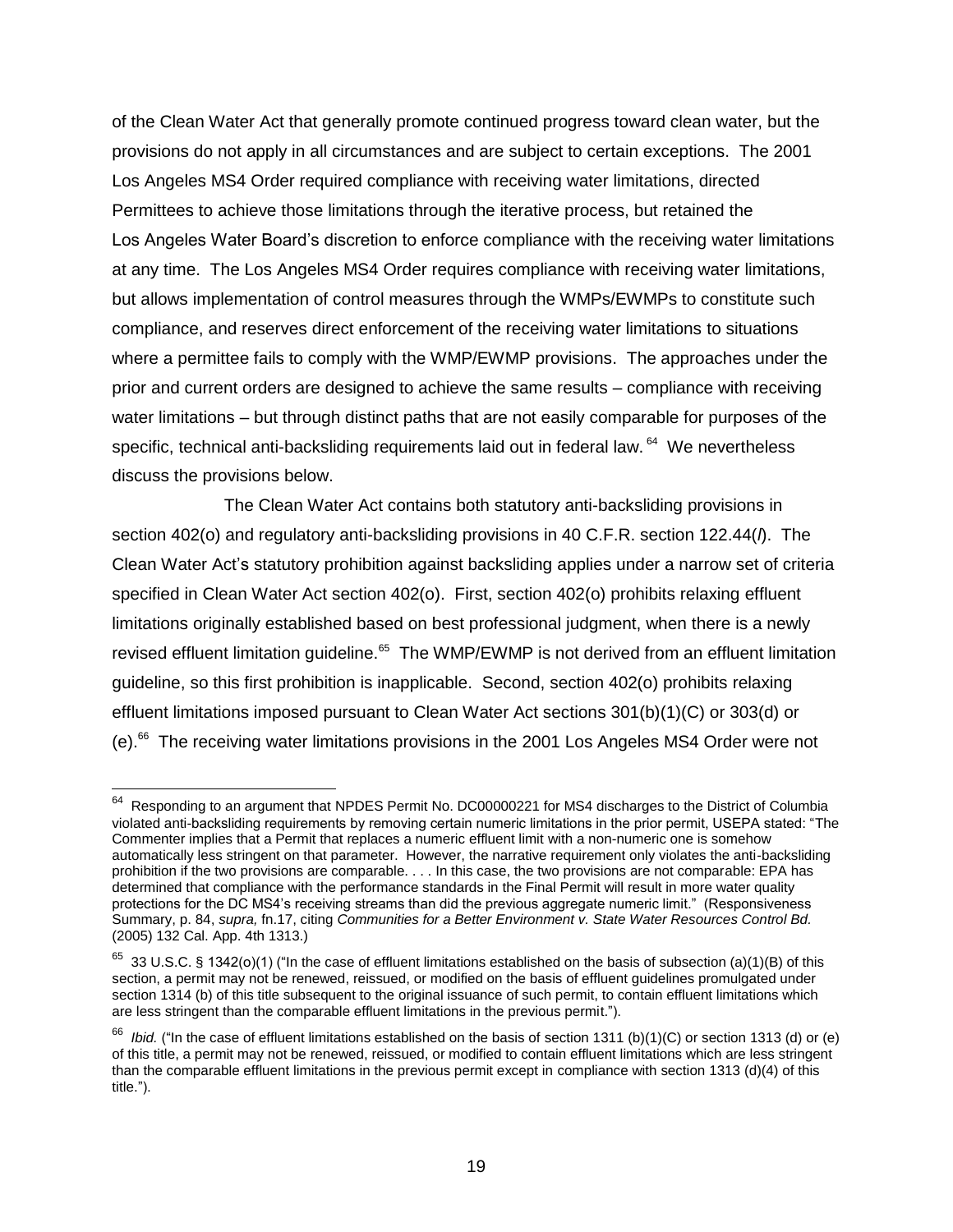established based on either section 301(b)(1)(C) or section 303(d) or (e), so this prohibition on backsliding is inapplicable. $^{67}$  The receiving water limitations provisions in MS4 permits are imposed under section  $402(p)(3)(B)$  of the Clean Water Act rather than under section  $301(b)(1)(C)$ ,<sup>68</sup> and are accordingly not subject to the anti-backsliding requirements of section 402(o).

With respect to the regulatory anti-backsliding provisions in 40 Code of Federal Regulations section 122.44(*l*), the non-applicability is less clear cut. USEPA promulgated 40 Code of Federal Regulations section 122.44(*l*)(1) and its predecessor anti-backsliding regulations prior to the Water Quality Act of 1987, which established the municipal permitting requirements of section 402(p)(3)(B). There is ample regulatory history to demonstrate USEPA's intent in establishing the anti-backsliding policy and regulations with respect to evolving technology standards for traditional point sources.<sup>69</sup> We have found no definitive guidance, however, since that time from USEPA or the courts applying the general provisions of section 122.44(*l*) in the context of municipal storm water permits.<sup>70</sup> Further, we have previously noted that anti-backsliding principles may be difficult to assess in the context of non-

 $\overline{\phantom{a}}$  $67$  The Environmental Petitioners do not argue that the Los Angeles MS4 Order is contrary to Clean Water Act section 303(d)(4) (33 U.S.C. § 1313(d)(4)), which also sets out anti-backsliding requirements. Section 303(d)(4) sets out the conditions under which effluent limitations based on TMDL wasteload allocations may be relaxed. Specifically, effluent limitations for a discharge impacting an impaired water body where standards have not yet been attained may only be relaxed if either the cumulative effect of the revisions still assures the attainment of the water quality standards or the designated use that is not being attained is removed. (33 U.S.C. § 1313(d)(4)(A).) Where a water body has attained standards, effluent limitations may only be relaxed consistent with the federal antidegradation policy. (33 U.S.C. § 1313(d)(4)(B).)

<sup>68</sup> *Defenders of Wildlife*, *supra*, 191 F.3d at pp. 1165-1166.

 $^{69}$  See, e.g., 44 Fed.Reg. 32854, 32864 (Jun. 7, 1979) (describing codification of predecessor regulation codified at 40 C.F.R. 122.15(i).) In the context of municipal storm water, the MEP standard is the technology standard; the record here supports that MEP, as reflected in the permit conditions, has evolved since the issuance of the 2001 Los Angeles MS4 Order to become more stringent. (See, e.g., Los Angeles MS4 Order, Part VI.D.9.h.vii., p.132, compared to 2001 Los Angeles MS4 Order, Part 4.F.5.c., pp.48-49 [trash controls]; Los Angeles MS4 Order, Part VI.D.7.c., pp. 97-109, as compared to 2001 Los Angeles MS4 Order, Part 4.D.3., pp.36-37 [new development/redevelopment project performance criteria]; Los Angeles MS4 Order, Part VI.D.8.d., pp.113-114, as compared to 2001 Los Angeles MS4 Order, Part 4.E., pp.42-45 [requirements for construction sites less than one acre].)

 $^{70}$  As requested by the Environmental Petitioners, we took official notice of a Letter to the Water Management Administration, Maryland Department of the Environment, issued by USEPA Region III on August 8, 2012. (See fn. 19). We acknowledge that the letter states at page 3 that a provision in the Prince George County, Maryland, Phase I MS4 draft permit allowing for more time to complete tasks that were required under the previous permit constituted backsliding. The letter refers in passing to section 122.44(*l*)(1), but the letter has no regulatory effect and, further, is devoid of any analysis. The Environmental Petitioners have also pointed us to discussion of the regulatory antibacksliding provisions in the NPDES Permit Writers' Manual. (NPDES Permit Writers' Manual, p. 7-4.) The relevant section of the NPDES Permit Writers' Manual does not explicitly distinguish between municipal storm water permits and traditional NPDES Permits in its discussion of the applicability of regulatory anti-backsliding provisions; however, nor does it specifically direct application of the anti-backsliding regulatory provisions to municipal storm water permits. We do not find this discussion to be to be determinative on the issue.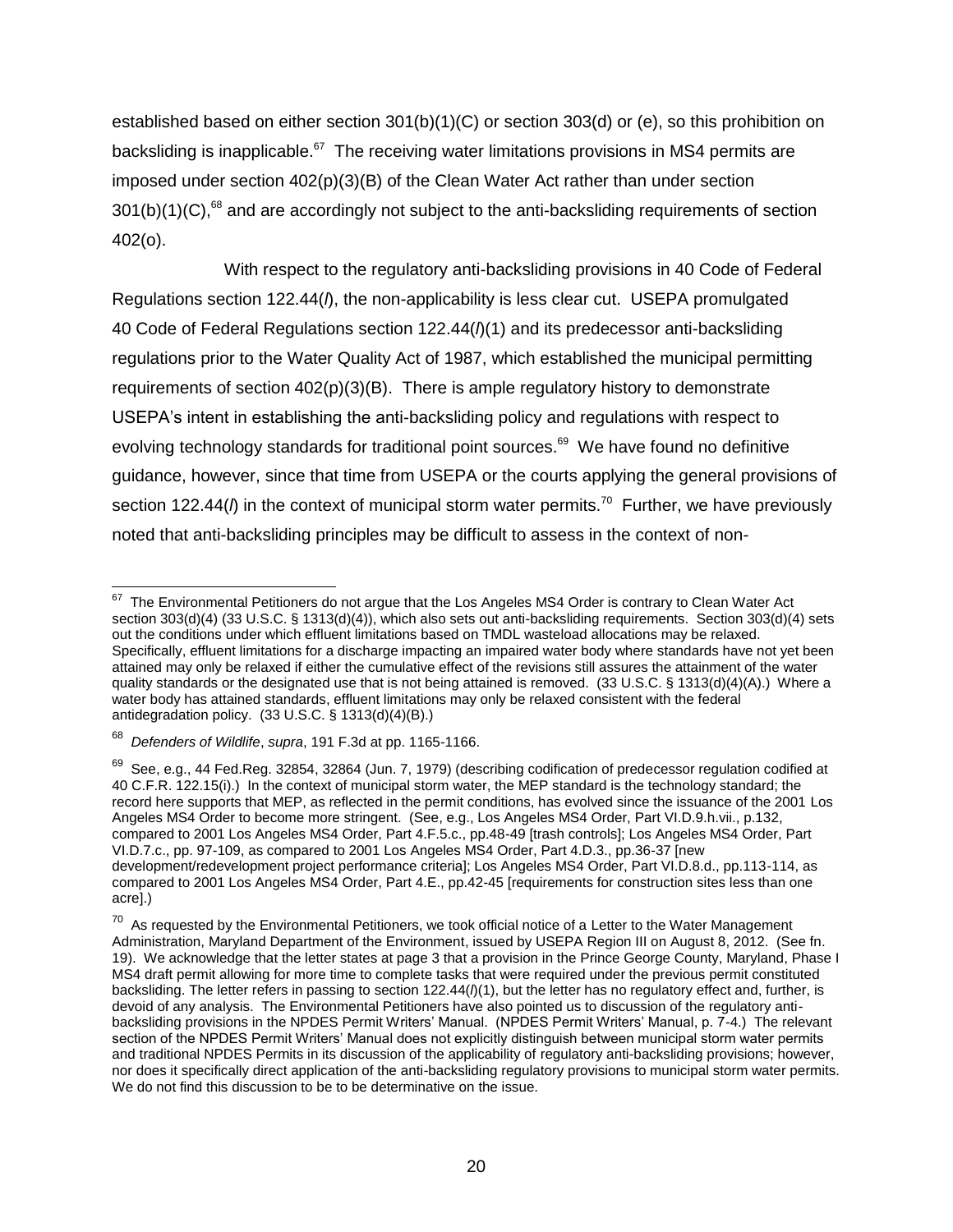quantitative, non-numeric requirements such as BMPs and plans.<sup>71</sup> It is unnecessary, however, to resolve the ultimate applicability of the regulatory anti-backsliding provisions, because, assuming for the sake of argument they do apply, the WMP/EWMP provisions would qualify for an exception to backsliding as discussed below.

Even if the receiving water limitations in MS4 permits could be considered subject to the anti-backsliding requirements of the Clean Water Act or the federal regulations, backsliding would be permissible based on the new information available to the Los Angeles Water Board when it developed and adopted the Los Angeles MS4 Order. The Clean Water Act and federal regulations contain exceptions to the anti-backsliding requirements where new information is available to the permitting authority that was not available at the time of the issuance of the prior permit and that would have justified the imposition of less stringent effluent limitations at that time.<sup>72</sup> The Los Angeles Water Board makes a compelling argument in its October 15, 2013 Response that the development of 33 watershed-based TMDLs adopted since 2001, the inclusion and implementation of three of those TMDLs in the 2001 Los Angeles MS4 Order, and the TMDL-specific and general monitoring and analysis during implementation, have made new information available to the Los Angeles Water Board that fundamentally shaped the WMP/EWMP alternative of the Los Angeles MS4 Order. The Los Angeles Water Board states that the new information resulted in a new understanding that "time to plan, design, fund, operate and maintain [best management practices (BMPs)] is necessary to attain water quality improvements, and these BMPs are best implemented on a watershed scale."<sup>73</sup> The Los Angeles Water Board further points out that, in terms of water supply, there has been a paradigm shift in the last decade from viewing storm water as a liability to viewing it as a regional asset, and that the Los Angeles MS4 Order was drafted to incorporate this new paradigm into its structure.

The WMP/EWMP approach represents a comprehensive attempt to implement the Board's new understanding regarding how to make progress toward achieving water quality

<sup>71</sup> See Order WQ 96-13 (*Save San Francisco Bay Association*) at pp. 8-10. Although the relevant portion of that decision primarily concerned Clean Water Act section 402(o), its analysis is equally instructive with respect to 40 C.F.R. section 122.44(*l*). (In passing, we note that the order appears to assume that the permit's water quality-based requirements for the MS4 permit were derived pursuant to section 301(b)(1)(C); however, that assumption is in error based on the *Defenders of Wildlife* decision and subsequent State Water Board precedent.)

<sup>72</sup> See 33 U.S.C. § 1342(o)(2)(B)(i); 40 C.F.R. § 122.44(*l*)(1) (anti-backsliding does not apply if the circumstances on which the previous permit was based have materially and substantially changed and would constitute cause for permit modification under 40 C.F.R. section 122.62); 40 C.F.R. § 122.62(a)(2) (stating that new information not available at the time the previous permit was issued is cause for modification); see also 40 C.F.R. §122.44(*l*)(2)(i)(B)(1).

<sup>&</sup>lt;sup>73</sup> Los Angeles Water Board October 15, 2013 Response, p. 51.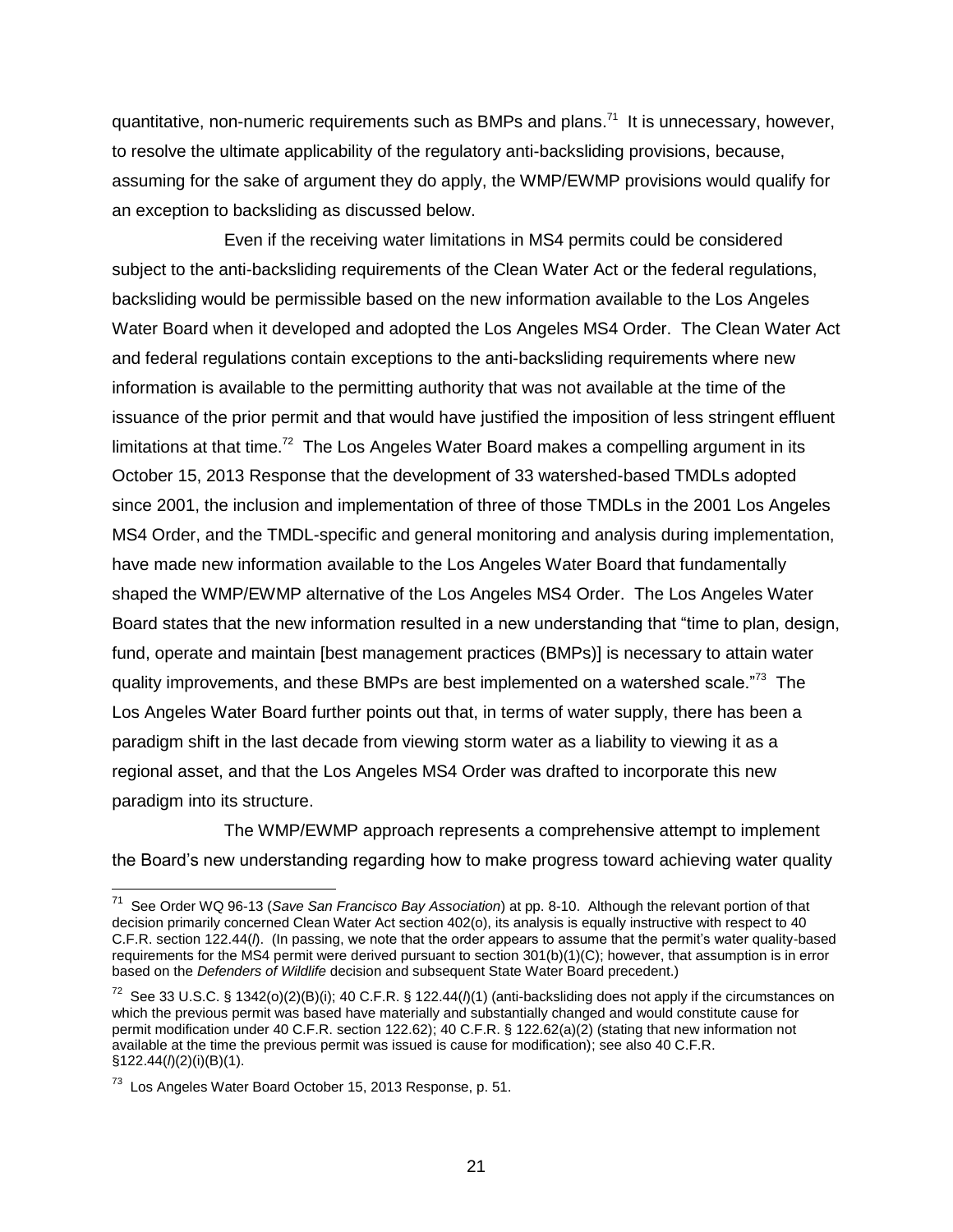standards as well as supporting the development of new water supplies.<sup>74</sup> The anti-backsliding requirements of the Clean Water Act and the federal regulations thus did not foreclose the incorporation of the WMP/EWMP alternatives into the Los Angeles MS4 Order even though the alternatives allow additional time to achieve receiving water limitations as compared to the immediate compliance required under the 2001 Los Angeles MS4 Order.

We shall amend Finding II.N. and Part III.D.4, page F-20, of Attachment F, Fact Sheet, as follows:

### **Finding II.N:**

**N. Anti-Backsliding Requirements.** Section 402(o)(2) of the CWA and federal regulations at 40 CFR section 122.44(l) prohibit backsliding in NPDES permits. These anti-backsliding provisions require effluent limitations in a reissued permit to be as stringent as those in the previous permit, with some exceptions where limitations may be relaxed. All effluent limitations in this Order are at least as stringent as the effluent limitations in the previous permit. **The Fact Sheet of this Order contains further discussion regarding anti-backsliding.** 

## **Attachment F, Fact Sheet, Part III.D.4:**

**4. Anti-Backsliding Requirements.** Sections 402(o)(2) and 303(d)(4) of the CWA and federal regulations at 40 CFR section 122.44(l) prohibit backsliding in NPDES permits. These anti-backsliding provisions require effluent limitations in a reissued permit to be as stringent as those in the previous permit, with some exceptions where limitations may be relaxed. All effluent limitations in this Order are at least as stringent as the effluent limitations in the previous permit. **While this Order allows implementation of Watershed Management Plans/EWMPs to constitute compliance with receiving water limitations under certain circumstances, the availability of that alternative and the corresponding availability of additional time to come into compliance with receiving water limitations, does not violate the anti-backsliding provisions. The receiving** 

 74 The Environmental Petitioners argue that information relied on to develop the WMP/EWMP approach was available to the Los Angeles Water Board at the time of the issuance of the 2001 Los Angeles MS4 Order, since regional and watershed based strategies and technologies in storm water planning, as well as the potential benefits of storm water for water supply, were considered prior to the last permit cycle. Similarly, the Environmental Petitioners argue that some of the data gathered through TMDL development was through the process of assessing impairments and through preparing drafts of the TMDL and was therefore available to the Los Angeles Water Board in 2001. (Environmental Petitioners, Written Comments, Jan. 21, 2015, pp. 15-17, 23-25.) The Environmental Petitioners have asked us to take official notice of several documents that support these assertions. It is not necessary for us to do so because we do not disagree with the Environmental Petitioners that some of the information that the Los Angeles Water Board has cited in support of an exception to the anti-backsliding requirements was available at the time of the adoption of the 2001 Los Angeles MS4 Order. We nevertheless concur with the Los Angeles Water Board that the more than a decade of implementation of storm water requirements, as well as the development and implementation of TMDL requirements, since 2001, has, as a whole, fundamentally reshaped our understanding of the physical and time scale on which such measures must be implemented to bring MS4s into compliance with receiving water limitations. Further, we find that all regional water boards are informed by the information gained in the Los Angeles region, so that any regional water board that adopts an alternative compliance path in a subsequent Phase I permit would not be in violation of anti-backsliding requirements, regardless of the particular storm water permitting history of that region.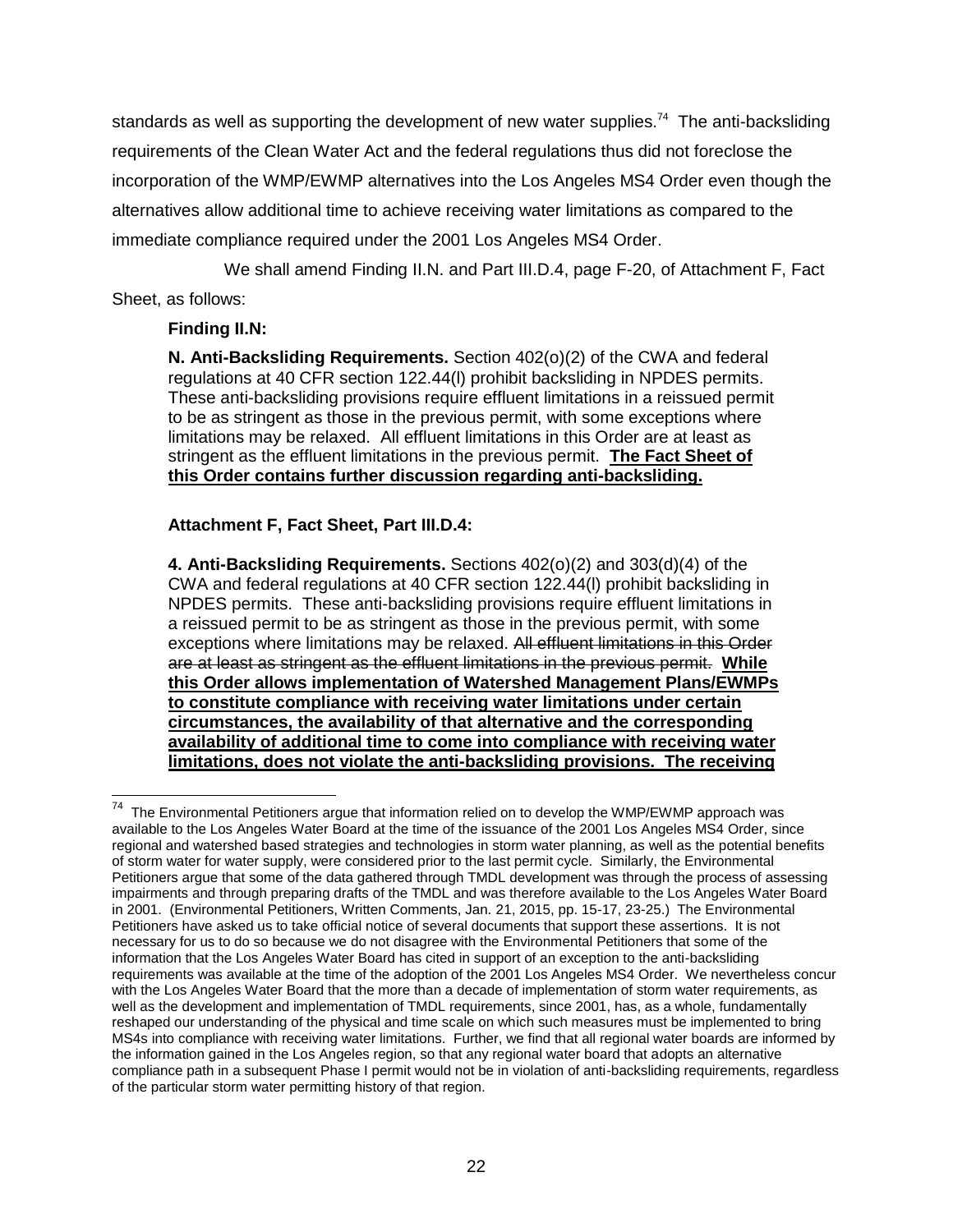**water limitations provisions of this Order are imposed under section 402(p)(3)(B) of the Clean Water Act rather than based on best professional judgment, or based on section 301(b)(1)(C) or sections 303(d) or (e), and are accordingly not subject to the anti-backsliding requirements of section 402(o). Although the non-applicability is less clear with respect to the regulatory anti-backsliding provisions in 40 Code of Federal Regulations section 122.44(***l***), the regulatory history suggests that USEPA's intent was to establish the anti-backsliding regulations with respect to evolving technology standards for traditional point sources. (See, e.g., 44 Fed.Reg. 32854, 32864 (Jun. 7, 1979)). It is unnecessary, however, to resolve the ultimate applicability of the regulatory anti-backsliding provisions, because the WMP/EWMP provisions qualify for an exception to backsliding as based on new information. The Watershed Management Plan/EWMP provisions of this Order were informed by new information available to the Board from experience and knowledge gained through the process of developing 33 watershed-based TMDLs and implementing several of the TMDLs since the adoption of the previous permit. In particular, the Board recognized the significance of allowing time to plan, design, fund, operate and maintain watershed-based BMPs necessary to attain water quality improvements and additionally recognized the potential for municipal storm water to benefit water supply. Thus, even if the receiving water limitations are subject to anti-backsliding requirements, they were revised based on new information that would support an exception to the antibacksliding provisions. (33 U.S.C. § 1342(o)(2)(B)(i); 40 C.F.R. § 122.44(l)(1); 40 C.F.R. §122.44(l)(2)(i)(B)(1)).** 

### **2. Antidegradation**

The Environmental Petitioners argue that the WMP/EWMP provisions of the Los Angeles MS4 Order violate the federal and state antidegradation policies.<sup>75</sup> The federal and state antidegradation policies generally require that the existing quality of water bodies be maintained, unless degradation is justified through specific findings. At a minimum, any degradation may not lower the quality of the water below the water quality standards.<sup>76</sup>

The federal and state antidegradation policies are not identical; however, where the federal antidegradation policy is applicable, the State Water Board has interpreted State Water Board Resolution No. 68-16, the state antidegradation policy, to incorporate the federal antidegradation policy.<sup>77</sup> In the context of the Los Angeles MS4 Order, a federal NPDES permit, compliance with the federal antidegradation policy would require consideration of the following: First, the Los Angeles MS4 Order must ensure that "existing instream uses and the level of

 $^{75}$  40 C.F.R. § 131.12; State Water Board Resolution No. 68-16, Statement of Policy with Respect to Maintaining High Quality Waters in California (State Water Board Resolution No. 68-16).

<sup>76</sup> *Ibid.*

<sup>77</sup> State Water Board Order WQ 86-17 (*Fay*), pp. 16-19.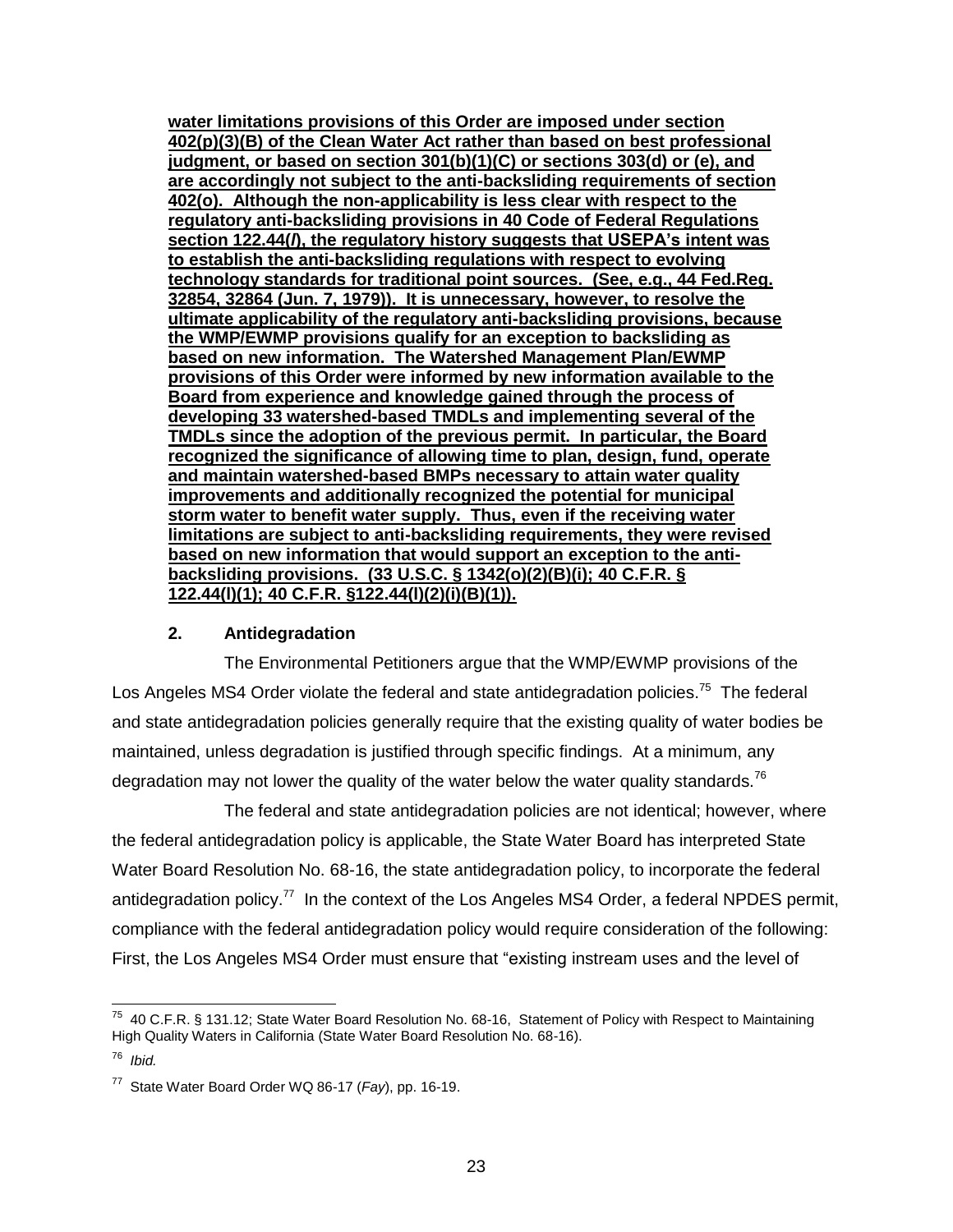water quality necessary to protect the existing uses" is maintained and protected.<sup>78</sup> Second, if the baseline quality of a water body for a given constituent "exceeds levels necessary to support propagation of fish, shellfish, and wildlife and recreation in and on the water, that quality shall be maintained and protected" through the requirements of the Los Angeles MS4 Order unless the Los Angeles Water Board makes findings that (1) any lowering of the water quality is "necessary to accommodate important economic or social development in the area in which the waters are located;" (2) "water quality adequate to protect existing uses fully" is assured; and (3) "the highest statutory and regulatory requirements for all new and existing point sources and all costeffective and reasonable best management practices for nonpoint source control" are achieved. 79

The Los Angeles MS4 Order must also comply with any requirements of State Water Board Resolution No. 68-16 beyond those imposed through incorporation of the federal antidegradation policy.<sup>80</sup> In particular, the Los Angeles Water Board must find that not only present, but also anticipated future uses of water are protected, and must ensure "best practicable treatment or control" of the discharges."<sup>81</sup> The baseline quality considered in making the appropriate findings is the best quality of the water since 1968, the year of the adoption of Resolution No. 68-16, or a lower level if that lower level was allowed through a permitting action that was consistent with the federal and state antidegradation policies.<sup>82</sup>

 <sup>78</sup> 40 C.F.R. § 131.12(a)(1). This provision has been interpreted to mean that, "[i]f baseline water quality is equal to or less than the quality as defined by the water quality objective, water quality shall be maintained or improved to a level that achieves the objectives." (State Water Board, Administrative Procedures Update, Antidegradation Policy Implementation for NPDES Permitting, 90-004 (APU 90-004), p. 4.) This provision is completely consistent with, and implemented by, the receiving water limitations provisions discussed above.

 $^{79}$  40 C.F.R. § 131.12(a)(2); see also State Water Board Resolution No. 68-16, Resolve 2. The federal regulations additionally require strict maintenance of water quality for "outstanding national resources." (40 C.F.R. § 131.12(a)(3).) There are no designated outstanding national resource waters covered by the Los Angeles MS4 Order.

<sup>80</sup> See State Water Board Order WQ 86-17 (*Fay)*, p. 23, fn. 11.

<sup>&</sup>lt;sup>81</sup> State Water Board Resolution No. 68-16, Resolve 2. Best practicable treatment or control is not defined in Resolution No. 68-16; however, the State Water Board has evaluated what level of treatment or control is technically achievable using "best efforts." (See State Water Board Orders WQ 81-5 (*City of Lompoc*), WQ 82-5 (*Chino Basin Municipal Water District)*, WQ 90-6 (*Environmental Resources Protection Council*).) A Questions and Answers document on Resolution No. 68-16 by the State Water Board states as follows: "To evaluate the best practicable treatment or control method, the discharger should compare the proposed method to existing proven technology; evaluate performance data, e.g. through treatability studies; compare alternative methods of treatment or control; and/or consider the method currently used by the discharger or similarly situated dischargers . . .The costs of the treatment or control should also be considered . . . ." (Questions and Answers, Resolution No. 68-16, State Water Board (Feb. 16, 1995), pp. 5-6.)

 $82$  APU 90-004, p.4. The baseline for application of the federal antidegradation policy is 1975. For state antidegradation requirements, see also *Asociacion de Gente Unida por el Agua v. Central Valley Water Board* (2012) 210 Cal.App. $4^{th}$  1255,1270. The baseline for the application of the state antidegradation policy is generally the highest water quality achieved since 1968. However, where a water quality objective for a particular constituent was adopted after 1968, the baseline for that constituent is the highest water quality achieved since the adoption of the *(Continued)*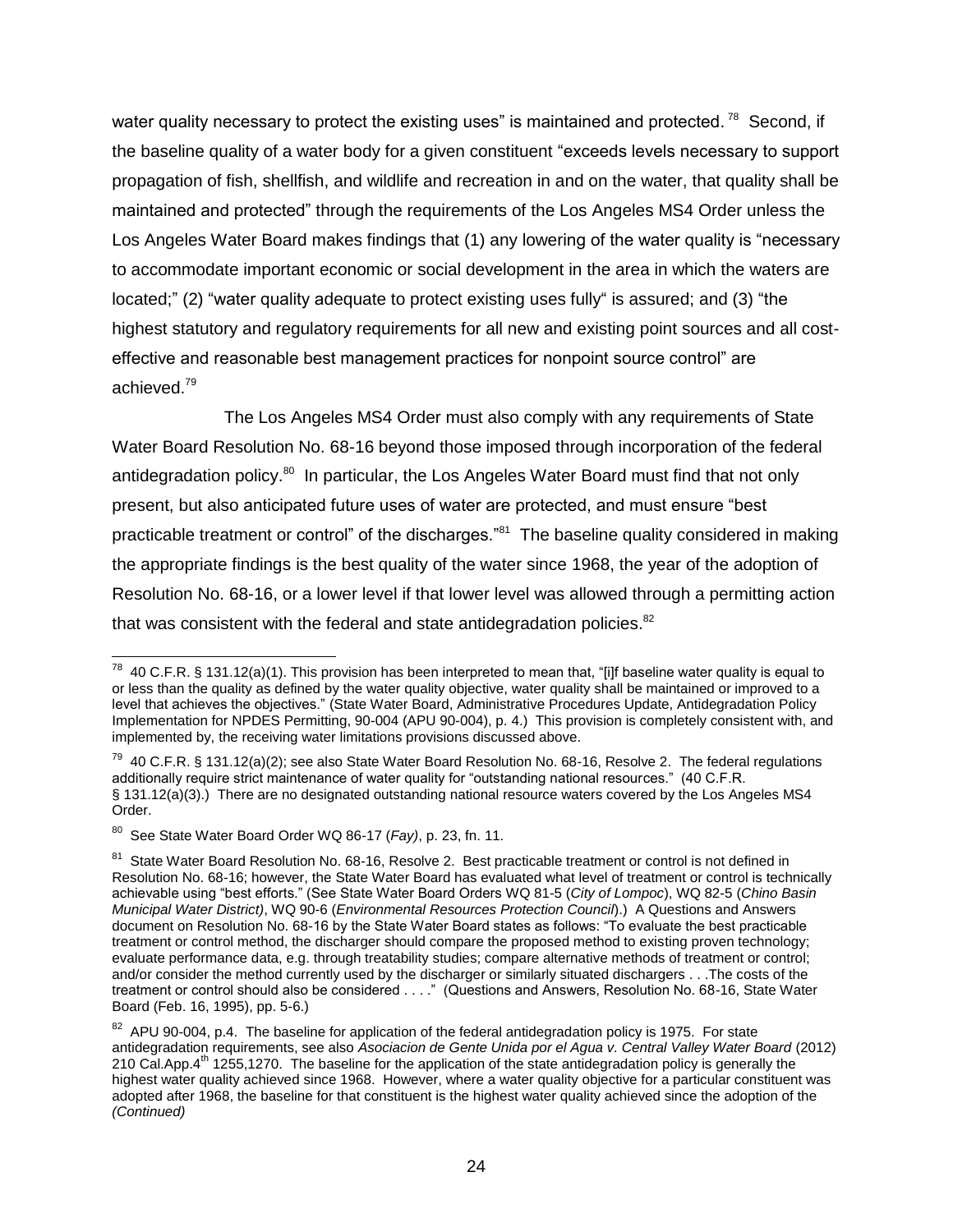The Los Angeles MS4 Order contains a conclusory antidegradation finding, but the Fact Sheet contains additional discussion.<sup>83</sup> The Fact Sheet discussion essentially conveys that, where there are high quality waters in the region, the antidegradation requirements are met because the Order requires best practicable treatment or control in the form of MEP and water quality standards compliance and, further, where the water quality is already impaired, the Order requires implementation of TMDL requirements to achieve water quality standards over time. The Fact Sheet also finds that the Los Angeles MS4 Order does not authorize an increase in waste discharges. The Los Angeles Water Board argues that it was not required to make more detailed findings because, using its best professional judgment and available data, it concluded that the Los Angeles MS4 Order would prevent any degradation. For this proposition, the Los Angeles Water Board cites to State Water Board guidance from 1990 (APU 90-004).<sup>84</sup> The guidance may be construed to exempt the Los Angeles Water Board from conducting an extensive pollutant by pollutant analysis for each water body in the region, but it does not exempt the Board from clearly stating its basis for finding that its action is consistent with the antidegradation policies.

The Los Angeles Water Board has provided a more extensive analysis of why the Los Angeles MS4 Order complies with the antidegradation policies in its October 15, 2013 Response. The Los Angeles Water Board argues that most of the water bodies impacted by the Los Angeles MS4 Order are already impaired for multiple constituents and that, even if some of these water bodies may have been higher quality in 1968, a scenario largely contradicted by the available data,<sup>85</sup> the appropriate baseline for the quality of such waters is the level of control achieved under the prior permit. The Los Angeles Water Board further argues that the Los Angeles MS4 Order has provisions that are equally or more stringent than those of the

*<sup>(</sup>continued from previous page)*

objective. Resolution 68-16 requires a comparison of the existing quality to "the quality established in policies as of the date on which such policies become effective." (Resolution 68-16, Resolve 1.)

<sup>83</sup> Los Angeles MS4 Order, Finding II.M; Fact Sheet, Att. F, pp. F19-F20.

<sup>84</sup> APU 90-004, p. 2.

<sup>&</sup>lt;sup>85</sup> We reviewed the Administrative Record, including the 1998 Clean Water Act section 303(d) List (May 12, 1999) (Administrative Record, section 10.VI.E., RB-AR35684-35733), the 2010 Clean Water Act section 303(d) List (Oct.11, 2011) (Administrative Record, section 10.VI.E., RB-AR35734-35785), Santa Monica Bay Restoration Project, An Assessment of Inputs of Fecal Indication Organisms and Human Enteric Viruses from Two Santa Monica Bay Storm Drains (1990) (Administrative Record, section 10.VI.E, RB-AR43363-43413), Toxic Substances Monitoring Program, 10 Year Summary Report 1978-1987 (Administrative Record, Order No. 01-182, R0044602-0045053) and comments submitted by interested persons to the Los Angeles Water Board (Administrative Record RB-AR1006-1038, RB-AR1100-1128, RB-AR1768-2119, RB-AR2653-2847, RB-AR5642-17888). We found no specific evidence presented to the Los Angeles Water Board of high quality waters in the region with regard to pollutants typically associated with storm water discharges; however, we also recognize that in the absence of specific evidence of high quality waters, a blanket statement that there are no high quality water body-pollutant combinations may be overbroad.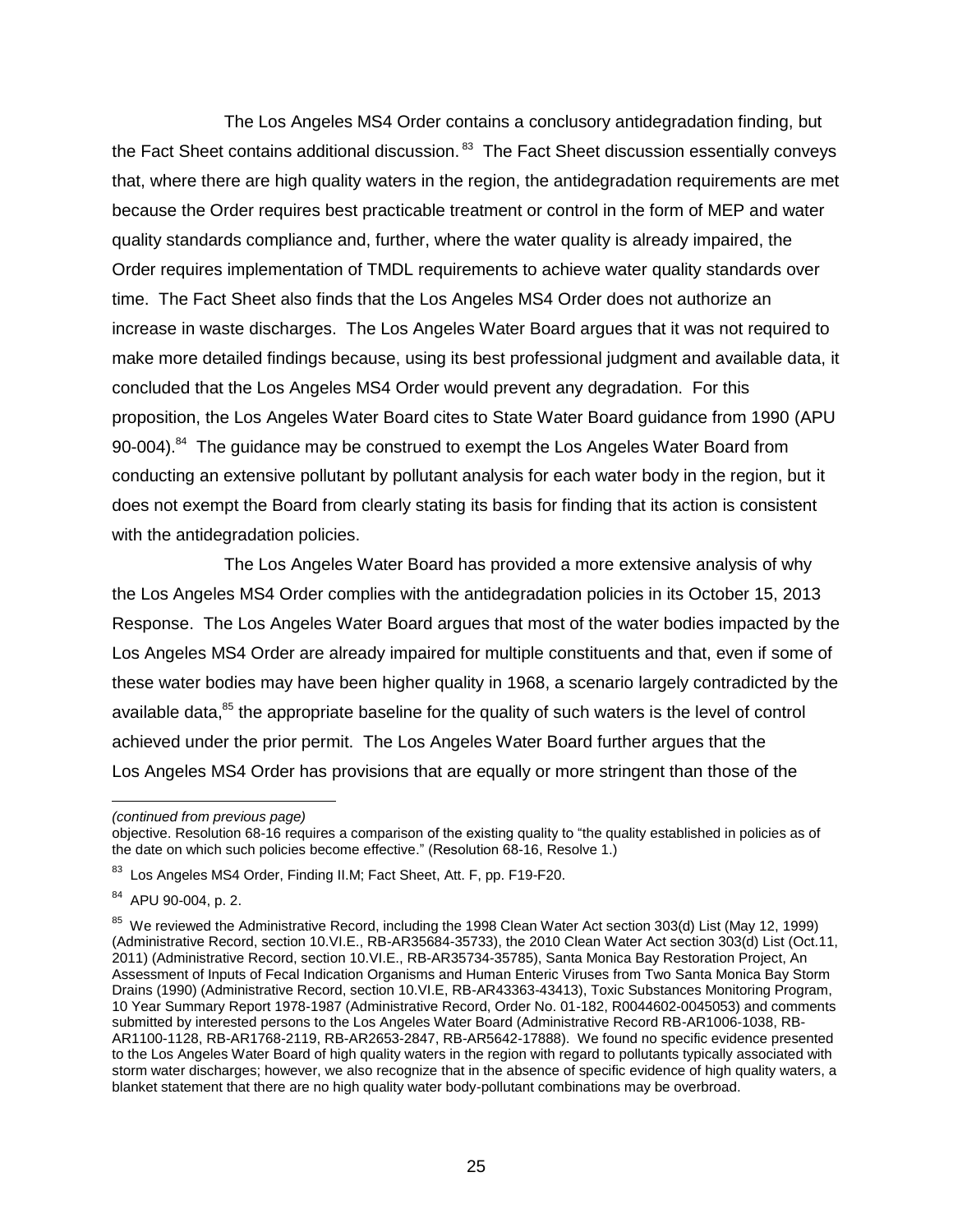2001 Los Angeles MS4 Order and therefore will not allow water quality to degrade below the level of control achieved under the prior permit.

We agree with the Los Angeles Water Board that the Los Angeles MS4 Order maintains and improves the level of control achieved under the 2001 Los Angeles MS4 Order. We expect that the Los Angeles MS4 Order's TMDL requirements and receiving water limitations, which may be implemented through the WMP/EWMP provisions, will be the means for achieving water quality standards for the majority of degraded water bodies in the region. To assert, as the Environmental Petitioners do, that compliance with the receiving water limitations provisions of the 2001 Los Angeles Order is more stringent than establishing specific implementation requirements with clear deadlines for TMDL and receiving water limitations compliance is misguided. We are concerned with the totality of the provisions in the two permits and find that, viewed from that broader perspective, the Los Angeles MS4 Order is at least as stringent in addressing degradation as its predecessor.<sup>86</sup> The Los Angeles MS4 Order improves on past practices that have been inadequate to protect water quality, and includes a monitoring and assessment program that will identify any changes in water quality.<sup>87</sup> In general, under the Los Angeles MS4 Order, we expect to see a trajectory away from any past degradation, even if there may be some continued short-term degradation.

We are not persuaded, however, that the level of control achieved under the 2001 Los Angeles MS4 Order necessarily represents the baseline for purposes of an antidegradation analysis. The 2001 Los Angeles MS4 Order had only minimal findings regarding antidegradation and it is not apparent that any degradation that may have continued under the conditions of the 2001 Los Angeles MS4 Order was anticipated by the Los Angeles Water Board and supported with appropriate analysis regarding economic and social benefits<sup>88</sup> and best practicable treatment or control. We therefore find that the appropriate baseline remains 1968 or the highest quality of receiving waters attained since 1968. We acknowledge

 $86$  In making this finding we also recognize that the Permittees may be deemed in compliance with receiving water limitations prior to approval of the WMP/EWMP. (Los Angeles MS4 Order Parts VI.C.2.d., pp. 52-53, VI.E.2.d.i.(4)(d), p. 144.) As discussed further under section II.B.6., we find that the Los Angeles Water Board reasonably exercised its discretion in allowing for compliance during the program development phase and further that the program development phase does not detract from the overall effectiveness of the permit provisions.

<sup>&</sup>lt;sup>87</sup> See Asociacion de Gente Unida, supra, 210 Cal.App.4<sup>th</sup> at p. 1278.

 $88$  We note that the administrative record provides evidence that some discharge of storm water is to the maximum benefit of the people of the state because such discharge is necessary for flood control and public safety and helps accommodate development. (See, e.g., Administrative Record, section 10.VI.C, RB-AR30101; RB-AR32557-32558.)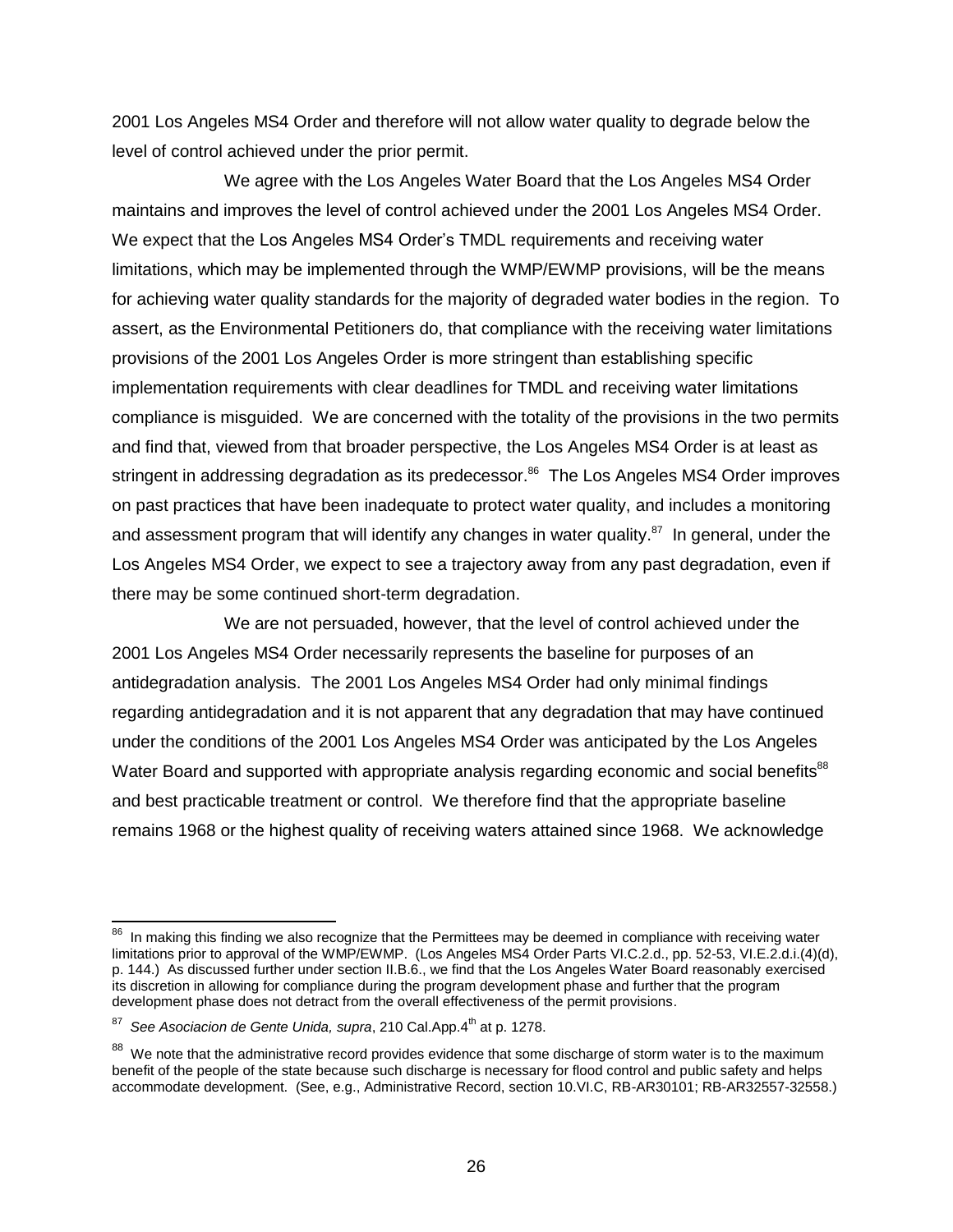that the evidence in the record indicates that it is unlikely that many water bodies were high quality even as far back as 1968, but we cannot make a blanket statement to that effect.<sup>89</sup>

Despite this conclusion, we will not remand the antidegradation issue to the Los Angeles Water Board for further consideration, but will make the findings ourselves based on the record before us. Our findings are necessarily made at a generalized level. Even if the directive of APU 90-004 to carry out a complete antidegradation analysis for each water bodypollutant combination is applicable here, there is simply insufficient data available (to us or the Los Angeles Water Board) to make such findings. The APU 90-004 contemplates the appropriate antidegradation analysis for a discrete discharge or facility. It has limited value when considering antidegradation in the context of storm water discharges from diffuse sources, conveyed through multiple outfalls, with multiple pollutants impacting multiple water bodies within a municipality, or in this case, region, especially given that reliable data on the baseline water quality from 1968 is not available. $^{90}$ 

The Environmental Petitioners propose that antidegradation be addressed in subsequent actions of the Los Angeles Water Board by requiring that the reasonable assurance analysis (discussed in greater detail in section II.B.4.c. of this Order) supporting a WMP/EWMP also demonstrate that the proposed control measures will maintain high quality of waters with regard to pollutants for which they are not impaired. We reject this approach for two reasons. First, the Los Angeles Water Board was required under the federal and state antidegradation policies to evaluate whether permit conditions would lead to degradation of high quality waters at the time of permit issuance. Second, requiring Permittees to incorporate an evaluation of all water body-pollutant combinations, including those where there are no impairments or exceedances, would require them to expand the reasonable assurance analysis beyond its useful function and manageable scope.

We shall amend Finding II.M and Part D.3 at pages F-19 to F-20 of Attachment F, the Fact Sheet, as follows:

<sup>89</sup> See fn. 85.

 $90$  We note that USEPA did not conduct a detailed antidegradation analysis in issuing NPDES Permit No. DC00000221 for MS4 discharges to the District of Columbia, presumably for similar reasons. The court in *Asociacion de Gente Unida* relied on APU 90-004 in part in rejecting an antidegradation analysis conducted by the Central Valley Regional Water Quality Control Board for discharges of pollutants to groundwater from dairy facilities region-wide, but the court's objection was to the regional water board's reliance on an illusory prohibition of discharge to groundwater in finding that no antidegradation analysis was required, not to the sufficiency of any generalized antidegradation analysis the Board might have conducted in lieu of its reliance on the prohibition.  $(210 \text{ Cal.App.4}^{\text{th}}$  at pp. 1271-1273.)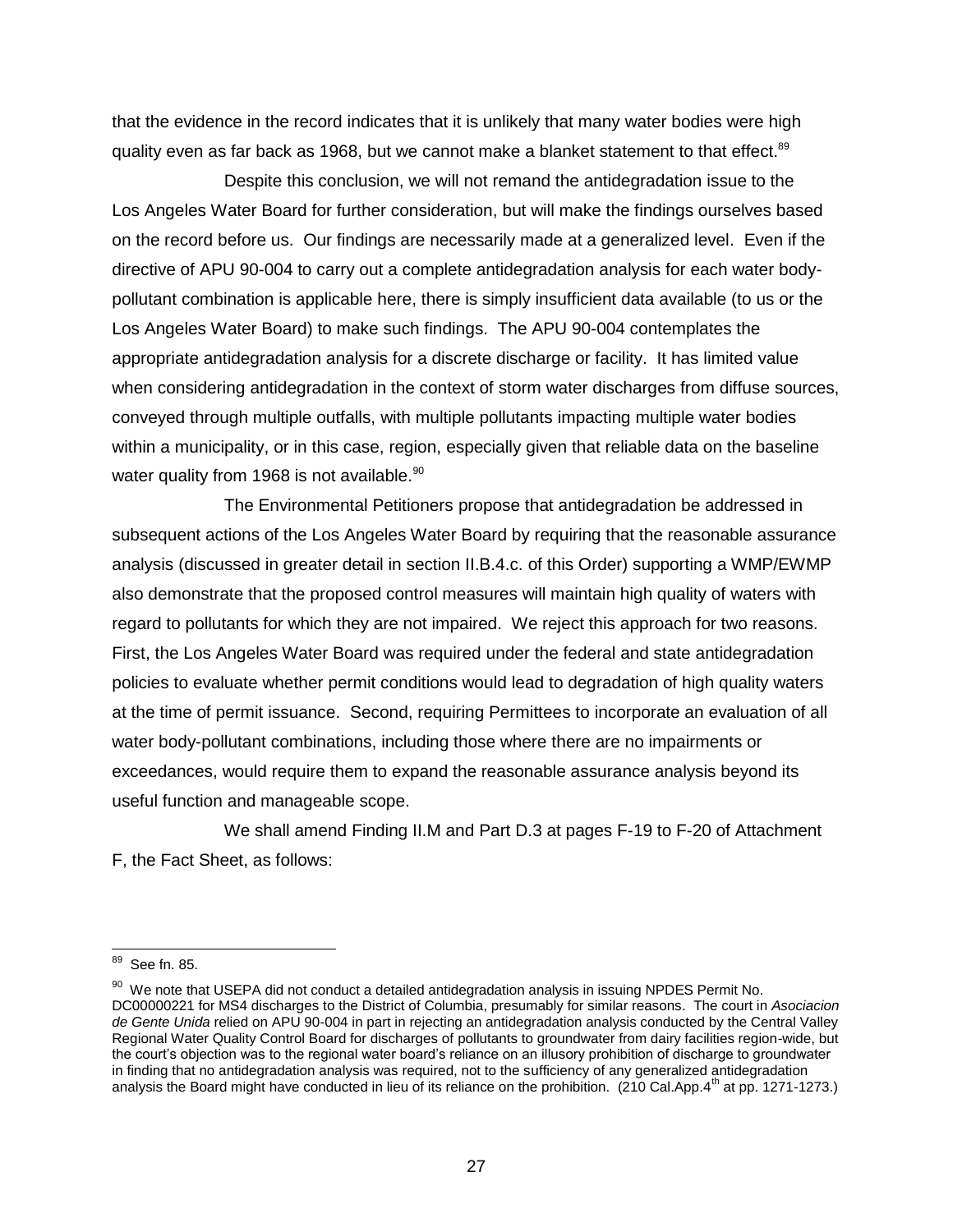#### **Finding II. M.**

#### **M. Antidegradation Policy**

40 CFR section 131.12 requires that state water quality standards include an antidegradation policy consistent with the federal antidegradation policy. The State Water Board established California's antidegradation policy in State Water Board Resolution No. 68-16 ("Statement of Policy with Respect to Maintaining the Quality of the Waters of the State"). Resolution No. 68-16 incorporates the federal antidegradation policy where the federal policy applies under federal law. Resolution No. 68-16 requires that existing water quality be maintained unless degradation is justified based on specific findings. The Regional Water Board's Basin Plan implements, and incorporates by reference, both the state and federal antidegradation policies. The permitted discharge is consistent with the antidegradation provision of section 131.12 and State Water Board Resolution No. 68-16 **as set out in the Fact Sheet.** 

### **Attachment F, Fact Sheet Part III.D.3.**

**3. Antidegradation Policy.** 40 CFR section 131.12<sup>4</sup> requires that the state water quality standards include an antidegradation policy consistent with the federal antidegradation policy. The State Water Board established California's antidegradation policy in [State Water Board Resolution No. 68-16](http://www.waterboards.ca.gov/board_decisions/adopted_orders/resolutions/1968/rs68_016.pdf) ("Statement of Policy with Respect to Maintaining the Quality of the Waters of the State"). Resolution No. 68-16 incorporates the federal antidegradation policy where the federal policy applies under federal law. The Regional Water Board's Basin Plan implements, and incorporates by reference, both the State and federal antidegradation policies. Resolution No. 68-16 and 40 CFR section 131.12 require the Regional Water Board to maintain high quality waters of the State **unless degradation is justified based on specific findings. First, the Board must ensure that "existing instream uses and the level of water quality necessary to protect the existing uses" are maintained and protected. Second, if the baseline quality of a water body for a given constituent exceeds levels necessary to support propagation of fish, shellfish, and wildlife and recreation in and on the water, that quality shall be maintained and protected through the requirements of the Order unless the Board makes findings that (1) any lowering of the water quality is necessary to accommodate important economic or social development in the area in which the waters are located; (2) water quality adequate to protect existing uses fully is assured; and (3) the highest statutory and regulatory requirements for all new and existing point sources and all cost-effective and reasonable best management practices for nonpoint source control are achieved. The Board must also comply with any requirements of State Water Board Resolution No. 68-16 beyond those imposed through incorporation of the federal antidegradation policy. In particular, the Board must find that not only present, but also anticipated future uses of water are protected, and must ensure best practicable treatment or control of the discharges. The baseline quality considered in making the appropriate findings is the best quality of the water since 1968, the year of the adoption of Resolution No. 68-16, or a lower level if that lower level was allowed through a permitting action that was consistent with the federal and state antidegradation policies.** until it is demonstrated that any change in quality will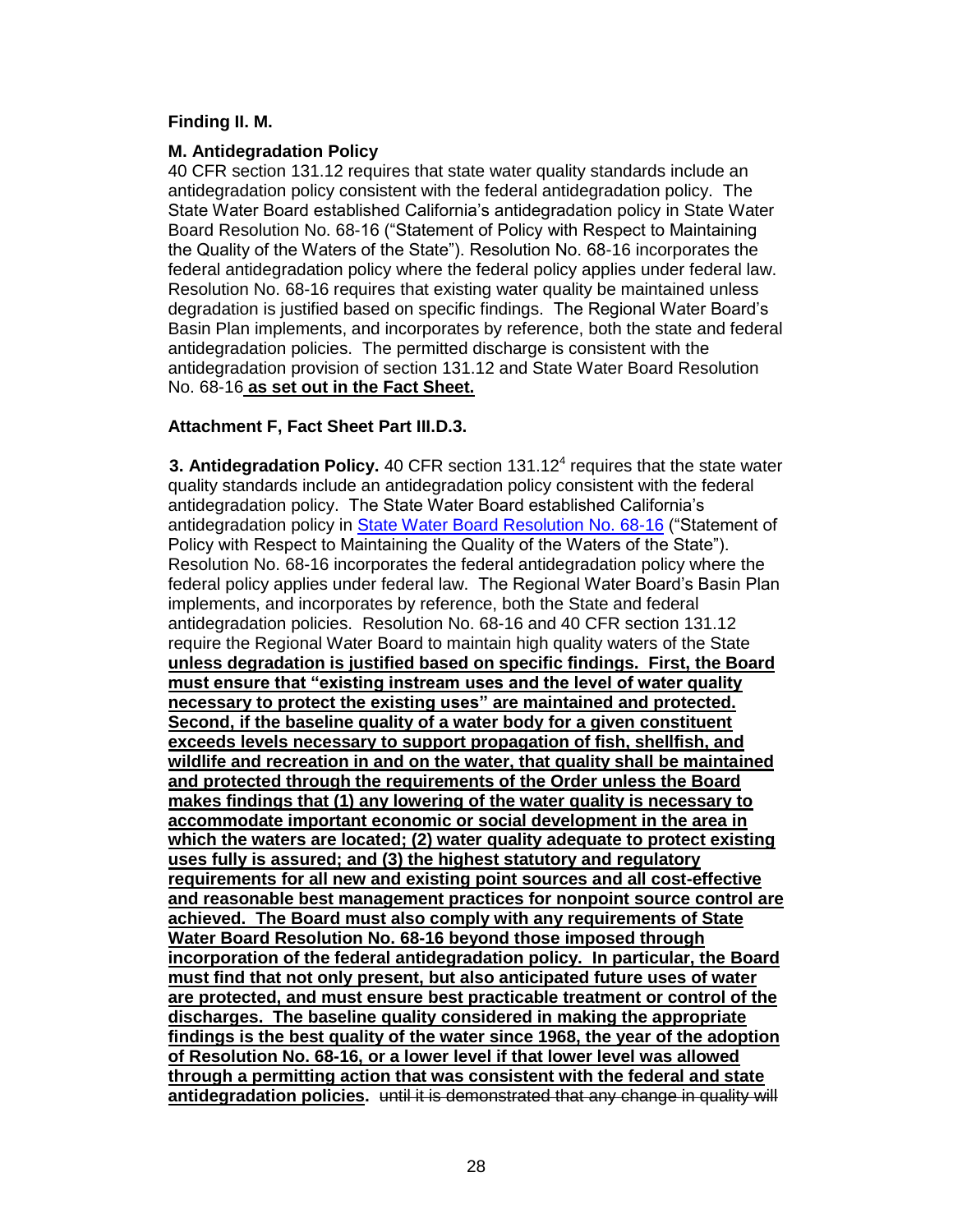be consistent with maximum benefit to the people of the State, will not unreasonably affect beneficial uses, and will not result in water quality less than that described in the Regional Water Board's policies. Resolution 68-16 requires that discharges of waste be regulated to meet best practicable treatment or control to assure that pollution or nuisance will not occur and the highest water quality consistent with the maximum benefit to the people of the State be maintained.

The discharges permitted in this Order are consistent with the antidegradation provisions of 40 CFR section 131.12 and Resolution 68-16 **as set out in the Findings below:**.

**1.** Many of the water bodies within the area covered by this Order are of high quality.The Order requires the Permittees to meet best practicable treatment or control to meet water quality standards. As required by 40 CFR section 122.44(a), the Permittees must comply with the "maximum extent practicable" technology-based standard set forth in CWA section 402(p). Many of the waters within the area covered by this Order are impaired and **for multiple pollutants discharged through MS4s and are not high quality waters with regard to these pollutants. In most cases, there is insufficient data to determine whether these water bodies were impaired as early as 1968, but the limited available data shows impairment dating back for more than two decades. Many such water bodies are** listed on the State's CWA Section 303(d) List and either the Regional Water Board or USEPA has established TMDLs to address the impairments. **This Order ensures that existing instream (beneficial) water uses and the level of water quality necessary to protect the existing uses is maintained and protected**. This Order requires the Permittees to comply with permit provisions to implement the WLAs set forth in the TMDLs in order to restore the beneficial uses of the impaired water bodies consistent with the assumptions and requirements of the TMDLs. **This Order further requires compliance with receiving water limitations to meet water quality standards in the receiving water either by demonstrating compliance pursuant to Part V.A and the Permittee's monitoring and reporting program pursuant to Part VI.B or by implementing Watershed Management Programs/EWMPs with a compliance schedule.** This Order includes requirements to develop and implement storm water management programs, achieve water quality-based effluent limitations, and effectively prohibit non-storm water discharges through the MS4.

#### **2. To the extent that some of the water bodies within the jurisdiction are high quality waters with regard to some constituents, this Order finds as follows:**

**a. Allowing limited degradation of high quality water bodies through MS4 discharges is necessary to accommodate important economic or social development in the area and is consistent with the maximum benefit to the people of the state. The discharge of storm water in certain circumstances is to the maximum benefit to the people of the state because it can assist with maintaining instream flows that support beneficial uses, may spur the development of multiple-benefit projects, and may be necessary for flood control, and public safety as well as to accommodate development in the**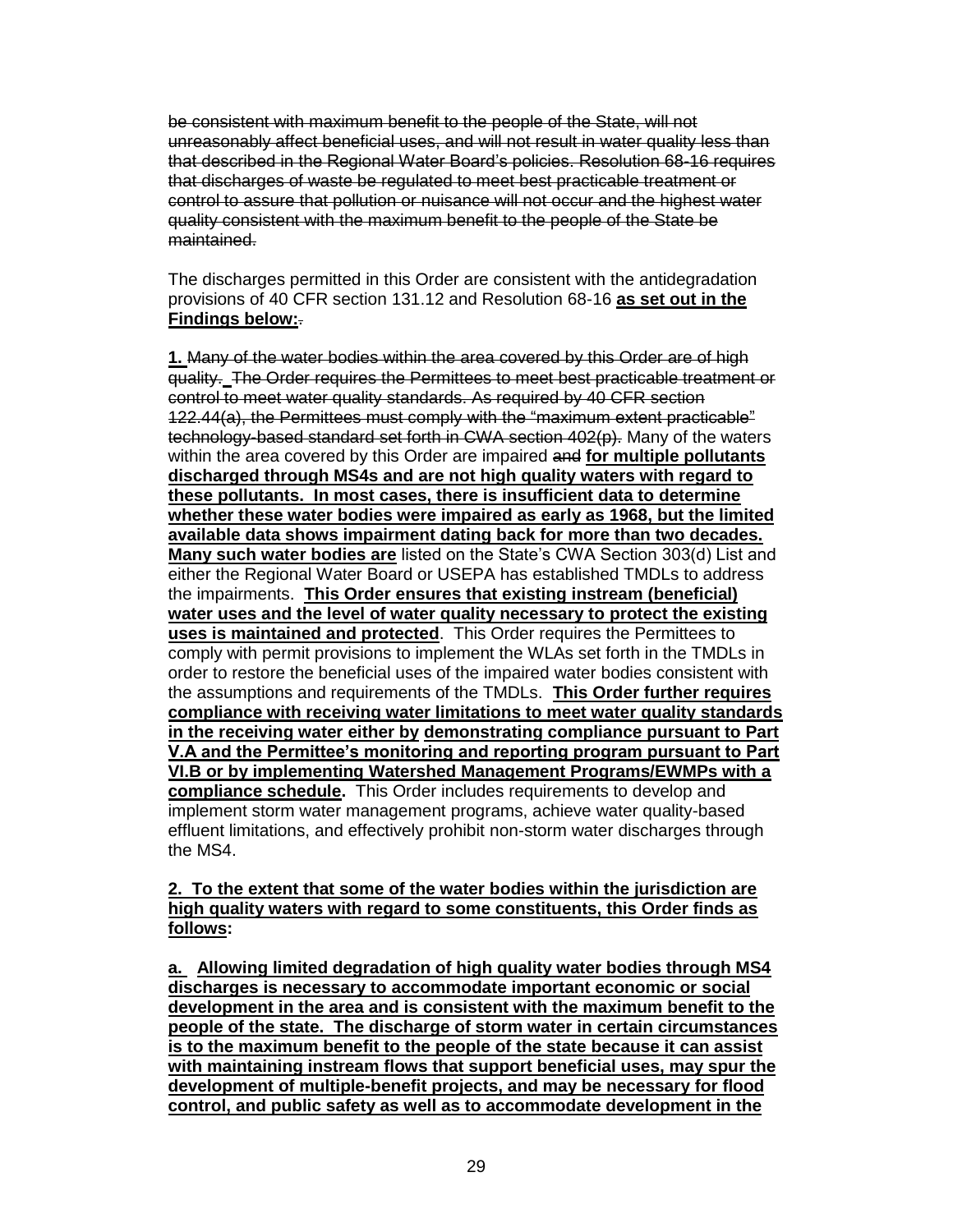**area. The alternative – capturing all storm water from all storm events – would be an enormous opportunity cost that would preclude MS4 permittees from spending substantial funds on other important social needs. The Order ensures that any limited degradation does not affect existing and anticipated future uses of the water and does not result in water quality less than established standards. The Order requires compliance with receiving water limitations that act as a floor to any limited degradation.** 

**b. The Order requires the highest statutory and regulatory requirements and requires that the Permittees meet best practicable treatment or control. The Order prohibits all non-storm water discharges, with a few enumerated exceptions, through the MS4 to the receiving waters. As required by 40 CFR section 122.44(a), the Permittees must comply with the "maximum extent practicable" technology-based standard set forth in CWA section 402(p), and implement extensive minimum control measures in a storm water management program. Recognizing that best practicable treatment or control may evolve over time, the Order includes new and more specific requirements as compared to Order No. 01-182. The Order incorporates options to implement Watershed Management Programs or EWMPs that must specify concrete and detailed structural and non-structural storm water controls that must be implemented in accordance with an approved time schedule. The Order contains provisions to encourage, wherever feasible, retention of the storm water from the 85th percentile 24-hour storm event.** 

The issuance of this Order does not authorize an increase in the amount of discharge of waste. The Order includes new requirements to implement WLAs assigned to Los Angeles County MS4 discharges that have been established in 33 TMDLs, most of which were not included in the previous Order.

### **3. Compliance Schedules and the Appropriateness of Enforcement Orders**

The Environmental Petitioners concede that immediate compliance with receiving water limitations is not achievable in many instances and that some additional time to reach compliance is warranted. They have proposed an alternative to the WMP/EWMP that would incorporate many of the provisions of those programs but require implementation through the mechanism of a time schedule order or other enforcement order rather than as permit conditions. The Los Angeles MS4 Order already provides that Permittees who are out of compliance with final WQBELs and other TMDL-specific limitations may request a time schedule order.<sup>91</sup> Under the alternative proposed by the Environmental Petitioners, all Permittees that are currently out of compliance with receiving water limitations not addressed by a TMDL as well as with interim TMDL requirements with passed compliance deadlines, would be issued a time schedule order or other enforcement order not to exceed the five year term of

 $\overline{a}$  $91$  Los Angeles MS4 Order, Part VI.E.4., pp.146-147.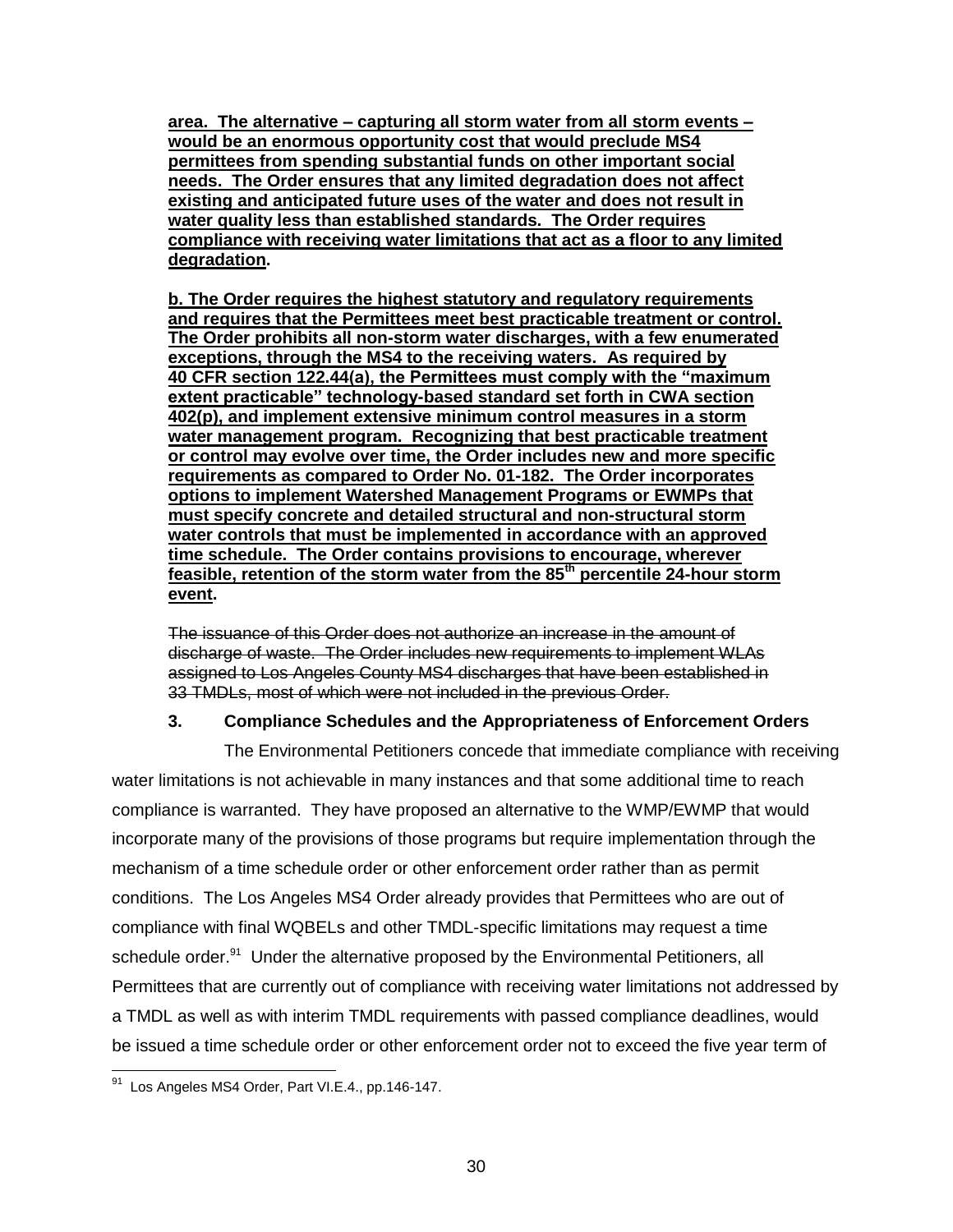the permit. The Permittees would then implement a WMP/EWMP type plan to achieve compliance with the appropriate limitations within the confines of the enforcement order.

In the prior two sections, we found that the WMP/EWMP provisions are not contrary to the anti-backsliding or antidegradation requirements of federal and state law. We therefore disagree with the Environmental Petitioners that the relevant provisions must be stricken from the Order and incorporated instead into an enforcement order for those reasons. We also find that, given that strict compliance with water quality standards is discretionary in MS4 permits, the Los Angeles Water Board was not restricted to limiting the schedule for compliance with receiving water limitations to the term of the Los Angeles MS4 Order.

Further, from a policy perspective, we find that the MS4 Permittees that are developing and implementing a WMP/EWMP should be allowed additional time to come into compliance with receiving water limitations and interim and final TMDLs through provisions built directly into their permit, rather than through enforcement orders. Building a time schedule into the permit itself, as the Los Angeles MS4 Order does, is appropriate because it allows a more efficient regulatory structure compared to having to issue multiple enforcement orders. More importantly, it is appropriate to regulate Permittees in a manner that allows them to strive for compliance with the permit terms, provided no provision of law otherwise precludes including the schedule in the NPDES permit. For example, for traditional point source discharges subject to strict compliance with water quality standards pursuant to section 301(b)(1)(C), the terms of a compliance schedule are dictated by our compliance schedule policy (State Water Board Resolution 2008-0025) and any additional time for compliance could only be under the auspices of an enforcement order outside the permit. $^{92}$ 

The WMP/EWMP provisions constitute an effort to set ambitious, yet achievable, targets for Permittees; receiving water limitations, on the other hand, while the ultimate goal of MS4 permitting, may not in all cases be achievable within the five-year permit cycle. Generally, permits are best structured so that enforcement actions are employed when a discharger shows some shortcoming in achieving a realistic, even if ambitious, permit condition and not under circumstances where even the most diligent and good faith effort will fail to achieve the required condition. We add that it is our intention to encourage a watershed-based approach to addressing storm water issues going forward and that it would be contrary to that intention to

 92 We also note that the State Water Board's Policy for the Implementation of Toxics Standards for Inland Surface Waters, Enclosed Bays, and Estuaries of California (2005) (State Implementation Policy) and the CTR itself (40 C.F.R. § 131.38(e)) restrict the scope of compliance schedules for effluent limitations addressing the discharge of toxic pollutants; however the policy does not apply to storm water discharges. (State Implementation Policy, p.3, fn.1.)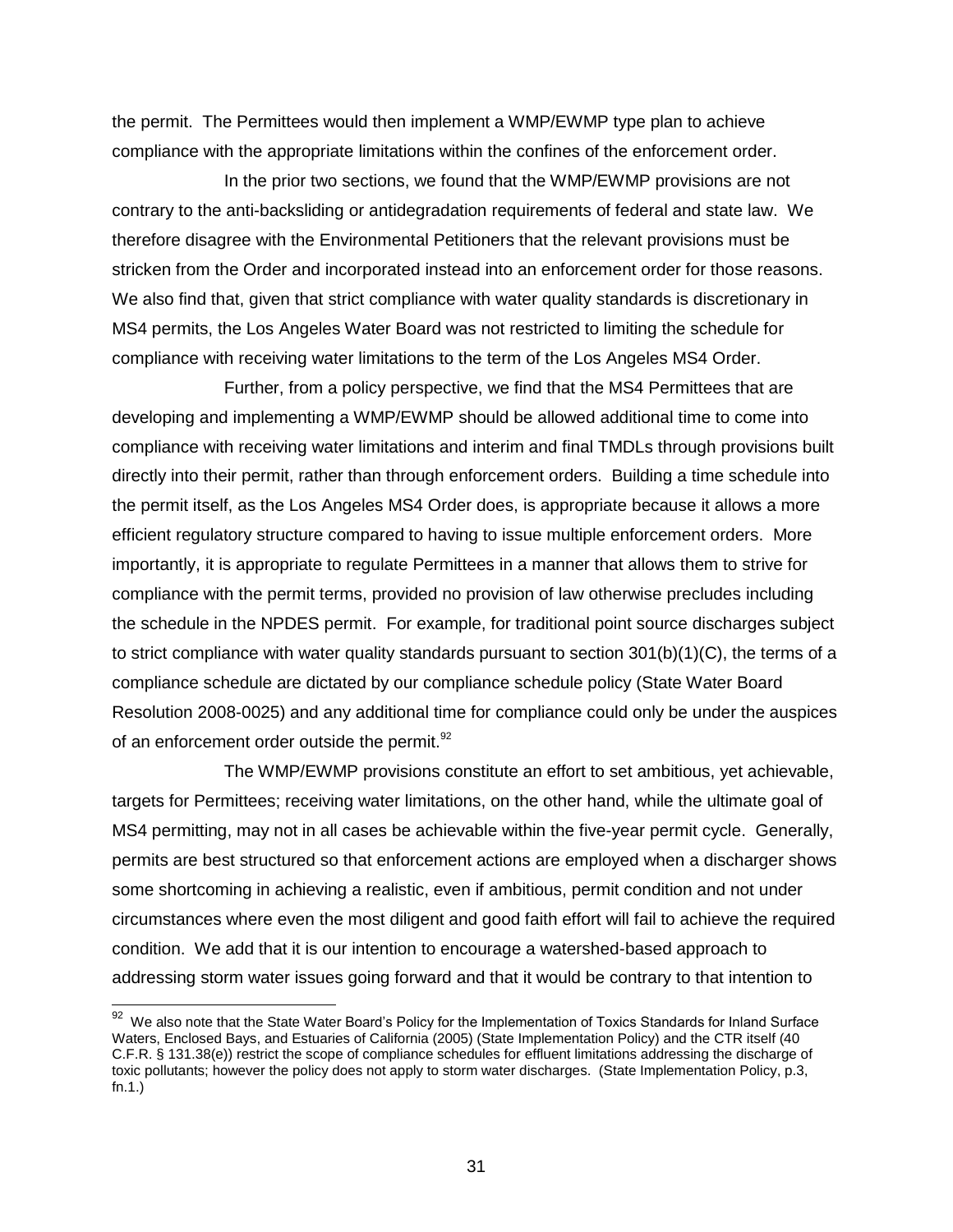structure the watershed-based requirements as an enforcement order. We will not require Permittees that propose and timely implement a WMP/EWMP to request time schedule orders or other enforcement orders as a precondition of being in compliance with the receiving water limitations or interim TMDL requirements of the Los Angeles MS4 Order.

While declining to structure the WMP/EWMP provisions generally as an enforcement order, we acknowledge that time schedule orders are appropriate under some circumstances. We have already noted that the Los Angeles MS4 Order allows a Permittee to request a time schedule order where a final compliance deadline for a state-adopted TMDL has passed and the Permittee believes that additional time to comply with the requirement is necessary.<sup>93</sup> We expect that a Permittee will request a time schedule order also if the Permittee fails to meet a final compliance deadline for a TMDL after the adoption date of the Los Angeles MS4 Order. We will also provide that a Permittee may request a time schedule order if the Permittee fails to meet a final compliance deadline for a receiving water limitation set in the Permittee's WMP/EWMP.

> We shall add a new Part VI.C.6.b and revise Part VI.E.4.b as follows: Part VI.C.6

**b. Where a Permittee believes that additional time to comply with a final receiving water limitation compliance deadline set within a WMP/EWMP is necessary, and the Permittee fails to timely request or is not granted an extension by the Executive Officer, a Permittee may, no less than 90 days prior to the final compliance deadline, request a time schedule order pursuant to California Water Code section 13300 for the Regional Water Board's consideration.**

Part VI.E.4

b. Where a Permittee believes that additional time to comply with the final water quality-based effluent limitations and/or receiving water limitations is necessary, a Permittee may within 45 days of Order adoption**, or no less than 90 days prior to the final compliance deadline if after adoption of the Order,** request a time schedule order pursuant to California Water Code section 13300 for the Regional Water Board's consideration.

# **4. Rigor and Accountability in the WMPs/EWMPs**

We now turn to a consideration, from a technical as well as policy lens, as to whether the WMPs/EWMPs are structured in a manner that will maximize the likelihood of

 $\overline{a}$ <sup>93</sup> *Ibid.*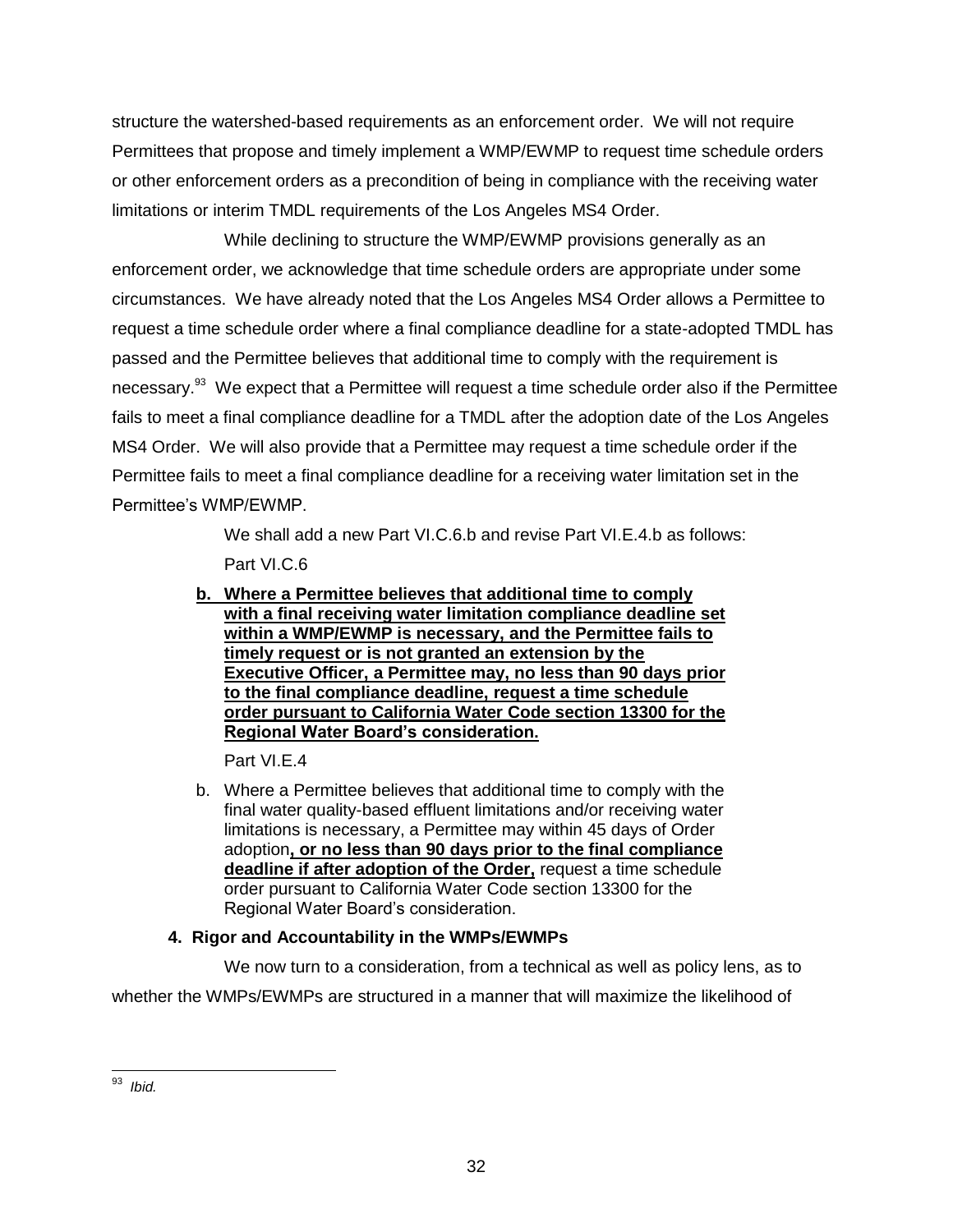reaching the ultimate goal of the compliance alternative  $-$  achieving receiving water limitations. $94$ We can support an alternative approach to compliance with receiving water limitations only to the extent that that approach requires clear and concrete milestones and deadlines toward achievement of receiving water limitations and a rigorous and transparent process to ensure that those milestones and deadlines are in fact met. Conversely, we cannot accept a process that leads to a continuous loop of iterative WMP/EWMP implementation without ultimate achievement of receiving water limitations.

We find below that the WMP/EWMP provisions generally ensure the appropriate rigor, transparency, and accountability, and that, with the few revisions we direct, are designed to lead to achievement of receiving water limitations.<sup>95</sup>

#### *a. Milestones and Compliance Deadlines*

We first consider whether the WMP/EWMP provisions require clear, concrete, and finite milestones and deadlines.

For water body-pollutant combinations addressed by TMDLs, the Los Angeles MS4 Order requires the Permittees to incorporate the compliance schedules found in Attachments L through R of the Order, which reflect previously adopted TMDL-based requirements, into the WMP/EWMP, and, as necessary, to develop interim milestones and dates for their achievement.<sup>96</sup> A Permittee that does not thereafter comply with the approved compliance schedule must instead demonstrate compliance with the WQBELs and other TMDLspecific limitations of the Order.<sup>97</sup> For water body-pollutant combinations not addressed by a TMDL, but where the relevant pollutant is one for which the water body is identified as impaired on the Clean Water Act section 303(d) List and the pollutant is in the same class as a TMDL pollutant, the Order requires that the WMP/EWMP incorporate a schedule consistent with the TMDL schedule for the same class pollutant.<sup>98</sup> A Permittee that does not thereafter comply with

 $94$  From a legal standpoint, our analysis serves to verify that the Los Angeles MS4 Order's alternative compliance approach through WMPs/EWMPs is supported by the findings and by evidence in the record. (*Topanga Assn. for a Scenic Community v. County of Los Angeles* (1974) 11 Cal.3d 506.)

<sup>&</sup>lt;sup>95</sup> We do not agree with Permittee Petitioners that the WMP/EWMP provisions are precluded by the program requirements of 40 Code of Federal Regulations section 122.26. Nor do we agree that the requirements are vague or lack definition. The WMP/EWMP provisions of the Order are guidelines for development of a subsequent program with more specificity to be approved by the Los Angeles Water Board or its Executive Officer.

<sup>96</sup> Los Angeles MS4 Order, Part VI.C.5.c., pp.64-65.

<sup>97</sup> *Id.*, Part VI.E.2.d.i(4)(c), p.144.

<sup>98</sup> *Id.*, Part VI.C.2.a.i., pp. 49-50.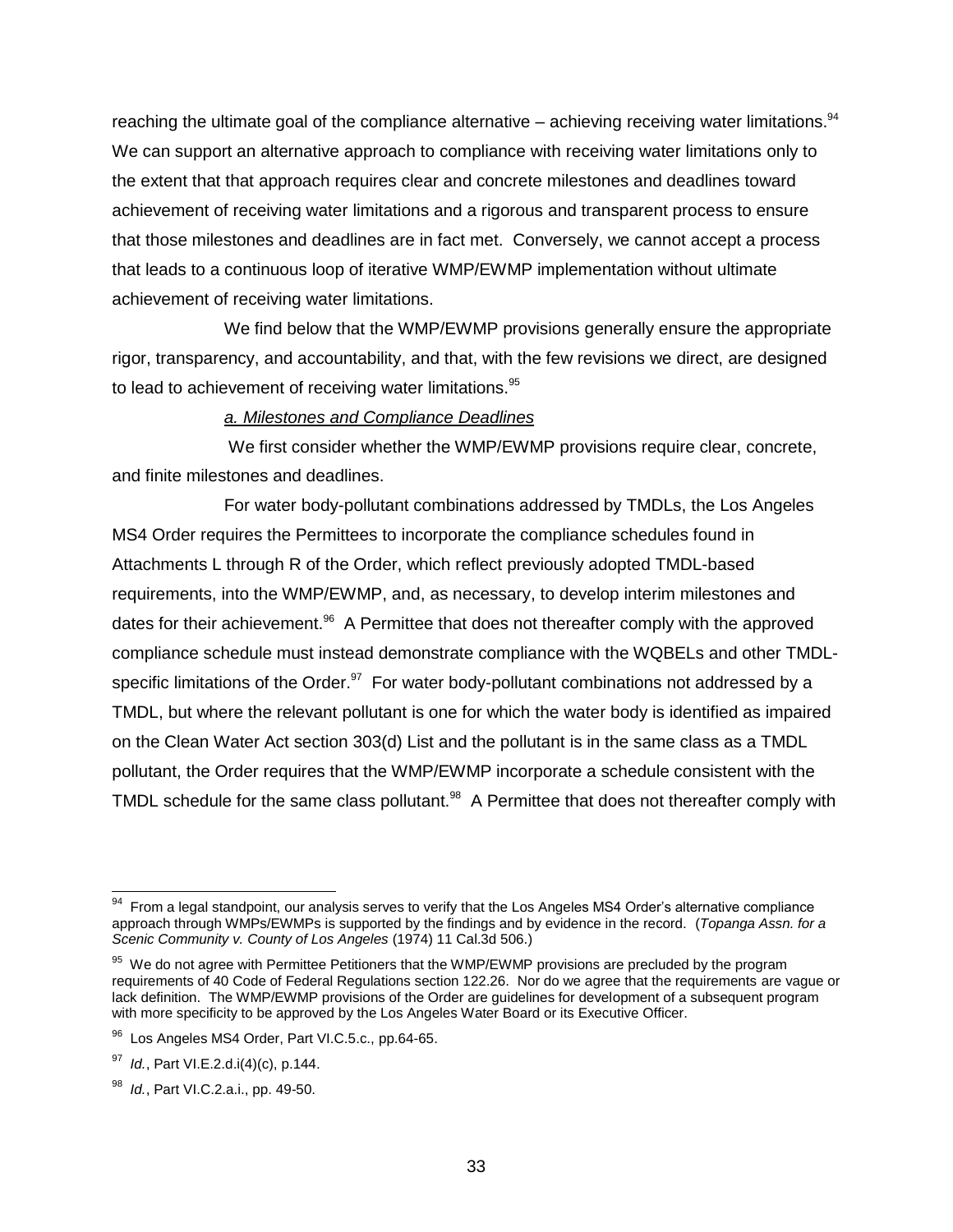the approved compliance schedule must instead demonstrate immediate compliance with the receiving water limitations in Part V.A. $^{99}$  We will not disturb these provisions.

With regard to exceedances of receiving water limitations not addressed by a TMDL, and where the pollutant is not in the same class as a pollutant addressed by a TMDL, the Order requires that the WMP/EWMP include milestones based on measurable criteria or indicators and a schedule for achieving the milestones. The WMP/EWMP must also incorporate a final date for achievement of receiving water limitations, but that date is circumscribed simply as "as soon as possible." <sup>100</sup> Parts VI.C.2.a.ii.(4) and VI.C.2.a.iii.(2)(c) help clarify the meaning of "as soon as possible:"

Permittees shall identify enforceable requirements and milestones and dates for their achievement to control MS4 discharges such that they do not cause or contribute to exceedances of receiving water limitations within a timeframe(s) that is as short as possible, taking into account the technological, operation, and economic factors that affect the design, development, and implementation of the control measures that are necessary. The time between dates shall not exceed one year. Milestones shall relate to a specific water quality endpoint (e.g., x% of the MS4 drainage area is meeting the receiving water limitations) and dates shall relate either to taking a specific action or meeting a milestone.<sup>101</sup>

We will make a revision to the compliance schedule provisions to make it clear that the term "as soon as possible" is to be interpreted consistent with the more specific direction cited above. However, because the WMP/EWMP, and therefore the proposed compliance schedule, is subject to public review and comment and approval by the Los Angeles Water Board or its

<sup>99</sup> *Id.*, Part VI.C.2.c., p.52.

<sup>&</sup>lt;sup>100</sup> *Id.*, Part VI.C.5.c.iii.(3), p. 65. If the pollutant is not in the same class as those addressed in a TMDL, but the water body is still identified as impaired for that pollutant, the WMP/EWMP must either have a final compliance deadline within the 5 year permit term or Permittees are expected to initiate development of a stakeholder-proposed TMDL and incorporate a compliance schedule consistent with the TMDL. (*Id.*, Part VI.C.2.a. ii., pp. 50-51) (If the exceedances are in a drainage area implementing the storm water retention approach, there is no requirement to initiate the TMDL development process.) The requirement to address receiving water limitations is ongoing. As exceedances are found through monitoring for water body-pollutant combinations not identified on the 303(d) List, Permittees must either meet receiving water limitations or include the water body-pollutant combination in the WMP/EWMP and set enforceable requirements and milestones and dates for their achievement within a time frame that is as short as possible. (*Id.*, Part VI.C.2.a.iii, pp. 51-52.) Permittees are deemed in compliance with receiving water limitations only for water body-pollutant combinations addressed in the WMP/EWMPs. Thus, as pointed out by several interested parties, for lower priority water body-pollutant combinations not incorporated into a WMP/EWMP for which exceedances are detected, Permittees may be in violation of the receiving water limitations. A Permittee always has the ability to reprioritize a water body-pollutant combination from low priority to high priority and amend its WMP/EWMP to incorporate measures to address that water body-pollutant combination.

<sup>101</sup> *Id.*, Parts VI.C.2.a.ii.4, p. 50, VI.C.2.a.iii.(2)(c), p. 51 (identical language).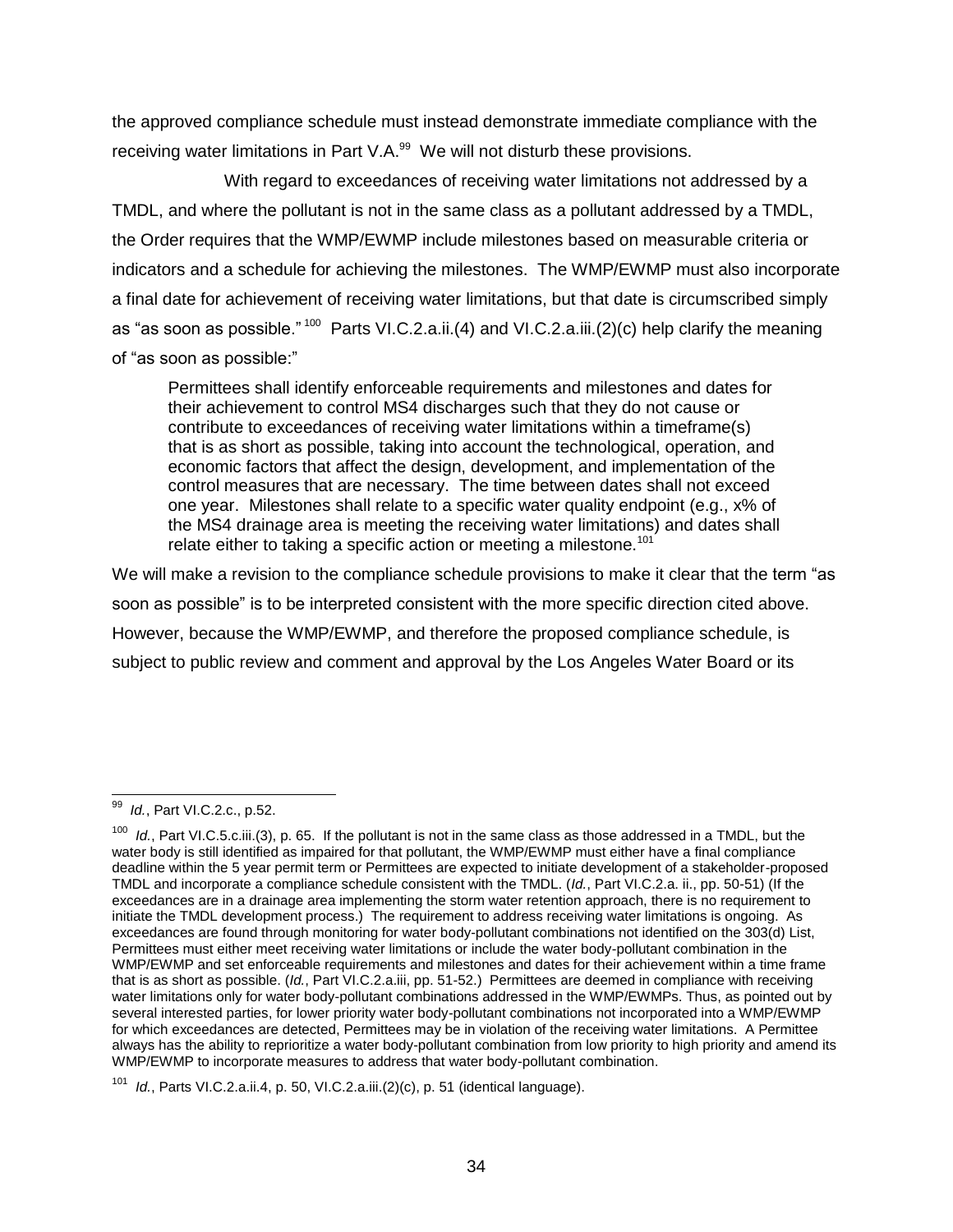Executive Officer,<sup>102</sup> we do not find it necessary to constrain the determination of milestones and dates for the achievement of receiving water limitations any further.

We shall amend Part VI.C.5.c.iii.(3)(b) as follows:

(b) A final date for achieving the receiving water limitations as soon as possible**, consistent with Parts VI.C.2.a.ii.(4) & VI.C.2.a.iii.(2)(c)**.

# *b. Constraints on Extension of Deadlines*

The fact that the Los Angeles MS4 Order requires the establishment of concrete and rigorous deadlines within the WMP/EWMP for the achievement of receiving water limitations is critical to ensuring progress on such achievement; however, the Order also contemplates that the deadlines, with the exception of those compliance deadlines established in a TMDL, may be extended.<sup>103</sup> The WMP/EWMP is subject to an adaptive management process. Based on the results of that process the Permittees may propose modifications, including modifications to compliance deadlines and interim milestones, in the Annual Report.<sup>104</sup>

The potential for multiple extensions is nevertheless ameliorated by the fact that extensions of compliance deadlines and interim milestones require Los Angeles Water Board Executive Officer approval,<sup>105</sup> and are accordingly, subject to a 30-day public comment period.<sup>106</sup> The public comment period will allow all other interested persons to weigh in on the appropriateness of any requested extensions. If thereafter dissatisfied with the determination made by the Executive Officer, interested persons may additionally seek review of the Executive Officer's decision by the Los Angeles Water Board.<sup>107</sup> Of course, in cases where no extension

107 *Id.*, Part VI.A.6, p.42.

 $\overline{a}$ <sup>102</sup> *Id.*, Part VI.C.4.c., p.56, Table 9, p. 54, Part VI.A.5.b., p. 42, Att. F, Fact Sheet, p. F-42. Under Part VI.A.5.b, "[a]ll documents submitted to the Regional Water Board Executive Officer for approval shall be made available to the public for a 30-day period to allow for public comment."

<sup>103</sup> *Id.*, Parts VI.C.7, p.66, VI.C.8, pp.66-67.

Id., Part, VI.C.8, p.67. Under another provision of the Order, Permittees may at any time request an extension of deadlines for achievement of interim milestones established to address exceedances of receiving water limitations not otherwise addressed by a TMDL. (*Id.*, Part VI.C.6.a., p.65.) (We note that the cited provision refers to "milestones established pursuant to Part VI.C.4.c.ii.(3)," but the intent appears to have been to reference Part VI.C.5.c.iii.(3).) But as we read the Los Angeles MS4 Order, extensions of not just interim deadlines for achievement of milestones but also final compliance deadlines to achieve receiving water limitations are already allowed under the adaptive management provisions of Part VI.C.8.a.ii.: "Based on the results of the adaptive management process, Permittees shall report any modifications, including where appropriate *new compliance deadlines* and interim milestones, with the exception of those compliance deadlines established in a TMDL, necessary to improve the effectiveness of the Watershed Management Program or EWMP, in the Annual Report . . . ." (Emphasis added.)

<sup>105</sup> *Id.*, Parts VI.C.8, p.67, VI.C.6.a., p.65. We recognize that as currently written the adaptive management provisions in effect deem any modifications to the WMPs/EWMPs approved if the Executive Officer "expresses no objections" within 60 days. (*Id.,* Part VI.C.8.a.iii., p. 67.) With our revisions, any deadline extensions must be affirmatively approved by the Executive Officer.

<sup>106</sup> *Id.*, Part VI.A.5.b, p. 42.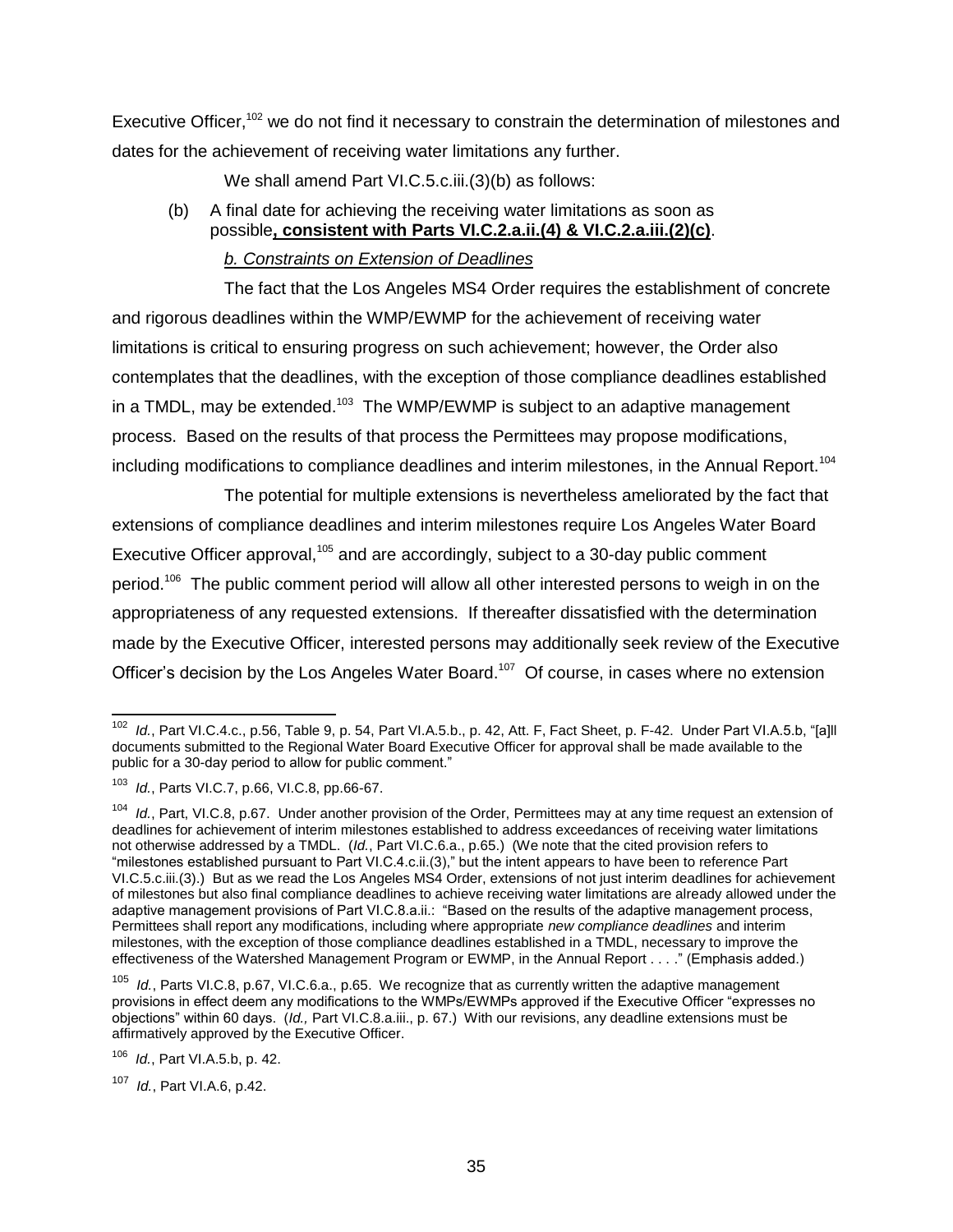is available, as with final deadlines established in TMDLs,  $108$  or where no extension is requested or granted, failure to meet a deadline means that the Permittee will have to comply from that time forward with the receiving water limitations or WQBELs and other TMDL-specific limitations or request a time schedule order. Therefore, Permittees cannot rely on the certainty of a deadline extension, and Permittees have a strong incentive to implement control measures that will in fact get them to compliance by the established deadline. Given that the Permittees and the Los Angeles Water Board are working with limited data regarding storm water impacts and control measure performance, especially where TMDLs have not been developed, we are hesitant to remove all flexibility for deadline extensions, and find that the Order strikes an appropriate balance.

Permittee Petitioners seek even greater flexibility under the WMP/EWMP provisions for adjusting approved control measures and time lines. They advocate for amendments that would allow a Permittee to propose alternative controls or time lines upon a demonstration that required controls for timely achievement of a limitation are either technically infeasible or otherwise constitute a substantial hardship to the Permittee. We have found above that, in the case of final deadlines set in the WMP/EWMP for achievement of receiving water limitations not otherwise addressed in a TMDL, the Los Angeles MS4 Order already provides for an opportunity to propose new deadlines through the adaptive management process. We will make a clarifying revision below to confirm that Permittees may ask for extensions in meeting receiving water limitations not addressed by a TMDL. Technical infeasibility or substantial hardship may be grounds for such a request. The Los Angeles Water Board Executive Officer, in turn, may, after allowing for public review and comment, choose to (1) extend the deadline, (2) decline the extension but approve any time schedule order requested by the Permittee, or (3) decline the extension and not approve a time schedule order, with the result that the Permittee will be out of compliance with the provision of the WMP/EWMP and therefore the receiving water limitations of Part V.A. As stated previously, interested persons may thereafter ask the Los Angeles Water Board to review the Executive Officer's determination.<sup>109</sup>

With regard to final deadlines for WQBELs and other TMDL-specific limitations, we will not amend the WMP/EWMP provisions to add flexibility for extensions. We find that the only option appropriately available to a Permittee unable to meet final deadlines that are set out in a TMDL and incorporated into the Los Angeles MS4 Order and the WMP/EWMPs, is to

<sup>108</sup> *Id.*, Part VI.C.8.a.ii., p.67.

<sup>109</sup> *Id.*, Part VI.A.6, p.42.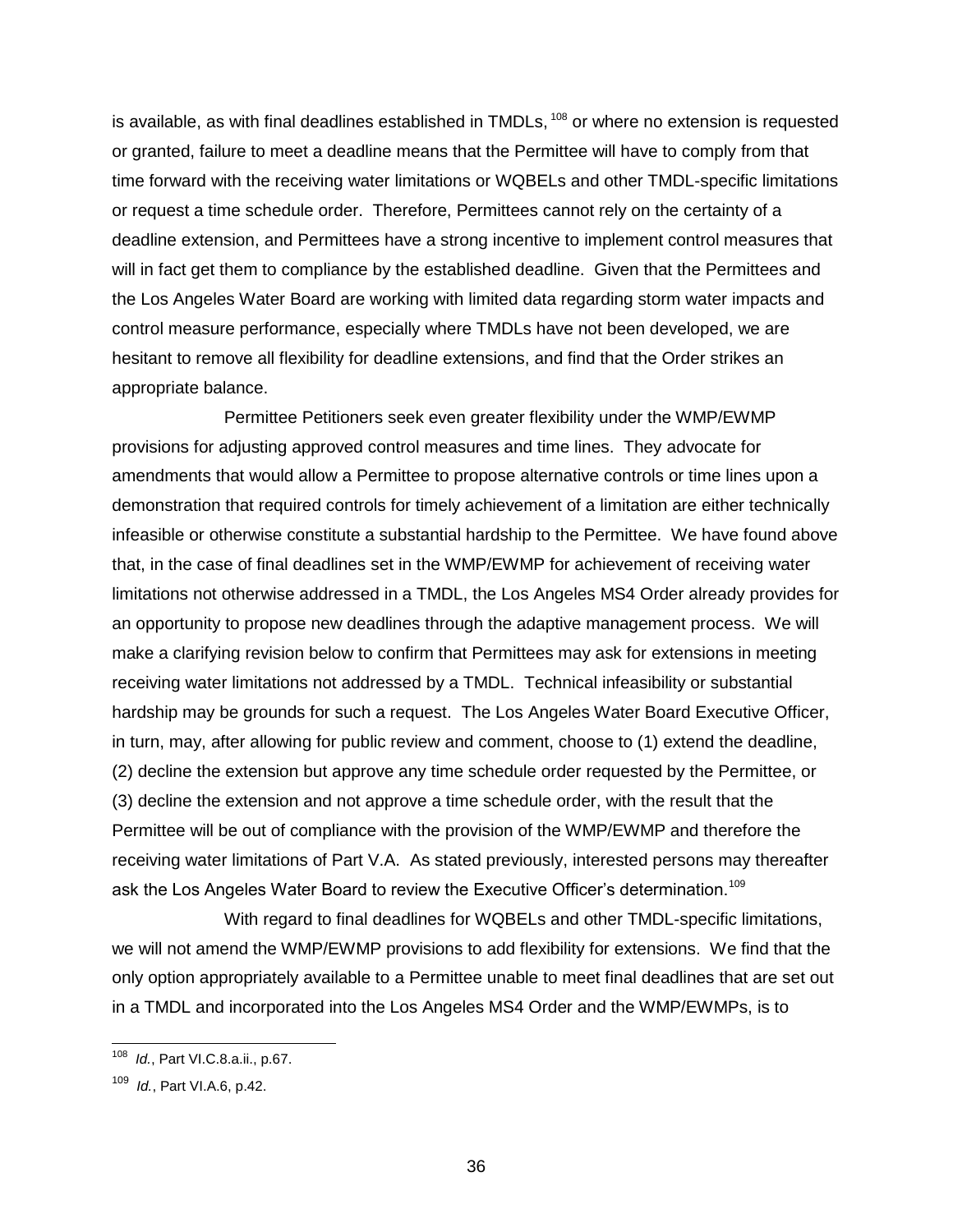request a time schedule order, consistent with Part VI.E.2.e. of the Order, as that Part was amended in section II.B.3. above.<sup>110</sup>

We shall amend Part VI.C.6.a as follows:

a. Permittees may request an extension of deadlines for achievement of interim milestones **and final compliance deadlines** established pursuant to Part VI.C.4**5**.c.iii.(3) only**, with the exception of those final compliance deadlines established in a TMDL**. Permittees shall provide requests in writing at least 90 days prior to the deadline and shall include in the request the justification for the extension. Extensions shall be subject to approval by **must be affirmatively approved by** the Regional Water Board Executive Officer, **notwithstanding Part VI.C.8.a.iii.**

#### *c. Rigor and Accountability in the Process*

We see three additional components of the WMPs/EWMPs as essential to ensuring that the proposed WMPs/EWMPs are in fact designed to achieve receiving water limitations within the appropriate time frame.

First, as documents to be approved by either the Los Angeles Water Board or its Executive Officer, the WMPs/EWMPs are subject to a public review and comment period.<sup>111</sup> Such review includes consideration of proposed control measures, deadlines for achievement of final limitations, and the reasonable assurance analysis that supports the WMP/EWMP. We expect this public process to vet the proposed WMPs/EWMPs and facilitate revisions to strengthen the programs as needed, thereby providing some assurance that approved WMPs/EWMPs will achieve the water quality targets set out.

Second, the requirement for a reasonable assurance analysis in particular is designed to ensure that Permittees are choosing appropriate controls and milestones for the WMP/EWMP.<sup>112</sup> Competent use of the reasonable assurance analysis should facilitate achievement of final compliance within the specified deadlines.<sup>113</sup>

 $\frac{1}{110}$  Final TMDL deadlines are established and incorporated into the Basin Plans during the TMDL development process. That process invites stakeholder participation and the proposed schedule is subject to public review and comment and approval by the relevant regional water board, the State Water Board, and USEPA. The deadlines are established with consideration of the time needed for compliance for all dischargers contributing to an impairment, including industrial and construction storm water dischargers and traditional NPDES dischargers. Although we recognize that it may not always be feasible for municipal storm water dischargers to meet final TMDL deadlines, short of amending the Basin Plan to modify the deadlines (see *California Association of Sanitation Agencies v. State Water Resources Control Board* (2012) 208 Cal.App.4<sup>th</sup> 1438), we find it appropriate for the dischargers to request time schedule orders rather than be granted an extension within the provisions of the Los Angeles MS4 Order.

<sup>111</sup> See Los Angeles MS4 Order, Parts VI.C.4.d., p. 57, VI.C.6, p. 65, Table 9, p.54; see also id., Part VI.A.5., p. 42.

<sup>112</sup> *Id.*, Part VI.C.5.b.iv.(5), pp. 63-64.

<sup>&</sup>lt;sup>113</sup> We note that the Los Angeles Water Board has released guidance on the development of a reasonable assurance analysis. The guidance was released after adoption of the Los Angeles MS4 Order and accordingly is not *(Continued)*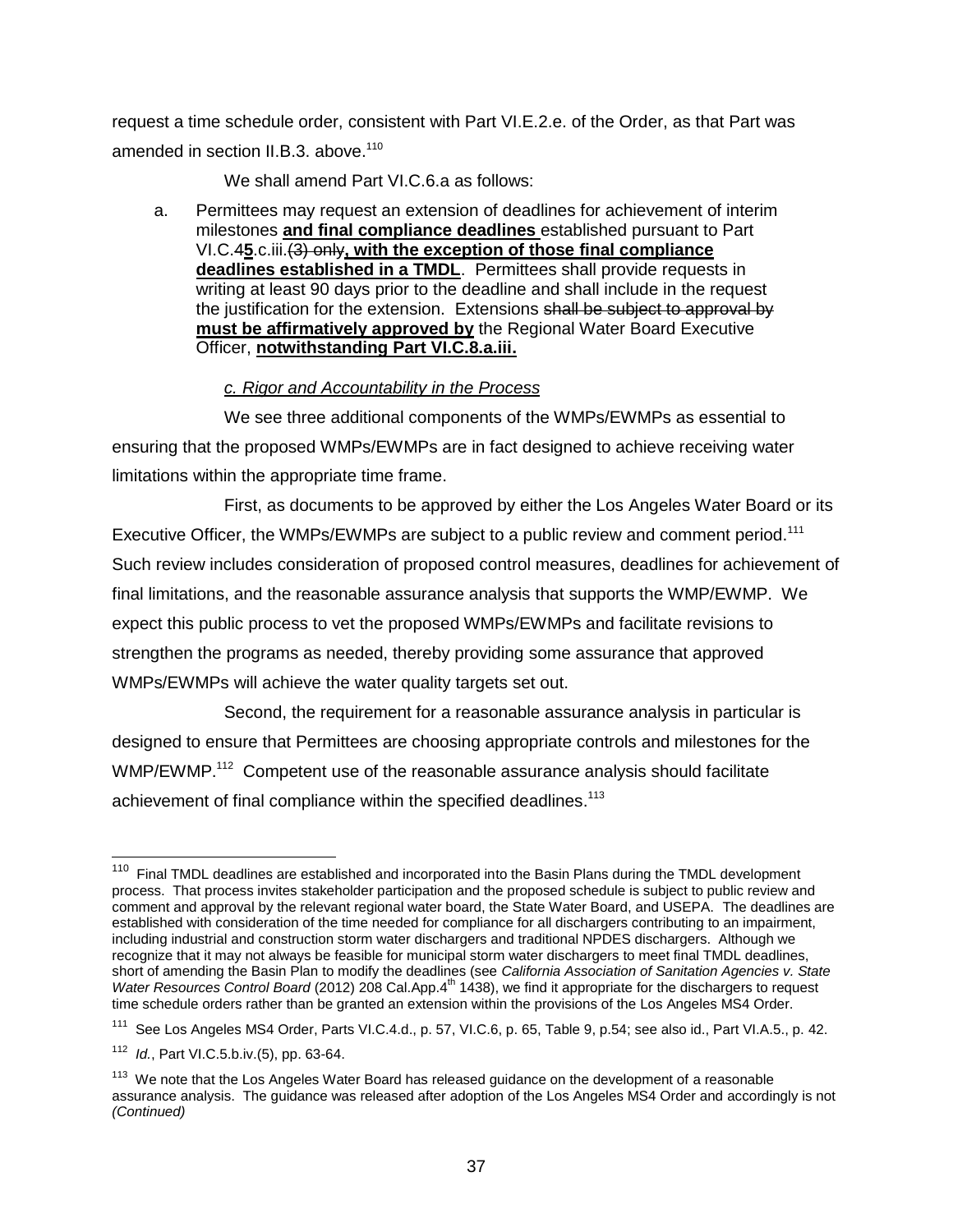Third, the adaptive management provisions of the Order ensure that the Permittees will evaluate monitoring data and other new information every two years and consider progress up to that point on achieving WQBELs and other TMDL-specific limitations. Permittees are required as part of the adaptive management process to propose modifications to improve the effectiveness of the WMP/EWMP and implement those modifications.<sup>114</sup>

While we are supportive of all of these measures, we find that they should be strengthened. As a preliminary matter, we will require the Permittees to submit specific information, concurrently with the two-year adaptive management process, that will assist the Los Angeles Water Board in determining how effective the WMP/EWMP path is in spurring the completion of on-the-ground structural control measures that lead to measurable water quality improvement. As we discuss further in Section II.B.8 of this Order, we will direct the Los Angeles Water Board to report to the State Water Board periodically on the effectiveness of the WMP/EWMP approach and expect the additional information submitted by the Permittees to inform that report.

More significantly, we will add a provision that requires Permittees to comprehensively update the reasonable assurance analysis and the WMP/EWMP, following an opportunity to implement the adaptive management process. Given the limitations inherent in models, as well as the potential incentive to choose the lowest effort and cost level predicted by the model to achieve receiving water limitations.<sup>115</sup> we are concerned that reliance on one initial reasonable assurance analysis is insufficient to ensure that in the long term WMPs/EWMPs will

*<sup>(</sup>continued from previous page)*

part of the Administrative Record. We nevertheless take this opportunity to state that we expect any revisions and updates to the guidance to be subject to a public process as part of reissuance of the Los Angeles MS4 Order.

<sup>&</sup>lt;sup>114</sup> Los Angeles MS4 Order, Part VI.C.8., pp. 66-67. We add that the adaptive management process will also allow Permittees to revise their WMPs/EWMPs to take advantage of funding opportunities as they arise in the future, including funding opportunities through Assembly Bill 2403 (approved by Governor, June 28, 2014 (2013-2014 Reg. Sess.)) and Proposition 1 (approved by ballot Nov. 4, 2014). We are cognizant of criticism that the adaptive management process is just another version of the ineffective iterative process of the receiving water limitations. These arguments are misplaced. Unlike the iterative process of the receiving water limitations, the adaptive management process is only one component of a series of actions required under the WMP/EWMP and acts as a periodic check to ensure that all the other requirements are achieving the stated goals of the WMP/EWMP within clearly stated deadlines. As our discussion above makes clear, we would not endorse an alternative compliance path with the sole requirement to adaptively manage implemented control measures. Further, the adaptive management process in the Los Angeles MS4 Order differs from the iterative process in that Permittees must carry out the adaptive management process every two years, limiting any discretionary determination as to when the program must be evaluated. (Los Angeles MS4 Order, Part VI.C.8.a.)

<sup>&</sup>lt;sup>115</sup> The numerical analysis methods and models approved for use by Permittees for estimating hydrologic conditions and contaminant fate and transport in the watersheds should, in principle, be able to propagate any and all known uncertainty to the outputs and results. It is in the public interest that the Los Angeles Water Board communicate this uncertainty to all stakeholders, as the results in most cases will affect the beneficial uses of California waters. Moreover, it is highly desirable that, to the extent possible, the Los Angeles Water Board define a minimum level of uncertainty (or level of confidence) acceptable for a reasonable assurance analysis to be approved.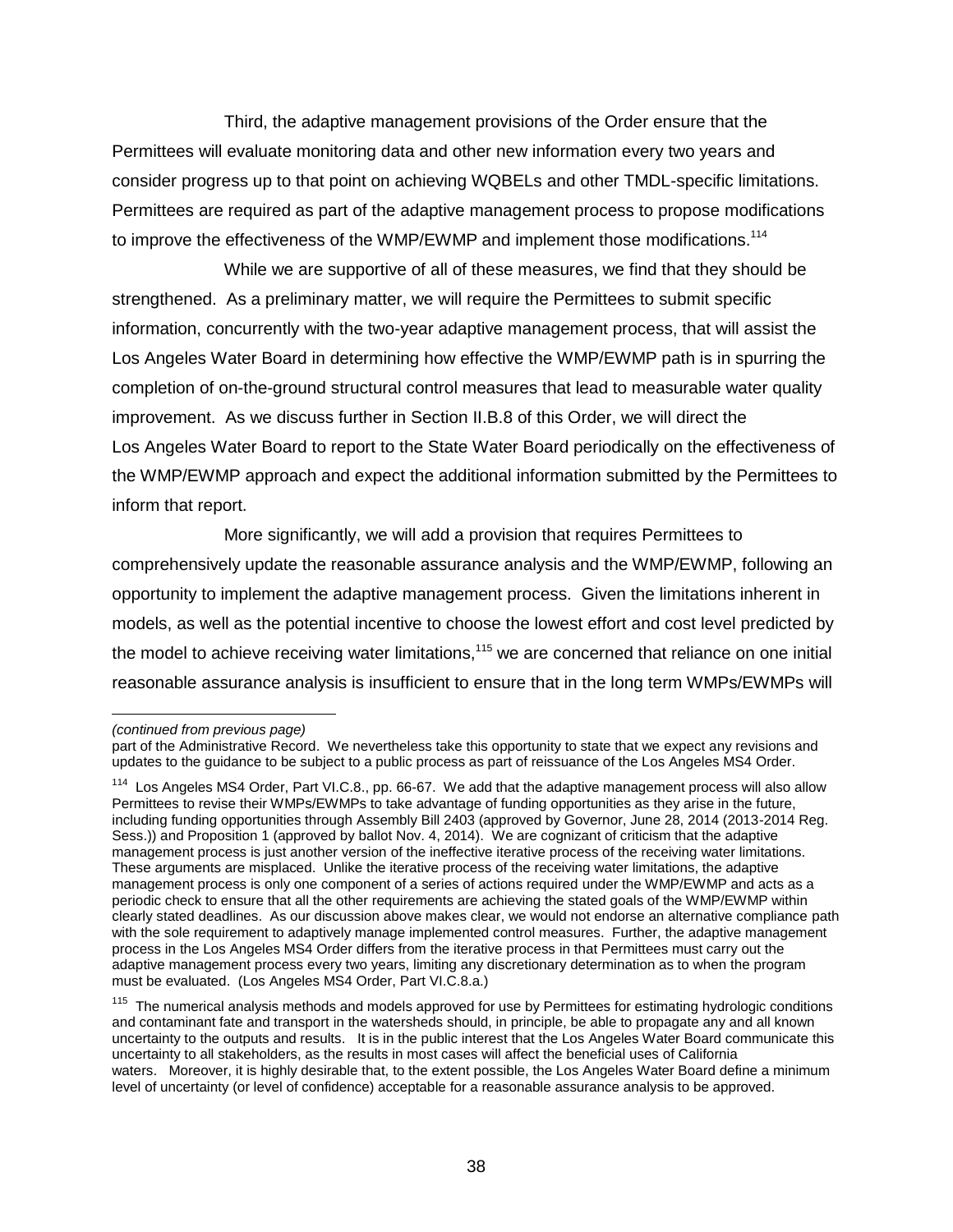achieve relevant water quality goals. . Currently, as stated above, the Permittees are required to implement the adaptive management process every two years from the date of program approval. Under the provision we add, the Permittees will be required to comprehensively update the reasonable assurance analysis (including potentially considering whether the model itself and its assumptions require updating) and the WMP/EWMP after several years of adaptive management, based on previous years' monitoring data and other performance measures. The Permittee will submit a full revised package to the Los Angeles Water Board Executive Officer for approval, following public review.

Given that the WMPs/EWMPs in many cases address water quality targets that are to be achieved a decade or more in the future, a periodic, complete re-consideration and recalibration of the assumptions and predictions that support the proposed control measures and implementation schedule in light of new data, above and beyond the two-year adaptive management requirements of the Los Angeles MS4 Order, is essential, notwithstanding the additional time and effort that Permittees must expend on the update. We also recognize that such review is a staff intensive process for the Los Angeles Water Board, but addressing storm water impacts is a priority for that Board. Although we expect that the update will be necessary in most cases, the new requirements provide that the Executive Officer of the Los Angeles Water Board may waive the requirement for an update if the Permittee demonstrates through water quality monitoring that the WMP/EWMP is meeting appropriate targets. Our direction to require a comprehensive update of the reasonable assurance analyses and the WMPs/EWMPs after several cycles of adaptive management should in no way be construed as limiting the Los Angeles Water Board Executive Officer's discretion to request such updates earlier in the implementation process or the obligation of the Permittees to initiate such updates earlier in the implementation process based on the ongoing adaptive management process.

The second added provision will not be relevant for the permit term of the order before us; however, we anticipate that the next iteration of an MS4 Order for the Los Angeles area will closely track the Los Angeles MS4 Order to allow for continued implementation of the WMP/EWMPs.

We shall amend Part VI.C.8 by adding new subsections a.iv. and b. as follows:

**a.**

**iv. Permittees shall report the following information to the Regional Water Board concurrently with the reporting for the adaptive management process:**

**(1) On-the-ground structural control measures completed;** 

**(2) Non-structural control measures completed;**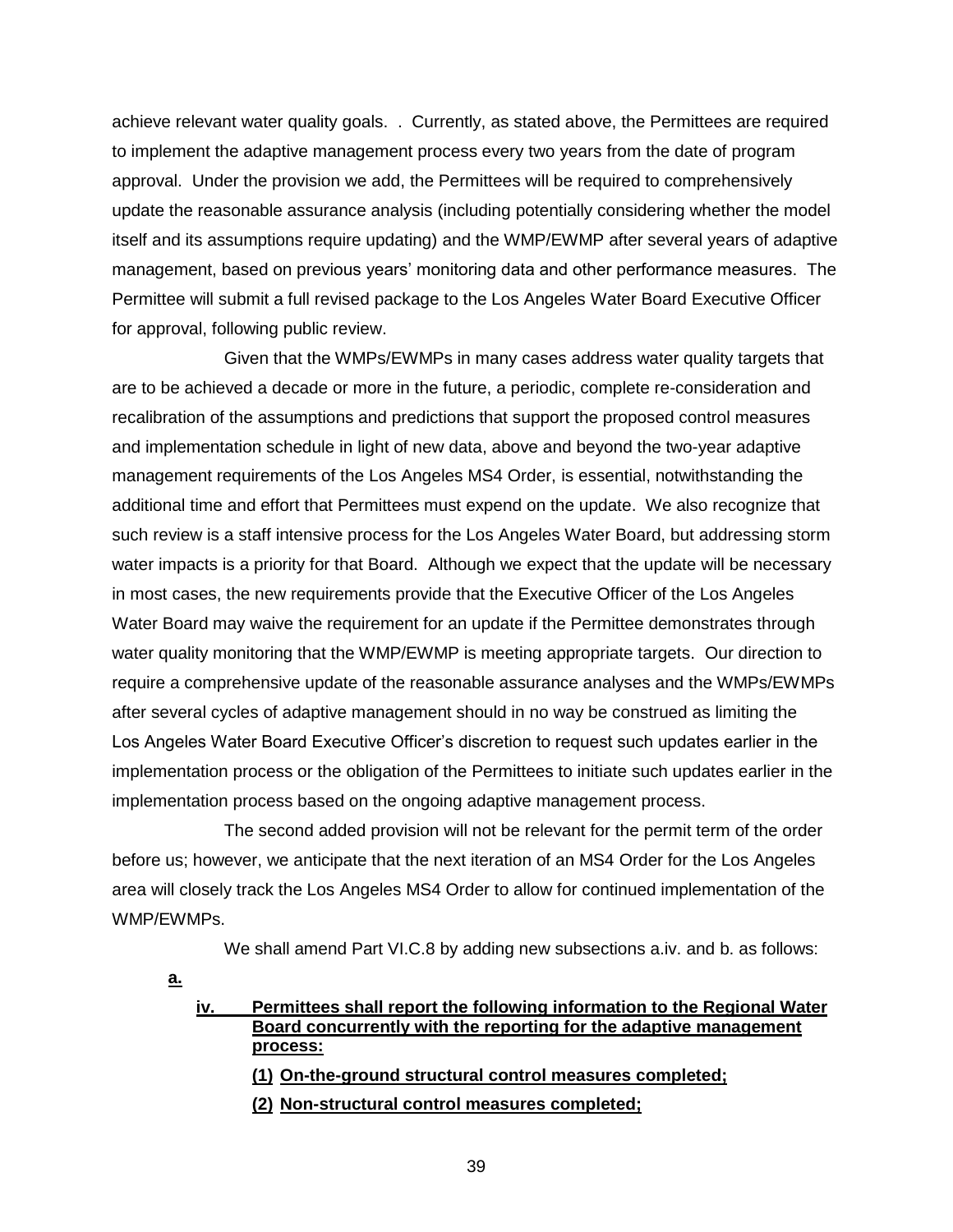- **(3) Monitoring data that evaluates the effectiveness of implemented control measures in improving water quality;**
- **(4) Comparison of the effectiveness of the control measures to the results projected by the RAA;**
- **(5) Comparison of control measures completed to date with control measures projected to be completed to date pursuant to the Watershed Management Program or EWMP;**
- **(6) Control measures proposed to be completed in the next two years pursuant to the Watershed Management Program or EWMP and the schedule for completion of those control measures;**
- **(7) Status of funding and implementation for control measures proposed to be completed in the next two years.**

#### **b. Watershed Management Program Resubmittal Process**

In addition to adapting the Watershed Management Program or EWMP **every two years as described in Part VI.C.8.a., Permittees must submit an updated Watershed Management Program or EWMP with an updated Reasonable Assurance Analysis by June 30, 2021, or sooner as directed by the Regional Water Board Executive Officer or as deemed necessary by Permittees through the Adaptive Management Process, for review and approval by the Regional Water Board Executive Officer. The updated Reasonable Assurance Analysis must incorporate both water quality data and control measure performance data, and any other information informing the two-year adaptive management process, gathered through December 31, 2020. As appropriate, the Permittees must consider any new numeric analyses or other methods developed for the reasonable assurance analysis. The updated Watershed Management Program or EWMP must comply with all provisions in Part VI.C. The Regional Water Board Executive Officer will allow a 60-day public review and comment period with an option to request a hearing. The Regional Water Board Executive Officer must approve or disapprove the updated Watershed Management Program or EWMP by June 30, 2022. The Executive Officer may waive the requirement of this provision, following a 60-day public review and comment period, if a Permittee demonstrates through water quality monitoring data that the approved Watershed Management Program or EWMP is meeting appropriate water quality targets in accordance with established deadlines.**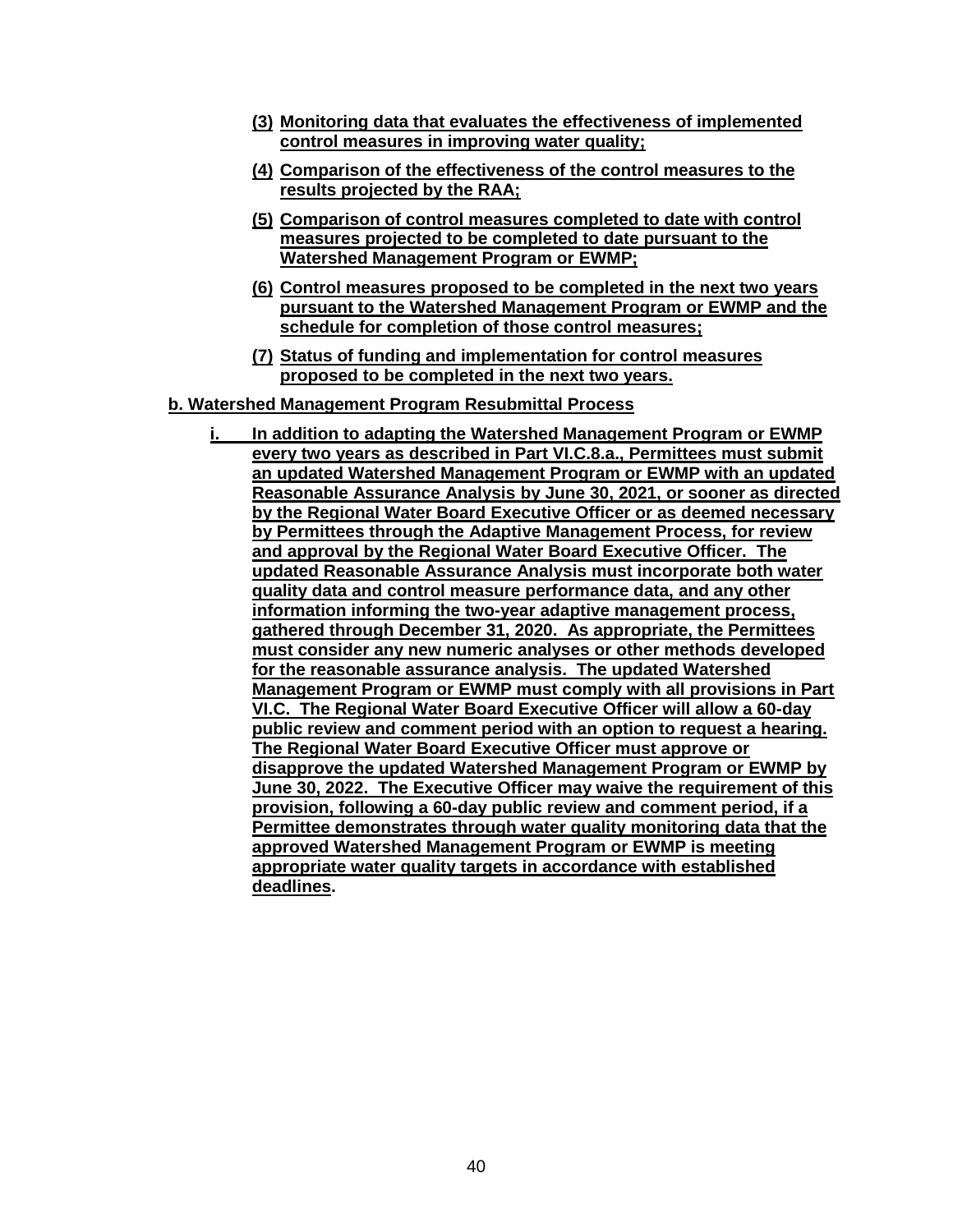# **5. Determination of Compliance with Final Requirements**

### *a. Compliance with Final TMDL Requirements<sup>116</sup>*

Part VI.E.2.e.i.4. of the Los Angeles MS4 Order provides that Permittees will be deemed in compliance with the final WQBELs and other TMDL-specific limitations if "[i]n drainage areas where Permittees are implementing an EWMP, (i) all non-storm water and (ii) all storm water runoff up to and including the volume equivalent to the  $85<sup>th</sup>$  percentile, 24 hour event is retained for the drainage area tributary to the applicable receiving water."<sup>117</sup> Part VI.E.2.e.i.4 is one of four options available to the Permittee in Part VI.E.2.e. to be deemed in compliance with WQBELs and other TMDL-specific limitations. The other three options allow a Permittee to establish compliance with a final WQBEL or other TMDL-specific limitation by showing that (1) there are no violations of the final WQBEL; (2) there are no exceedances of the receiving water limitation for the specific pollutant in the receiving water at or downstream of the Permittee's outfall, or (3) there is no direct or indirect discharge from the Permittee's MS4 to the receiving water during any relevant time period.<sup>118</sup> These three options ensure that either the receiving water limitations or WQBELs and other TMDL-specific limitations are in fact being complied with. In contrast, the storm water retention approach assumes compliance with *final* WQBELs and other TMDL-specific limitations, and accordingly, compliance with the receiving water limitations in Part V for the relevant water body-pollutant combinations,<sup>119</sup> even if the final WQBELs and other TMDL-specific limitations are not actually being achieved. The Environmental Petitioners argue that the Los Angeles Water Board has failed to establish through findings and record evidence that the storm water retention approach will in fact achieve compliance with the WQBELs and other TMDL-specific limitations and that the Los Angeles

 <sup>116</sup> The Los Angeles MS4 Order additionally deems compliance with *interim* WQBELs and other TMDL-specific limitations if the "Permittee has submitted and is fully implementing an approved" WMP/EWMP. (Los Angeles MS4 Order, Part VI.E.2.d.i.(4), p. 143; see also *id.*, Part VI.C.3.a., p. 53.) Because Permittees are required to incorporate into the WMP/EWMP compliance schedules "compliance deadlines occurring within the permit term for all applicable interim . . . water quality-based effluent limitations and/or receiving water limitations in Part VI.E and Attachments L through R," we expect that in most cases full implementation of the WMP/EWMP necessarily results in compliance with interim WQBELs and other TMDL-specific limitations. However, to the extent this is not the result reached, we find that requiring implementation of the WMP/EWMP with control measures designed to achieve interim WQBELs and other TMDL-specific limitations, in lieu of showing actual compliance with any *interim* numeric requirements, is consistent with the assumptions and requirements of the wasteload allocations of the relevant TMDLs. (40 C.F.R. § 122.44(d)(1)(vii)(B).)

<sup>&</sup>lt;sup>117</sup> Los Angeles MS4 Order, Part VI.E.2.e.i.(4), p. 145.

<sup>118</sup> *Id.*, Part VI.E.2.e.i.(1)-(3), pp. 144-45.

<sup>&</sup>lt;sup>119</sup> We note again that Part VI.E.2.c.i. states that Part VI.E establishes the manner of achieving compliance with the receiving water limitations in Part V.A where the receiving water limitations are associated with water body-pollutant combinations addressed in a TMDL.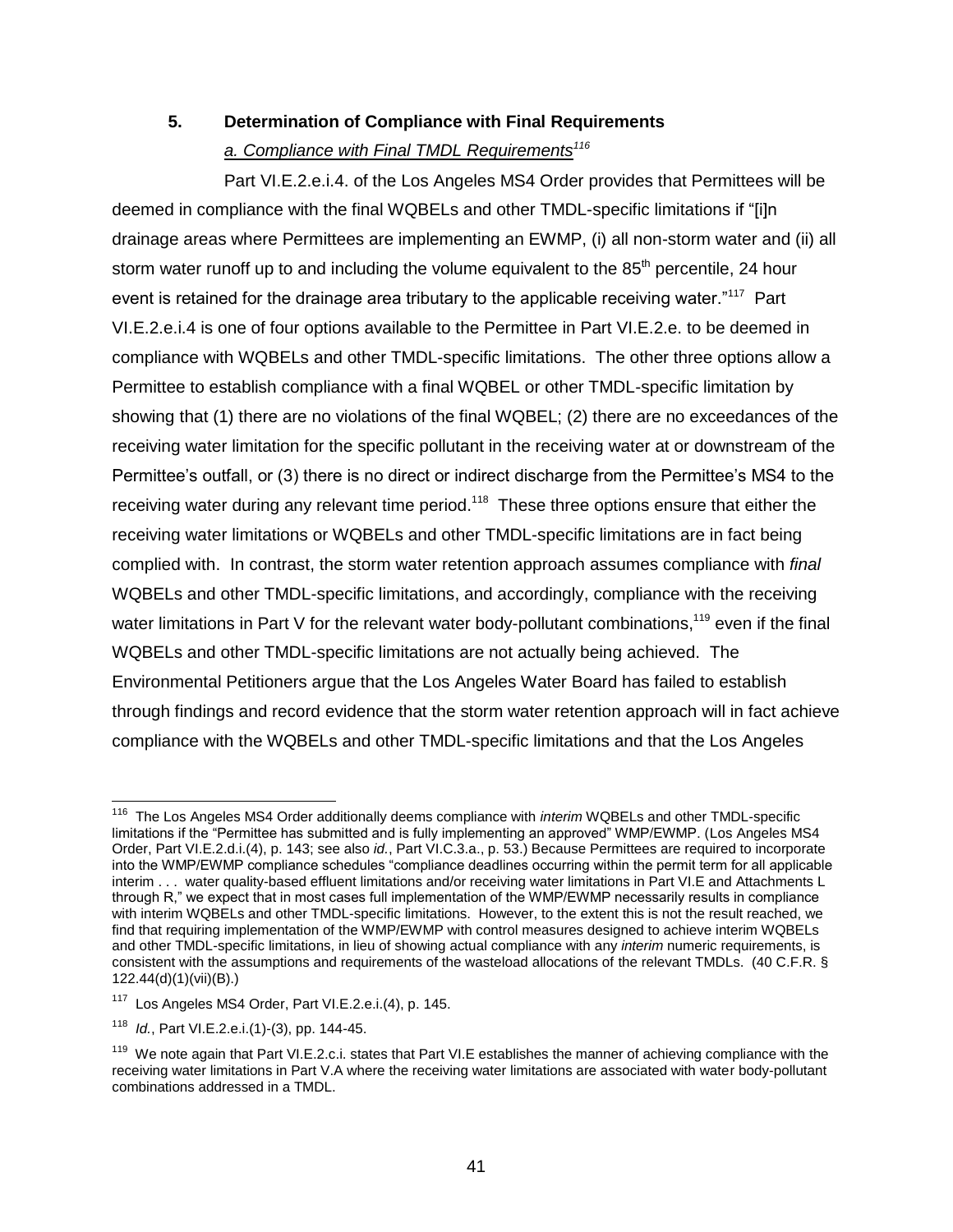MS4 Order's reliance on the storm water retention approach for final compliance determination is therefore contrary to the law.

We are supportive of the EWMP's use of the storm water retention approach as a technical requirement. Retention of storm water is likely to be an effective path to water quality improvement. Furthermore, in addition to preventing pollutants from reaching the receiving water except as a result of high precipitation events (which also generally result in significant dilution in the receiving water), the storm water retention approach has additional benefits including recharge of groundwater, increased water supply, reduced hydromodification effects, and creation of more green space to support recreation and habitat.<sup>120</sup>

We have some concerns, however, with the lack of verification in the Los Angeles MS4 Order that final WQBELs and other TMDL-specific limitations or receiving water limitations will in fact be met as a result of implementation of the storm water retention approach. We acknowledge that, in most cases, the final TMDLs have deadlines outside of the permit term for the Los Angeles MS4 Order and that, therefore, with regard to those, our concerns are more theoretical at this point than immediate. Nevertheless, we agree with the Environmental Petitioners that the evidence in the Administrative Record is not sufficient to establish that the storm water retention approach will in all cases result in achievement of final WQBELs and other TMDL-specific limitations and, more importantly, are concerned that the Order itself does not incorporate clear requirements that would provide for such verification in the process of implementation.

With regard to evidence in the Administrative Record, it is clear that the storm water retention approach is a promising approach for achieving compliance with receiving water limitations, with multiple additional environmental benefits. But the research regarding the storm water retention approach is still in early stages and we cannot say with certainty at this point that implementation will lead to compliance with receiving water limitations in all cases.<sup>121</sup>

With that conclusion in mind, we look to the Los Angeles MS4 Order itself to determine if there are sufficient additional provisions to assure that, in the long run, the storm water retention approach will achieve the ultimate goal of compliance with receiving water limitations. We first note that the Order does not require a reasonable assurance analysis when

<sup>120</sup> <sup>120</sup> See e.g. Administrative Record, section 10.VI.C**,** RB-AR29263-29311, RB-AR32318-32350.

<sup>&</sup>lt;sup>121</sup> We reviewed the citations to the Administrative Record provided in the Los Angeles Water Board October 15, 2013 Response and in the October 15, 2013 Responses of many of the Petitioners. We find that the cited studies show the storm water retention to be a promising approach to meeting water quality standards, but do not establish, at a sufficiently high level of confidence, that the storm water retention approach will definitively achieve compliance with the receiving water limitations.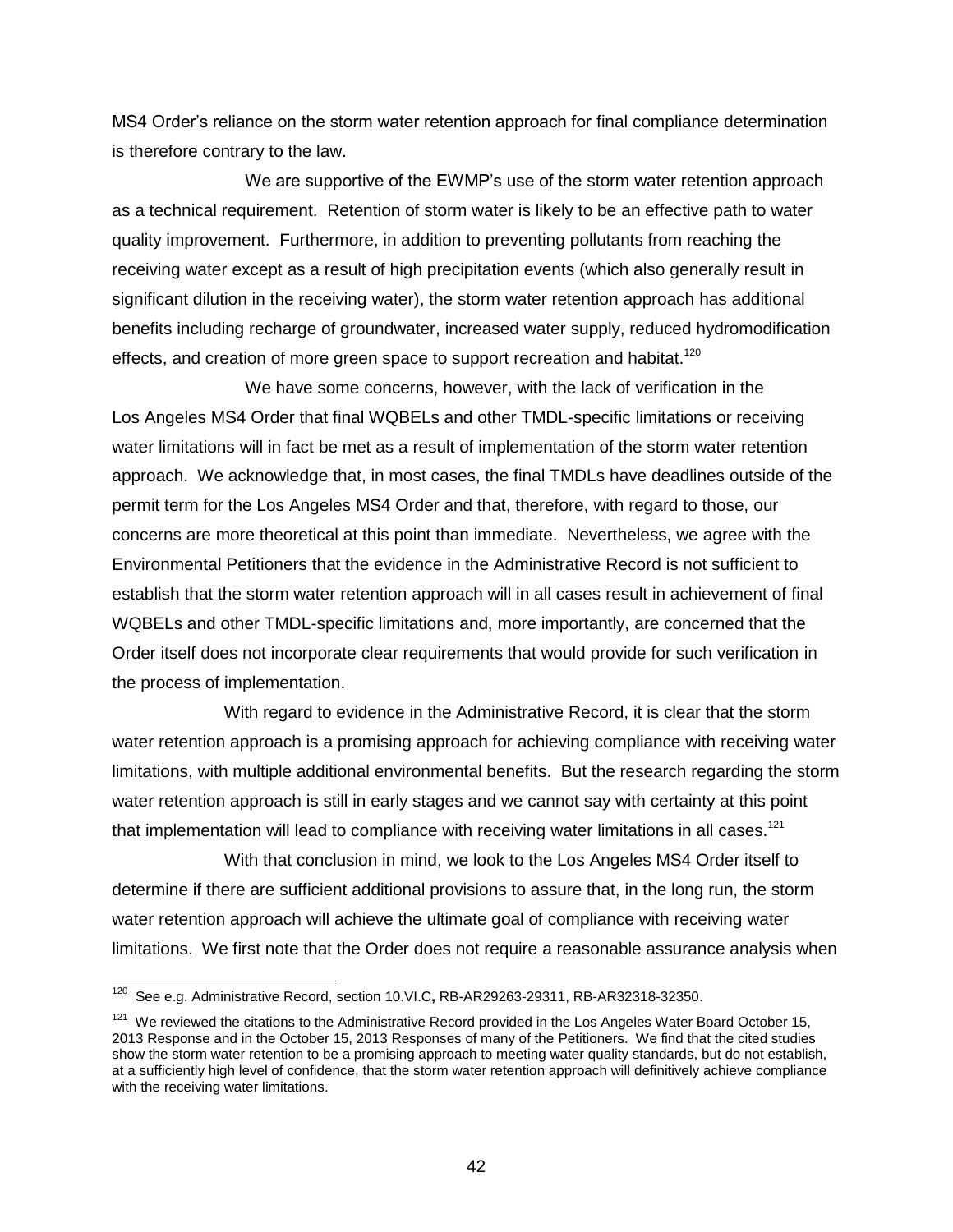a Permittee opts for the storm water retention approach. Permittees are required to conduct a reasonable assurance analysis for each water body-pollutant combination addressed by a WMP, with the objective of demonstrating the ability of the controls to ensure that MS4 discharges achieve applicable WQBELs and do not cause or contribute to exceedances of receiving water limitations.<sup>122</sup> The relevant provisions reference EWMPs, but elsewhere the Order states that the reasonable assurance analysis is only required for areas covered by the EWMP where retention of the  $85<sup>th</sup>$  percentile, 24-hour storm event is not feasible.<sup>123</sup> The Fact Sheet also implies that the requirement for a reasonable assurance analysis is confined to situations where the storm water retention approach is not feasible.<sup>124</sup> In sum, then, Permittees that choose to develop and implement an EWMP are required to conduct a reasonable assurance analysis for each waterbody-pollutant combination addressed by the EWMP, except in the drainage areas that are tributary to the storm water retention projects.

The fact that the storm water retention approach does not require a reasonable assurance analysis prior to implementation to demonstrate the ability of the approach to achieve compliance with the limitations is mitigated in part by required monitoring and adaptive management to verify compliance following implementation. Although the provision could be clearer, we read the language "[i]n drainage areas where Permittees are implementing an EWMP" in Part VI.E.2.e.i.(4) to require Permittees to be in compliance with all aspects of the EWMP, including the monitoring and adaptive management provisions of Parts VI.C.7 and 8, to be deemed in compliance with final limitations through the storm water retention approach. As we read the Order, a Permittee's showing that it has retained all non-storm water and all storm water up to and including the volume equivalent to the  $85<sup>th</sup>$  percentile, 24-hour event, establishes compliance, but only if the Permittee continues to conduct monitoring and adapt the EWMP in response to the monitoring. The Los Angeles Water Board appears to read the Order the way we do, as it states in its October 15, 2013 Response that "the Permit requires monitoring and adaptive management, which will continue to inform the Los Angeles Water Board regarding the efficacy of this storm water retention approach in conjunction with implementation of the other storm water management program elements and any needed

 $\overline{a}$ 

<sup>&</sup>lt;sup>122</sup> Los Angeles MS4 Order, Part VI.C.5.b.iv.(5), pp. 63-64.

<sup>123</sup> *Id.*, Part VI.C.1.g., p. 48.

<sup>124</sup> *Id.*, Att. F, Fact Sheet, p. F-39.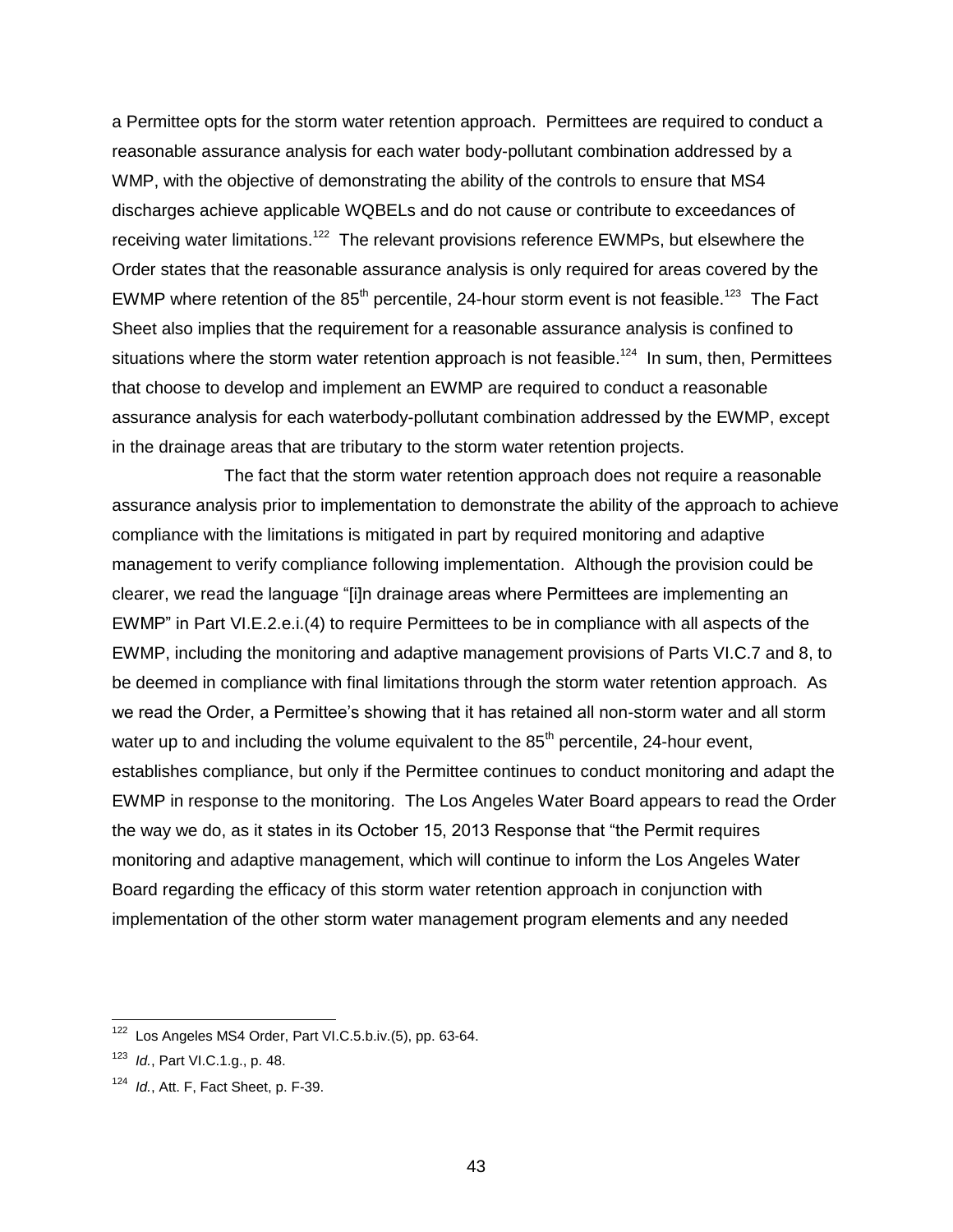modifications to the approach."<sup>125</sup> The Los Angeles Water Board further states in comments submitted on a draft of this order, as follows:

The Los Angeles MS4 Order does not exclude EWMPs or areas within an EWMP where the stormwater retention standard is achieved from the integrated watershed monitoring, assessment and adaptive management processes. Neither does the Los Angeles MS4 Order specify or contemplate an end to the monitoring, assessment and adaptive management processes in the case of a Watershed Management Program (WMP) or EWMP. These required elements, including receiving water and outfall monitoring, evaluation of these monitoring data, and modification of the EWMP to improve its effectiveness, will be continually conducted throughout the Watershed Management Area addressed by the EWMP. . . . The Los Angeles Water Board understood that these regional multi-benefit projects would take time to implement and that Permittees needed to be afforded this time in the Los Angeles MS4 Order. The Los Angeles Water Board will continually evaluate progress during the implementation period. If, as full implementation nears, some Receiving Water Limitations are still not achieved, the Los Angeles Water Board and State Water Board have a variety of tools that can be used at a regional or statewide level including reconsideration of TMDLs, Basin Planning actions, policy development and permitting, among others.<sup>126</sup>

We will make a revision to Part VI.E.2.e.i. to make it clear that the Permittee must be in compliance with all other requirements of the EWMP in addition to implementation of the storm water retention approach in order to be deemed in compliance with the final WQBELs and other TMDL-specific limitations.

With no definitive evidence in the record establishing that the storm water retention approach will achieve final requirements, no reasonable assurance analysis required at the outset, and reliance only on subsequent monitoring and adaptive management to improve results if final limitations are not in fact achieved, the storm water retention approach does not provide a level of assurance of success that would lead us to conclude that its implementation, with nothing else, is sufficient to constitute compliance with final WQBELs and other TMDLspecific limitations. We understand that there are nevertheless very good reasons to encourage its use. Certainly for all non-storm water and for all storm water generated in storms up to the 85<sup>th</sup> percentile storm, the storm water retention approach achieves compliance because there is no discharge. And there are significant benefits beyond water quality, including most importantly benefits to water supply. We also believe that public projects requiring investment of this magnitude are unlikely to be carried out without a commitment from the water boards that Permittees will be considered in compliance even if the resulting improvement in water quality

 $\overline{a}$ 

<sup>&</sup>lt;sup>125</sup> Los Angeles Water Board, October 15, 2013 Response, p. 62.

<sup>&</sup>lt;sup>126</sup> Los Angeles Water Board, Comment Letter, January 21, 2015, pp. 2-3.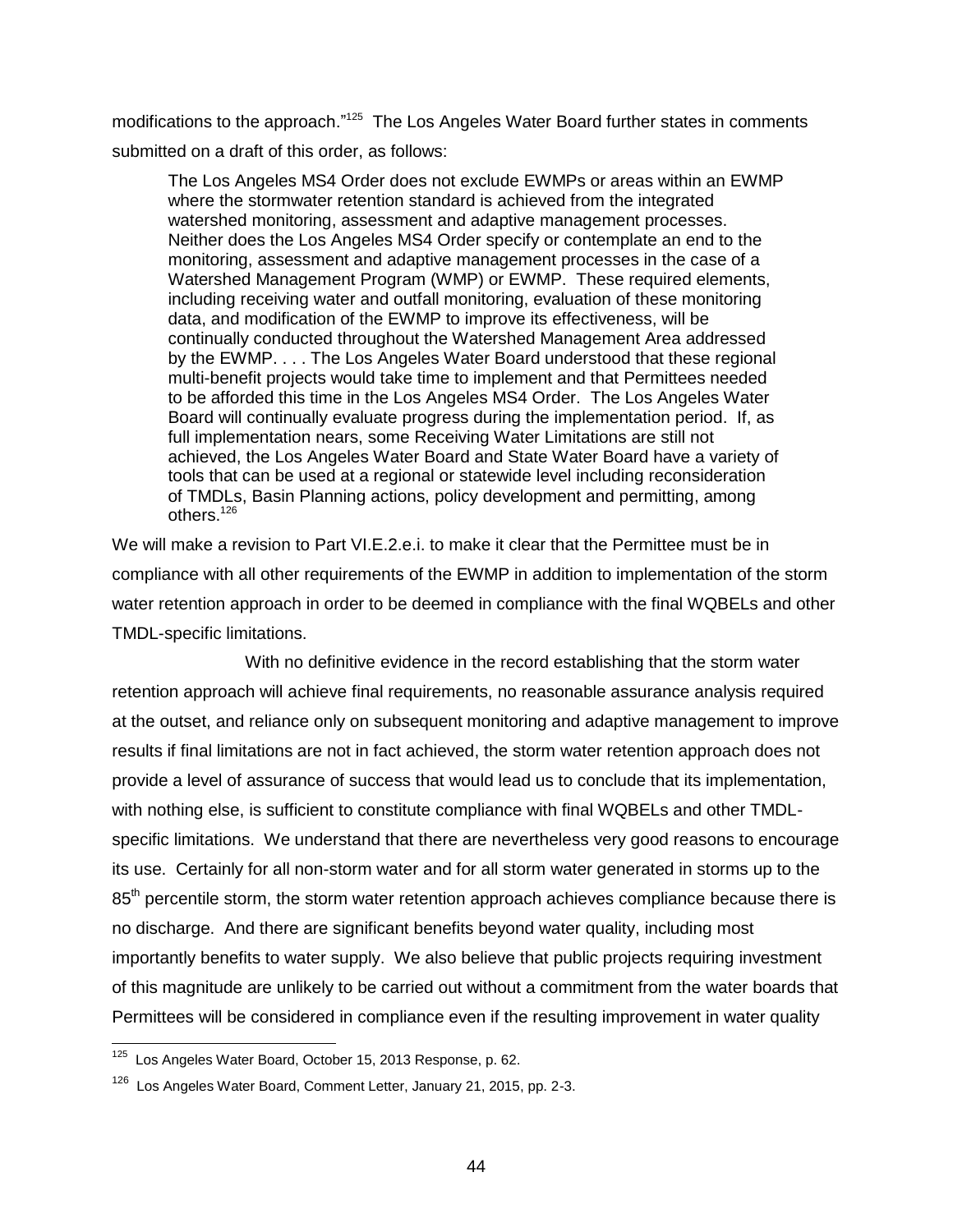does not rise all the way to complete achievement of the final WQBELs and other TMDLspecific limitations.

We are not willing to go as far as saying that compliance with the storm water retention approach alone constitutes compliance with final WQBELs and other TMDL-specific limitations for all time, regardless of the actual results.<sup>127</sup> Nonetheless, we anticipate that implementation of such projects will bring the drainage area most and, in many cases, all of the way to achievement of water quality standards. Where there is still a gap in required water quality improvement, we expect the Executive Officer of the Los Angeles Water Board to require appropriate actions, consistent with the provisions of the Los Angeles MS4 Order and the Los Angeles Water Board's stated interpretation of those provisions,<sup>128</sup> to close that gap with additional control measures in order for the Permittee to be considered in compliance with the WQBEL or other TMDL-specific limitation. There are various mechanisms to provide assurances that additional control measures will be implemented to achieve the WQBEL or other TMDL-specific limitation, and in some instances, it may be appropriate for the Los Angeles Water Board to issue a time schedule order governing the implementation of further control measures. Further, as acknowledged by the Los Angeles Water Board in its comments, in some circumstances, reconsideration of the underlying TMDLs and the final deadlines within those TMDLs may instead be warranted.<sup>129</sup> We additionally recognize that municipal storm water management is an area of continued development and, with continued research and data evaluation, water quality standards may evolve and become more nuanced or sophisticated over time.

While we decline to interpret the storm water retention approach to, in and of itself, constitute compliance with final WQBELs and other TMDL-specific limitations, we emphasize here that any additional control measures to reach compliance that may be required by the Los Angeles Water Board must not require changes to installed storm water retention projects. Any revisions should be prospective in nature and should not disturb projects that Permittees have already installed in good faith to comply with the provisions of their EWMP.

THERRY FURTHER THERRY THERRY THERRY THERRY FUTTER<br>The Further, Permittees still have substantial incentive to develop and implement an EWMP. If a permittee pursues an EWMP, it will be deemed in compliance with the receiving water limitations during the EWMP development phase, and it may also recognize significant non-water quality benefits.

<sup>&</sup>lt;sup>128</sup> Los Angeles Water Board, Comment Letter, January 21, 2015, pp. 2-3. As explained in footnote 110, at this time we see limited options available to the Los Angeles Water Board in addressing compliance with final deadlines for WQBELs and other TMDL-specific limitations.

<sup>129</sup> We also acknowledge the need for and commit to supporting state-wide solutions for source reduction as appropriate, similar to the brake pad legislation adopted to address copper discharges. (Senate Bill 346 (approved by the Governor September 27, 2010).)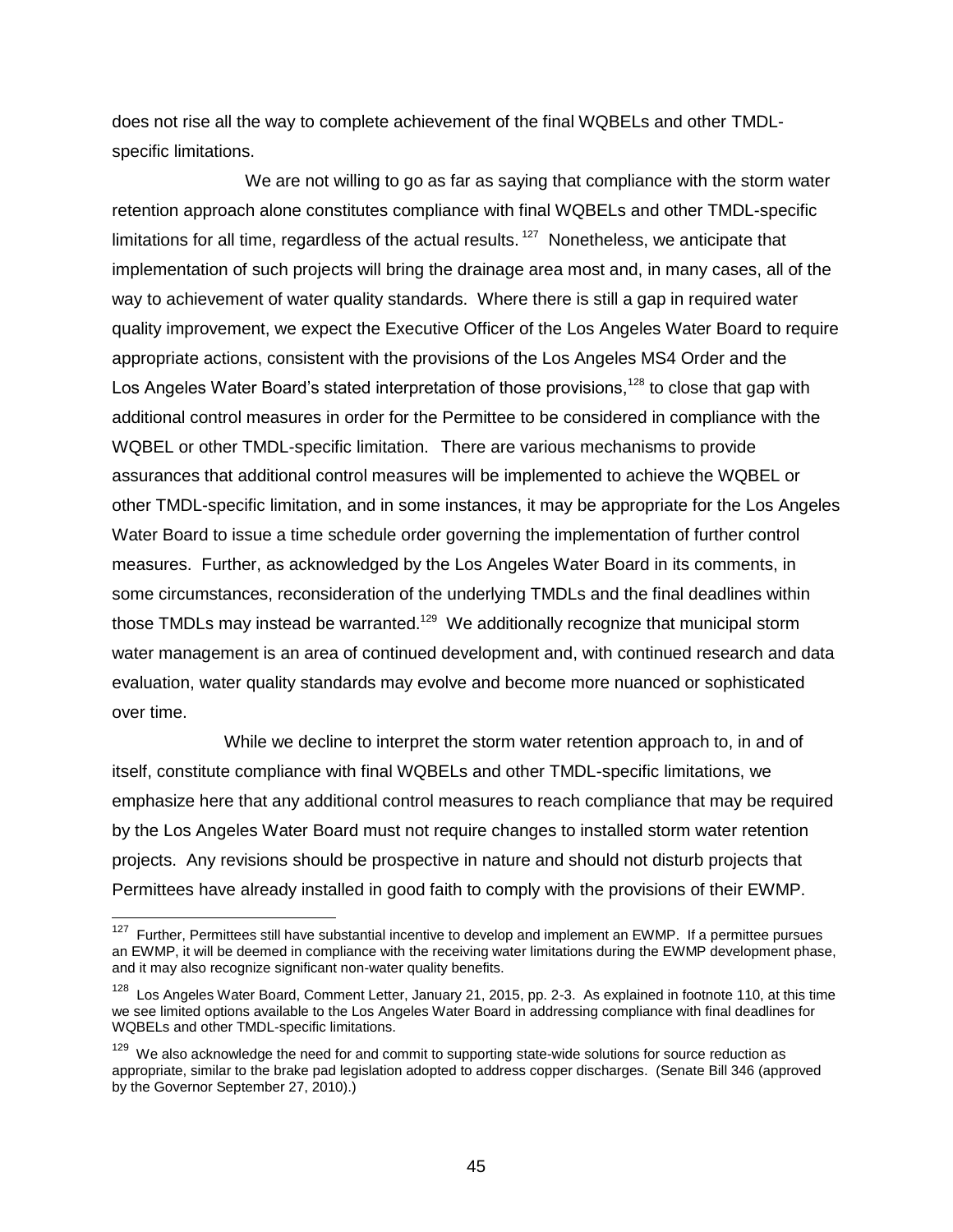Ultimately, we must set out to verify through appropriate monitoring that final WQBELs and other TMDL-specific limitations can be achieved through the storm water retention approach, or be willing to revise that approach. However, new or additional measures required at that point should be additive to the storm water retention approach measures already installed.

In sum, despite the uncertainty inherent in allowing the storm water retention approach, we concur in its use in the Los Angeles MS4 Order, with the clarification that ultimate compliance is subject to continued planning, monitoring and adaptive management. We shall amend Part VI.E.2.e.i. as follows:

- i. A Permittee shall be deemed in compliance with an applicable final water quality-based effluent limitation and final receiving water limitation for the pollutant(s) associated with a specific TMDL if any of the following is demonstrated:
	- . . .
	- (4) In drainage areas where Permittees are implementing an EWMP, (i) all non-storm water and (ii) all storm water runoff up to and including the volume equivalent to the  $85<sup>th</sup>$  percentile, 24 hour event is retained for the drainage area tributary to the applicable receiving water**, and the Permittee is implementing all requirements of the EWMP, including, but not limited to, Parts VI.C.7 and VI.C.8 of this Order**. This provision (4) shall not apply to final trash WQBELs.

#### *b. Compliance with Final Receiving Water Limitations*

The Los Angeles MS4 Order states that for receiving water limitations associated with water-body pollutant combinations addressed in a TMDL, compliance with the TMDL requirements of the Order in Part VI.E and Attachments L through R constitutes compliance with the receiving water limitations in Part V.A. $^{130}$  In other words, if there is an exceedance for a pollutant in a water body that has a TMDL addressing that pollutant, as long as the Permittee is complying with the requirements for the TMDL, the Permittee is deemed in compliance with the receiving water limitation. No petitioner has contested this provision and we find that it constitutes an appropriate approach to compliance with receiving water limitations for water body-pollutant combinations that are addressed by a TMDL.

For exceedances of receiving water limitations for a water body-pollutant combination not addressed by a TMDL, as previously discussed, the Permittee must either incorporate control measures to address the exceedances into the Permittee's WMP/EWMP or comply directly with the receiving water limitations provisions of Part V.A of the Order. For

 $\overline{a}$ <sup>130</sup> Los Angeles MS4 Order, Part VI.E.2.c.ii., p. 143.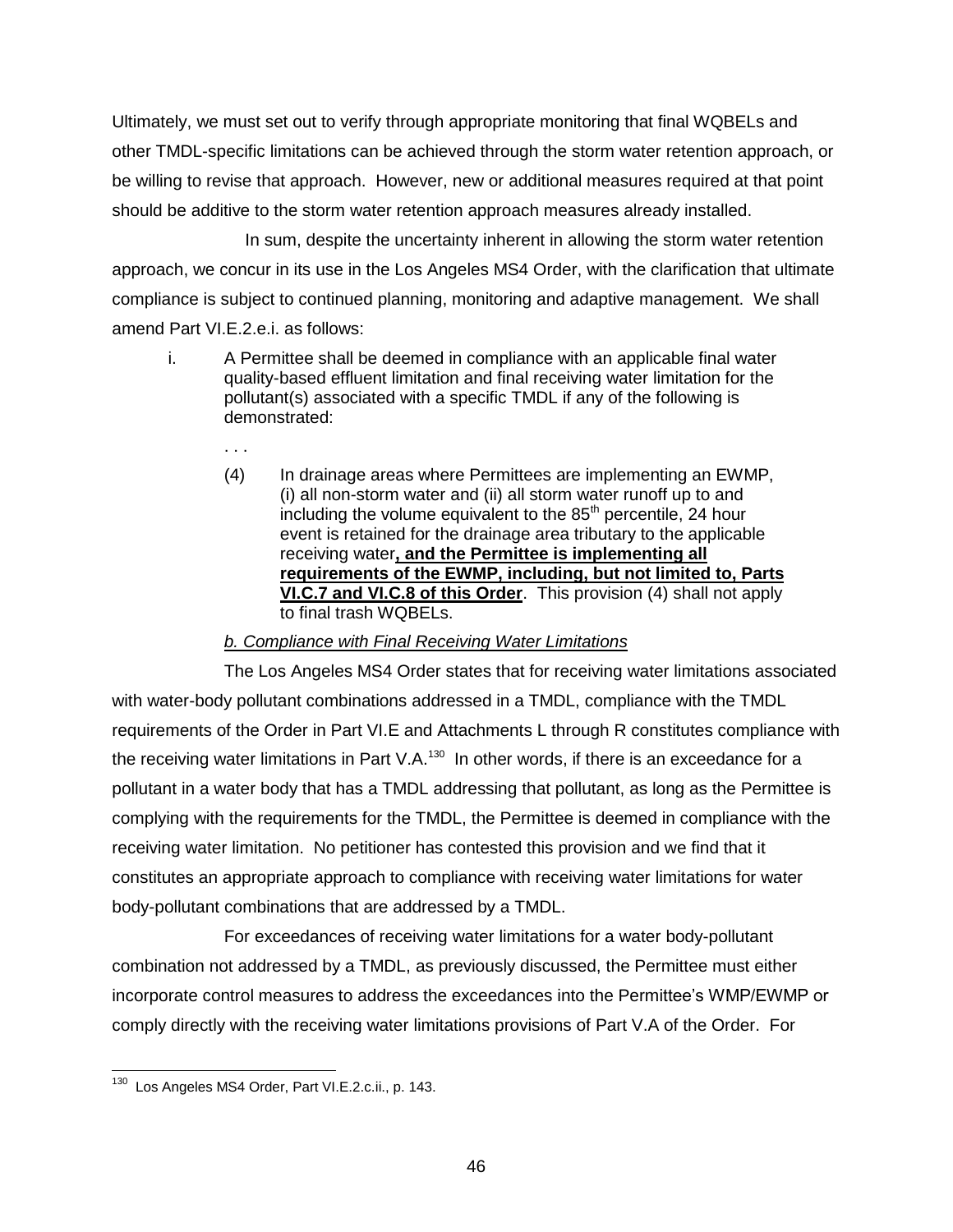Permittees that choose the WMP/EWMP approach, the WMP/EWMP must incorporate "a final date for achieving the receiving water limitation."<sup>131</sup> To the extent the Permittee does not achieve the limitation by that final date and does not request and receive an extension, the Permittee has "fail[ed] to meet [a] requirement or date for its achievement in an approved Watershed Management Program or EWMP<sup>"132</sup> and is immediately subject to the receiving water limitations provisions of the Order, with the same result that it is out of compliance. In other words, implementation of non-structural and structural control measures in accordance with the timelines established in the WMP/EWMP constitutes compliance with the receiving water limitations up until the final deadline for achievement of the relevant receiving water limitation; however, at the deadline for final compliance, there must be verification of achievement based on the receiving water limitation itself. While we find that the Order provisions lead to this result as written, for the sake of greater clarity, we will specifically state that final compliance with receiving water limitations must be determined through verification that the receiving water limitation is actually being achieved.

We shall amend Part VI.C.2.c. as follows:

**c.** If a Permittee fails to meet any requirement or date for its achievement in an approved Watershed Management Program or EWMP, the Permittee shall be subject to the provisions of Part V.A. for the waterbody-pollutant combination(s) that were to be addressed by the requirement. **For water body-pollutant combinations that are not addressed by a TMDL, final compliance with receiving water limitations is determined by verification through monitoring that the receiving water limitation provisions in Part V.A.1 and 2 have been achieved.**

*c. Compliance with the Non-Storm Water Discharge Prohibition*

The Environmental Petitioners suggest that the Los Angeles MS4 Order is unclear as to whether compliance with the WMP/EWMP may also constitute compliance with the non-storm water discharge prohibition of the Order. We disagree that the Los Angeles MS4 Order is unclear on this issue. The Permittees' obligation to comply with the receiving water limitations and WQBELs and other TMDL-specific limitations in Parts V.A and VI.E is independent of the Permittees' obligation to comply with the effective prohibition of non-storm water discharges in Part III.A. The several provisions stating that Permittees will be deemed to be in compliance with the receiving water limitations of the Los Angeles MS4 Order for implementing the WMP/EWMP specifically reference Parts V.A and VI.E of the Order and not

j <sup>131</sup> *Id.*, Part VI.C.5.c.iii.(3)(b), p. 65.

<sup>132</sup> *Id.*, Part VI.C.2.c., p. 52.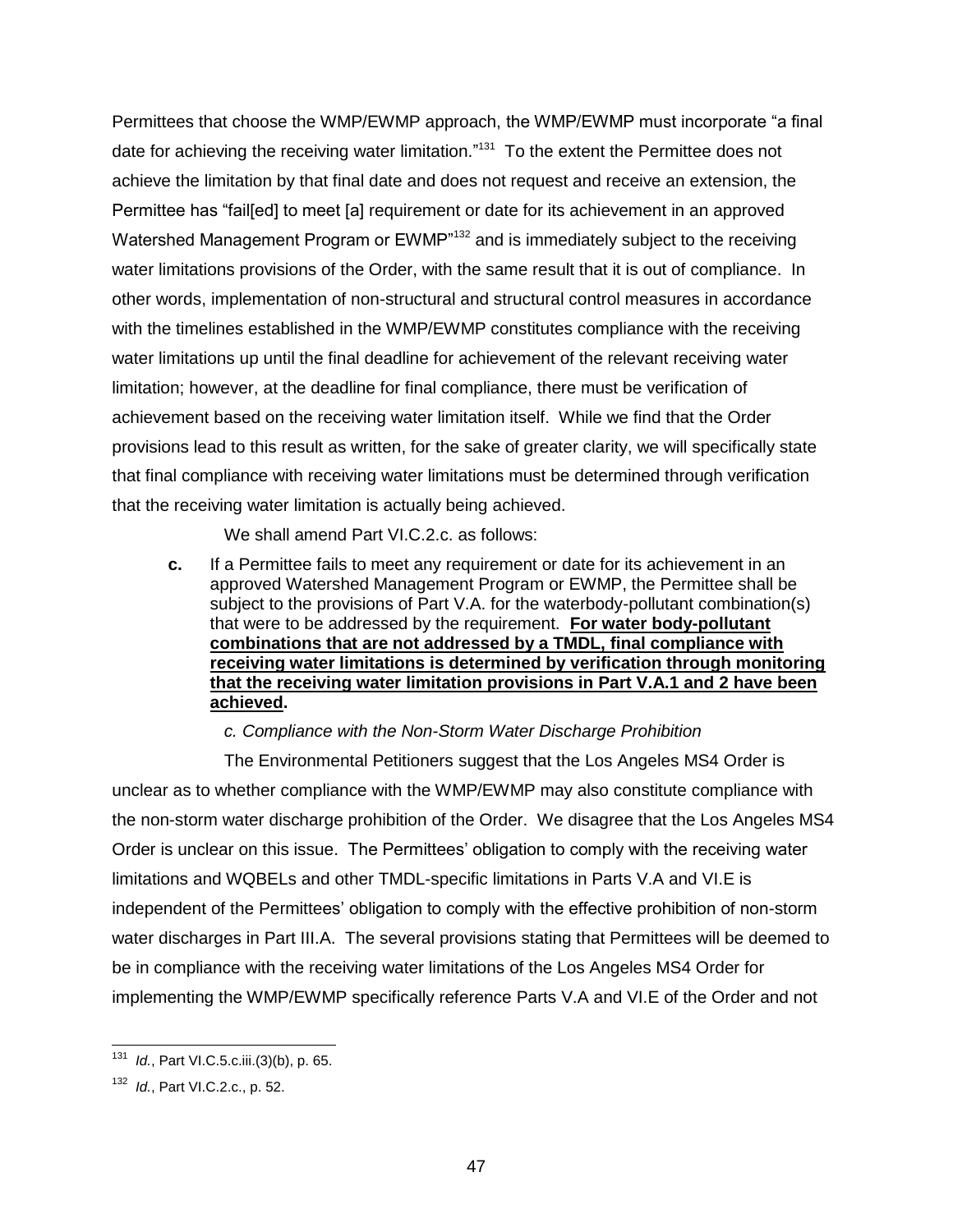III.A.<sup>133</sup> This notwithstanding, Parts VI.C.1.d and VI.C.5.b.iv.(2) require that a Permittee's WMP/EWMP include program elements and control measures to effectively prohibit non-storm water discharges consistent with Part III.A and Part VI.D.4.d or VI.D.10. Therefore, a Permittee's implementation of program elements and control measures consistent with Part III.A and Part VI.D.4.d or VI.D.10, through its approved WMP/EWMP, may provide a mechanism for compliance with Part III.A. Although we accordingly see no need to direct revisions to the Order, we provide this clarification here to respond to the Environmental Petitioners' concern and address any confusion that may exist.

### **6. "Safe Harbor" During the Planning Phase for the WMP/EWMP**

Under the Los Angeles MS4 Order, a Permittee that has declared its intention to develop a WMP/EWMP is deemed in compliance with the receiving water limitations and with interim WQBELs with due dates prior to approval of the WMP/EWMP for the water bodypollutant combinations the WMP/EWMP addresses, provided it meets certain conditions, even though the Permittee is developing, not implementing the WMP/EWMP. Specifically, the Permittee is deemed in compliance if the Permittee (1) provides timely notice of its intent to develop a WMP/EWMP; (2) meets all interim and final deadlines for development of a WMP/EWMP; (3) targets implementation of watershed control measures in the existing program

 133 Los Angeles MS4 Order, Parts VI.C.2.b., p. 52, VI.C.3.a., p. 53, VI.E.2.c.ii., p. 143, VI.C. 2.d., pp. 52-53, VI.E.2.d.i.(4)(d), p. 144. To the extent that a non-storm water discharge authorized by Part III.A may be causing or contributing to an exceedance of receiving water limitations in V.A, compliance with the WMP/EWMP provisions would constitute compliance with the receiving water limitations and any relevant interim WQBELs and other TMDLspecific limitations, as long as the WMP/EWMP addresses the water body-pollutant combination for that water body. However, the discharger would have to additionally comply with requirements in Part III.A. and Part VI.D.4.d or VI.D.10 through its approved WMP/EWMP for conditionally exempt non-storm water discharges that are found to cause or contribute to an exceedance in the receiving water. (See *id.*, Part III.A.4.c.-e., pp. 31-32.) We disagree that every discharge from a Permittee's MS4 to the receiving water of non-storm water that is not specifically authorized under Part III.A will necessarily be subject to enforcement under the Los Angeles MS4 Order. Section 402(p)(3)(B)(ii) of the Clean Water Act imposes a requirement to "effectively prohibit" non-storm water discharges. Part III.A of the Los Angeles MS4 Order effectuates that requirement with a requirement for the Permittee to prohibit non-storm water discharges: "Each Permittee shall, for the portion of the MS4 for which it is an owner or operator, prohibit non-storm water discharges through the MS4 to receiving waters, except where such discharges are . . . [listing exceptions]." (Los Angeles MS4 Order, Part III.A.1, p. 27.) The Los Angeles MS4 Order incorporates a specific and detailed programmatic requirement – the Illicit Connections and Illicit Discharges Elimination Program – for the Permittees to achieve their obligation to effectively prohibit non-storm water discharges. (Los Angeles MS4 Order, Parts VI.D.4.d., pp. 81-86, VI.D.10, pp. 137-141.) We recognize that even the most comprehensive efforts to address unauthorized non-storm water discharges may not eliminate all such discharges. Where a Permittee is fully implementing its Illicit Connections and Illicit Discharges Elimination Program, either pursuant to Parts VI.D.4.d. or VI.D.10, or by incorporation of customized actions into a WMP/EWMP as approved by the Los Angeles Water Board (see Los Angeles MS4 Order Part VI.D.1.a., p. 67), we would expect any enforcement action under Part III.A to be supported by a fact-specific analysis of the nature and source of the unauthorized non-storm water discharge and the efforts of the Permittee to prohibit the discharge.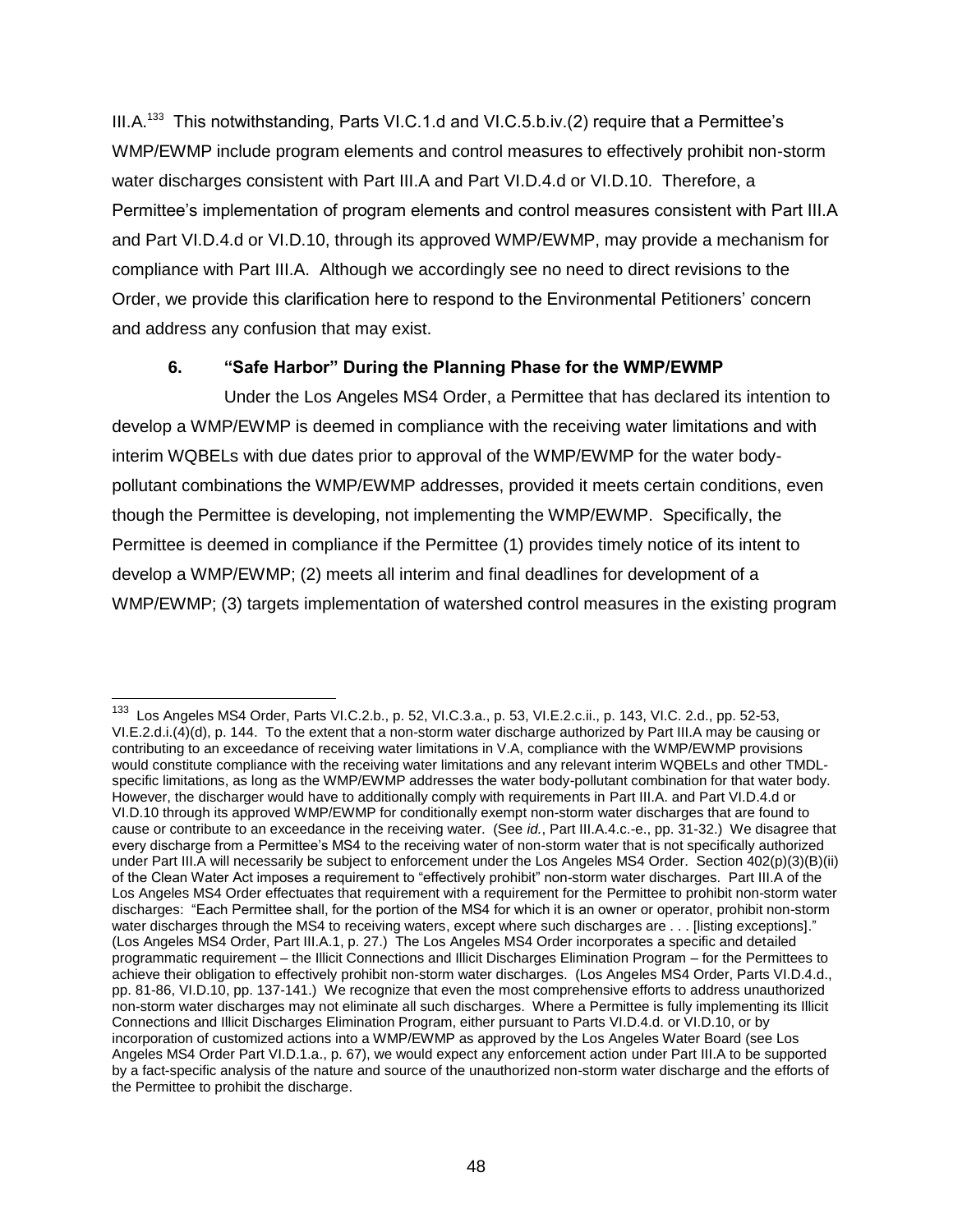to address known contributions of pollutants; and (4) receives approval of the WMP/EWMP within the specified time periods.<sup>134</sup>

The Environmental Petitioners object to the availability of a "safe harbor" during the planning phase. We disagree with the Environmental Petitioners that providing a "safe harbor" in the planning phase is disallowed by applicable law -- see our discussion of antibacksliding requirements in section II.B.1. and antidegradation requirements in section II.B.2. However, we understand that deeming a discharger in compliance with receiving water limitations during the planning phase, not just the implementation phase, could weaken the incentive for Permittees to efficiently and timely seek approval of a WMP/EWMP and to move on to implementation. It is the implementation of the WMP/EWMP that will in fact lead to progress toward compliance with receiving water limitations; the planning phase is essential, but should be only as long as necessary for a well-planned program with carefully analyzed controls to be developed. Given the significance of the water quality issues addressed by the WMP/EWMPs, it is paramount that implementation begin as soon as feasible. Accordingly, the "safe harbor" in the planning phase is appropriate only if it is clearly constrained in a manner that sustains incentives to move on to approval and implementation and is structured with clear, enforceable provisions.

Having reviewed the planning sections of the WMP/EWMP provisions carefully, we find that the Los Angeles MS4 Order does sufficiently constrain the planning phase, so that the "safe harbor" provided is not unreasonable. As already stated, compliance is deemed only if the Permittee is meeting the relevant deadlines for development and approval of the WMP/EWMP.<sup>135</sup> There are no provisions in the Order that allow for extensions to these deadlines. If a Permittee fails to obtain approval within the allowed number of months for the development of a WMP/EWMP, the Order states that the Permittee must then instead demonstrate actual compliance with receiving water limitations and with applicable interim WQBELs.<sup>136</sup> The Los Angeles MS4 Order is also clear that achievement of any TMDLassociated final deadlines occurring prior to the approval deadlines for the WMP/EWMP cannot be excused through commitment to planning for a WMP/EWMP.<sup>137</sup>

<sup>134</sup> *Id.*, Parts VI.C.2.d., p. 52, VI.C.3.b., p. 53, VI.E.2.d.i.(4)(d), p. 144.

<sup>135</sup> *Id.*, Parts VI.C.2.d., p. 52, VI.C.3.b., p. 53, VI.E.2.d.i.(4)(d), p. 144.

<sup>136</sup> *Id.*, Part VI.C.4.e., p. 58.

<sup>&</sup>lt;sup>137</sup> *Id.*, Parts VI.C.3.c., p. 53, VI.C.4.d.iii, p. 58. Under Part VI.C.4.d.iii., Permittees must ensure that MS4 discharges achieve compliance with interim, in addition to final, trash WQBELs during the planning phase.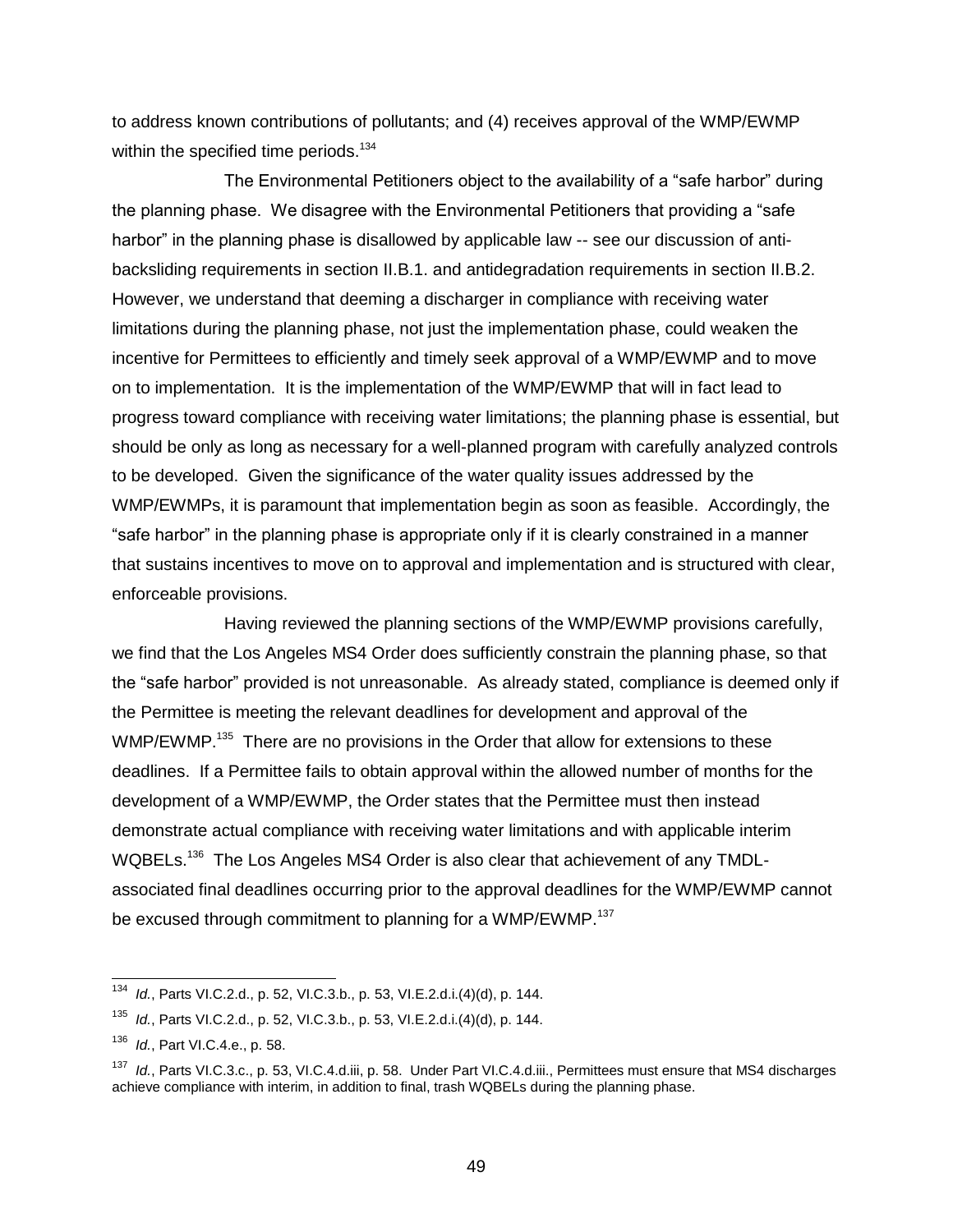Further, Permittees are subject to a number of conditions during the planning phase that will ensure that progress toward achievement of receiving water limitations is not put on hold pending approval of the plan. These include requirements to put in place Low Impact Development (LID) ordinances and green streets policies<sup>138</sup> and to continue to implement watershed control measures in the existing storm water management programs, including those to eliminate non-storm water discharges, $139$  but in a manner that is targeted to address known pollutants.<sup>140</sup>

Given the clear, enforceable requirements limiting the planning phase of the WMP/EWMP provisions, we find that the Los Angeles MS4 Order's inclusion of provisions deeming compliance with the receiving water limitations and with interim WQBELs during development of the programs is reasonable.

In fact, we are concerned that the Los Angeles Water Board has left no room for any deviation from the prescribed development schedule for WMP/EWMPs. A Permittee working in good faith to develop a WMP/EWMP over multiple months may encounter an issue that requires it to ask for a short extension on an interim or final deadline. Under such circumstances, the Los Angeles Water Board should be able to consider the request for the extension, rather than have its hands tied and have to reject a WMP/EWMP based on lack of timeliness. We will add a provision to the Order that provides the Los Angeles Water Board or its Executive Officer discretion in granting such extensions, but the Permittee will not be deemed in compliance with the applicable receiving water limitations and WQBELs during the period of the extension.

We shall add a new Part VI.C.4.g. as follows:

**g. Permittees may request an extension of the deadlines for notification of intent to develop a Watershed Management Program or EWMP, submission of a draft plan, and submission of a final plan. The extension is subject to approval by the Regional Water Board or the Executive Officer. Permittees that are granted an extension for any deadlines for development of the WMP/EWMP shall be subject to the baseline requirements in Part VI.D and shall demonstrate compliance with receiving water limitations pursuant to Part V.A. and with applicable interim water quality-based effluent limitations in Part VI.E pursuant to subparts VI.E.2.d.i.(1)-(3) until the Permittee has an approved WMP/EWMP in place.**

 $\overline{a}$ <sup>138</sup> *Id.*, Part VI.C.4.c., pp. 56-57.

<sup>139</sup> *Id.*, Part VI.C.4.d.i.-ii., pp. 57-58.

<sup>140</sup> *Id.*, Parts VI.C.2.d.iii., pp. 52-53, VI.C.3.b.iii., p. 53, VI.E.2.d.i.(4)(d)(3), p. 144.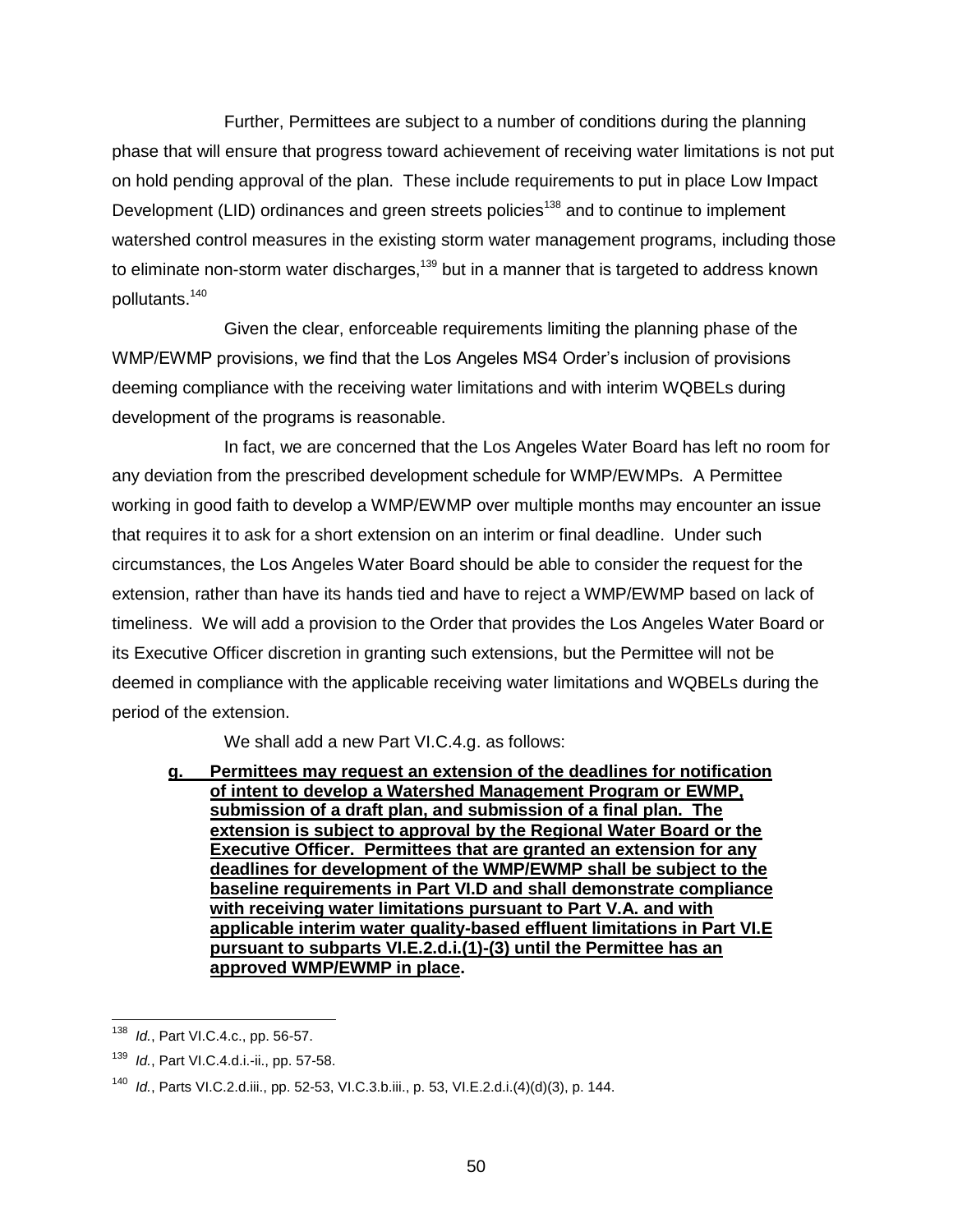#### **7. Conclusion**

In conclusion, we uphold the WMP/EWMP provisions as a reasonable alternative compliance option for meeting receiving water limitations and uphold the WMP/EWMP provisions in all other aspects, except as specifically stated above. We find that the WMP/EWMP approach is a clearly defined, implementable, and enforceable alternative to the receiving water limitations provisions that we mandated in Order WQ 99-05, and that the alternative provides Permittees an ambitious, yet achievable, path forward for steady and efficient progress toward achievement of those limitations while remaining in compliance with the terms of the permit.

We direct all regional water boards to consider the WMP/EWMP approach to receiving water limitations compliance when issuing Phase I MS4 permits going forward.<sup>141</sup> In doing so, we acknowledge that regional differences may dictate a variation on the WMP/EWMP approach, but believe that such variations must nevertheless be guided by a few principles.<sup>142</sup> We expect the regional water boards to follow these principles unless a regional water board makes a specific showing that application of a given principle is not appropriate for regionspecific or permit-specific reasons.

1. The receiving water limitations provisions of Phase I MS4 permits should continue to require compliance with water quality standards in the receiving water and should not deem good faith engagement in the iterative process to constitute such compliance. The Phase I MS4 permits should therefore continue to use the receiving water limitations provisions as directed by State Water Board Order WQ 99-05.

 141 We acknowledge that small MS4s permitted under the statewide General Permit for WDRs for Storm Water Discharges from Small MS4s (Order No. 2013-0001-DWQ) (General Phase II MS4 Permit) have similar practical issues as Phase I permittees in complying with receiving water limitations. Nevertheless, because the General Phase II MS4 Permit is issued by the State Water Board, not the regional water boards, we limit our guidance to regional water boards to the Phase I permits. The State Water Board is committed to working with small MS4s, the regional water boards, and interested persons in developing an alternative compliance option for the General Phase II MS4 Permit.

<sup>&</sup>lt;sup>142</sup> In considering appropriate guidance for regional water boards drafting alternative compliance paths in municipal storm water permits, we have reviewed the proposed "strategic compliance program" model language that was submitted by the California Stormwater Quality Association (CASQA) and supported in whole or in part by a number of interested persons. (CASQA August 15, 2013 Receiving Water Limitations Submission, Attachment A, Section E.) While we have not in these proceedings adopted the CASQA language, or, for that matter, any specific language, for alternative compliance path provisions, regional water boards remain free to consider and incorporate the CASQA approach into their municipal storm water permits to the extent they determine and document that the approach, including any modifications, satisfies the principles we set out in this section as well as all other direction we have provided in this order.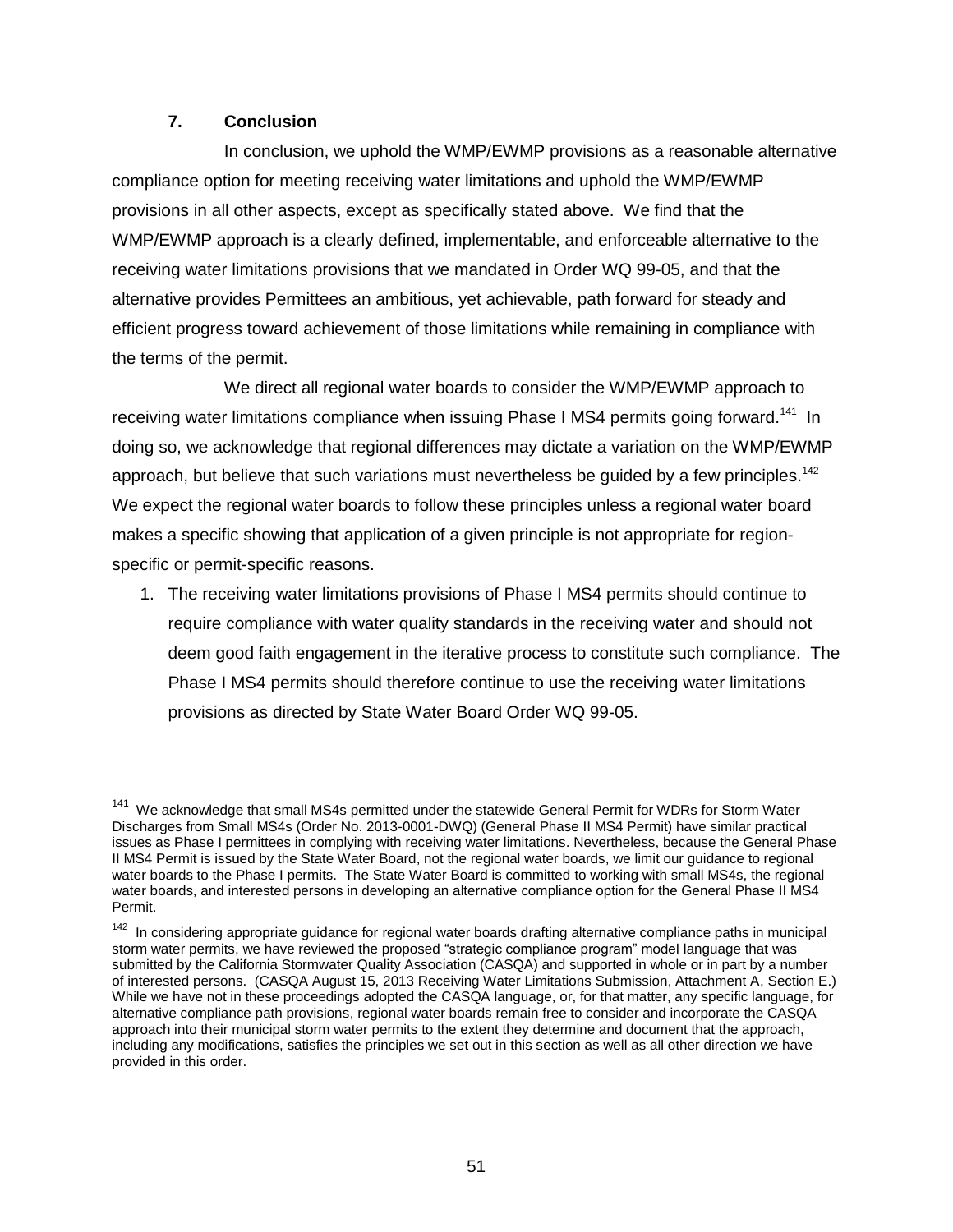- 2. The Phase I MS4 permits should include a provision stating that, for water body-pollutant combinations with a TMDL, full compliance with the requirements of the TMDL constitutes compliance with the receiving water limitations for that water body-pollutant combination.
- 3. The Phase I MS4 permits should incorporate an ambitious, rigorous, and transparent alternative compliance path that allows permittees appropriate time to come into compliance with receiving water limitations without being in violation of the receiving water limitations during full implementation of the compliance alternative.
- 4. The alternative compliance path should encourage watershed-based approaches, address multiple contaminants, and incorporate TMDL requirements.
- 5. The alternative compliance path should encourage the use of green infrastructure and the adoption of low impact development principles.
- 6. The alternative compliance path should encourage multi-benefit regional projects that capture, infiltrate, and reuse storm water and support a local sustainable water supply.
- 7. The alternative compliance path should have rigor and accountability. Permittees should be required, through a transparent process, to show that they have analyzed the water quality issues in the watershed, prioritized those issues, and proposed appropriate solutions. Permittees should be further required, again through a transparent process, to monitor the results and return to their analysis to verify assumptions and update the solutions. Permittees should be required to conduct this type of adaptive management on their own initiative without waiting for direction from the regional water board.

### **8. Direction to the Los Angeles Water Board to Report to the State Water Board on Implementation**

We recognize that our review has been limited to the provisions of the Los Angeles MS4 Order. The success of the WMP/EWMP approach depends in large part on the steps that follow adoption of these provisions, i.e., the effort invested by Permittees in developing WMPs/EWMPs that truly address the stringent provisions of the Order, the precision with which the Los Angeles Water Board reviews the draft programs and requires revisions, and, most importantly, the actual implementation and appropriate enforcement of the programs once approved. The work going forward must ensure that the WMPs/EWMPs in fact exhibit the rigor and accountability the provisions of the Los Angeles MS4 Order demand. We expect that the Los Angeles Water Board will make careful oversight and enforcement a priority and that they will be aided in this process by the public review and comment opportunities built into the terms of the Order.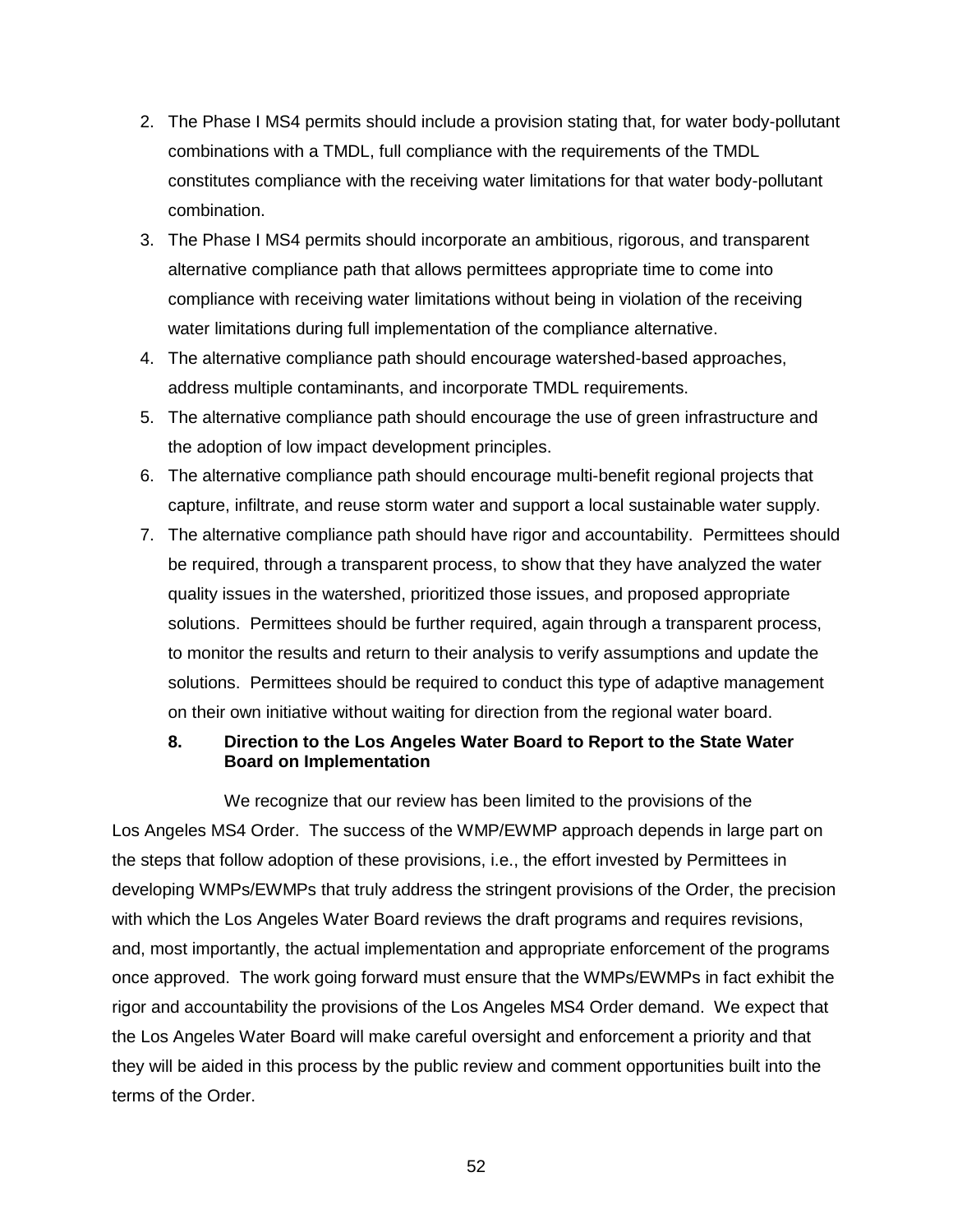The process of developing the WMPs/EWMPs is currently ongoing -- the Los Angeles Water Board has been reviewing draft and revised draft WMPs and workplans for EWMPs – and, although we have been asked by the Environmental Petitioners to take official notice of some of the submissions and conditional approvals in the process, it is premature for the State Water Board to speak to the sufficiency of the resulting WMPs/EWMPs until the Los Angeles Water Board, with full input from the stakeholders, has had the opportunity to consider, revise, and finally approve the programs. We note again that all documents submitted to the Los Angeles Water Board Executive Officer for approval are subject to a 30-day public comment period<sup>143</sup> and that any formal determination or approval by the Executive Officer may be reviewed by the Los Angeles Water Board upon request by an interested person.<sup>144</sup> And an interested person may petition the State Water Board to review an action or failure to act of the Los Angeles Water Board.<sup>145</sup>

Once the WMPs/EWMPs are approved, ensuring that they are diligently and timely implemented must remain a top priority for the Los Angeles Water Board. We expect that the Los Angeles Water Board will continue to work cooperatively and closely with the Permittees, the Environmental Petitioners, and other interested persons in this process, but that the Board will also use its enforcement authority to ensure that appropriate progress is made toward water quality goals. We intend to remain involved in this process, as we must learn statewide from the successes and shortcomings of the approach we are endorsing with this order. We accordingly direct the Los Angeles Water Board to report to us on progress in implementation of the WMPs/EWMPs, and progress in improving water quality during this and the next permit term by February 28, 2018, by February 29, 2020, and by March 31, 2022. Specifically, we ask that the Los Angeles Water Board report on region-wide data for the following:

- On-the-ground structural control measures completed;
- Non-structural control measures completed;
- Monitoring data that evaluates the effectiveness of implemented control measures in improving water quality;

<sup>143</sup> Los Angeles MS4 Order, Part V.A.5.b, p. 42.

<sup>144</sup> *Id*., Part V.A.6, p. 42.

<sup>&</sup>lt;sup>145</sup> Wat. Code, § 13320. On April 28, 2015, the Executive Officer of the Los Angeles Water Board conditionally approved several submitted WMPs. On May 28, 2015, the Environmental Petitioners filed a petition challenging the conditional approvals and requesting review by the Los Angeles Water Board and by the State Water Board of the Executive Officer's determination.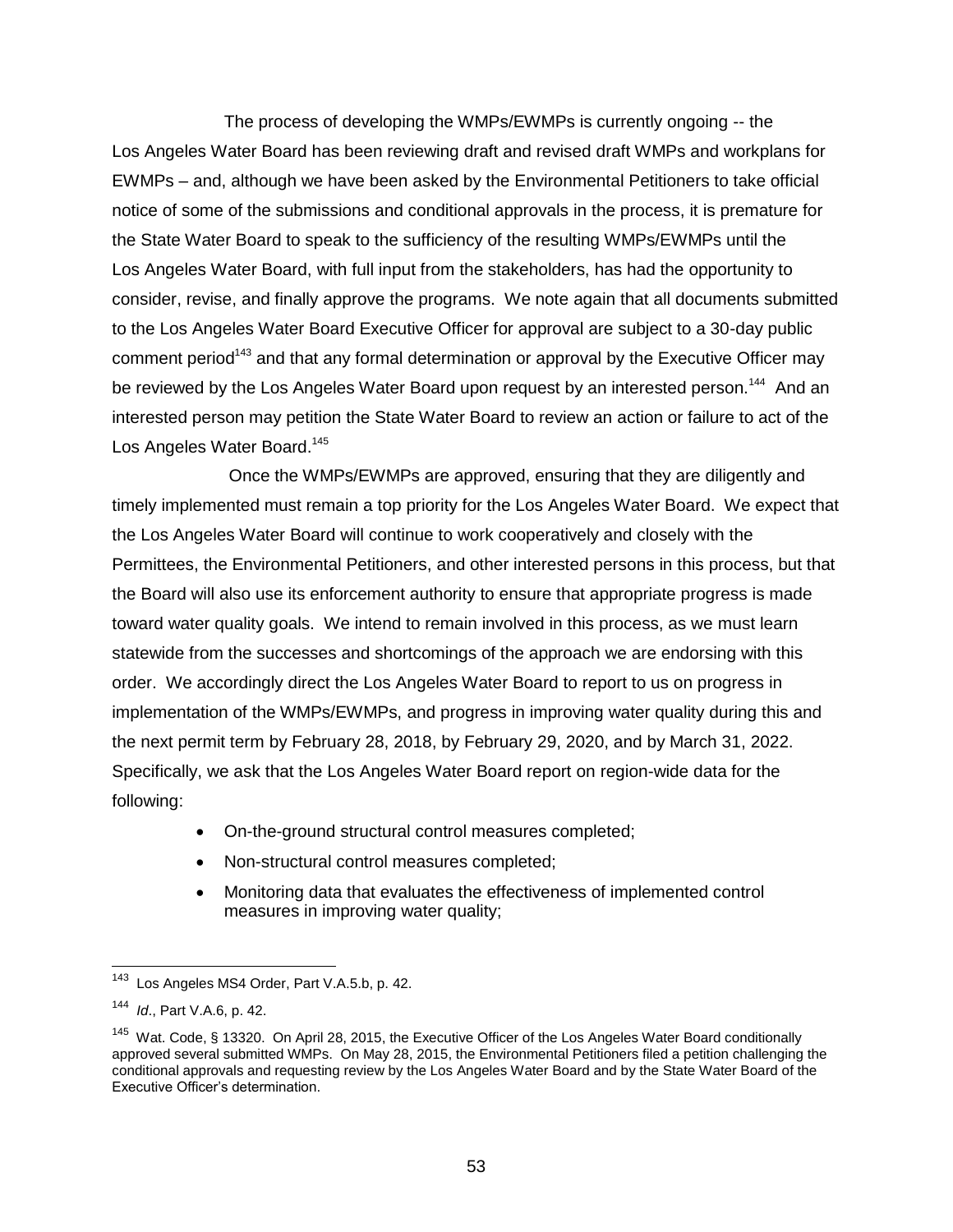- Comparison of the effectiveness of the control measures to the results projected by the reasonable assurance analyses;
- Comparison of control measures completed to date with control measures projected to be completed to date pursuant to the WMPs/EWMPs;
- Control measures proposed to be completed in the next two years pursuant to the WMPs/EWMPs and the schedule for completion of those control measures;
- Status of funding and implementation for control measures proposed to be completed in the next two years;
- Trends in receiving water quality related to pollutants typically associated with storm water;
- Available permit compliance data, including requests for compliance extensions;
- Enforcement actions taken and results.

In addition to covering the above information, the third report shall summarize and reflect the comprehensive information gathered through the updates of the reasonable assurance analyses and WMPs/EWMPs conducted by the Permittees in the second permit term.

### **C. Appropriateness of TMDL Requirements**

Section 303(d) of the Clean Water Act requires the water boards to identify impaired water bodies that do not meet water quality standards after applying required technology-based effluent limitations.<sup>146</sup> TMDLs are developed by either the regional water boards or by USEPA in response to section 303(d) listings of impaired water bodies. A TMDL is defined as the sum of the individual wasteload allocations for point sources of pollution, the load allocations for nonpoint sources of pollution, and the contribution from background sources of pollution,<sup>147</sup> and represents the maximum amount of a pollutant that a water body may receive and still achieve water quality standards. TMDLs developed by regional water boards include implementation provisions<sup>148</sup> and are typically incorporated into the regional water board's water quality control plan.<sup>149</sup> TMDLs developed by USEPA typically contain the total load and load allocations required by section 303(d), but do not set out comprehensive implementation provisions.<sup>150</sup> Most TMDLs are not self-executing, but instead rely upon subsequently-issued permits to impose requirements on discharges that implement the TMDLs' wasteload

 $146$  33 U.S.C. § 1313(d).

 $147$  40 C.F.R. § 130.2(i).

<sup>148</sup> Wat. Code, §§ 13050, subd. (j), 13242.

<sup>149</sup> See 40 C.F.R. §§ 130.6(c)(1).

<sup>150</sup> *Am. Farm Bureau Fed'n v. U.S. E.P.A.* (M.D. Pa. 2013) 984 F. Supp. 2d 289, 314.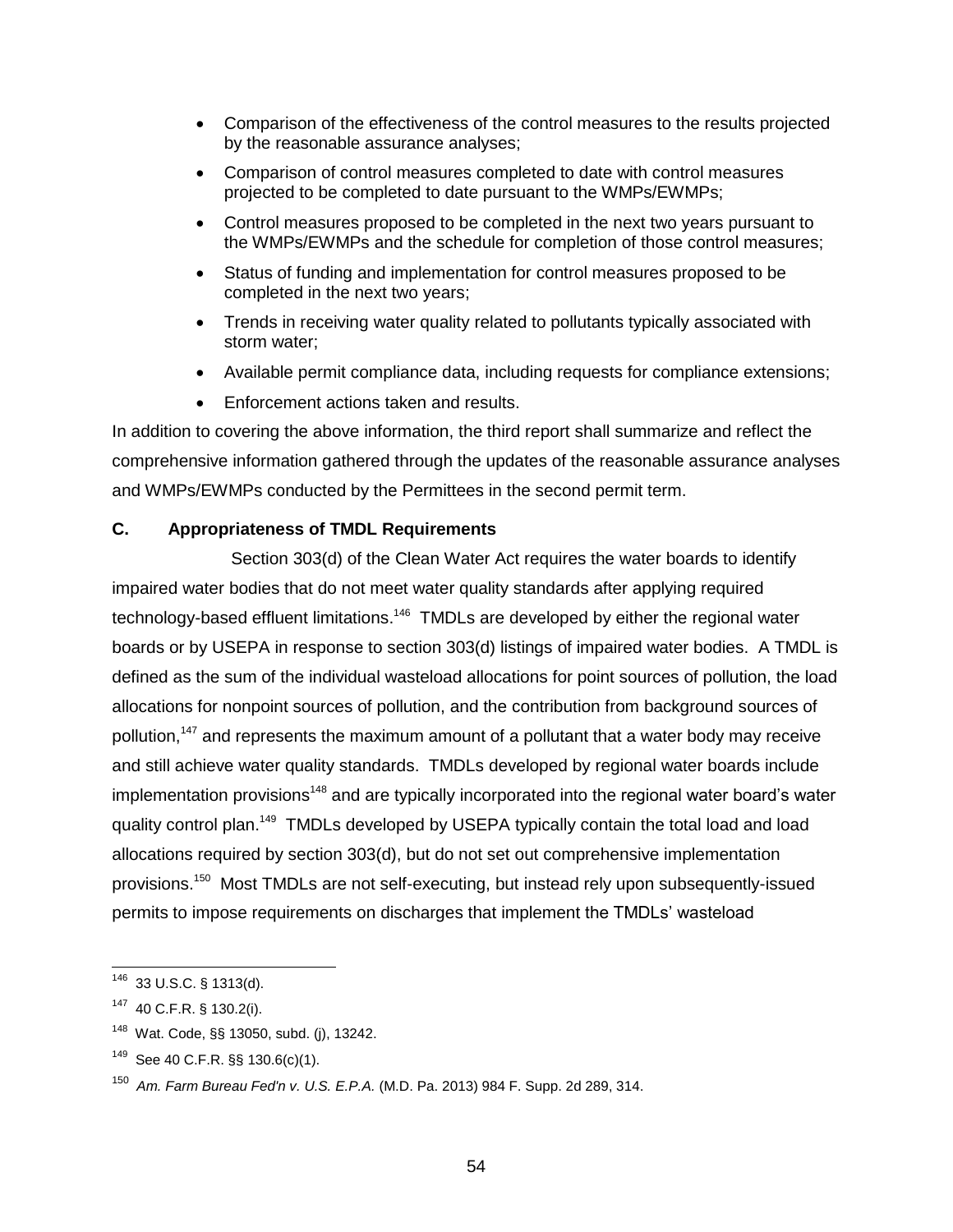allocations.<sup>151</sup> The Los Angeles MS4 Order includes TMDL-specific requirements that implement 33 TMDLs (twenty-five adopted by the Los Angeles Water Board, seven established by USEPA, and one adopted by the Santa Ana Regional Water Quality Control Board that assigned requirements to two Permittees of the Los Angeles MS4 Order) in Part VI.E and in Attachments L-R.

Petitioners raise a number of challenges to the TMDL-based requirements of the Los Angeles MS4 Order. We take up several of those arguments in this section.<sup>152</sup>

#### **1. Inclusion of Numeric WQBELs**

Permittee Petitioners argue that the numeric WQBELs incorporated into the Los Angeles MS4 Order as TMDL-based limitations are contrary to the Clean Water Act and to state law and policy. We disagree.

Under the federal regulations implementing the Clean Water Act, effluent limitations in NPDES permits developed to achieve water quality standards must be consistent with the assumptions and requirements of any available wasteload allocation for the discharge.<sup>153</sup> In addition, the Porter-Cologne Act requires that waste discharge requirements implement any relevant water quality control plans,<sup>154</sup> including TMDL requirements that have been incorporated into the water quality control plans. The Los Angeles MS4 Order incorporates numeric WQBELs and other limitations that the Los Angeles Water Board found are consistent with the TMDL requirements applicable to the Permittees.

Permittee Petitioners argue that there is no requirement under federal law for incorporation of TMDL requirements into an MS4 permit and that the inclusion of the requirements in Part VI.E and in Attachments L-R was therefore at the discretion of the Los Angeles Water Board. They point out, as we acknowledged in section II.A, that MS4 discharges must meet a technology-based standard of prohibiting non-storm water discharges and reducing pollutants in the discharge to the MEP, but that requirements to strictly meet water quality standards are at the discretion of the permitting agency.<sup>155</sup> Because TMDL requirements are a path to achieving water quality standards, the Permittee Petitioners argue, the Los Angeles Water Board had the discretion not to include them in the Los Angeles MS4 Order.

 $151$ <sup>151</sup> *City of Arcadia v. EPA* (N.D. Cal. 2013) 265 F.Supp.2d 1142, 1144-1145.

 $152$  We note that we do not take up any arguments that challenge the terms of the TMDLs. Those arguments should have been made during the public process when the TMDLs were adopted. They are untimely now.

 $153$  40 C.F.R. § 122.44(d)(1)(vii)(B).

<sup>154</sup> Wat. Code, § 13263, subd. (a).

<sup>155</sup> 33 U.S.C. § 1342(p); *Defenders of Wildlife*, *supra*, 191 F.3d 1159.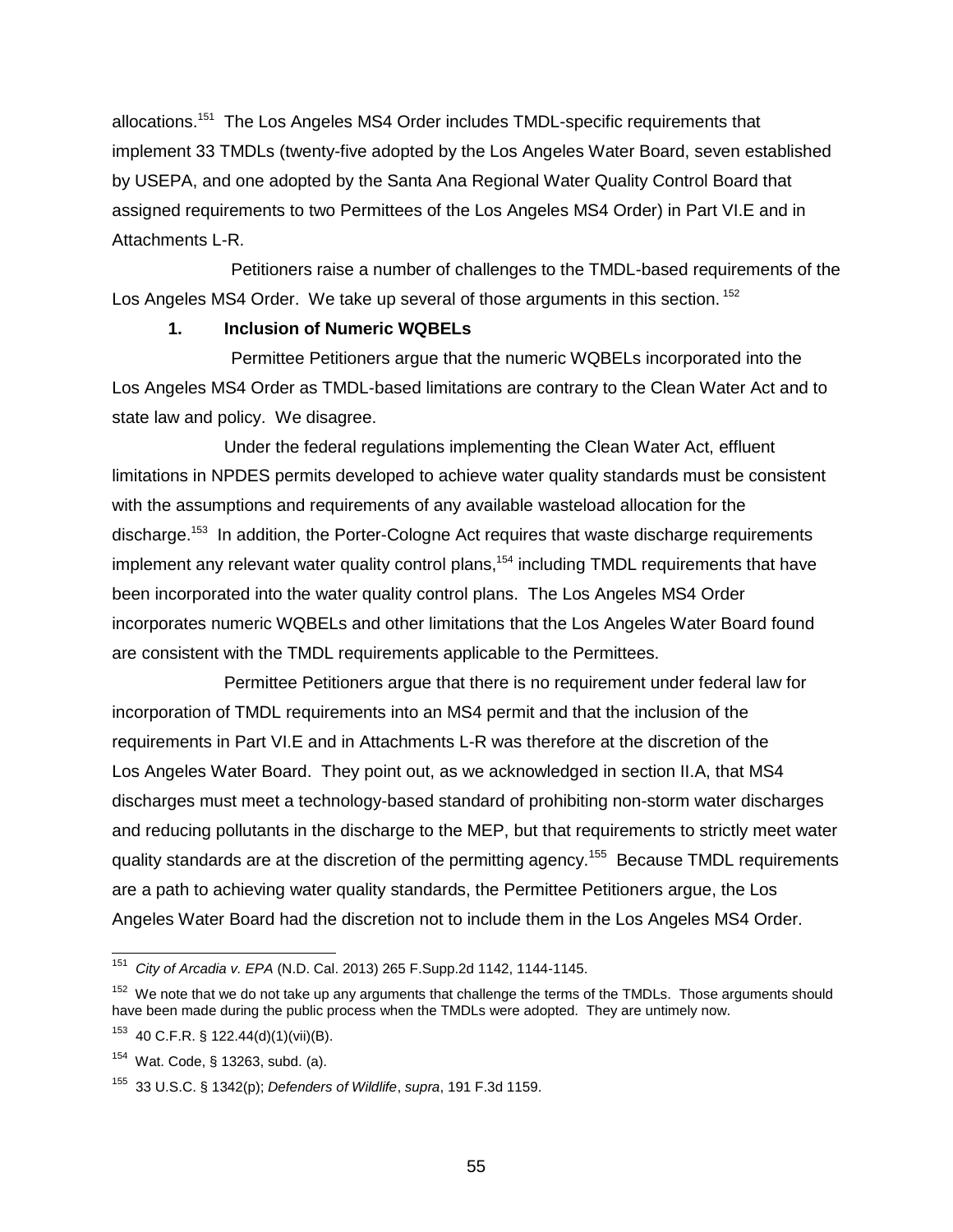Answering the question of whether the Los Angeles Water Board was required under federal law to strictly effectuate TMDL compliance through the Los Angeles MS4 Order is a largely irrelevant exercise because we have already reaffirmed in this order that we will continue to require water quality standards compliance in MS4 permits. Further, given the backstop nature of TMDLs, and the fact that each set of dischargers must meet their share of the allocation to reach the total reductions set out, a regime in which municipal storm water dischargers were given a pass on TMDL obligations would render the promise of water quality standards achievement through TMDLs illusory. This is especially true in a large urbanized area where pollutants in storm water constitute a significant share of the impairment and where other dischargers would be disproportionately burdened if MS4s were not held to their allocations. Although not dispositive, we also note that USEPA has assumed in guidance (discussed in more detail below) issued on storm water and TMDL implementation that MS4 permits must incorporate effluent limitations consistent with the assumptions and requirements of relevant wasteload allocations.<sup>156</sup> To the extent the TMDL provisions of the Clean Water Act and the federal regulations could be read to preclude mandatory incorporation of wasteload allocations into an MS4 permit, effluent limitations consistent with those load allocations should nevertheless be required under Clean Water Act section 402, subsection (p)'s direction that the MS4 permit shall require "such other controls" as the permitting authority determines "appropriate for the control of such pollutants."<sup>157</sup> Finally, for TMDLs incorporated into water quality control plans, the implementation plan associated with the TMDL applies to all dischargers named, including MS4 permittees, and the MS4 permits must be consistent with the direction in the water quality control plan.<sup>158</sup>

Having found that the Los Angeles Water Board acted in a manner consistent with federal and state law when it developed WQBELs to address applicable TMDLs, we next turn to whether *numeric* WQBELs were appropriate. We find that the Los Angeles Water Board

 156 USEPA, Memorandum, "Establishing Total Maximum Daily Load Wasteload Allocations (WLAs) for Storm Water Sources and NPDES Permit Requirements Based on Those WLAs," (Nov. 22, 2002) (2002 USEPA Memorandum); see also USEPA, Memorandum, "Revisions to the November 22, 2002 Memorandum 'Establishing Total Maximum Daily Load (TMDL) Wasteload Allocations (WLAs) for Storm Water Sources and NPDES Permit Requirements Based on Those WLAs,' " (Nov. 26, 2014) (2014 USEPA Memorandum). The 2014 USEPA Memorandum replaced a memorandum with the same title issued on November 12, 2010, which was subsequently opened to public comment. (USEPA Statement (March 17, 2011), available at

[<sup>&</sup>lt;http://water.epa.gov/polwaste/npdes/stormwater/upload/sw\\_tmdlwla\\_comments.pdf>](http://water.epa.gov/polwaste/npdes/stormwater/upload/sw_tmdlwla_comments.pdf) (as of Nov. 18, 2014).)

<sup>157</sup> 33 U.S.C. § 1342(p)(3)(B)(iii)**.** See, e.g., State Water Board Orders WQ 91-03, WQ 91-04, WQ 98-01, WQ 99-05, WQ 2001-15.

<sup>158</sup> Wat. Code, § 13263, subd. (a); see also *State Water Res. Control Bd. Cases* (2006) 136 Cal. App. 4th 674, 730 (noting the obligation of the water boards to follow the program of implementation included in a water quality control plan).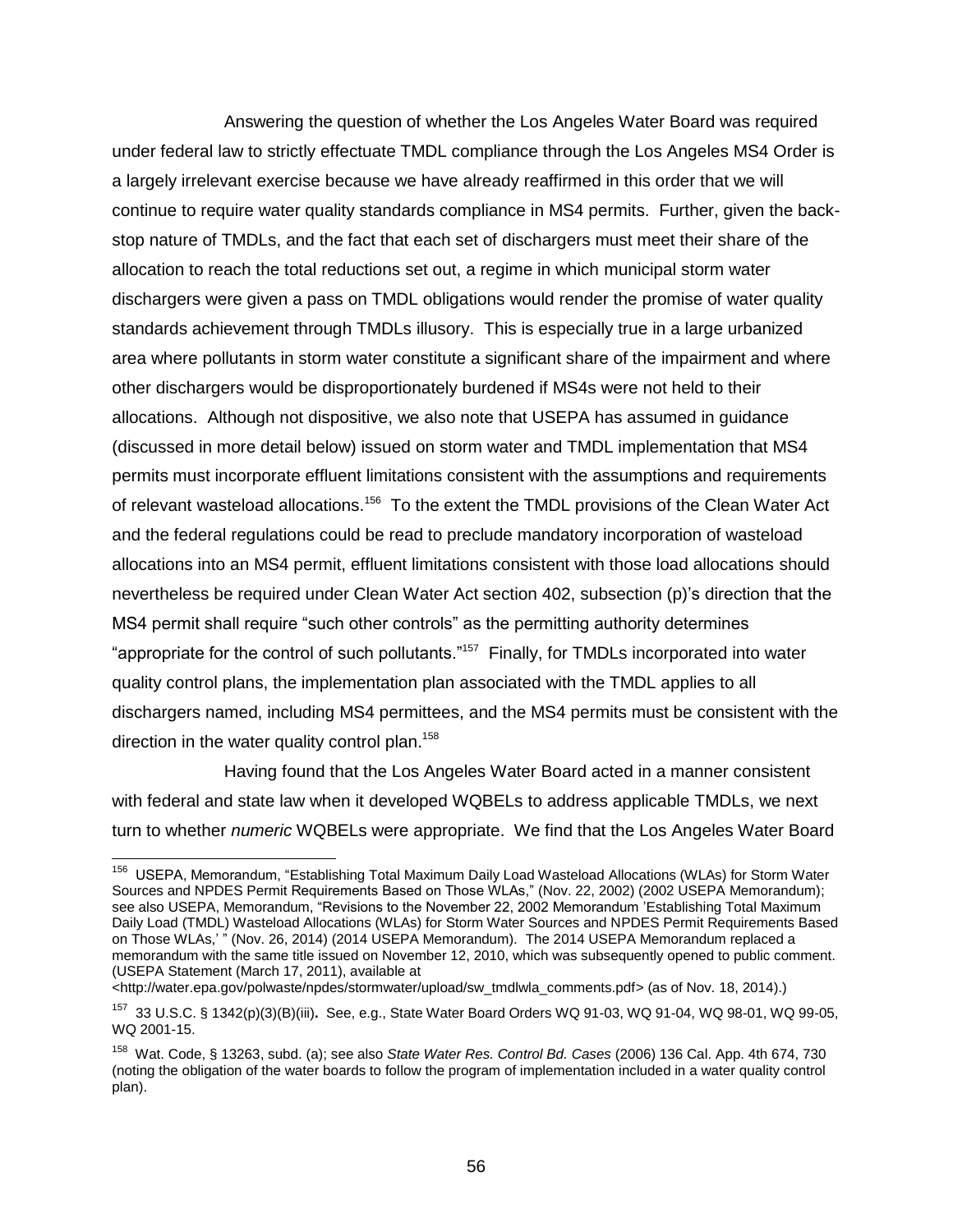acted within its legal authority when establishing numeric WQBELs, and further that its choice of numeric WQBELs was a reasonable exercise of its policy discretion.

In the context of MS4 discharges, effluent limitations in NPDES permits may be expressed in the form of either numeric limitations or best management practices (BMPs). The federal regulations specifically state that BMP-based effluent limitations may be used to control pollutants for storm water discharges.<sup>159</sup> USEPA has issued two memoranda, on November 22, 2002 (2002 USEPA Memorandum), and on November 26, 2014 (2014 USEPA Memorandum), providing guidance to the states on translating wasteload allocations for storm water into effluent limitations in NPDES Permits.<sup>160</sup> The 2002 USEPA Memorandum contemplated that "the NPDES permitting authority will review the information provided by the TMDL . . . and determine whether the effluent limit is appropriately expressed using a BMP approach (including an iterative BMP approach) or a numeric limit."<sup>161</sup> The 2002 USEPA Memorandum further stated that "EPA expects that most WQBELs for NPDES-regulated municipal . . . storm water discharges will be in the form of BMPs, and that numeric limits will be used only in rare instances."<sup>162</sup> The 2014 USEPA Memorandum, after noting the increased information available to the permitting agencies after more than a decade of experience with setting wasteload allocations and effluent limitations, explained that:

Where the TMDL includes WLAs for stormwater sources that provide numeric pollutant loads, the WLA should, where feasible, be translated into effective, measurable WQBELs that will achieve this objective. This could take the form of a numeric limit, or of a measurable, objective BMP-based limit that is projected to achieve the WLA. . . . The permitting authority's decision as to how to express the WQBEL(s), either as numeric effluent limitations or as BMPs, with clear, specific, and measurable elements, should be based on an analysis of the specific facts and circumstances surrounding the permit, and/or the underlying

<sup>162</sup> *Id*., p. 2.

 <sup>159</sup> 40 C.F.R. § 122.44(k)(2); see also 33 U.S.C. § 1342(p)(3)(B)(iii). 40 Code of Federal Regulations section 122.44(k)(3) further contemplates that BMP-based effluent limitations are appropriate where it is infeasible to develop a numeric effluent limitation.

<sup>&</sup>lt;sup>160</sup> 2002 USEPA Memorandum; 2014 USEPA Memorandum. In addition to the two memoranda, USEPA published guidance titled "Interim Permitting Approach for Water Quality-Based Effluent Limitations in Storm Water Permits" ((Sept. 1996) 61 Federal Register 57425), which recommended inclusion of BMPs in first-round permits, and expanded or better-tailored BMPs in subsequent permits. In 2005, the State Water Board assembled a blue ribbon panel to address the feasibility of including numeric effluent limits as part of NPDES municipal, industrial, and construction storm water permits. The panel issued a report dated June 19, 2006, which included recommendations as to the feasibility of including numeric limitations in storm water permits. The report concluded that it was not feasible, at that time, to set enforceable numeric effluent limitations for municipal storm water discharges.

<sup>&</sup>lt;sup>161</sup> 2002 USEPA Memorandum, p. 5.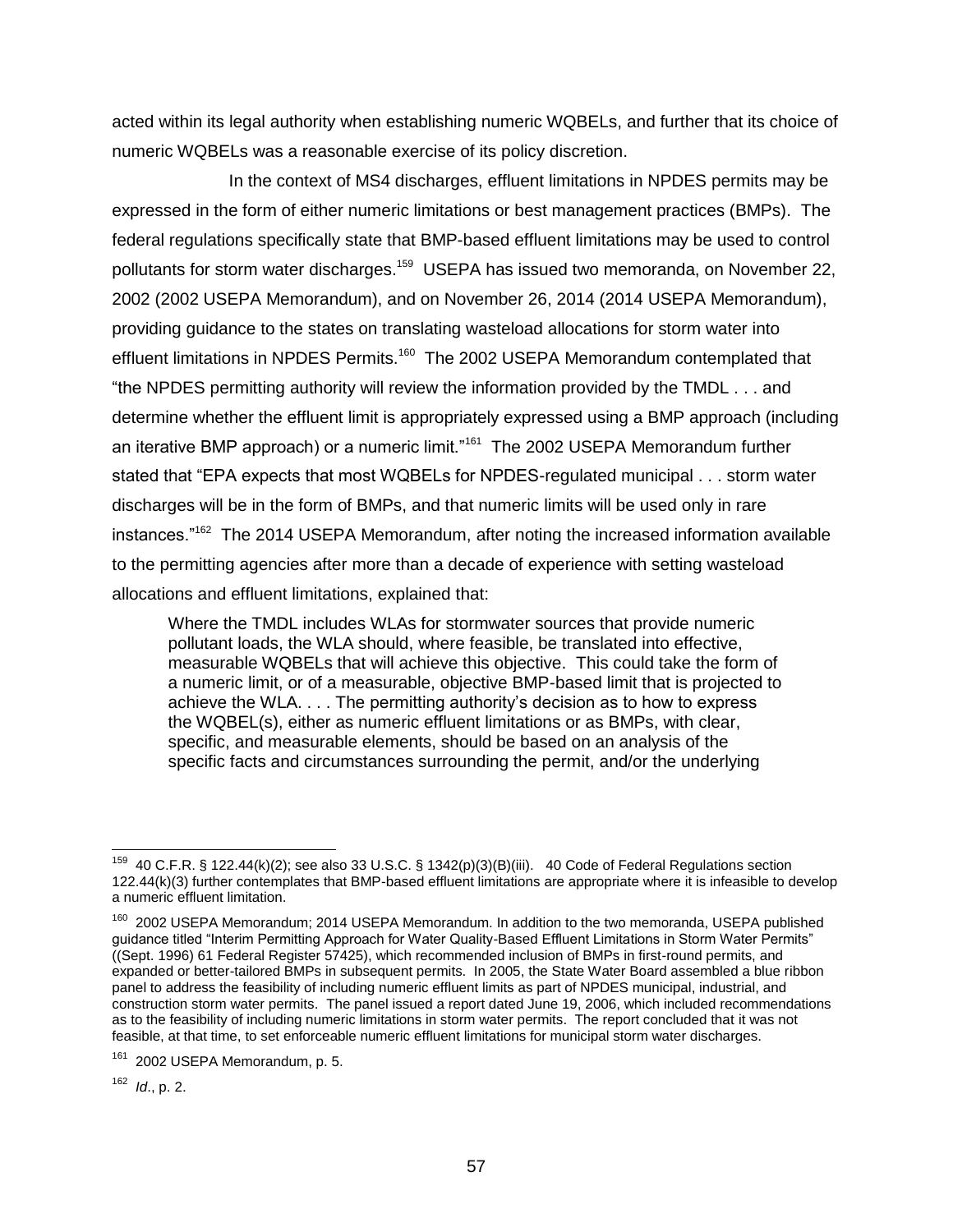WLA, including the nature of the stormwater discharge, available data, modeling results, and other relevant information.<sup>163</sup>

Both options – to choose BMP-based WQBELs or to choose numeric WQBELs – were legally available to the Los Angeles Water Board. In adopting numeric WQBELs, the Los Angeles Water Board analyzed the specific facts and circumstances surrounding storm water discharges in the region and reasonably concluded that numeric WQBELs were warranted because storm water discharges constituted a significant contributor to the water quality standards exceedances in the area and the exceedances had not been to date resolved through BMP-based requirements. Moreover, the Los Angeles Water Board concluded that it could feasibly develop numeric WQBELs following the extensive work already conducted to develop the TMDLs, which involved analyzing pollutant sources and allocating loads using empirical relationships or quantitative models. We will not second-guess the determination of the Los Angeles Water Board, given its extensive and unique role in developing the TMDLs and the permit to implement the TMDLs, that numeric WQBELs were appropriate for the Los Angeles MS4 Order.<sup>164</sup>

We emphasize, however, that we are not taking the position that numeric WQBELs are appropriate in all MS4 permits or even with respect to certain TMDLs within an MS4 permit. In a recent amendment to State Water Board Order 2011-0011-DWQ, NPDES Statewide Storm Water Permit for State of California Department of Transportation (Caltrans),<sup>165</sup> we found BMP-based TMDL requirements to be "consistent with the assumptions and requirements of the WLAs" of the TMDLs applicable to Caltrans. That determination was based on a number of factors including the fact that Caltrans, a single discharger, was named in over 80 TMDLs statewide, the fact that Caltrans had relatively little contribution to the exceedances in each of those TMDLs, and the consideration that there was significant efficiency to be gained by streamlining and standardizing control measure implementation throughout Caltrans' statewide storm water program. Similarly, regional water boards may find BMP-based requirements to be appropriate based on TMDL-specific, region-specific, or permittee-specific

 $\overline{a}$ <sup>163</sup> 2014 USEPA Memorandum, p. 6.

<sup>&</sup>lt;sup>164</sup> The Los Angeles Water Board incorporated a discussion in the Fact Sheet of how the TMDL wasteload allocations were translated into numeric WQBELs in order to implement the TMDLs in the Los Angeles MS4 Order. (Los Angeles MS4 Order, Att.F, Fact Sheet, pp. F-89-F-100). See 40 C.F.R. § 124.8. We are not independently reviewing the calculations and analyses underlying the specific numeric limitations arrived at by the Los Angeles Water Board; rather, our review has been limited to a determination of whether the choice of numeric rather than BMP-based limitations was reasonable. To the extent any petitioners asked us to independently review the issue in their petitions seeking review of the Order, the issue is dismissed. See fn. 11.

<sup>&</sup>lt;sup>165</sup> State Water Board Order WQ 2014-0077-DWQ.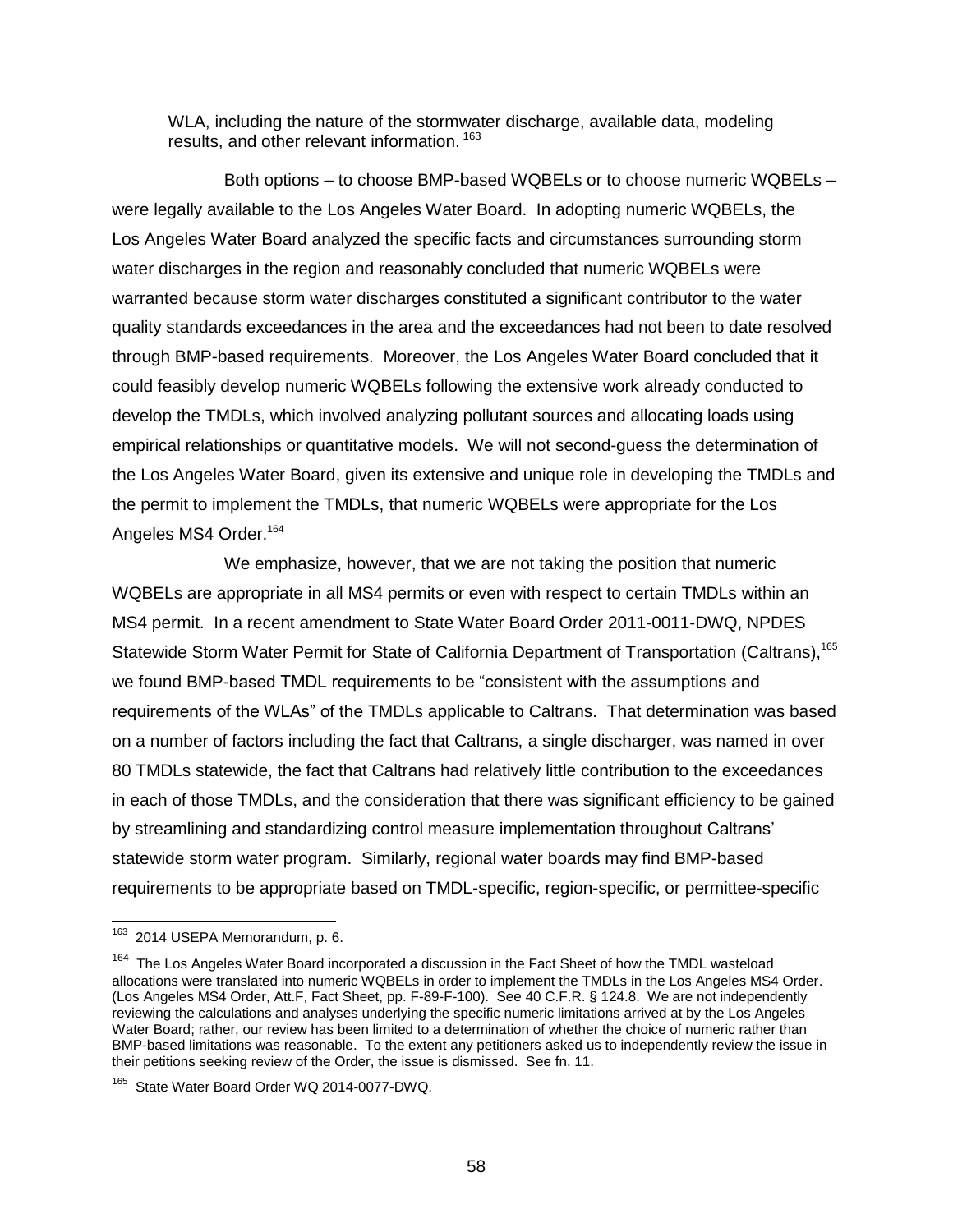considerations. In many ways, the Los Angeles MS4 Order was uniquely positioned to incorporate numeric WQBELs because of the extensive TMDL development in the region in the past decade and the documented role of MS4 discharges in contributing to the impairments addressed by those TMDLs. Thus, while we decline to remove the numeric WQBELs from the Los Angeles MS4 Order, we also decline to urge the regional water boards to use numeric WQBELs in all MS4 permits. <sup>166</sup>

### **2. Requirement for Reasonable Potential Analysis**

The federal regulations implementing NPDES permitting require the permitting authority to establish WQBELs for point source discharges when those discharges cause, have the "reasonable potential" to cause, or contribute to an excursion above water quality standards.<sup>167</sup> Permittee Petitioners argue that the Los Angeles Water Board did not conduct an appropriate reasonable potential analysis prior to imposing numeric WQBELs. The argument is misguided. The Los Angeles Water Board established that the MS4 discharges can cause or contribute to exceedances of water quality standards through the process of developing TMDLs and assigning wasteload allocations. At the permitting stage, the Los Angeles Water Board's legal obligation was to develop WQBELs "consistent with the assumptions and requirements of any wasteload allocation" in the TMDLs,  $168$  and not to reconsider reasonable potential.  $169$ 

# **3. USEPA-Established TMDLs**

USEPA has established seven TMDLs that include wasteload allocations for MS4 discharges covered by the Los Angeles MS4 Order. In contrast to state-adopted TMDLs, USEPA-established TMDLs do not contain an implementation plan or schedule for achievement of the wasteload allocations,<sup>170</sup> with the effect that Permittees must comply with wasteload allocations immediately. To avoid this result, the regional water board may either adopt a

The Relying on the 2014 USEPA Memorandum, Permittee Petitioners also argue that the Los Angeles Water Board 166 Relying was required to disaggregate storm water sources within applicable TMDLs. The 2014 USEPA Memorandum only encourages permit writers to assign specific shares of the wasteload allocation to specific permittees during the permitting process, reasoning that permit writers may have more detailed information than the TMDL writers to assign reductions for specific sources. (2014 USEPA Memorandum, p.8.) In an MS4 system as complex and interconnected as that covered under the Los Angeles MS4 Order, we do not expect the permitting authority to be able to disaggregate wasteload allocations by discharger. Further, as discussed in section II.F. on joint responsibility, the Los Angeles MS4 Order has provided a means for Permittees with commingled discharges to demonstrate that they are not responsible for any given exceedance of a limitation.

<sup>167</sup> 40 C.F.R. § 122.44(d)(1)(iii).

 $168$  40 C.F.R. § 122.44(d)(1)(vii)(B).

<sup>&</sup>lt;sup>169</sup> See USEPA, NPDES Permit Writers Manual (updated September 2010), Chapter 6, section 6.3.3.

<sup>170</sup> See, e.g., *Am. Farm Bureau Fed'n v. U.S. E.P.A., supra,* 984 F. Supp. 2d at p. 314.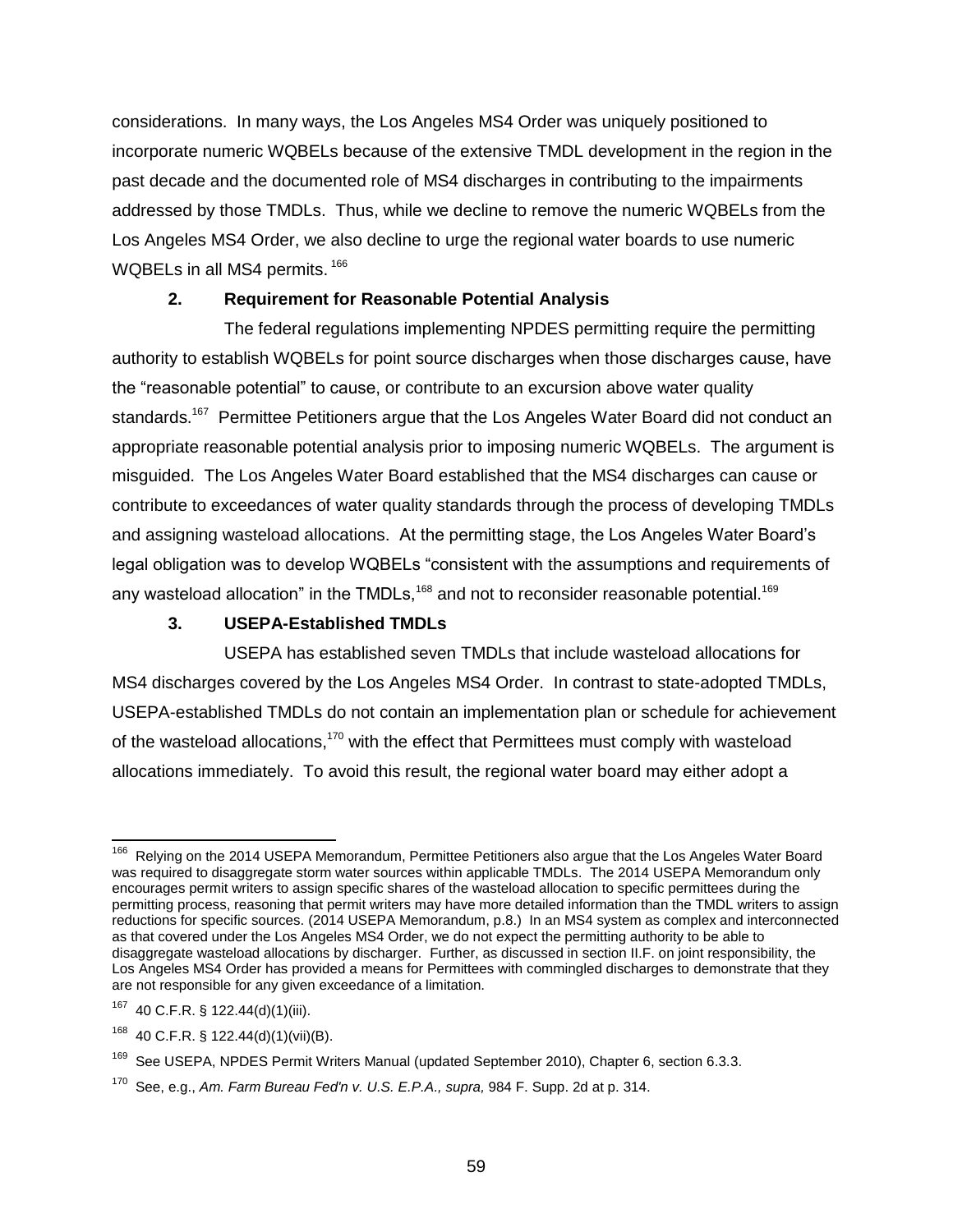separate implementation plan as a water quality control plan amendment<sup>171</sup> or issue the Permittee a compliance order with a compliance schedule.<sup>172</sup> For the seven USEPAestablished TMDLs applicable to the Permittees, the Los Angeles Water Board authorizes Permittees subject to a wasteload allocation in a USEPA-established TMDL to propose control measures that will be effective in meeting the wasteload allocation, and a schedule for their implementation that is as short as possible, as part of a WMP/EWMP.  $173$  Permittees that do not submit an adequate WMP/EWMP are required to demonstrate compliance with the wasteload allocations immediately.<sup>174</sup>

Permittee Petitioners argue that the Los Angeles Water Board has acted inconsistently in requiring BMP-based compliance with the USEPA-established TMDLs but requiring numeric WQBELs for the state-established TMDLs. We have already stated above in section C.1 that the permitting authority has discretion to choose between BMP-based and numeric effluent limitations depending on fact-specific considerations. The Los Angeles Water Board was not restricted to choosing one single uniform approach to implementing all 33 TMDLs in the Los Angeles MS4 Order. In fact, straight-jacketing NPDES permit writers to choose one approach to the exclusion of another, even within the confines of a single MS4 permit, would run afoul of USEPA's expectations in the 2014 USEPA Memorandum for a factspecific, documented justification for the permit requirements included to implement a wasteload allocation.

The Environmental Petitioners argue that the provisions are contrary to law because they excuse Permittees from complying with final numeric wasteload allocations as long as they are implementing the BMPs proposed in the WMP/EWMP. The approach taken by the Los Angeles MS4 Order to compliance here is similar to the provisions for compliance with receiving water limitations that are not otherwise addressed by a TMDL: The Permittee proposes control measures and a timeline that is as short as possible and is considered in compliance with the final numeric limitations while implementing the control measures consistent with the schedule. We find that, given the absence of an implementation plan with final compliance deadlines specified in the Los Angeles Water Board's water quality control

 $\overline{a}$ 

<sup>&</sup>lt;sup>171</sup> Wat. Code, § 13242.

<sup>172</sup> *Id.*, See, e.g., § 13300.

<sup>&</sup>lt;sup>173</sup> The Los Angeles MS4 Order's Fact Sheet states that the Los Angeles Water Board may choose to adopt implementation plans or issue enforcement orders in the future. (Los Angeles MS4 Order, Att. F, Fact Sheet, p. F-111.)

<sup>&</sup>lt;sup>174</sup> Los Angeles MS4 Order, Part VI.E.3., pp. 145-146.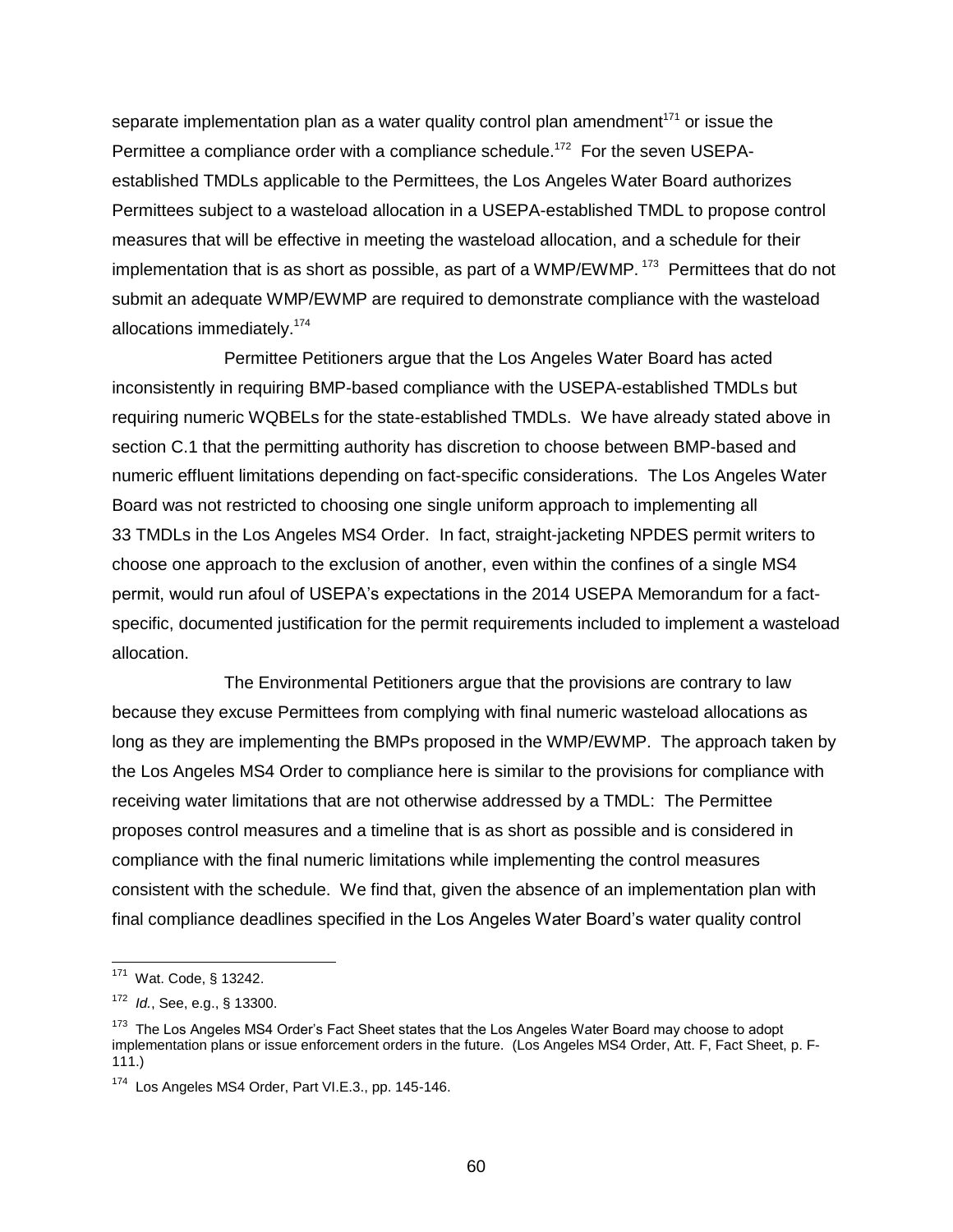plan, this approach is consistent with the assumptions and requirements of the relevant wasteload allocations. We will not revise the provisions.

#### **D. Non-Storm Water Discharge Provisions**

Permittee Petitioners argue that the non-storm water discharge provisions of the Los Angeles MS4 Order are contrary to the Clean Water Act. Specifically, Permittee Petitioners assert that the Los Angeles MS4 Order improperly regulates non-storm water discharges from the MS4 to the receiving waters by imposing the prohibition of discharge "through the MS4 to the receiving waters" and by imposing WQBELs and other numeric limitations, rather than the MEP standard, on dry weather discharges.

The Los Angeles MS4 Order states that "[e]ach Permittee shall, for the portion of the MS4 for which it is an owner or operator, prohibit non-storm water discharges through the MS4 to receiving waters" with certain exceptions including discharges separately regulated under an NPDES permit and discharges conditionally exempt from the prohibition consistent with the federal regulations.<sup>175</sup> Permittee Petitioners take issue with the imposition of the prohibition "through the MS4 to receiving waters" because the language does not track the specific requirement of the Clean Water Act that the MS4 permit "include a requirement to effectively prohibit non-stormwater discharges *into the storm sewer."* (Emphasis added.) 176

We find the variation in language to be a distinction without a difference. Whether the Los Angeles MS4 Order prohibits non-storm water discharges *into* the MS4 or *through* the MS4 to receiving waters, the intent and effect of the prohibition is to prevent nonexempt non-storm water discharges from reaching the receiving waters.<sup>177</sup> The legal standard governing non-storm water – effective prohibition -- is not altered because the Los Angeles MS4 Order imposes the prohibition at the point of entry into the receiving water rather than the point of entry into the MS4 itself. Instructively, USEPA has used the terms "into," "from," and "through" interchangeably when describing the prohibition.<sup>178</sup>

 $\overline{a}$ 

<sup>175</sup> *Id.*, Part III.A, pp 27-33.

 $176$  33 U.S.C. § 1342(p)(3)(B)(ii).

<sup>&</sup>lt;sup>177</sup> The Los Angeles Water Board notes that the language in the Los Angeles MS4 Order is not significantly changed from the version in the 2001 Los Angeles MS4 Order, which prohibited non-storm water discharges "into the MS4 and watercourses." The Board additionally asserts that phrasing the prohibition as "through the MS4 to receiving waters" provides Permittees with greater flexibility to use measures that control non-storm water after it enters the MS4, including regional solutions such as low-flow diversions and catch-basin inserts.

<sup>&</sup>lt;sup>178</sup> See. e.g., 55 Fed. Reg. 47990, 47995-47996 ("Section 402(p)(B)(3) of the CWA requires that permits for discharges *from municipal separate storm sewer systems* require the municipality to 'effectively prohibit' non-storm water discharges *from the municipal separate storm sewer*…Ultimately, such non-storm water discharges *through a municipal separate storm sewer* must either be removed from the system or become subject to an NPDES permit. . . . *(Continued)*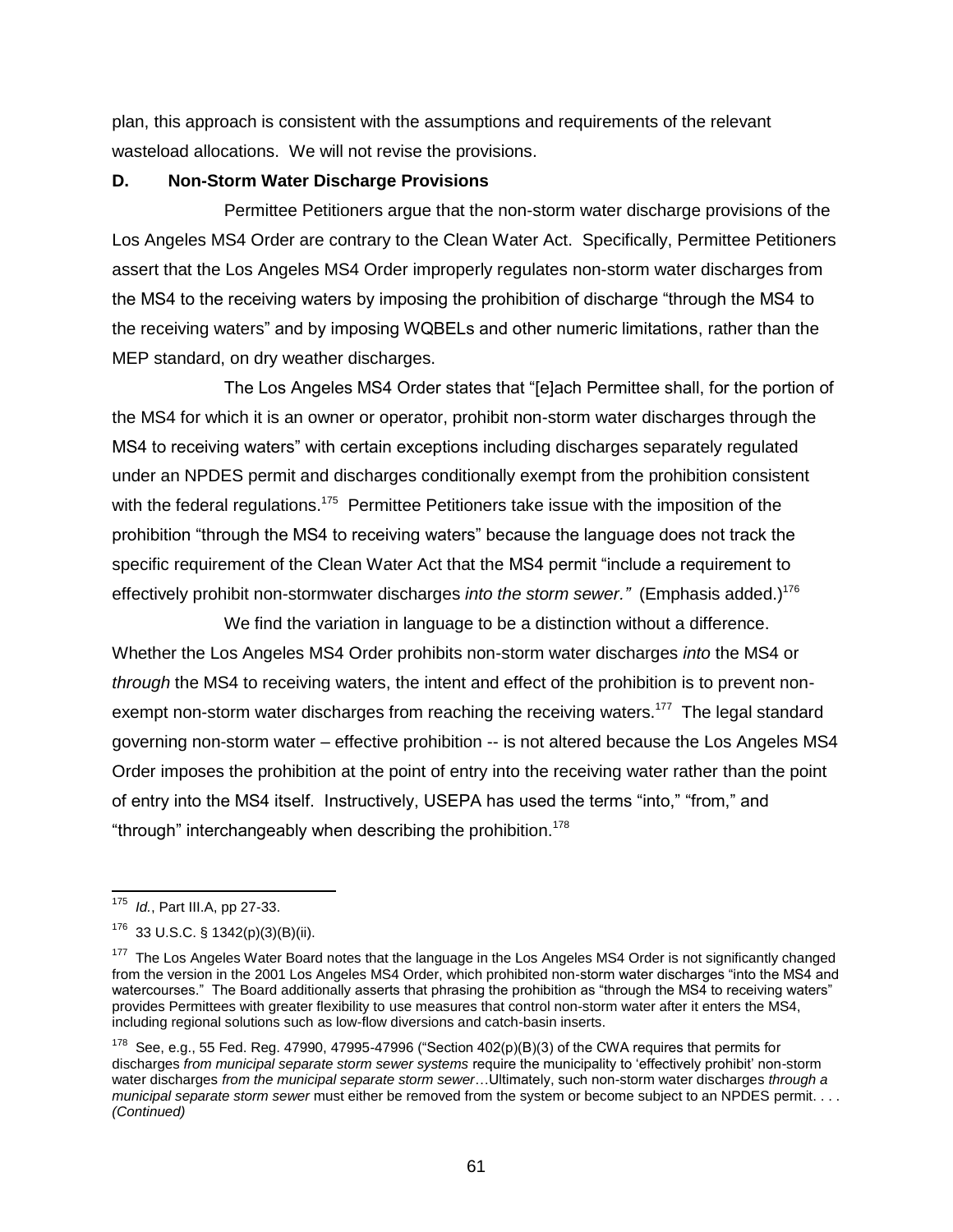Permittee Petitioners' objection to the phrasing of the prohibition in the Los Angeles MS4 Order appears to be based largely on the assumption that prohibiting nonstorm water discharges at the point of entry into the receiving water rather than at the point of entry into the MS4 allows the Los Angeles Water Board to impose requirements on those discharges that would otherwise not be available under the Clean Water Act and federal regulations. We disagree.

As a preliminary matter, regardless of the phrasing of the non-storm water discharge prohibition, MEP is not the standard that governs non-storm water discharges. Permittee Petitioners have asserted that, for non-storm water discharges that enter the MS4, MEP is the governing standard just as it is for storm water discharges. This assertion misinterprets the statute. The Clean Water Act imposes two separate standards for regulation of non-storm water and storm water in an MS4 permit: The MS4 permit "shall include a requirement to effectively prohibit non-stormwater discharges" into the MS4, and "shall require controls to reduce the discharge of pollutants to the maximum extent practicable.  $\dots$ <sup>"179</sup> Although the statute imposes the MEP standard to control of "pollutants" rather than specifically to "pollutants in storm water," any reading of section 402(p)(3)(B)(iii) to apply generally to both non-storm water and storm water would render the effective prohibition of non-storm water in section  $402(p)(3)(B)(ii)$  meaningless. The federal regulations confirm the distinction between the treatment of storm water and non-storm water by establishing requirements to prevent illicit discharges from entering the MS4.<sup>180</sup> While the regulations have no definition for "non-storm water discharges," illicit discharges most closely represent the statutory term and are defined as "any discharge to a municipal separate storm sewer that is not composed entirely of storm water except discharges pursuant to a NPDES permit . . . and discharges resulting from firefighting activities."<sup>181</sup> Further, contrary to assertions by Permittee Petitioners, the definition of storm water in the federal regulations is not inclusive of dry weather discharges. The federal regulations define storm water as "storm water runoff, snow melt runoff, and surface runoff and

*<sup>(</sup>continued from previous page)*

The CWA prohibits the point source discharge of non-storm water not subject to an NPDES permit *through municipal separate storm sewers to waters of the United States.*" (Emphasis added.))

 $179$  33 U.S.C. § 1342(p)(3)(b)(iii).

 $180$  40 C.F.R. § 122.26(d)(2)(iv)(B).

<sup>&</sup>lt;sup>181</sup> Id., § 122.26(b)(2). The preamble to the regulations states: "Today's rule defines the term 'illicit discharge' to describe any discharge through a municipal separate storm sewer system that is not composed entirely of storm water and that is not covered by an NPDES permit." (55 Fed. Reg. 47990, 47995 (Nov. 16, 1990).)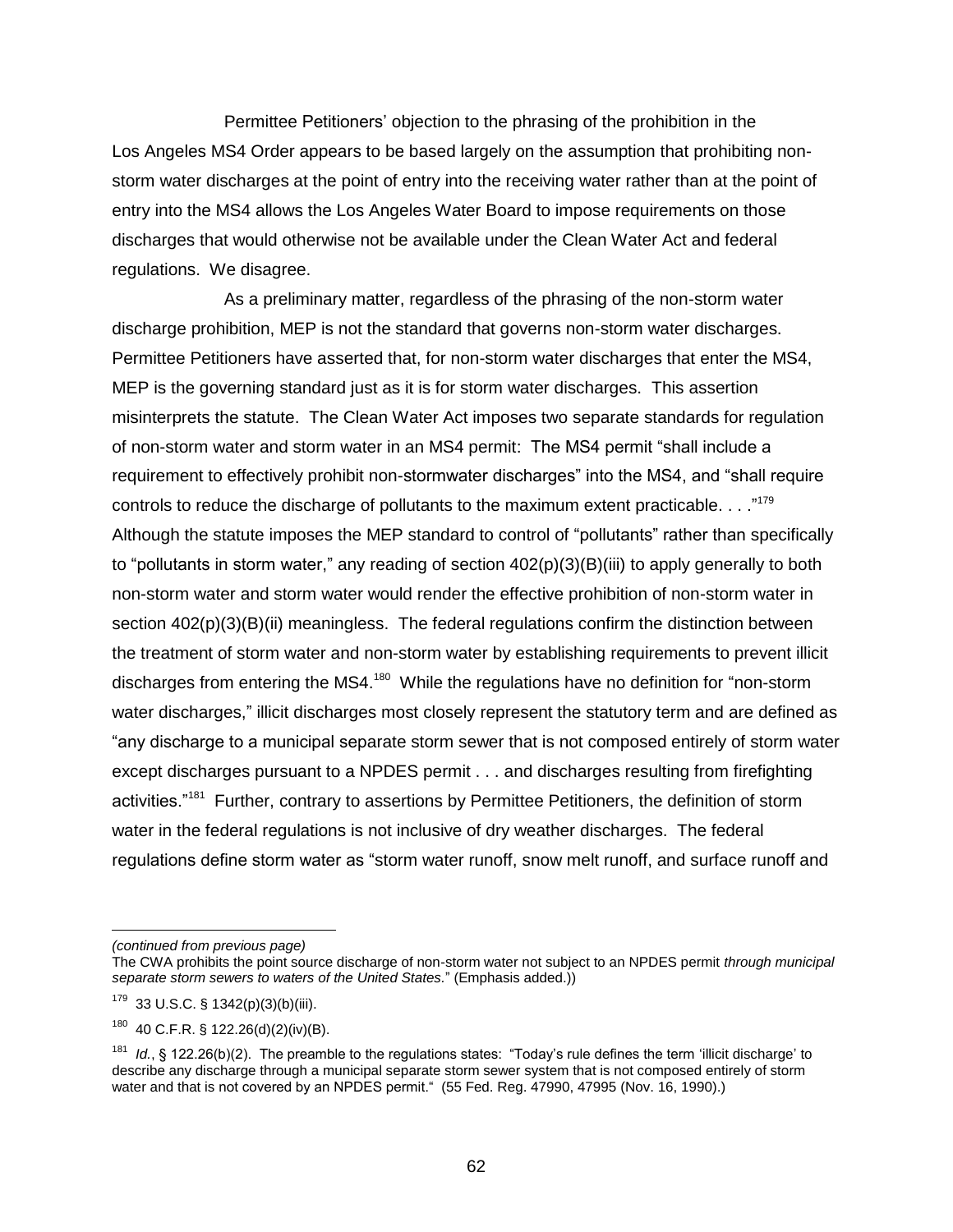drainage."<sup>182</sup> Surface runoff and drainage cannot be understood to refer to dry weather discharges where USEPA has specifically stated in the preamble to the relevant regulations that it would not expand the definition of storm water to include "a number of classes of discharges which are not in any way related to precipitation events."<sup>183</sup> Accordingly, dry weather discharges are not a component of storm water discharges subject to the MEP standard.<sup>184</sup>

Second, the Los Angeles Water Board's legal authority to impose TMDL-based WQBELs and other limitations on dry weather discharges is derived not from the phrasing of the discharge prohibition in the statute but from the TMDLs themselves, as well as the Clean Water Act direction to require "such other provisions" as the permitting authority "determines appropriate for the control of such pollutants." We have already found that the Los Angeles MS4 Order reasonably (and legally) incorporated numeric WQBELs and other limitations to implement the TMDLs. The Los Angeles Water Board's authority to impose the limitations for dry weather conditions is accordingly independent of the provisions establishing the non-storm water effective prohibition.

Permittee Petitioners also assert that requiring compliance with the non-storm water discharge prohibition through and from the MS4 would frustrate enforcement of the illicit connection and illicit discharge elimination programs of the Los Angeles MS4 Order, which continue to require the Permittee to prohibit illicit discharges and connections *to* the MS4. 185 On this point, we agree with the Los Angeles Water Board that the illicit connection and illicit discharge elimination program is a means to implement the non-storm water prohibition and independently implementable and enforceable. We are more sympathetic to the argument by Permittee Petitioners that, in the context of a complex MS4 system with commingled discharges, the prohibition of discharges through the MS4 to the receiving waters poses greater compliance challenges than a prohibition of discharges into the MS4; however, the Los Angeles MS4 Order's Monitoring and Reporting Program contains a procedure by which a Permittee will notify the Board and the upstream jurisdiction when non-exempted, non-storm water discharges pose an issue in commingled discharges.<sup>186</sup> Further, the Los Angeles Water Board states in its

 $\overline{a}$ 

 $182$  40 C.F.R. § 122.26(b)(13).

<sup>&</sup>lt;sup>183</sup> 55 Fed. Reg. 47990, 47995 (Nov. 16, 1990).

<sup>&</sup>lt;sup>184</sup> We disagree that the phrasing of the non-storm water discharge prohibition in the Los Angeles MS4 Order means that *any* dry weather discharges from the MS4 could be construed as a violation of the Clean Water Act for the same reasons articulated in footnote 133 of this order.

<sup>&</sup>lt;sup>185</sup> Los Angeles MS4 Order, Parts VI.A.2.a.iii, p. 40, VI.D.4.d., p. 81-86, VI.D.10, p. 137-141.

<sup>&</sup>lt;sup>186</sup> Los Angeles MS4 Order, Att. E, Monitoring and Reporting Program, Part IX.F.6, p. E-27.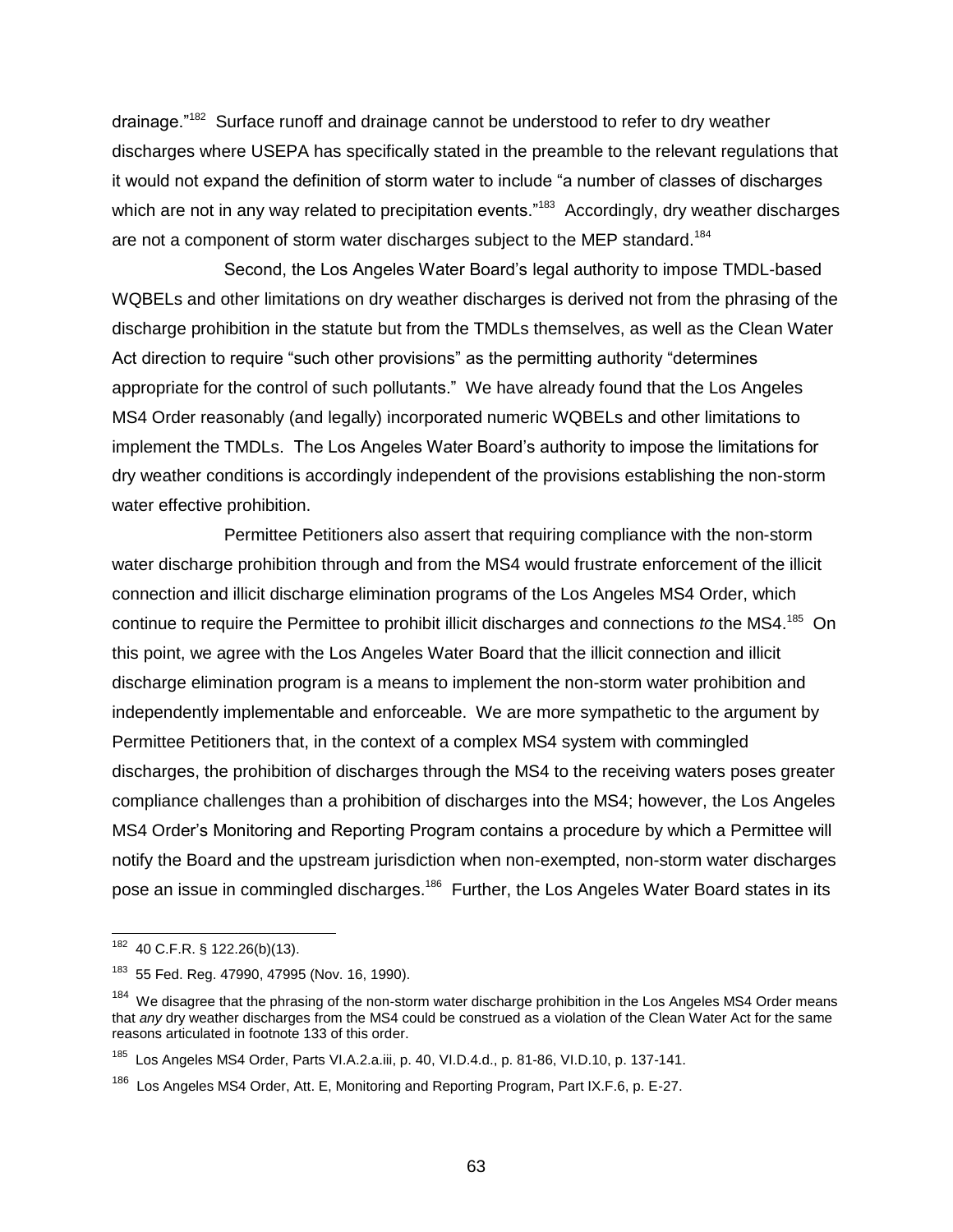October 15, 2013 Response that the upstream jurisdiction would then have the responsibility to further investigate and address the discharge.<sup>187</sup> The challenge of addressing compliance and enforcement in the context of interconnected MS4s and commingled discharges is a challenge pervasive in the MS4 regulatory structure and not unique to non-storm water discharges. We are not sufficiently persuaded by Permittee Petitioners' arguments regarding compliance to disturb the non-storm water prohibitions as currently established in the Los Angeles MS4 Order.

#### **E. Monitoring Provisions**

 $\overline{a}$ 

Relying on Water Code sections 13165, 13225, and 13267, Permittee Petitioners argue that the Los Angeles Water Board was required to conduct a cost-benefit analysis to support the monitoring and reporting requirements of the Los Angeles MS4 Order. Because the monitoring and reporting provisions of the Los Angeles MS4 Order are incorporated pursuant to federal law, the cited provisions are inapplicable here. The monitoring and reporting provisions of the Los Angeles MS4 Order were established under the Clean Water Act and USEPA's regulations.<sup>188</sup> Further, under state law, Water Code section 13383, rather than Water Code section 13267, controls monitoring and reporting requirements in the context of NPDES permitting, and that provision does not include a requirement to ensure that the burden, including costs of the report, bear a reasonable relationship to the need for the report.<sup>189</sup>

<sup>&</sup>lt;sup>187</sup> Los Angeles Water Board, October 15, 2013 Response, p. 33 & fn. 116.

<sup>188</sup> See 33 U.S.C. §§ 1318, 1342(a)(2); 40 C.F.R. §§ 122.26(d)(2)(i)(F), 122.26(d)(2)(iii)D), 122.41(h), 122.41(j), 122.41(*l*), 122.42(c),122.44(i), 122.48.

<sup>189</sup> Permittee Petitioners argue that the cost considerations of Water Code sections 13225 and 13267 are relevant to the Los Angeles MS4 Order notwithstanding the fact that it was issued under federal authority because the requirements of those section are not inconsistent with the requirements of section 13383. (See Water Code, §13372, subd. (a) ("To the extent other provisions of this division are consistent with the requirements for state programs . . . those provisions apply . . . ").) This exact assertion was taken up by the trial court in litigation challenging the 2001 Los Angeles MS4 Order and decided in favor of the Los Angeles Water Board. The trial court stated: "As noted in *Silkwood v. Kerr-McGee Corp.* (1984) 464 U.S. 238, the Court held, in part: 'state law is still preempted. . . where the state law stands as an obstacle to the accomplishment of the full purposes and objectives of Congress.' (464 U.S. at p. 248.) Applying Water Code sections 13225 and 13267 would stand, in the words of *Silkwood* as: 'an obstacle to the accomplishment of the full purposes and objectives of [the federal law].' (Ibid)." (*In re Los Angeles County Municipal Storm Water Permit Litigation* (L.A. Super. Ct., No. BS 080548, Mar. 24, 2005) Statement of Decision from Phase II Trial on Petitions for Writ of Mandate, at pp.19-20 (Administrative Record, section 10.II., RB-AR23197-23198.). Further, we note that Water Code section 13383, subdivision (c) specifically references subdivision (c) of section 13267 when establishing facility inspection requirements; in contrast, section 13383, subdivision (a) does not reference subdivision (b) of section 13267, which incorporates the requirement that "[t]he burden, including costs, of these reports shall bear a reasonable relationship to the need for the report and the benefits to be obtained from the reports." Water Code section 13383, subdivision (a), was therefore arguably intended to stand in place of the requirements in section 13267(b). Finally, even where authority to impose a monitoring and reporting requirement is clearly derived from Water Code section 13267, the provision requires consideration of the costs and benefits of monitoring and reporting, but not a full cost-benefit analysis. We therefore find that the Los Angeles Water Board did not fail to meet its legal obligations by not carrying out a full cost-benefit analysis specific to the monitoring and reporting requirements of the Los Angeles MS4 Order. However, in making this finding, in no way do we mean to disavow the significance of cost consideration in permitting actions, even where not specifically required by law. We note again that the Los Angeles Water Board carefully considered the costs of *(Continued)*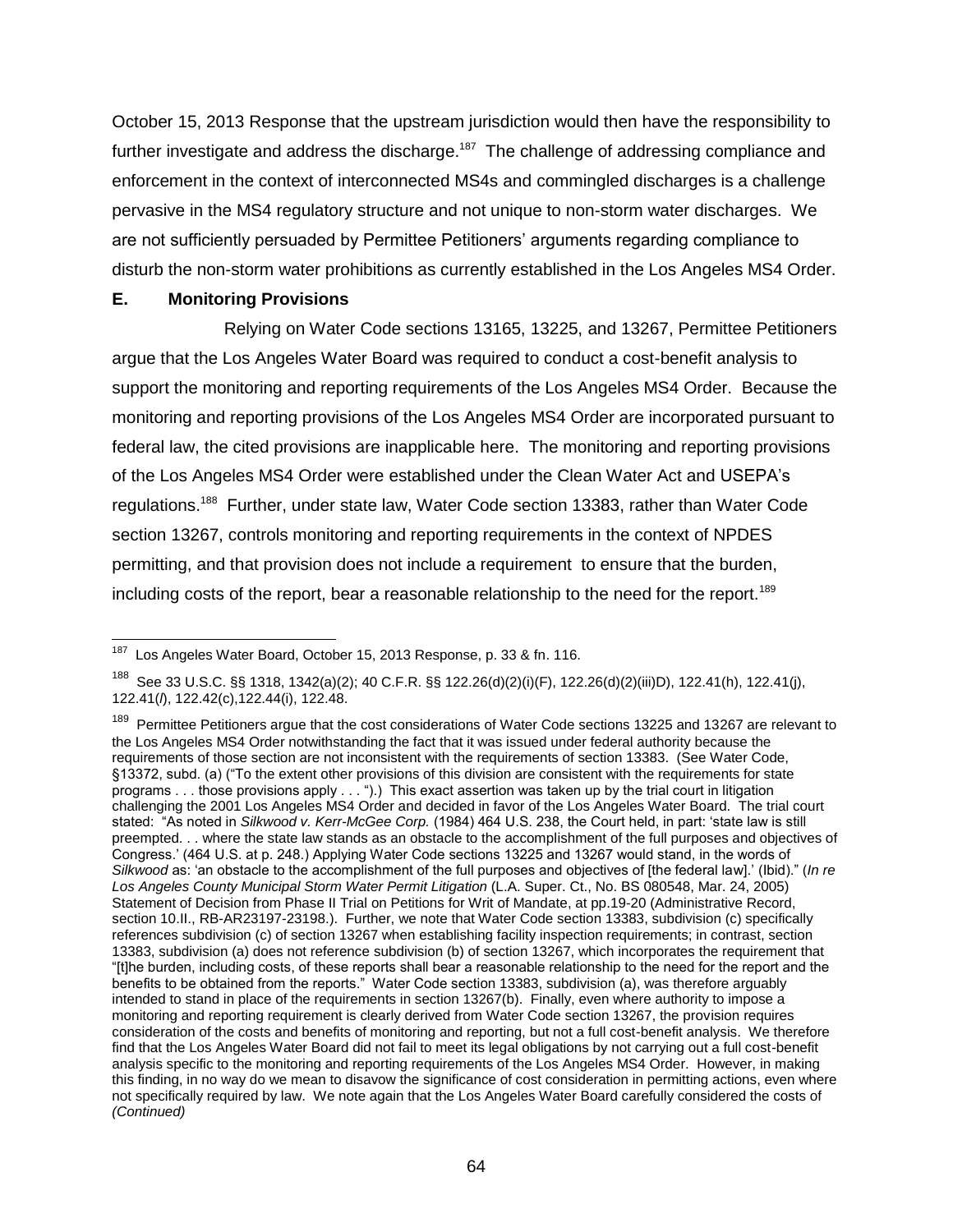Moreover, the monitoring and reporting requirements of the Los Angeles MS4 Order do not exceed the requirements of the Clean Water Act and the federal regulations. <sup>190</sup> In particular, we find that the receiving water monitoring requirements of the Order are reasonable in light of the need to identify water quality exceedances and evaluate progress in compliance with water quality standards. The argument made by several Permittee Petitioners that the federal regulations allow only two types of monitoring – effluent and ambient – for compliance is without support in the relevant regulations. The relevant law is clear that the permitting authority is required to incorporate monitoring and reporting requirements sufficient to determine compliance with the permit conditions.<sup>191</sup> In contrast, nothing in the Clean Water Act or the regulations states that requiring wet weather receiving water monitoring is beyond the authority of the permitting agency.<sup>192</sup> Further, accepting such a constrained interpretation of the Clean Water Act's monitoring requirements would undermine storm water permitting assessment. Excluding wet weather receiving water monitoring would preclude storm water dischargers from assessing the impacts of their discharges on waters of the United States during the events for which they are primarily being permitted—storm events. We find nothing in the text or preamble of the federal regulations to support a narrow interpretation of monitoring to exclude wet weather receiving monitoring.

To the extent Permittee Petitioners are arguing that the MEP standard, applied at the outfall, constrains the permitting authority's discretion to require monitoring beyond the outfall, we also find no support in the law for that proposition. We have already stated that we will continue to require compliance with water quality standards in MS4 permits. Wet weather receiving water monitoring is fundamental to assessing the effects of storm water discharges on water quality and determining the trends in water quality as Permittees implement control

*<sup>(</sup>continued from previous page)*

compliance with the Los Angeles MS4 Order generally as summarized in the Fact Sheet. (See Los Angeles MS4 Order, Att. F, Fact Sheet, pp. F-144-F-149.) Further, the Los Angeles Water Board considered monitoring costsrelated comments on earlier drafts of the Los Angeles MS4 Order, and, in a number of cases, where presented with an argument that a cost related to a particular monitoring requirement was not commensurate with the benefits to be received from that requirement, made revisions to the requirement. (See, e.g., Administrative Record, section 8, RB-AR19653-19654, RB-AR19666, RB-AR19674, RB-AR19681.)

<sup>&</sup>lt;sup>190</sup> The Los Angeles Water Board provided its rationale for the receiving water monitoring requirements in the Fact Sheet of the Los Angeles MS4 Order. (Los Angeles MS4 Order, Att. F, Fact Sheet, F-113-F-137.)

<sup>&</sup>lt;sup>191</sup> See 33 U.S.C. § 1318(a)(2); 40 C.F.R. § 122.26(d)(2)(i)(F). While we do not interpret these requirements to mean that each and every permit condition must have a corresponding monitoring and reporting requirement, neither do we see any constraints on the water boards' authority to establish monitoring and reporting requirements.

<sup>&</sup>lt;sup>192</sup> Permittee Petitioners reference language in the federal regulations concerning "effluent and ambient monitoring" (40 C.F.R. § 122.44(d)(1)(vi)(C)(3)) and appear to be using the phrase as support for their argument. That section is inapposite as it applies to situations where a State has not established a water quality objective for a pollutant present in the effluent and instead establishes effluent limitations on an indicator parameter for the pollutant of concern.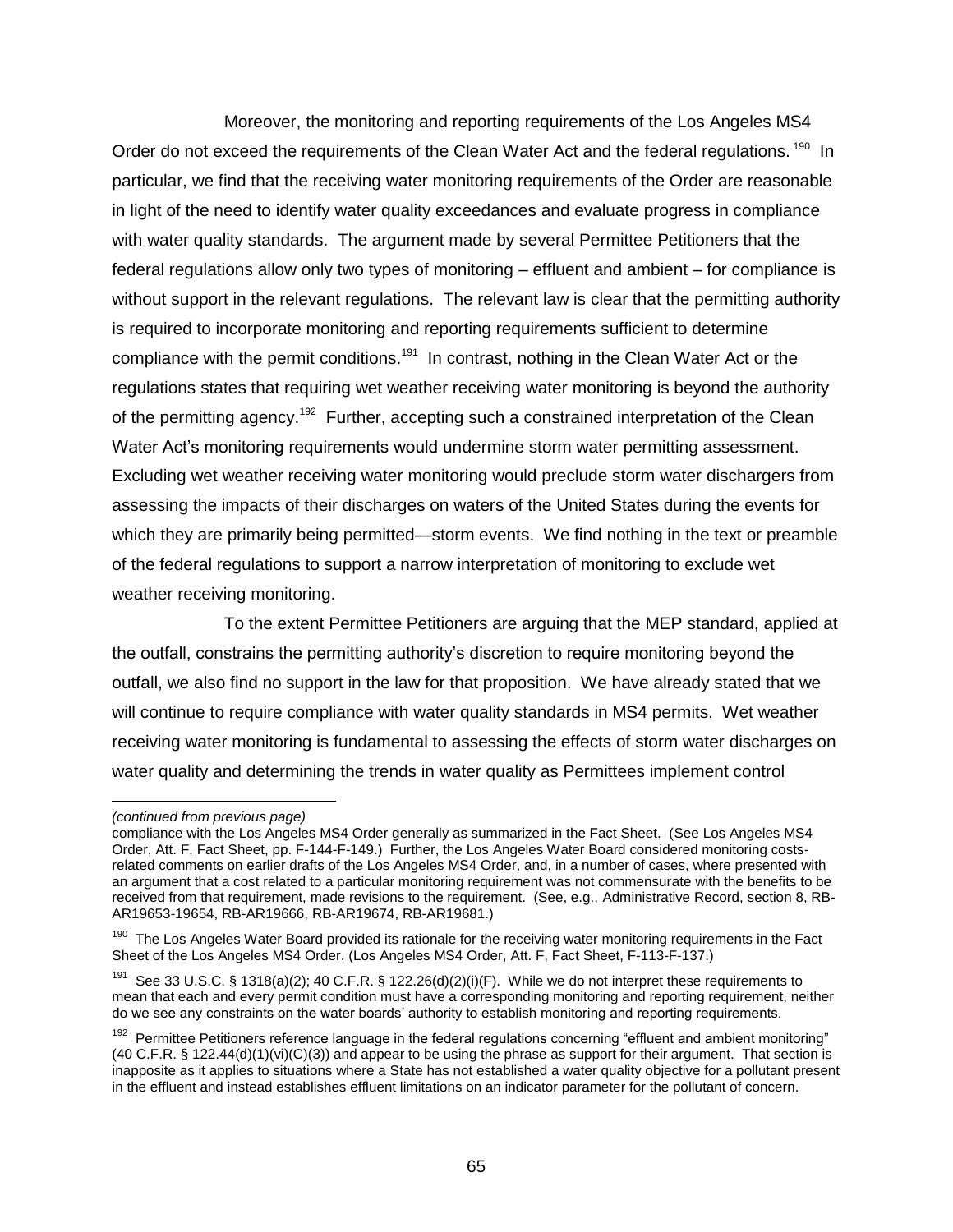measures. Compliance may be determined at the outfall – for example, where a permittee determines that the discharge does not exceed an applicable WQBEL or receiving water limitation – but outfall monitoring alone cannot provide the broader data related to trends in storm water discharge impacts on the receiving water. Accordingly, receiving water monitoring is a legal and reasonable component of the monitoring and reporting program. Further, because Permittees are responsible for impacts to the receiving waters resulting from their MS4 discharges, Permittees may be required to participate in monitoring not only in receiving waters within their jurisdiction but also in monitoring all receiving waters that their discharges impact.

We will make no revisions to the Monitoring and Reporting provisions of the Order.

#### **F. Joint Responsibility**

In the extensive and interconnected system regulated by the Los Angeles MS4 Order, discharges originating from one Permittee's MS4 frequently commingle with discharges from other Permittees' MS4s within or outside of the Permittee's jurisdiction. Permittee Petitioners argue that the Los Angeles MS4 Order improperly ascribes responsibility to all Permittees with commingled discharges where those commingled discharges exceed a WQBEL or cause or contribute to exceedances of receiving water limitations. Specifically, Permittee Petitioners take issue with the fact that the Los Angeles MS4 Order ascribes "joint responsibility"<sup>193</sup> to the co-Permittees without a showing that a particular Permittee has in fact discharged the pollutant causing or contributing to the exceedance.

The Los Angeles Water Board counters that the joint responsibility regime is consistent with the intent of the Clean Water Act and further that it does not compel a Permittee to clean up the discharge of another Permittee. The Los Angeles Water Board points to two provisions for this latter proposition. First, even with joint responsibility, Permittees that have commingled MS4 discharges need only comply with permit conditions relating to discharges from the MS4 for which they are owners or operators.<sup>194</sup> Second, even where joint responsibility is presumed, a Permittee may subsequently counter the presumption of joint responsibility by

<sup>&</sup>lt;sup>193</sup> "Joint responsibility" is the term used in the Los Angeles MS4 Order. (See Los Angeles MS4 Order, Part II.K.1, p. 23 ("'Joint responsibility' means that the Permitttees that have commingled MS4 discharges are responsible for implementing programs in their respective jurisdictions, or within the MS4 for which they are an owner and/or operator, to meet the water quality-based effluent limitations and/or receiving water limitations assigned to such commingled MS4 discharges.") As defined by the Los Angeles Water Board and as discussed below, this term does not have the same meaning and scope as the legal doctrine of "joint liability."

<sup>194</sup> Los Angeles MS4 Order, Parts II.K.1, pp. 23-24, VI.A.4.a., p. 41; 40 C.F.R. § 122.26(a)(3)(vi); see also, *id*., Part VI.E.2.b.ii., p. 142 (stating in the context of TMDL requirements that, where discharges are commingled and assigned a joint WLA, "each Permittee is only responsible for discharges from the MS4 for which they are owners and/or operators.")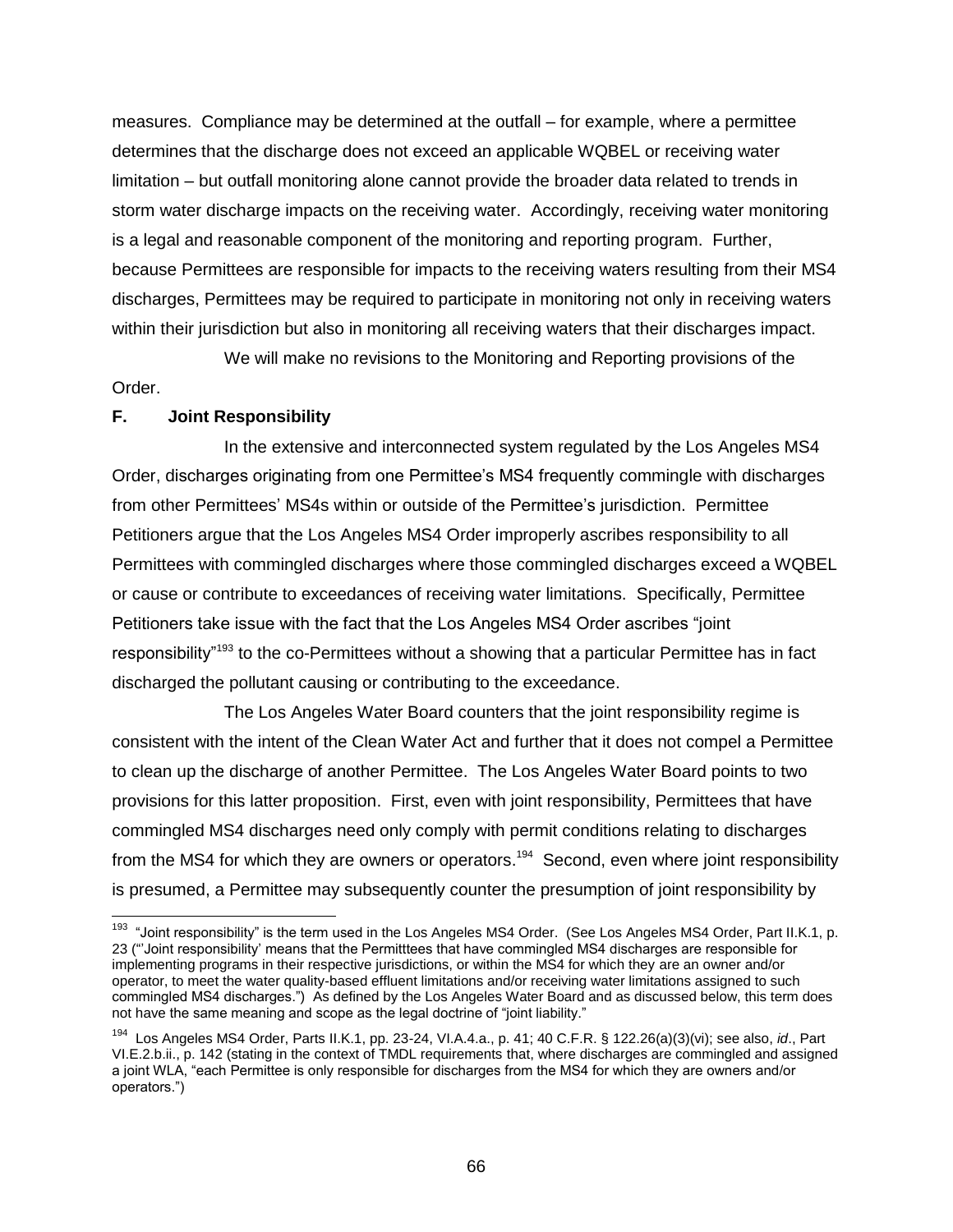affirmatively demonstrating that its MS4 discharge did not cause or contribute to the relevant exceedances.<sup>195</sup>

Given the size and complexity of the MS4s regulated under the Los Angeles MS4 Order and the challenges inherent in designing a monitoring program that could parse out responsibility for each individual Permittee, we find that a joint responsibility regime is a reasonable approach to assigning initial responsibility for an exceedance. The Los Angeles MS4 Order provisions addressing TMDLs also appropriately take a joint responsibility approach, given that the wasteload allocations from which the WQBELs and other TMDL-specific limitations are derived are most frequently expressed as joint allocations shared by all MS4 dischargers in the watershed. We further agree with the Los Angeles Water Board that the regime is one that is permissible under applicable law. The Clean Water Act contemplates that MS4 permits may be issued on a system-wide or jurisdiction-wide basis<sup>196</sup> and the federal regulations anticipate the need for inter-governmental cooperation.<sup>197</sup> Further, the United States Court of Appeal, Ninth Circuit, recently stated in *Natural Resources Defense Council v. County of Los Angeles* (2013) 725 F.3d 1194 that the permitting authority has wide discretion concerning the terms of a permit, including the manner in which permittees share liability.<sup>198</sup>

Yet, we also find that joint responsibility in an MS4 Order is only appropriate if the ultimate responsibility for addressing an exceedance rests with those permittees that actually cause or contribute to the exceedance in question. The re-issued Los Angeles MS4 Order contains additional specificity and monitoring, beyond that contained in the 2001 Los Angeles MS4 Order, to document compliance and the presence or absence of an individual municipality's contribution of pollutants to the storm water. For this reason, the general reasoning of the Ninth Circuit's 2013 *Natural Resources Defense Council v. County of Los Angeles* decision finding liability based solely on the presence of pollutants above water quality standards in the receiving waters is of limited forward-looking importance. Generally, in the context of MS4 permits, we do not sanction joint responsibility to the extent that that joint

j <sup>195</sup> *Id.*, Part VI.E.2., pp.141-42; see also id., Part II.K.1, pp. 23-24.

 $196$  33 U.S.C. § 1342(p)(3)(B)(i).

<sup>&</sup>lt;sup>197</sup> See 40 C.F.R. §§ 122.26(d)(2)(i)(D), 122.26(d)(2)(iv), 122.26(d)(2)(vii).

<sup>&</sup>lt;sup>198</sup> Natural Resources Defense Council v. County of Los Angeles (9<sup>th</sup> Cir. 2013) 725 F.3d 1194, 1205, fn. 16, cert. den. *Los Angeles County Flood Control Dist. v. Natural Resources Defense Council* (2014) 134 S.Ct. 2135. The Ninth Circuit went on to find that, based on the specific language of the 2001 Los Angeles MS4 Order, the Permittees were jointly liable for exceedances detected by mass emissions monitoring.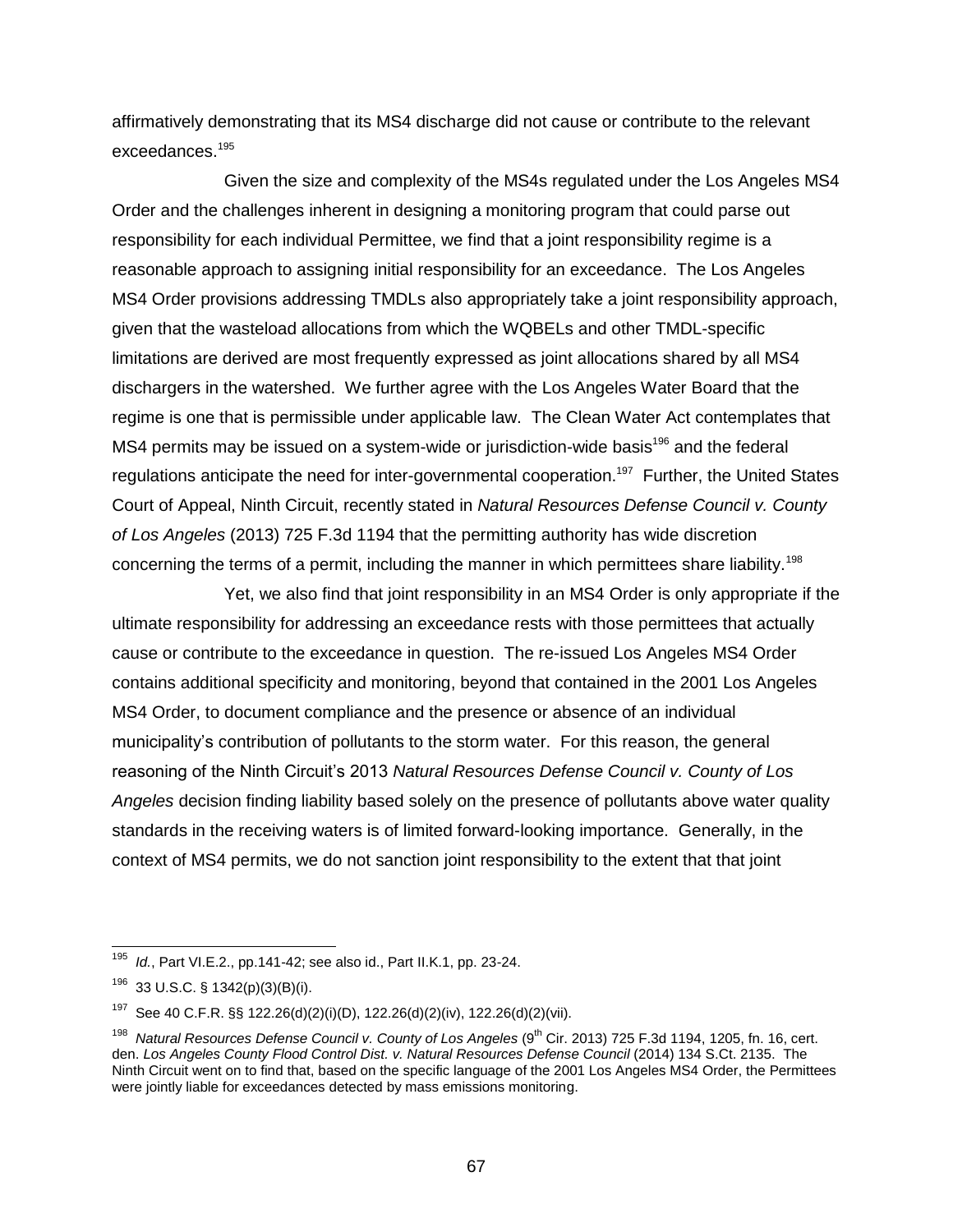responsibility would require each Permittee to take full responsibility for addressing violations, regardless of whether, and to what extent, each permittee contributed to the violation.<sup>199</sup>

The Los Angeles MS4 Order does not impose such a joint responsibility regime where each Permittee must take full responsibility for addressing other Permittees' violations. In addition to clearly stating that permittees are responsible only for their contribution to the commingled discharges, the Los Angeles MS4 Order provides that Permittees may affirmatively show that their discharge did not cause or contribute to an exceedance. Joint responsibility, as applied by the Los Angeles MS4 Order, is thus consistent with our expectation that ultimate responsibility for addressing an exceedance rests with those Permittees that actually cause or contribute to the exceedance and consistent with the regulatory direction that co-permittees need only comply with permit conditions relating to discharges from the MS4 for which they are owners or operators.

While the result is that the burden rests on the Permittee to demonstrate that its commingled discharge is not the source of an exceedance, rather than on the Los Angeles Water Board to demonstrate that a Permittee's commingled discharge is causing or contributing to the exceedance, the result is not contrary to law. The Los Angeles Water Board has the initial burden to show that a violation of the Los Angeles MS4 Order has occurred,<sup>200</sup> but the Board can do so by establishing an exceedance of a limitation by jointly responsible Permittees and need not identify the exact source of the exceedance. This scheme represents a reasonable policy approach to a complicated compliance question where the Permittees are more closely familiar than the Los Angeles Water Board with their outfalls and their discharges in the extensive and interconnected MS4 network.

We are, however, concerned that the Los Angeles MS4 Order's treatment of the joint responsibility issue is too narrow. The Los Angeles Water Board addresses the issue of joint responsibility primarily in the context of compliance with the TMDL requirements of the Order. Commingled discharges pose the same questions of assigning responsibility where receiving water limitations are exceeded in water bodies receiving MS4 discharges from multiple jurisdictions, but where the pollutant is not addressed by a TMDL. A similar approach to

<sup>&</sup>lt;sup>199</sup> In a "joint and several liability" scheme, a plaintiff may collect his or her entire damages from any one defendant, and the defendants must then rely on principles of indemnity or contribution to apportion ultimate liability amongst themselves. (See *American Motorcycle Assn. v. Superior Court of Los Angeles County* (1978) 20 Cal. 3d 578, 586- 590.) Because the Los Angeles MS4 Order's joint responsibility scheme does not equate to joint liability, and because we do not find such liability appropriate from a policy perspective, we do not address Petitioners' legal arguments as to whether joint or joint and several liability in the storm water context would be consistent with applicable law.

 $^{200}$  See e.g. *Sackett v. E.P.A.* (9<sup>th</sup> Cir. 2010) 622 F.3d 1139 rev'd on other grounds *Sackett v. E.P.A.* (2012) 132 S. Ct. 1367.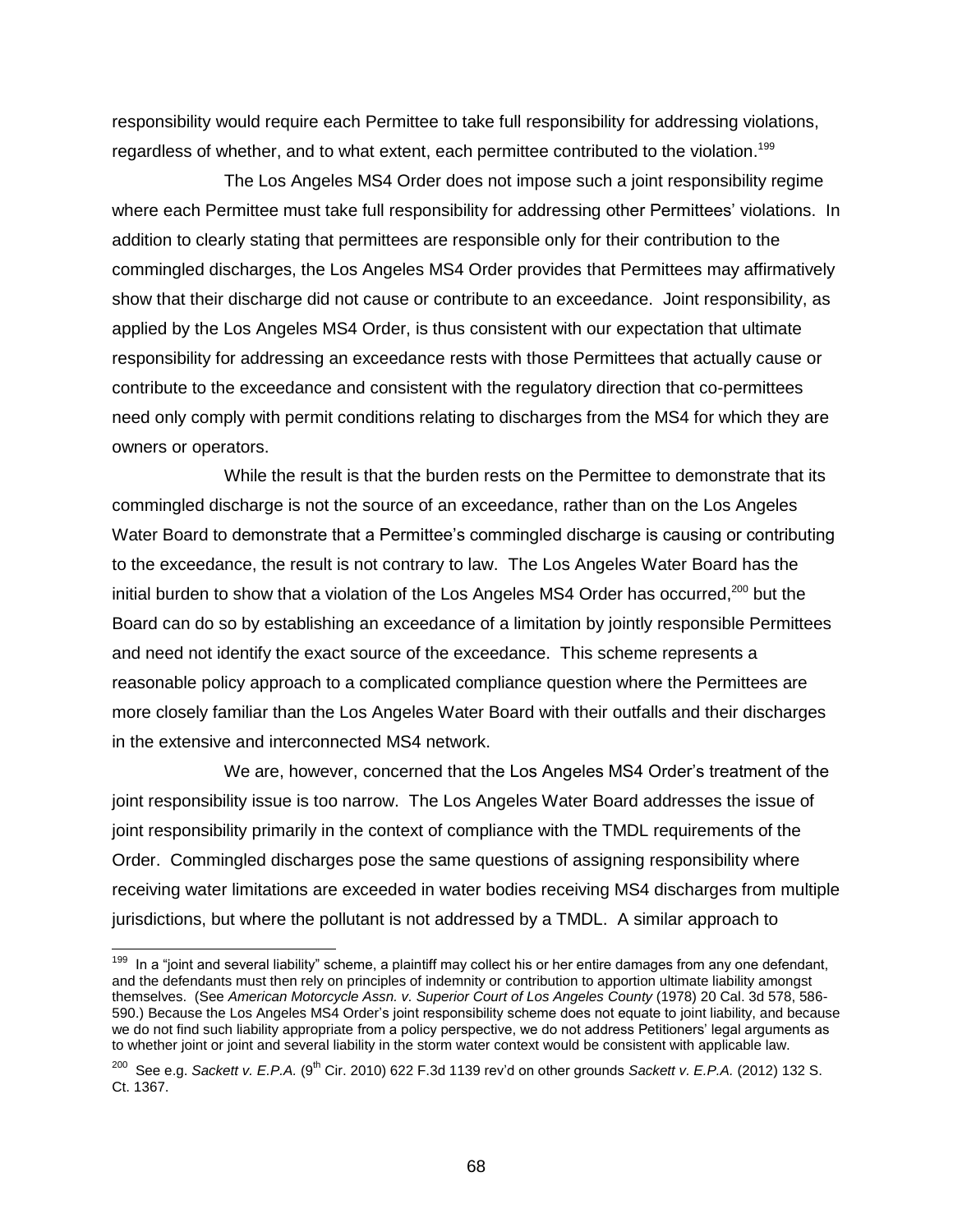assigning responsibility for addressing the exceedances is appropriate there. We will add new language to the Los Angeles MS4 Order mirroring Part VI.E.2.b., but applying the principles more generally.

We also take this opportunity to emphasize that all MS4 permits should be drafted to avoid one potential, but likely unintended, result arising from *Natural Resources Defense Council v. County of Los Angeles*. The broadest reading of the Ninth Circuit's holding following remand from the U.S. Supreme Court would assign joint liability to all Permittees for any exceedance at a monitoring location designated for the purpose of compliance determination, even if the particular pollutant is not typically found in storm water and has a likely alternative source such as an industrial discharger or waste water treatment plan. Providing municipalities an opportunity to demonstrate that they did not contribute to a pollutant present in receiving waters above standards will prevent this outcome.

We shall amend Part VI.B. as follows:

# **B. Monitoring and Reporting Program (MRP) Requirements**

**1.** Dischargers shall comply with the MRP and future revisions thereto, in Attachment E of this Order or may, in coordination with an approved Watershed Management Program per Part VI.C, implement a customized monitoring program that achieves the five Primary Objectives set forth in Part II.A. of Attachment E and includes the elements set forth in Part II.E. of Attachment E.

# **2. Compliance Determination for Commingled Discharges**

- **a. For commingled discharges addressed by a TMDL, a Permittee shall demonstrate compliance with the requirements of Part E as specified at Part E.2.b.**
- **b. For commingled discharges not addressed by a TMDL, a Permittee shall demonstrate compliance with the requirements of Part V.A as follows:** 
	- **i. Pursuant to 40 CFR section 122.26(a)(3)(vi), each Permittee is only responsible for discharges from the MS4 for which they are owners and/or operators.**
	- **ii. Where Permittees have commingled discharges to the receiving water, or where Permittees' discharges commingle in the receiving water, compliance in the receiving water shall be determined for the group of Permittees as a whole unless an individual Permittee demonstrates that its discharge did not cause or contribute to the exceedance, pursuant to subpart iv. below.**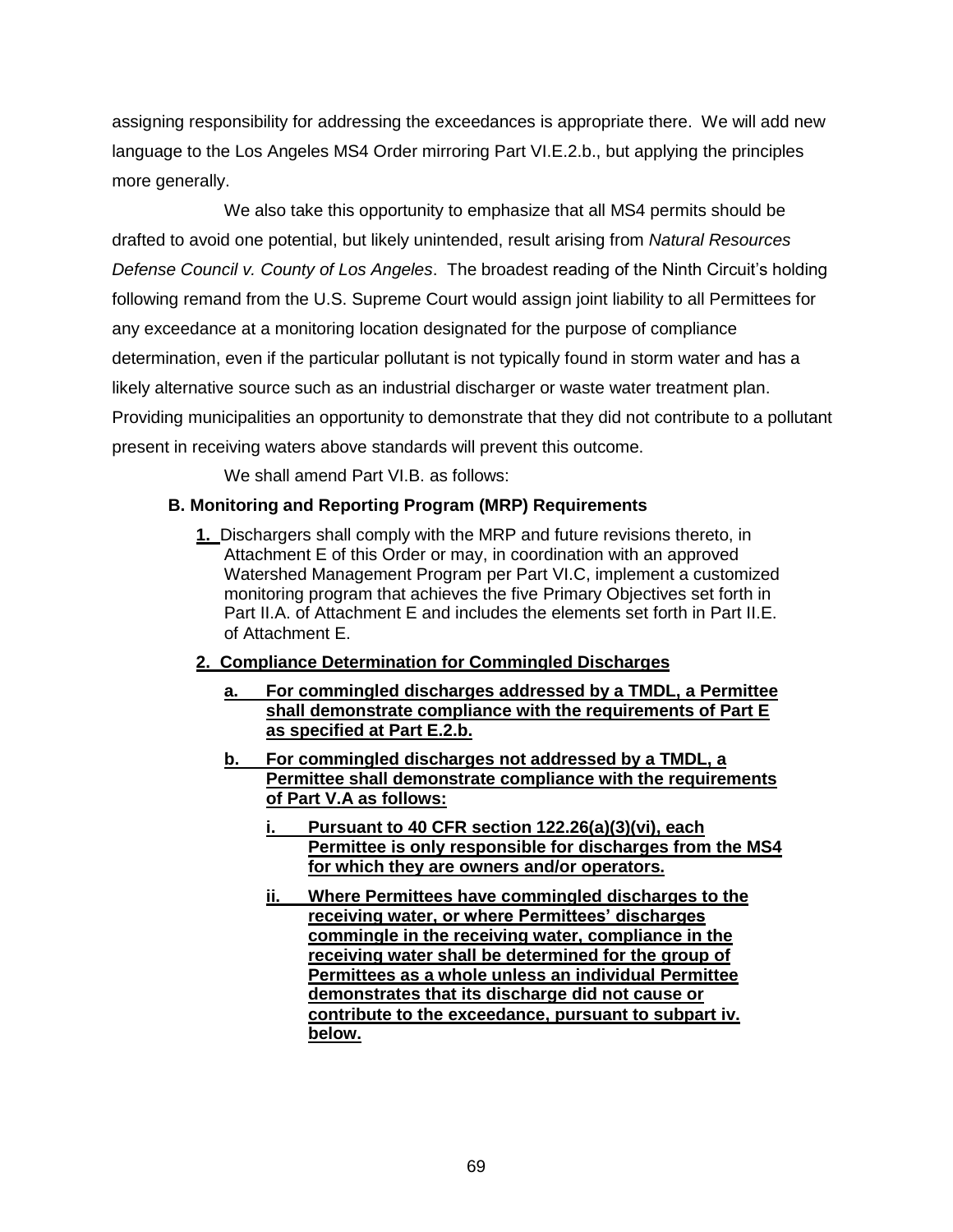- **iii. For purposes of compliance determination, each Permittee is responsible for demonstrating that its discharge did not cause or contribute to an exceedance of the receiving water limitation in the target receiving water.**
- **iv. A Permittee may demonstrate that its discharge did not cause or contribute to an exceedance of a receiving water limitation in one of the following ways:**
	- **(1) Demonstrate that there was no discharge from the Permittee's MS4 into the applicable receiving water during the relevant time period;**
	- **(2) Demonstrate that the discharge from the Permittee's MS4 was controlled to a level that did not cause or contribute to the exceedance in the receiving water;**
	- **(3) Demonstrate that there is an alternative source of the pollutant that caused the exceedance, that the pollutant is not typically associated with MS4 discharges, and that the pollutant was not discharged from the Permittee's MS4; or**
	- **(4) Demonstrate that the Permittee is in compliance with the Watershed Management Programs provisions under VI.C.**

# **G. Separation of Functions in Advising the Los Angeles Water Board**

Petitioners Cities of Duarte and Huntington Park (Duarte and Huntington Park) argue that their rights to due process of law were violated when the same attorneys advised both the Los Angeles Water Board staff and the Board itself in the course of the proceedings to adopt the Los Angeles MS4 Order. We disagree and reaffirm our position that permitting actions do not require the water boards to separate functions when assigning counsel to advise in development and adoption of a permit.

A water board proceeding to adopt a permit, including an NPDES permit, waste discharge requirements, or a waiver of waste discharge requirements, is an adjudicative proceeding subject to the Administrative Procedure Act's administrative adjudication statutes in Government Code section 11400 et seq.<sup>201</sup> Section 11425.10, part of the "Administrative Adjudication Bill of Rights," provides that "[t]he adjudicative function shall be separated from the investigative, prosecutorial, and advocacy functions with the agency  $\dots$   $202$  In accordance with

<sup>201</sup> See Cal. Code Regs., tit. 23, § 648, subd. (b).

 $202$  Gov. Code, § 11425.10, subd. (a)(4). Subdivision (a)(4) references section 11425.30, which addresses disqualification of a presiding officer that has served as "investigator, prosecutor, or advocate" in the proceeding or its preadjudicative stage or is subject to "the authority, direction, or discretion" of a person who has served in such roles.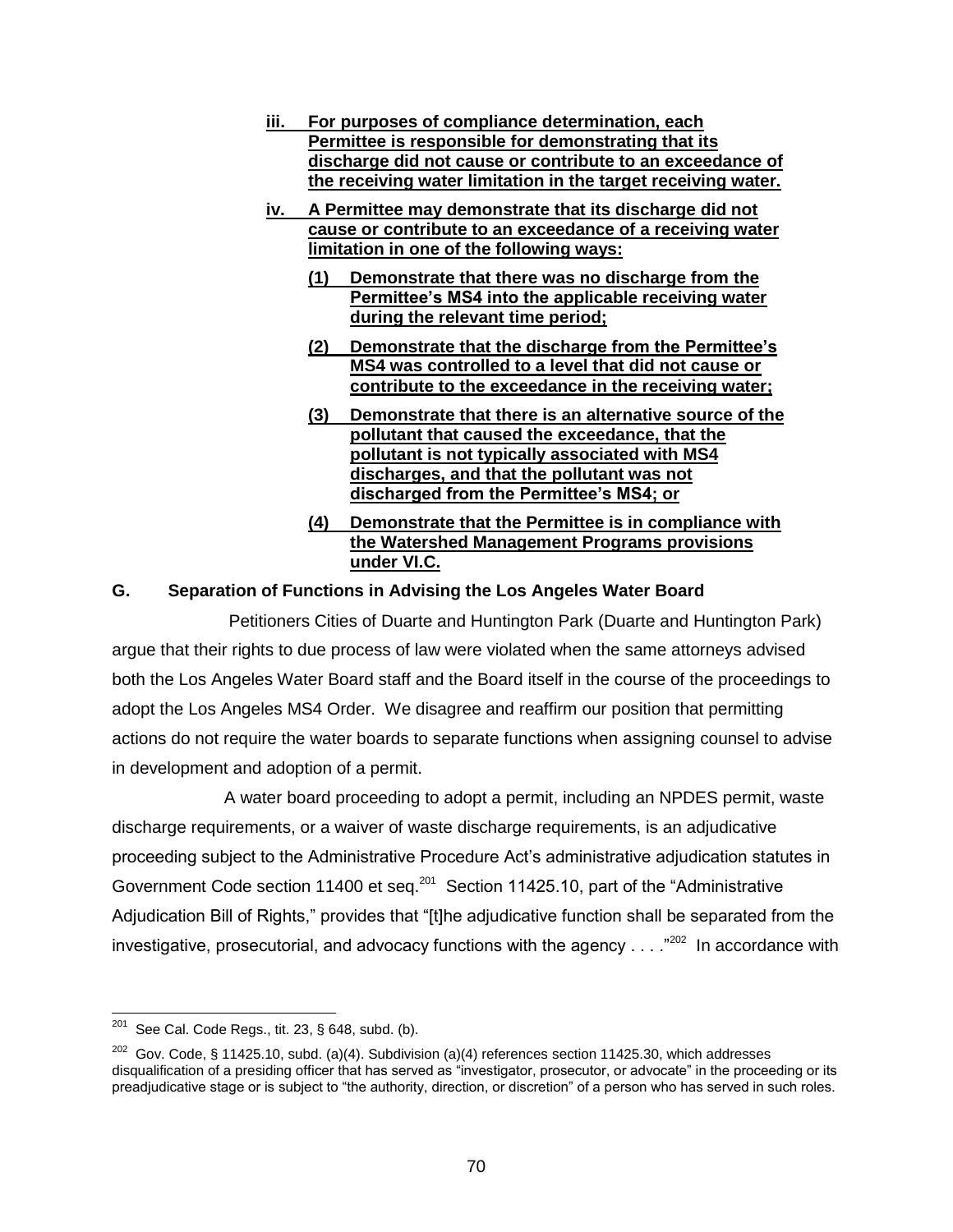this directive, the water boards separate functions in all enforcement cases, assigning counsel and staff to prosecute the case, and separate counsel and staff to advise the board.

In a permitting action, water board counsel have an advisory role, not an investigative, prosecutorial, or advocacy role. Permitting actions are not investigative in nature and there is no consideration of liability or penalties that would make the action prosecutorial in nature. Further, while both counsel and staff are expected to develop recommendations for their boards, the role of counsel and staff is not to act as an advocate for one particular position or party concerning the permitting action, but to advise the board as neutrals, with consideration of the legal, technical, and policy implications of all options before the board. In the case of counsel, such consideration and advice includes not just legal evaluation of the substantive options for permitting but also of procedural issues such as admissibility of the evidence, conduct of the hearing, and avoidance of board member conflicts. Because counsel and staff are advisors to the board rather than advocates for a particular position, the same counsel may advise staff in the course of development of the permit and the board in the adoption proceedings.

A primary purpose of separation of functions in adjudicatory proceedings is the need to prevent improper ex parte communications.<sup>203</sup> The exceptions to the ex parte communications rules further support the position that counsel advising board staff may also advise the board itself. While section 11430.10 of the Government Code generally prohibits communications concerning issues in a pending administrative proceeding between the presiding officer and an employee of the agency that is a party,  $204$  one exception provides that a communication "for the purpose of assistance and advice to the presiding officer," in this case the board, "from a person who has not served as investigator, prosecutor, or advocate in the proceeding or its preadjudicative stage" is permissible. Even if board counsel could be considered an advocate in the proceeding, another provision (specifically referencing the water boards) excepts the communication from the general ex parte communications rules. A communication is not an ex parte communication if:

(c) The communication is for the purpose of advising the presiding officer concerning any of the following matters in an adjudicative hearing that is nonprosecutorial in character:

<sup>203</sup> See *Dept. of Alcoholic Beverage Control v. Alcoholic Beverage Control Appeals Bd.* (2006) 40 Cal.4th 1, 9-10.

 $204$  Government Code section 11430.10 prohibits communications between an employee that is a "party" to a pending proceeding and the presiding officer. We disagree that Los Angeles Water Board staff, as an advisor to the Board, was a "party" to the proceedings for adoption of the Los Angeles MS4 Order, but, even if staff could be considered a party, the cited exceptions to the ex parte communications rules would apply.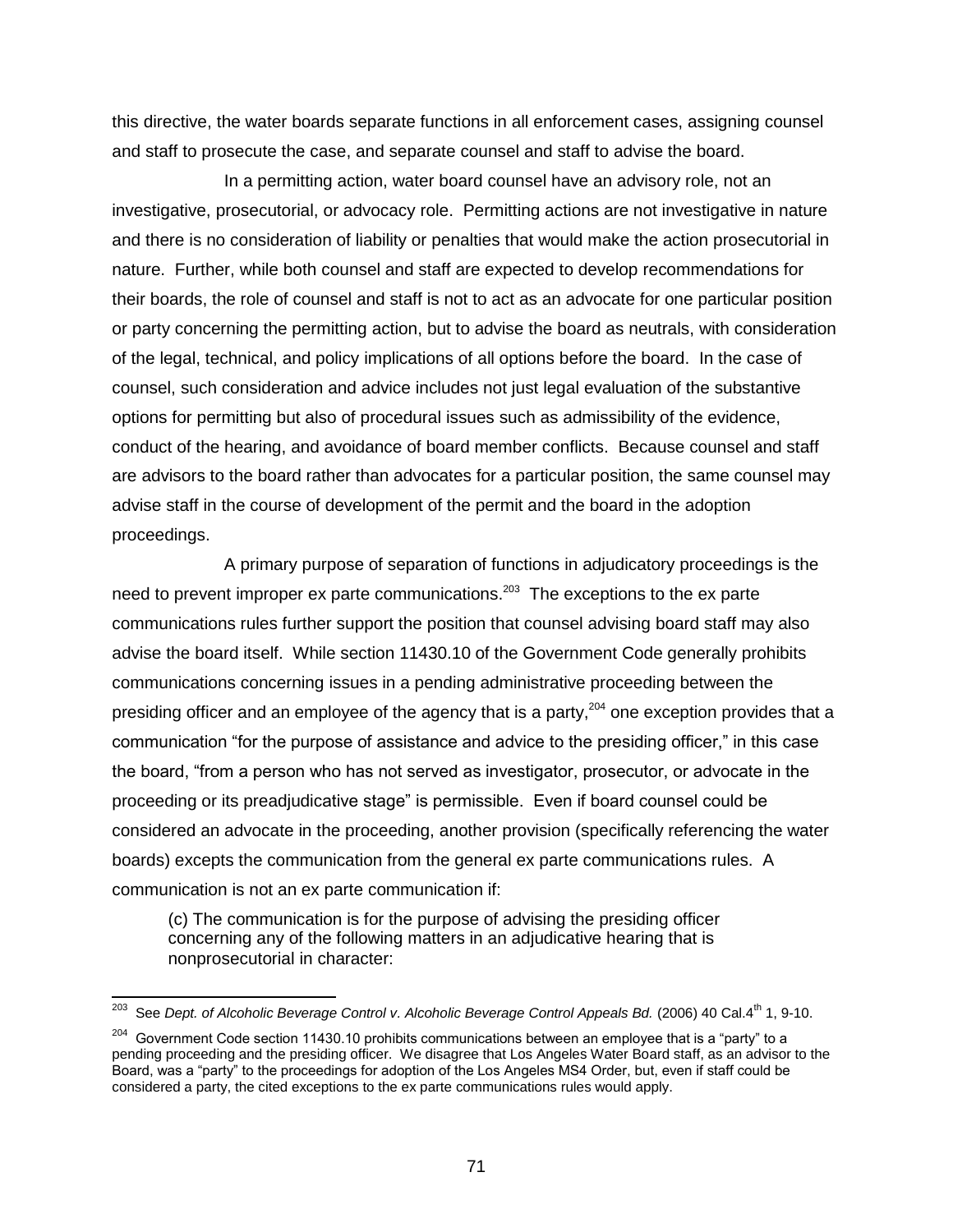. . . (2) The advice involves an issue in a proceeding of the San Francisco Bay Conservation and Development Commission, California Tahoe Regional Planning Agency, Delta Protection Commission, Water Resources Control Board, or a regional water quality control board.<sup>205</sup>

The fact that communications that would otherwise be considered prohibited ex parte communications are specifically permitted in non-prosecutorial adjudicative proceedings of the water boards further supports the position that the water boards are not obligated by law to separate functions in permitting actions.

We acknowledge that there may be some unique factual circumstances under which a permitting proceeding could violate due process or the Administrative Procedure Act because board counsel either acted or gave the appearance of acting as a prosecutor or advocate. Duarte and Huntington Park point to a writ of mandate issued by the Los Angeles Superior Court in 2010,<sup>206</sup> holding that a 2006 proceeding to incorporate provisions of the Santa Monica Bay Beaches TMDL into the 2001 Los Angeles MS4 Order was not fairly conducted because Los Angeles Water Board counsel had acted as an advocate for Board staff, directly examining Board staff witnesses, cross-examining witnesses called by permittees, objecting to questions asked by permittees, and making a closing argument on behalf of Board staff, while simultaneously advising the Board. The proceedings to adopt the Los Angeles MS4 Order did not follow the type of adversarial structure that led the Superior Court to find a violation of separation of functions in the 2006 proceedings.<sup>207</sup> Further, nothing in the conduct of the Los Angeles Water Board attorneys in the Los Angeles MS4 Order proceedings leads us to find that they acted as advocates for a particular position or party, rather than as advisors to the Board.

 $\overline{\phantom{a}}$ <sup>205</sup> Gov. Code, § 11430.30. We note that the Law Revision Commission comments on section 11430.30, subdivision (c), state that "[s]ubdivision (c) applies to nonprosecutorial types of administrative adjudications, such as . . . proceedings . . . setting *water quality protection…requirements."* (Emphasis added.) The notes further state that "[t]he provision recognizes that the length and complexity of many cases of this type may as a practical matter make it impossible for any agency to adhere to the restrictions of [ex parte communications], given limited staffing and personnel." (25 Cal.L.Rev.Comm. Reports 711 (1995).) We agree that the lengthy and complex nature of permitting proceedings, and the limited staffing resources of the water boards, caution against an expansive interpretation of separation of functions in non-prosecutorial adjudications.

<sup>206</sup> *County of Los Angeles v. State Water Resources Control Board* (Super. Ct., Los Angeles Co. (June 2, 2010, Minute Order) No. BS122724) (Administrative Record, section 10.II, RB-AR23665-23667.)

<sup>&</sup>lt;sup>207</sup> We also note that, although the writ directed that petitioners were entitled to a new hearing "in which the same person does not act as both an advocate before the Board and an advisor to the Board," the writ had no direct bearing on the separate proceedings to adopt the Los Angeles MS4 Order. In any case, as discussed, Board attorneys did not act as advocates in the proceedings to adopt the Los Angeles MS4 Order.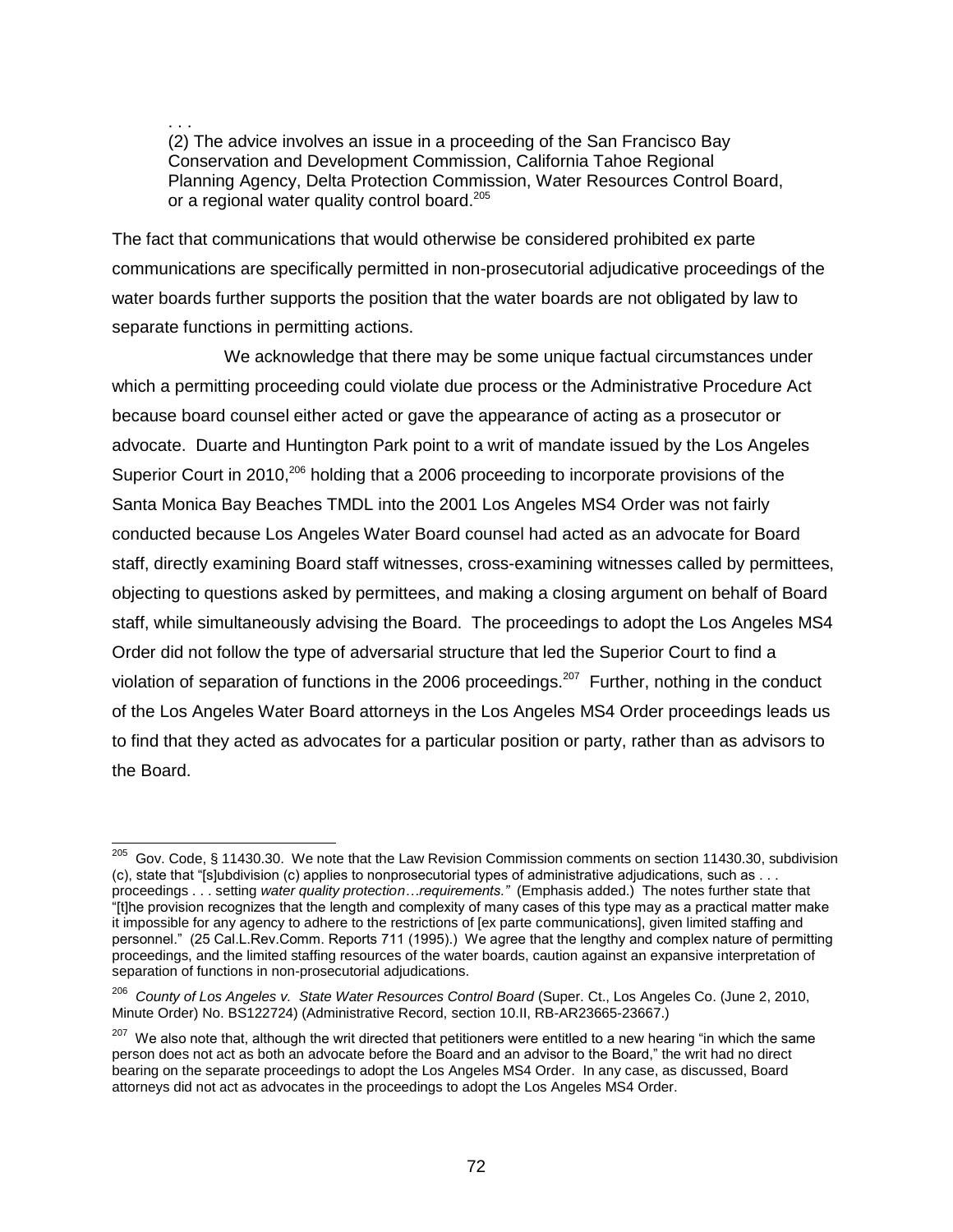The two specific cases pointed to by Duarte and Huntington Park – advice by Board counsel to Board member Mary Ann Lutz regarding recusal due to ex parte communications and advice to the Board generally on the lack of a cost-benefit analysis requirement in federal law – may be contrary to the legal position held by Duarte and Huntington Park, but there is nothing in the record to suggest that the advice was driven by biased advocacy for a Board staff position.<sup>208</sup> In the absence of such evidence, we find no reason to depart from the general rule that separation of functions is not required in a permitting proceeding<sup>209</sup> and find that Los Angeles Water Board counsel acted in accordance with applicable laws in advising Board staff and the Board itself.

# **H. Signal Hill's Inclusion in the Order**

The City of Signal Hill (Signal Hill) argues that the Los Angeles Water Board acted contrary to relevant law when it issued the system-wide Los Angeles MS4 Order that included Signal Hill, even though Signal Hill had submitted an application for an individual permit.<sup>210</sup> We disagree.

Signal Hill points out that the federal regulations allow an operator of an MS4 to choose between submitting an application jointly with one or more other operators for a joint permit or individually for a distinct permit.<sup>211</sup> However, the choice of application does not necessarily dictate the type of permit that the permitting authority ultimately deems appropriate. The permitting authority in turn has discretion to determine if the permit should be issued on a

 208 See Administrative Record**,** section 7, RB-AR18309-18316, RB-AR18397-18400 (Transcript of Proceedings on Oct. 4, 2012), section 7, RB-AR18892-18894 (Transcript of Proceedings on Oct. 5, 2012).

<sup>209</sup> Although *Morongo Band of Mission Indians v. State Water Resources Control Board* (2009) 45 Cal.4th 731 concerned an enforcement proceeding and therefore is not on point for our legal determination above, we take note of the direction by the California Supreme Court that separation of functions in an administrative tribunal should not be expanded beyond its appropriate scope: "In construing the constitutional due process right to an impartial tribunal, we take a more practical and less pessimistic view of human nature in general and of state administrative agency adjudicators in particular . . . [and where proper procedure is followed and in the absence of a specific demonstration of bias or unacceptable risk of bias] we remain confident that state administrative agency adjudicators will evaluate factual and legal arguments on their merits, applying the law to the evidence in the record to reach fair and reasonable decisions." (*Morongo Band of Mission Indians, supra*, at pp. 741-742.)

<sup>&</sup>lt;sup>210</sup> Sianal Hill was one of several permittees under the 2001 Los Angeles MS4 Order that elected not to submit an application jointly with the other permittees for the renewed permit. The other parties have not challenged their inclusion under the Los Angeles MS4 Order. The Los Angeles Water Board rejected Signal Hill's application as incomplete; however, our determination that the Los Angeles Water Board had the discretion to issue the systemwide Los Angeles MS4 Order is not dependent on that fact.

<sup>211</sup> 40 C.F.R. § 122.26(a)(3)(iii). Signal Hill has also cited regulations applicable to Small MS4s at 40 Code of Federal Regulations sections 122.30 through 122.37. These regulations are not applicable here because the Los Angeles Water Board has designated the Greater Los Angeles County MS4, which includes the incorporated cities and the unincorporated areas of Los Angeles County within coastal watersheds, as a large MS4 pursuant to 40 Code of Federal Regulations section 122.26(b)(4).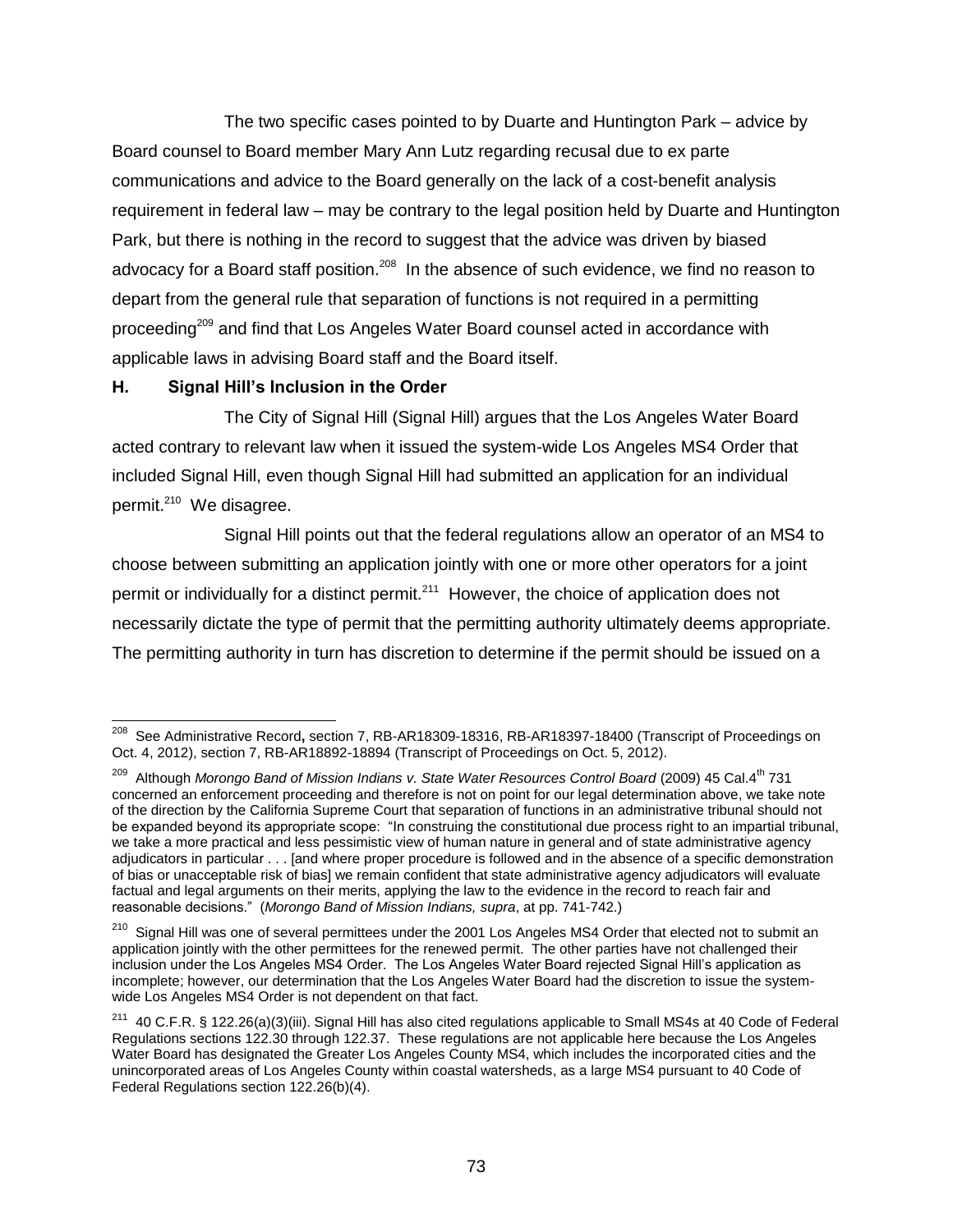jurisdictional or system-wide basis.<sup>212</sup> While the federal regulations do not specifically state that, in exercising that discretion, the permitting authority may override the permit applicant's preference for an individual permit, nothing in the regulations constrains its authority to do so. Section 122.26(a)(3)(iii) of 40 Code of Federal Regulations does not require the permitting authority to take any specific action in response to the submission of an individual application. And sections  $122.26(a)(3)(ii)$  and  $122.26(a)(3)(iv)$  provide that the permitting authority "may issue" system-wide or distinct permits. The preamble to the regulations similarly contemplates wide discretion for the permitting authority to choose system-wide permits, including a permit that would allow an entire system in a geographical region to be designated under one permit.<sup>213</sup> Particularly because the option of a system-wide permit would be significantly frustrated if MS4 operators were allowed to opt out at their discretion, the most reasonable reading of the regulations is that the permitting authority, not the applicant, makes the ultimate decision as to the scope of the permit that will be issued. Accordingly, we find that the Los Angeles Water Board had the discretion under the relevant law to issue the Los Angeles MS4 Order with Signal Hill as a permittee.

We also find that the Los Angeles Water Board's decision regarding Signal Hill was appropriately supported by findings in the Order and in the Fact Sheet.<sup>214</sup> Finding C of the Los Angeles MS4 Order, as well as discussion in the Fact Sheet,<sup>215</sup> establishes that the Los Angeles Water Board found a system-wide permit to be appropriate for a number of reasons, including that Permittees' MS4s comprise a large interconnected system with frequently commingled discharges, that the TMDLs to be implemented apply to the jurisdictional areas of multiple Permittees, that the passage of Assembly Bill  $2554^{216}$  in 2010 provided a potential means for funding collaborative water quality improvement plans among Permittees, and that the results of an online survey conducted by Los Angeles Water Board staff showed that the

 $\overline{\phantom{a}}$ <sup>212</sup> 33 U.S.C. § 1342(p)(3)(B)(i); 40 C.F.R. § 122.26(a)(1)(v), (a)(3)(ii), (a)(3)(iv).

<sup>&</sup>lt;sup>213</sup> See 55 Fed. Reg. 47990, 48039-48043 (preamble to the Phase I regulations noting that section 122.26(a)(3)(iv) would allow an entire system in a geographical region to be designated under one permit and further discussing that sections  $122.26(a)(1)(v)$  and  $(a)(3)(ii)$  allow the permitting authority broad discretion in issuing system-wide permits).

<sup>214</sup> *Topanga Assn.*, *supra*, 11 Cal.3d at 515.

<sup>215</sup> Los Angeles MS4 Order, Part II.C., pp. 14-15; id., Att. F, Fact Sheet, pp. F-15-F-18.

<sup>&</sup>lt;sup>216</sup> Assembly Bill No. 2554, Chapter 602, an act to amend sections 2 and 16 of the Los Angeles County Flood Control Act (Chapter 755 of the Statutes of 1915), relating to the Los Angeles County Flood Control District, Sept. 30, 2010 (Administrative Record, section 10.VI.C., RB-AR29172-29179). The Bill allows the Los Angeles County Flood Control District to assess a property-related fee or charge, subject to voter approval in accordance with proposition 218, for storm water and clean water programs.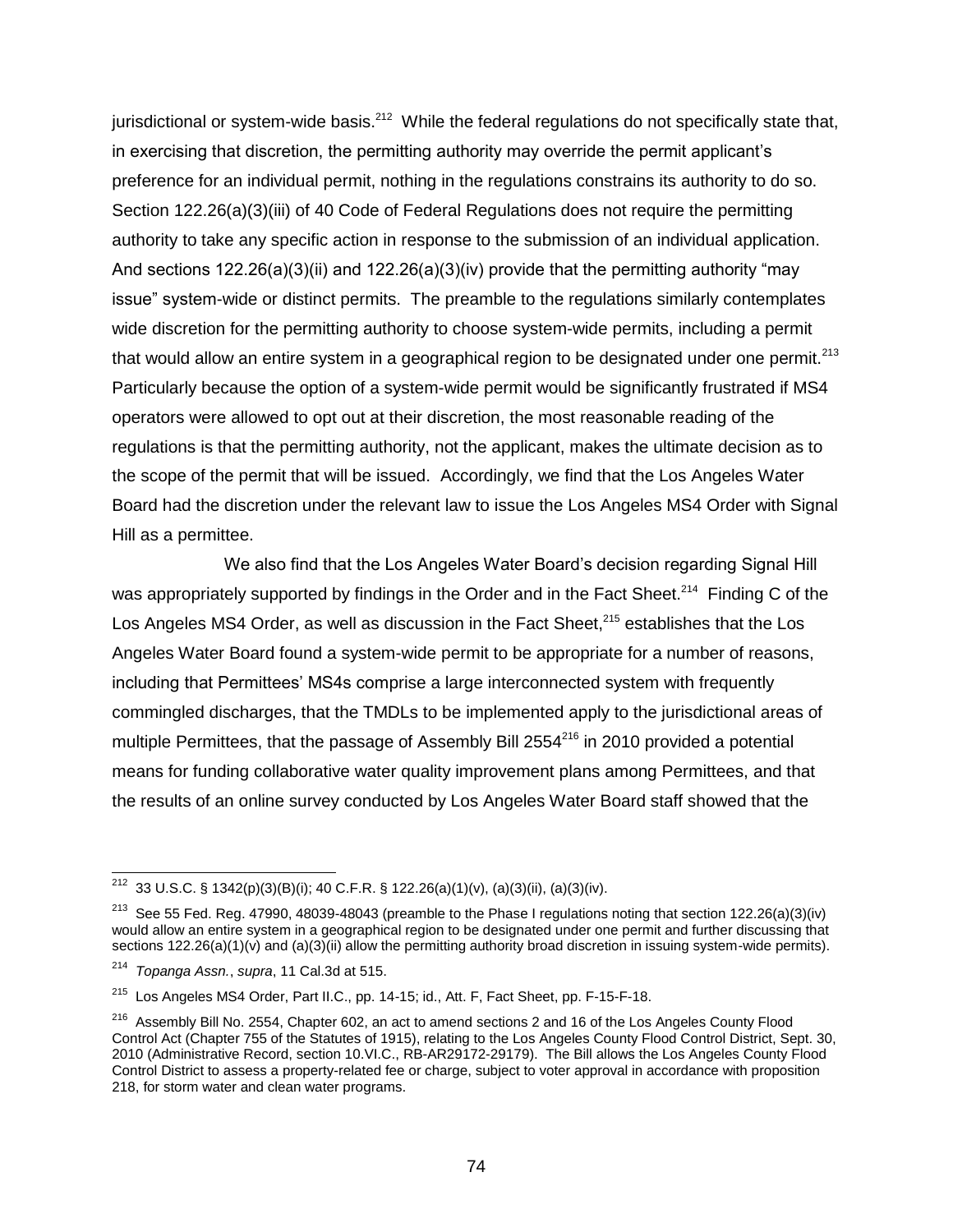majority of Permittees favored either a single MS4 permit for Los Angeles County or several watershed-based permits.

Signal Hill points out that the reasons enumerated by the Los Angeles Water Board as grounds for issuance of a system-wide permit did not preclude the Los Angeles Water Board from issuing an individual permit to the City of Long Beach (Long Beach).<sup>217</sup> The Los Angeles Water Board has provided the rationale for distinguishing Signal Hill and Long Beach in its October 15, 2013 Response. The Los Angeles Water Board explains that Long Beach has had an individual permit for more than a decade and that, unlike Signal Hill, it was not permitted under the 2001 Los Angeles MS4 Order. The Board's decision to issue a separate permit to Long Beach was originally the result of a settlement agreement that resolved litigation on the MS4 permit issued by the Los Angeles Water Board in 1996, and Long Beach has a proven track record in implementing the individual permit while cooperating with Permittees under the Los Angeles MS4 Order.<sup>218</sup> We find that the Los Angeles Water Board reasonably distinguished between Long Beach and the Permittees under the Los Angeles MS4 Order in making determinations as to individual permitting. We will not reverse its determination but we will add a brief statement reflecting that reasoning to the Fact Sheet.

We shall amend section III.D.1.a. at page F-18, Attachment F, Fact Sheet, as

#### follows:

The Regional Water Board determined that the cities of Signal Hill and Downey, the five upper San Gabriel River cities, and the LACFCD are included as Permittees in this Order. **In making that determination, the Regional Water Board distinguished between the permitting status of those cities and the permitting status of the City of Long Beach at this time because the City of Long Beach has a proven track record in implementing an individual permit and developing a robust monitoring program under that individual permit, as well as in cooperation with other MS4 dischargers on watershed based implementation. While all other incorporated cities with discharges within the coastal watersheds of Los Angeles County, as well as Los Angeles County and the Los Angeles County Flood Control District, are permitted under this Order,** I**i**ndividually tailored permittee requirements are provided in this Order, where appropriate.

<sup>&</sup>lt;sup>217</sup> Signal Hill is located in the geographical middle of Long Beach and is entirely surrounded by that city.

<sup>&</sup>lt;sup>218</sup> Los Angeles Water Board, October 15, 2013 Response, p. 25, fn. 78.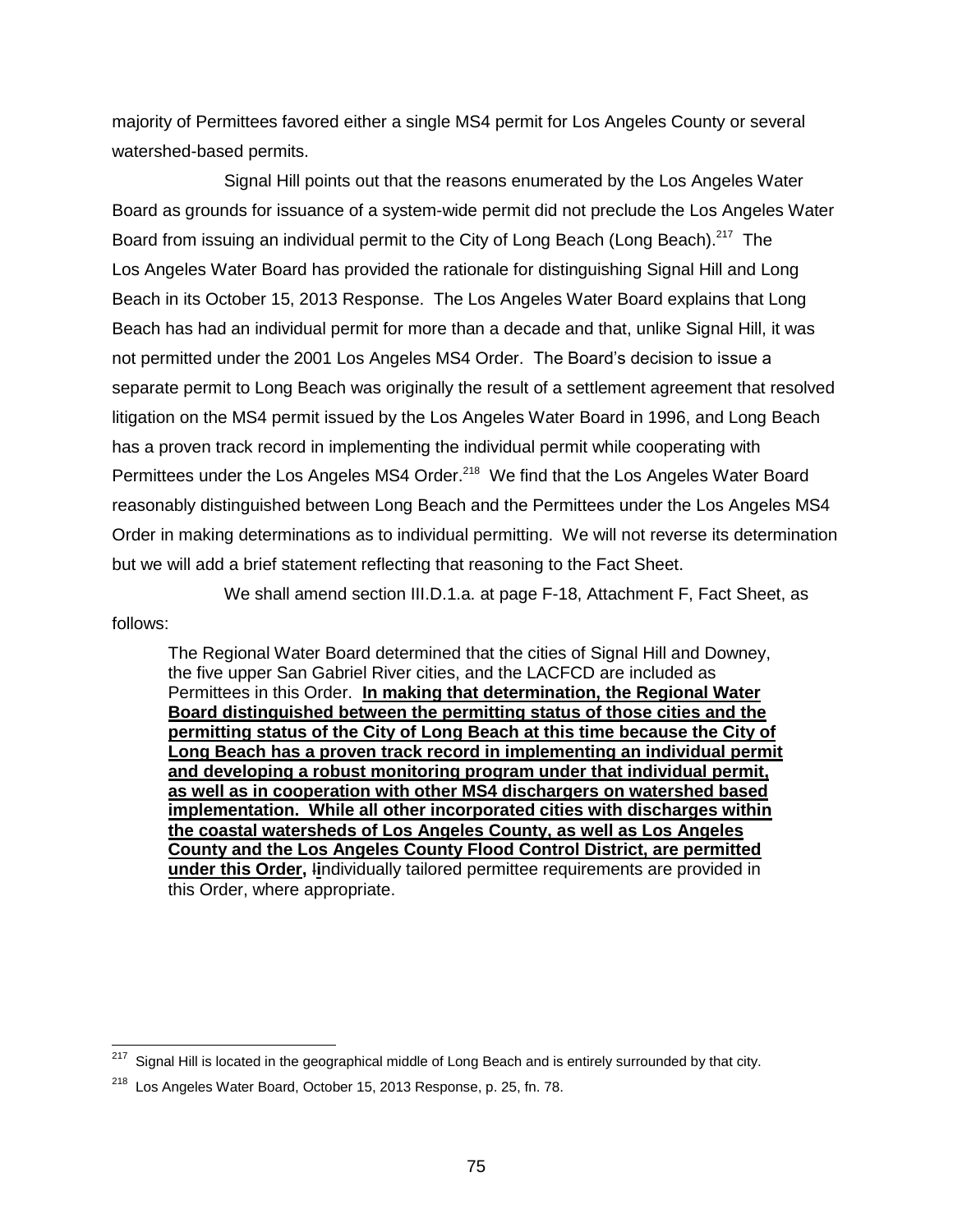### **III. CONCLUSION**

Based on the above discussion, we conclude as follows:

- 1. Although we are not bound by federal law or state law to require compliance with water quality standards in municipal storm water permits, we will not depart from our prior precedent regarding compliance with water quality standards. The regional water boards shall continue to require compliance with receiving water limitations in municipal storm water permits through incorporation of receiving water limitations provisions consistent with State Water Board Order WQ 99-05.
- 2. However, we find that municipal storm water dischargers may not be able to achieve water quality standards in the near term and therefore that it is appropriate for municipal storm water permits to incorporate a well-defined, transparent, and finite alternative path to permit compliance that allows MS4 dischargers that are willing to pursue significant undertakings beyond the iterative process to be deemed in compliance with the receiving water limitations.
- 3. We find that the WMP/EWMP provisions of the Los Angeles MS4 Order, with minor revisions that we incorporate herein, are an appropriate alternative to immediate compliance with receiving water limitations. The WMP/EWMP provisions are ambitious, yet achievable, and include clear and enforceable deadlines for the achievement of receiving water limitations and a rigorous and transparent process for development and implementation of the WMPs/EWMPs.
- 4. We find that the WMP/EWMP provisions do not violate anti-backsliding requirements.
- 5. We find that the WMP/EWMP provisions do not violate antidegradation requirements; however, we find that the antidegradation findings made by the Los Angeles Water Board are too cursory and revise those findings consistent with the federal and state antidegradation policies.
- 6. We find that issuance of time schedule orders is appropriate where a final receiving water limitations deadline set in the WMP/EWMP or a final TMDL-related deadline is not met; however we find that the WMP/EWMP compliance schedule need not otherwise be structured as an enforcement order.
- 7. We clarify the WMP/EWMP provisions to make it clear that final compliance with receiving water limitations and final WQBELs and other TMDL-specific limitations must be verified through monitoring.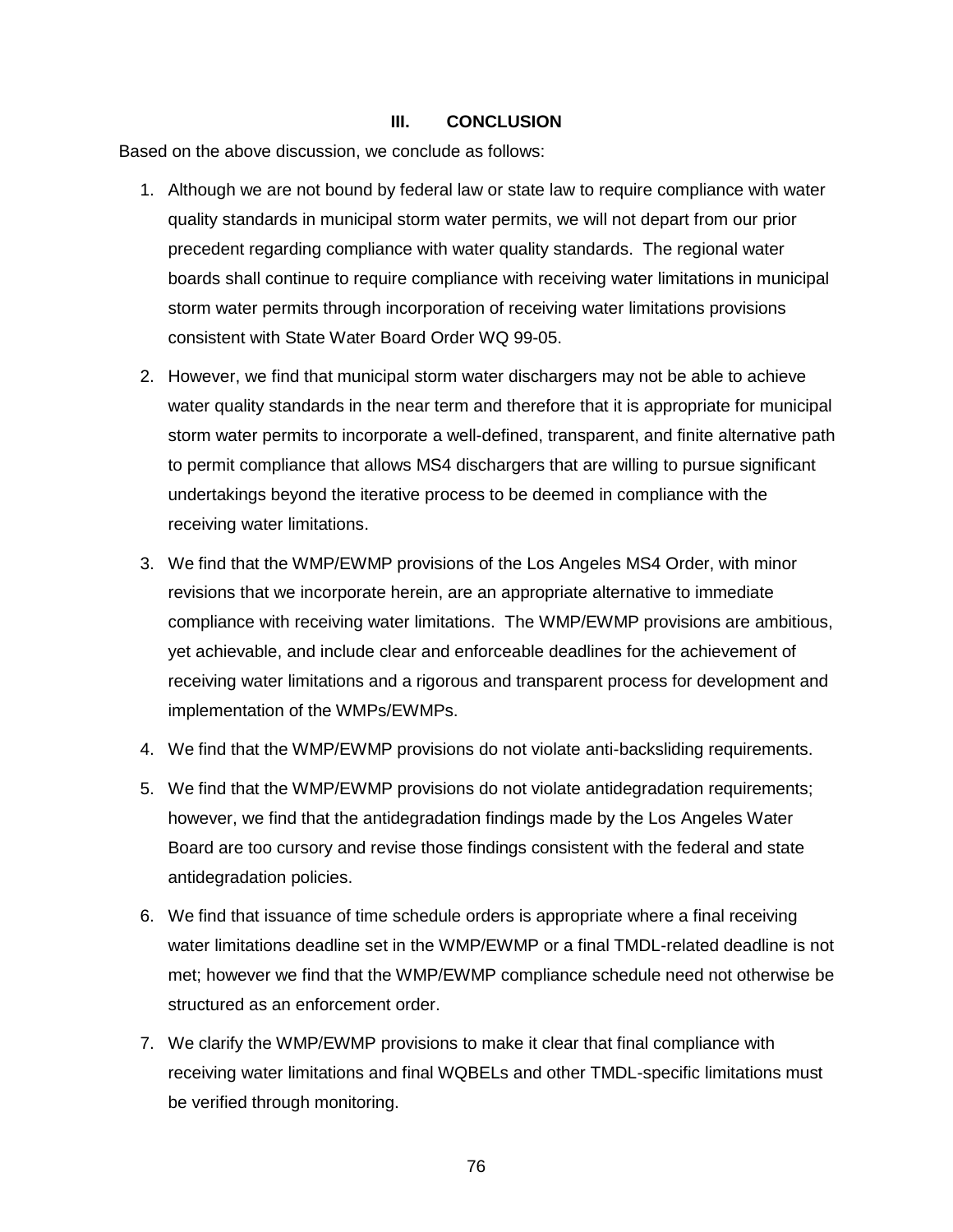- 8. We clarify the WMP/EWMP provisions to make it clear that Permittees may request extensions of deadlines incorporated into the WMPs/EWMPs except those final deadlines established in a TMDL. However, any deadline extensions must be approved by the Executive Officer after public review and comment.
- 9. In order to add greater rigor and accountability to the process of achieving receiving water limitations, we revise the WMP/EWMP provisions to add that the Permittees must comprehensively evaluate new data and information and revise the WMPs/EWMPs, including the supporting reasonable assurance analysis, by June 30, 2021, for approval by the Executive Officer.
- 10. We find that the storm water retention approach is a promising approach to achieving receiving water limitations, but also find that the Administrative Record does not support a finding that the approach will necessarily lead to achievement of water quality standards in all cases. We revise the WMP/EWMP provisions to clarify that, in the case of implementation of an EWMP with the storm water retention approach, if compliance with a final WQBEL or other TMDL-specific limitation is not in fact achieved in the drainage area, a Permittee will be considered in compliance with the relevant limitation only if the Permittee continues to adaptively manage the EWMP to achieve ultimate compliance with the WQBEL or other TMDL limitation.
- 11. We find reasonable the WMP/EWMP provisions that allow permittees to be deemed in compliance with receiving water limitations during the planning and development phase of the WMP/EWMP. We revise the WMP/EWMP provisions to state that, if a Permittee fails to meet one of the deadlines, the Permittee may still develop a WMP/EWMP for approval by the Los Angeles Water Board or its Executive Officer; however, the Permittee will not be deemed in compliance with receiving water limitations or WQBELs and other TMDL-specific limitations during the subsequent WMP/EWMP development period.
- 12. We recognize that the Los Angeles MS4 Order WMP/EWMP compliance path alternative may not be appropriate in all MS4 permits. In order to provide guidance to regional water boards preparing Phase I MS4 permits, we lay out several principles to be followed in drafting receiving water limitations compliance alternatives: Phase I MS4 permits should (1) continue to require compliance with water quality standards in accordance with our Order WQ 99-05; (2) allow compliance with TMDL requirements to constitute compliance with receiving water limitations; (3) provide for a compliance

77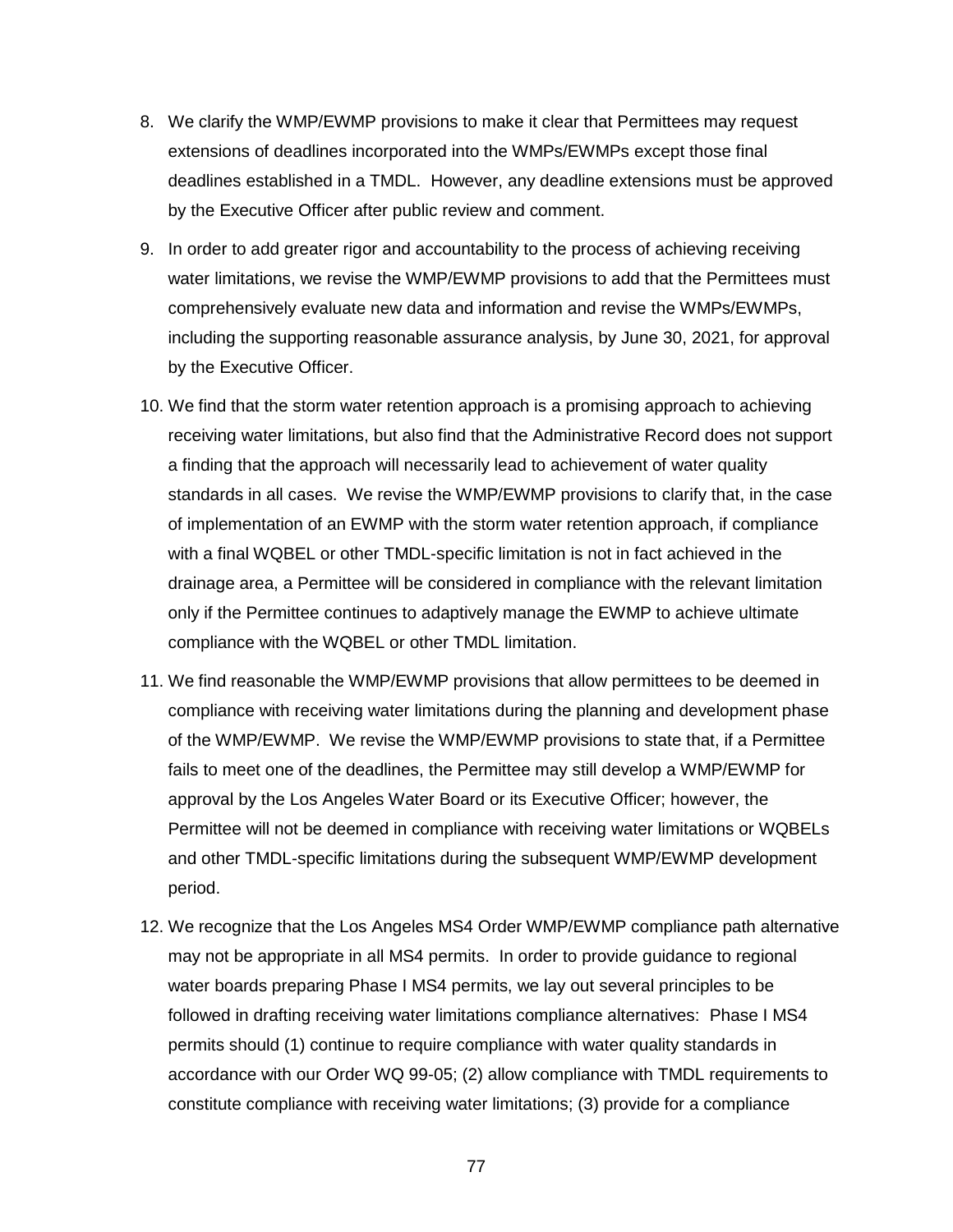alternative that allows permittees to achieve compliance with receiving water limitations over a period of time as described above; (4) encourage watershed-based approaches, address multiple contaminants, and incorporate TMDL requirements; (5) encourage the use of green infrastructure and the adoption of low impact development principles; (6) encourage the use of multi-benefit regional projects that capture, infiltrate, and reuse storm water; and (7) require rigor, accountability, and transparency in identification and prioritization of issues in the watershed, in proposal and implementation of control measures, in monitoring of water quality, and in adaptive management of the program. We expect the regional water boards to follow these principles unless the regional water board makes a specific showing that application of a given principle is not appropriate for region-specific or permit-specific reasons.

- 13. We recognize that the success of the WMP/EWMP approach depends in large part on the steps that follow adoption of the provisions, including the development and approval of rigorous WMPs/EWMPs and the implementation and appropriate enforcement of the programs once approved. We direct the Los Angeles Water Board to periodically report specific information to the State Water Board regarding implementation of the WMPs/EWMPs, including on-the-ground structural control measures completed, monitoring data evaluating the effectiveness of such measures, control measures proposed to be completed and proposed funding and schedule, trends in receiving water quality related to storm water discharges, and compliance and enforcement data.
- 14. We find that the Los Angeles Water Board acted in a manner consistent with the law when establishing numeric WQBELs. We further find that the development of numeric WQBELs was a reasonable exercise of the Los Angeles Water Board's policy discretion, given its experience in developing the relevant TMDLs and the significance of storm water impacts in the region. However, we find that numeric WQBELs are not necessarily appropriate in all MS4 permits or for all parameters in any single MS4 permit.
- 15. We find that the Los Angeles Water Board's choice of BMP-based WQBELs, to be proposed by the Permittee in the WMP/EWMP to address USEPA-established TMDLs was reasonable.

78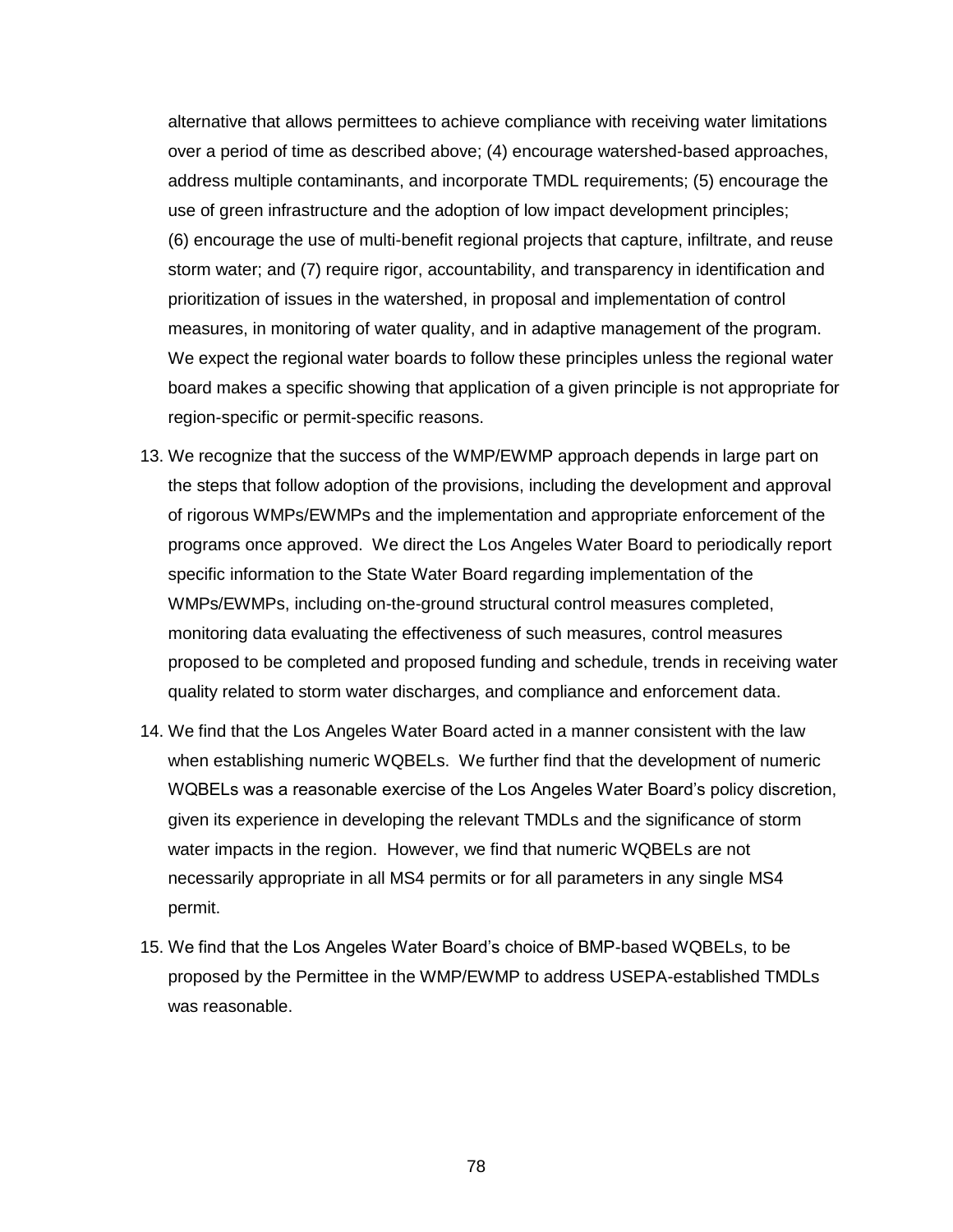- 16. We find that the Los Angeles Water Board did not act contrary to federal law when it prohibited the discharge of non-storm water "through the MS4 to receiving water" instead of "into" the MS4. Regardless of the exact wording of the prohibition, the standard that applies to non-storm water is the requirement of "effective prohibition." However, the Los Angeles Water Board also has authority to regulate any dry weather discharges from the MS4s under the applicable TMDLs.
- 17. We find that the monitoring and reporting provisions of the Los Angeles MS4 Order are consistent with applicable law and reasonable.
- 18. We find that assigning joint responsibility for commingled discharges that cause exceedances is not contrary to applicable law. Given the size and complexity of the MS4s regulated under the Los Angeles MS4 Order, the joint responsibility regime also constitutes a reasonable policy choice. The Los Angeles MS4 Order specifically allows a permittee to avoid joint responsibility by demonstrating that its commingled discharge is not the source of an exceedance.
- 19. We find that representation of the Los Angeles Water Board and the Los Angeles Water Board staff by the same attorneys in the proceedings to adopt the Los Angeles MS4 Order was lawful and reasonable.
- 20. We find that the Los Angeles Water Board acted in a manner consistent with applicable law and reasonably when it issued a system-wide permit that included Signal Hill.

Addressing the water quality impacts of municipal storm water is a complex and difficult undertaking, requiring innovative approaches and significant investment of resources. We recognize and appreciate the commendable effort of the Los Angeles Water Board to come up with a workable and collaborative solution to the difficult technical, policy, and legal issues, as well as the demonstrated commitment of many of the area's MS4 dischargers and of the environmental community to work with the Los Angeles Water Board in the development and implementation of the proposed solution. We also recognize the extensive work that interested persons from across the state, including CASQA, have invested in assisting us in understanding how the watershed-based alternative compliance approach developed by the Los Angeles Water Board may inform statewide approaches to addressing achievement of water quality requirements. While storm water poses an immediate water quality problem, we believe that a rigorous and transparent watershed-based approach that emphasizes low impact development, green infrastructure, multi-benefit projects, and capture, infiltration, and reuse of storm water is